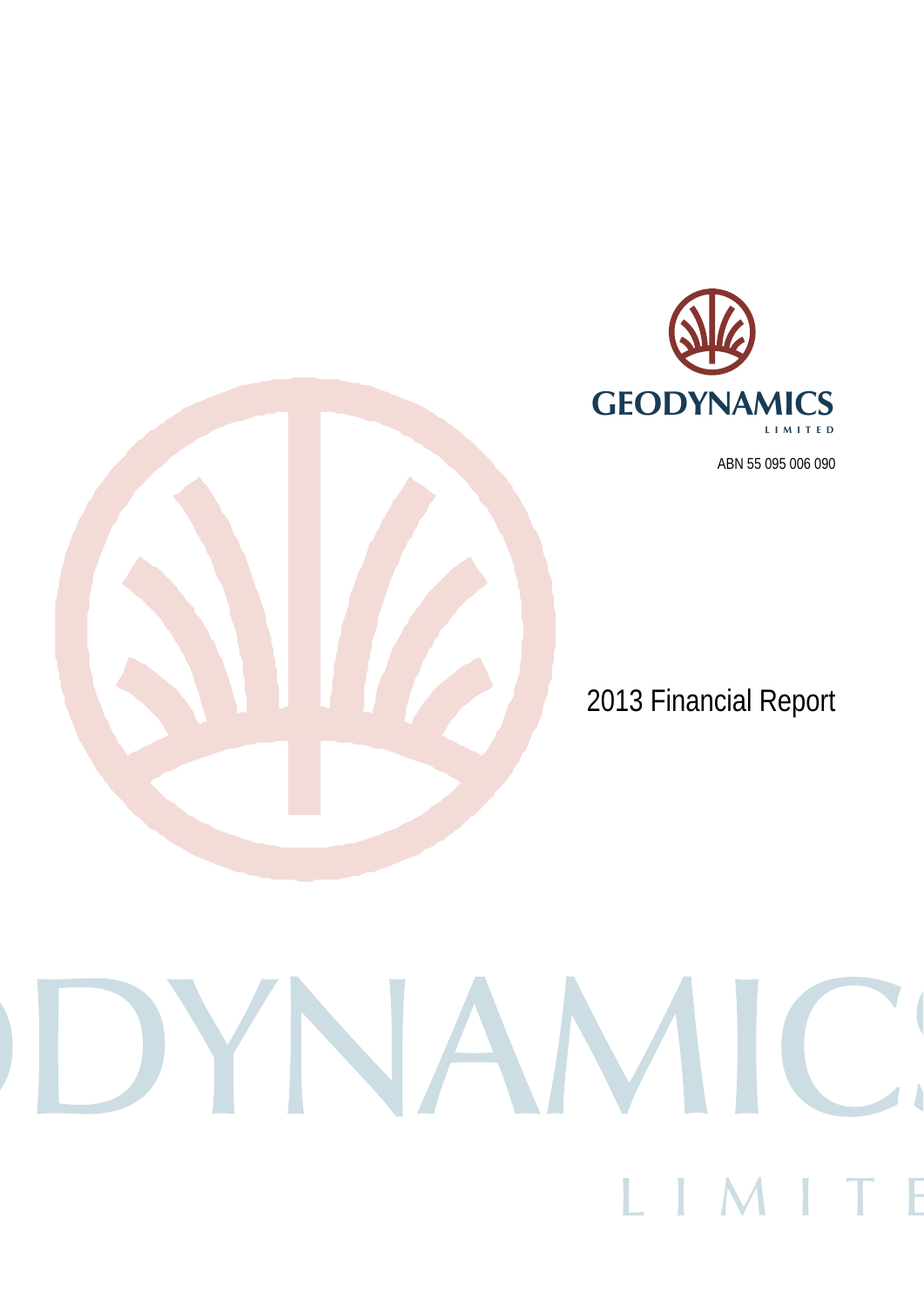

# 2013 Financial Report

# **Contents** Page

Appendix 4E 2 Directors' report 3 Auditor independence declaration 27 Corporate governance statement 28 Statement of Comprehensive Income 38 Statement of Financial Position 39 Cash Flow Statement 40 Statement of Changes in Equity 41 Notes to the financial statements 43 Directors' declaration 85 Independent auditor's report to the members of Geodynamics Limited 86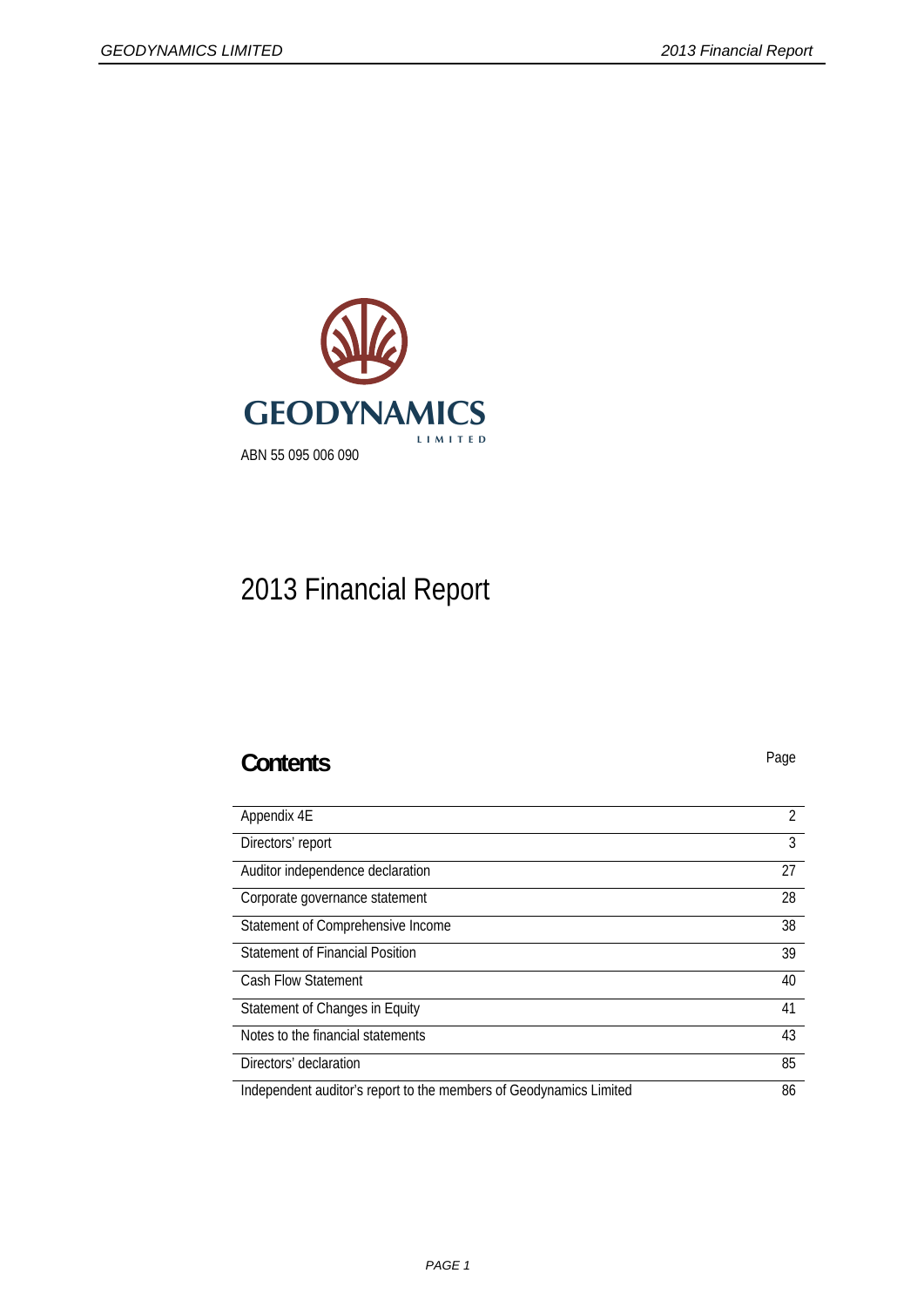# **APPENDIX 4E**

# **PRELIMINARY FINAL REPORT FINANCIAL YEAR ENDED 30 JUNE 2013 GEODYNAMICS LIMITED ABN 55 095 006 090**

#### **Results for announcement to the market**

| <b>Results</b>                                                     | 2013<br>\$'000 | 2012<br>\$'000 | Change<br>\$'000 | $\%$<br>change |
|--------------------------------------------------------------------|----------------|----------------|------------------|----------------|
| Revenues from ordinary activities                                  | 1,166          | 1.418          | (252)            | (18%)          |
| Loss from ordinary activities after tax attributable<br>to members | 105.092        | 11,772         | (93, 320)        | (793%)         |
| Net loss for the period attributable to members                    | 105,092        | 11,772         | (93, 320)        | (793%)         |

#### **Dividends**

The Directors do not propose to recommend the payment of a dividend in respect of the period.

#### **Brief explanation of any of the figures reported above:**

The loss from ordinary activities represents administrative overhead offset by interest income received. In addition to these recurring expenses the Directors have also decided to recognise two impairment expenses relating to Deferred Exploration and Evaluation Costs and Property, Plant and Equipment. These impairment expenses totalled in aggregate \$88.8 million.

Please refer to the attached Directors Report for a full commentary on the results for the period and refer to the 2013 Financial Report for the detailed financial statements and explanatory notes to the accounts.

| NTA backing                                      | 2013    | 2012    |
|--------------------------------------------------|---------|---------|
| Net tangible asset backing per ordinary security | \$0.124 | \$0.380 |

#### **Compliance statement**

This report is based on accounts which have been audited.

 $\mathbb{Z}$ 

Tim Pritchard Company Secretary 30 August 2013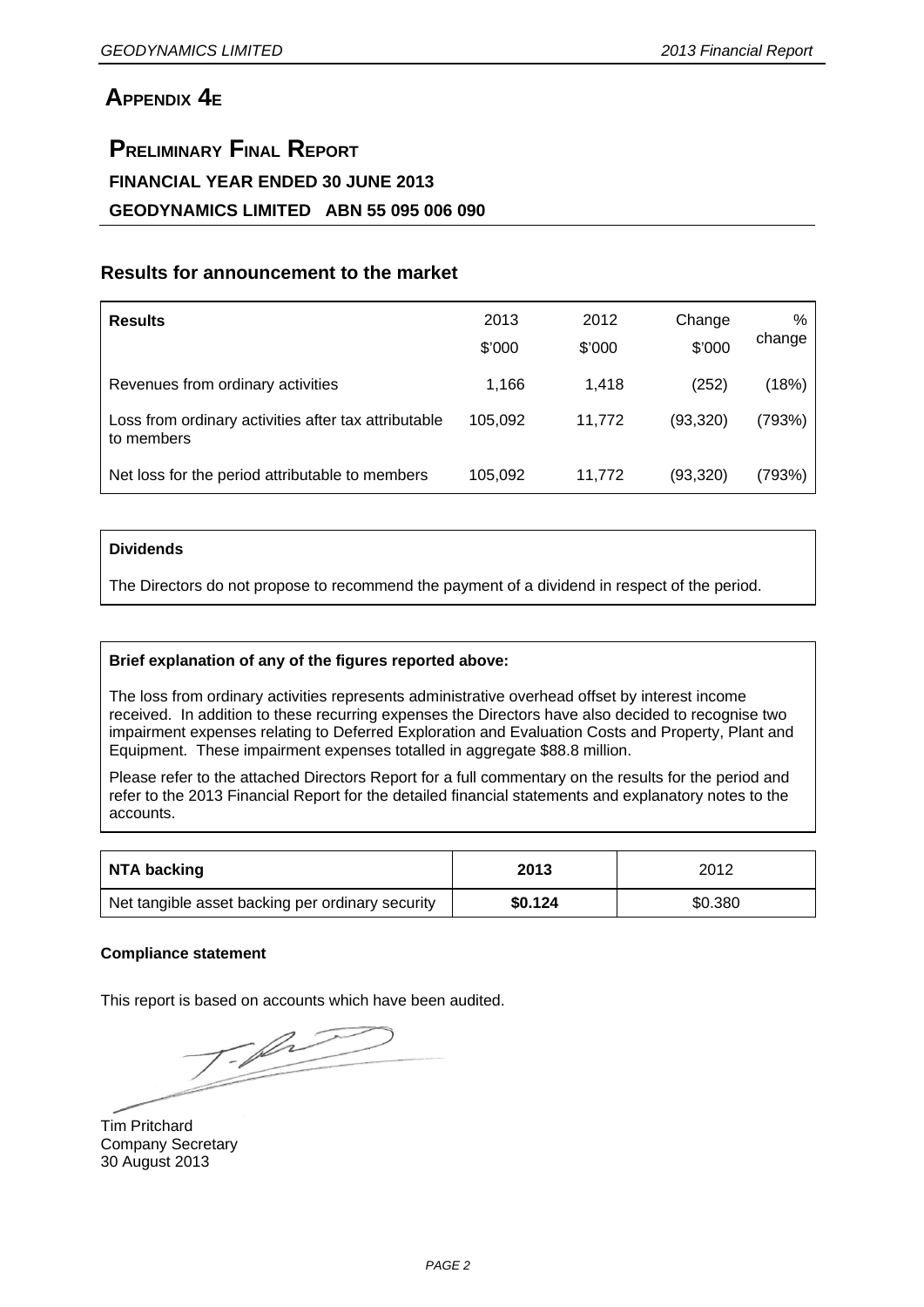# **DIRECTORS' REPORT**

#### **DIRECTOR PROFILES**

Your Directors submit their report for the period ended 30 June 2013. The names and details of the Directors of Geodynamics Limited in office during the financial year and until the date of this report are as follows. Directors were in office for this entire period unless otherwise stated.

| <b>Name &amp; Qualifications</b>                                                                    | <b>Experience</b>                                                                                                                                                                                                                                                                                                                                                                                                                                                                                                                                                                                                                                                                                                                                                                                                                                 |
|-----------------------------------------------------------------------------------------------------|---------------------------------------------------------------------------------------------------------------------------------------------------------------------------------------------------------------------------------------------------------------------------------------------------------------------------------------------------------------------------------------------------------------------------------------------------------------------------------------------------------------------------------------------------------------------------------------------------------------------------------------------------------------------------------------------------------------------------------------------------------------------------------------------------------------------------------------------------|
| <b>Keith Spence</b><br>B.Sc (Hons), FAIM<br><b>Non-executive Chairman</b>                           | Mr Spence was most recently Executive Vice President Enterprise<br>Capability for Woodside and was responsible for ensuring the business<br>operated with the best people, technology and processes. Mr Spence<br>has held many roles during his time with Woodside, including Chief<br>Operating Officer, Acting Chief Executive Officer, Director - Oil Business<br>Unit, Director - Northern Business Unit and Exploration Manager - North<br>West Shelf. Mr Spence has gained a broad knowledge across the<br>industry having over 30 years of experience in the oil and gas industry<br>including 18 years with Shell.                                                                                                                                                                                                                       |
|                                                                                                     | Mr Spence is Chairman of the listed company Clough (since August<br>2008) and a Non-executive Director of Oil Search, Synergy and Verve<br>He is Chairman of the State Training Board of Western<br>Energy.<br>Australia, the National Offshore Petroleum Safety and Environmental<br>Management Authority Board and the Industry Advisory Board of the<br>Australian Centre for Energy and Process Training. He is a member of<br>the Board of the Australian Workforce Development and Productivity<br>Agency.                                                                                                                                                                                                                                                                                                                                  |
| <b>Geoff Ward</b><br>B.E (Chem) (Hons) MBA<br><b>Managing Director &amp; CEO</b>                    | Mr Ward was appointed Managing Director and Chief Executive Officer of<br>Geodynamics in January 2011. Prior to his appointment he held the role<br>of Director at Azure Capital, a Perth-based independent advisory firm,<br>offering corporate advisory services to leading firms in the resources and<br>engineering industries where he had worked since 2007.                                                                                                                                                                                                                                                                                                                                                                                                                                                                                |
|                                                                                                     | Mr Ward has over 20 years experience in the energy and finance<br>industries in senior roles covering business development, mergers and<br>acquisitions, operations, oil and product trading, strategic and<br>organisational development, planning and economics, investor relations<br>and new project development.                                                                                                                                                                                                                                                                                                                                                                                                                                                                                                                             |
|                                                                                                     | Mr Ward holds an honours degree in Chemical Engineering from the<br>University of Melbourne and a Masters of Business Administration from<br>the University of Western Australia Business School, receiving the<br>Director's Letter of Commendation.                                                                                                                                                                                                                                                                                                                                                                                                                                                                                                                                                                                             |
| <b>Andrew Stock</b><br><b>FIE</b><br>B.Eng. (Chem) (Hons),<br>Aust<br><b>Non-executive Director</b> | Mr Andrew Stock was formerly Director, Executive Projects for Origin<br>Energy and in previous roles, he was responsible for Origin's major<br>capital investments in upstream petroleum, power generation, and low<br>emissions technology businesses.                                                                                                                                                                                                                                                                                                                                                                                                                                                                                                                                                                                           |
|                                                                                                     | With over 35 years of experience, he previously held senior management<br>positions in energy industries in Australia and overseas. He is a Non-<br>executive Director of the listed Company Horizon Oil Limited (since<br>February 2011) and Silex Systems Limited (since August 2013), a Board<br>Member of the Clean Energy Finance Corporation, a member of the<br>Advisory Board of the Faculty of Engineering, Computer and<br>Mathematical Sciences, Institute for Mineral and Energy Resources and<br>Centre for Energy Technology at the University of Adelaide, and<br>Melbourne University's Energy Institute. He has a Chemical Engineering<br>degree (Honours) from the University of Adelaide, is a Fellow of the<br>Institution of Engineers Australia, and a Graduate member of the<br>Australian Institute of Company Directors. |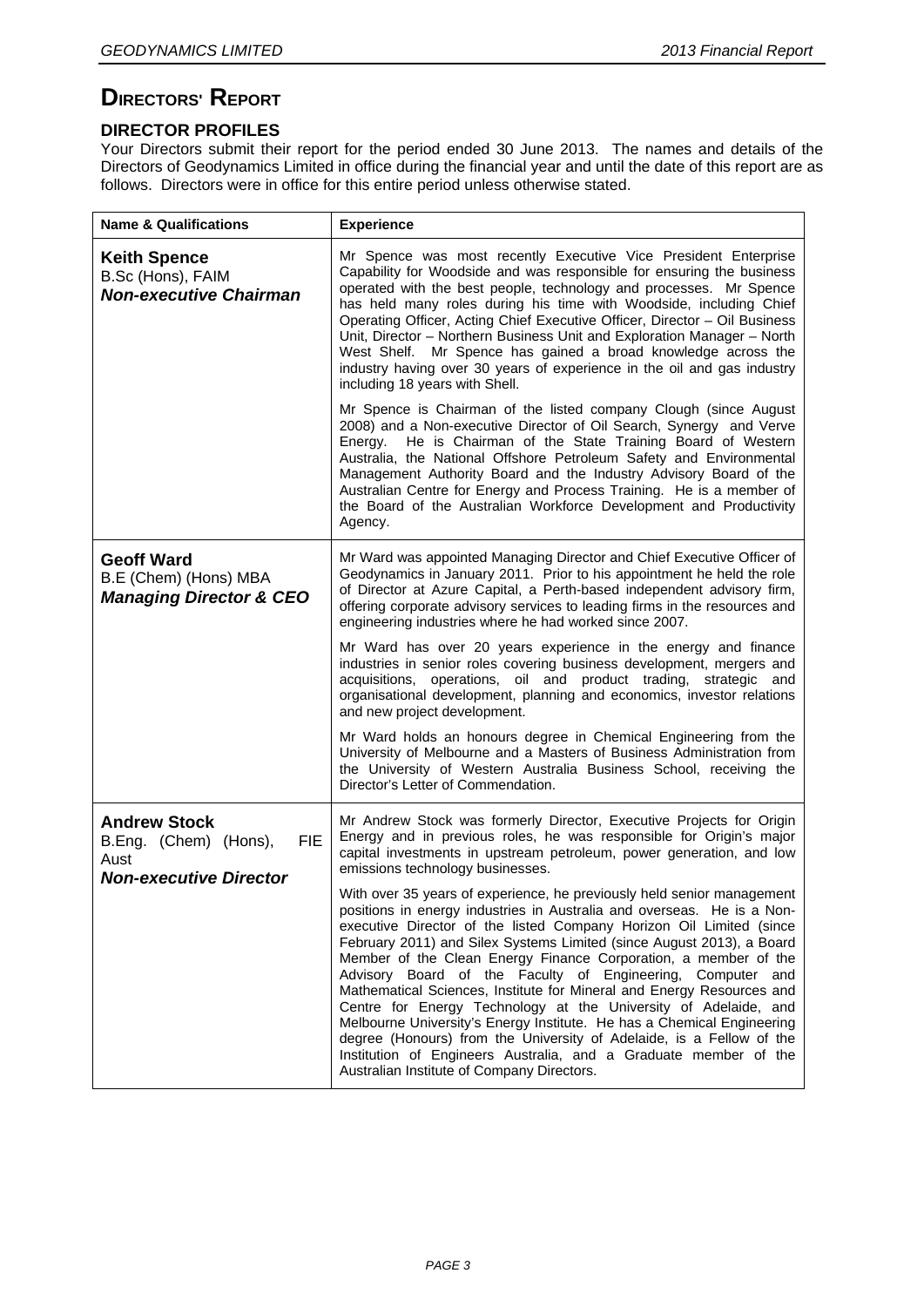| <b>Name &amp; Qualifications</b>                                                                                                                                              | <b>Experience</b>                                                                                                                                                                                                                                                                                                                                                                                                                                                                                                                                                                                                                                                                                                                                                                                                                       |
|-------------------------------------------------------------------------------------------------------------------------------------------------------------------------------|-----------------------------------------------------------------------------------------------------------------------------------------------------------------------------------------------------------------------------------------------------------------------------------------------------------------------------------------------------------------------------------------------------------------------------------------------------------------------------------------------------------------------------------------------------------------------------------------------------------------------------------------------------------------------------------------------------------------------------------------------------------------------------------------------------------------------------------------|
| <b>Prame Chopra</b><br>B.Sc. (Hons), Ph.D, FAICD,<br>MAGU, MASEG, MIGA, MASC<br><b>Alternate</b><br><b>Director</b><br>to<br><b>Minesh Dave</b><br>(Retired 29 November 2012) | Dr Prame Chopra was a Reader in Geophysics at The Australian National<br>University (ANU) in Canberra from 1996 - 2006. He obtained his Ph.D in<br>rock physics at the ANU in 1980 and has held research appointments at<br>ANU, Cornell University in New York and at the Bureau of Mineral<br>Resources, Geology & Geophysics and the Australian Geological Survey<br>Organisation. He is an internationally recognised researcher of more<br>than 21 years standing with strong collaborative links with key overseas<br>Hot Fractured Rocks (HFR) geothermal energy research groups.                                                                                                                                                                                                                                                |
|                                                                                                                                                                               | He was a Principal Investigator of the Energy Research & Development<br>Corporation funded project into HFR and Tight Gas in the Cooper Basin,<br>SA and the ANU - Pacific Power geothermal research project in the<br>Hunter Valley, NSW. In 2000, he was an invited guest of the Japanese<br>New Energy Development Organisation and lectured on HFR geothermal<br>resources in a number of Japanese cities. He is a member of the<br>Australian Science Communicators and was an ABC Science Media<br>Fellow in 2000.                                                                                                                                                                                                                                                                                                                |
| <b>Robert Davies</b><br>CMA (Canada)<br><b>Non-executive Director</b>                                                                                                         | Mr Robert Davies is a Certified Management Accountant (Canada) and<br>has extensive senior finance experience with global mining and resource<br>companies. He was formerly the Chief Executive Officer and a Director<br>of Australian Energy Company Limited, an unlisted public company. Prior<br>to that he was Executive Vice President and Chief Financial Officer for<br>Inco Ltd, the western world's largest nickel producer. Prior to that, he<br>was Chief Financial Officer for Alumina Ltd., and General Manager<br>Treasury Tax and Investor Relations for WMC Ltd. He has previously<br>held senior finance positions with BHP in Canada, the US, Chile and<br>Australia, acquiring significant operational and corporate finance<br>experience. He was also previously a director of PT Inco and Alcoa of<br>Australia. |
| <b>Jack Hamilton</b><br>B.Eng. (Chem), Ph.D, FAICD<br><b>Non-executive Director</b>                                                                                           | Dr Jack Hamilton was formerly CEO of Exergen Pty Ltd, a low emission<br>coal resource development Company and prior Director of NWS Ventures<br>with Woodside Energy. Dr. Hamilton is also a non-executive director of<br>Southern Cross Electrical Engineering Ltd and Calix Ltd. Dr Hamilton<br>graduated from Melbourne University with a Bachelor of Chemical<br>Engineering and Doctorate of Philosophy in 1981. He has over 28 years'<br>experience both locally and internationally in operations management, in<br>refining, petrochemicals and gas production, marketing, strategy and<br>LNG project management.                                                                                                                                                                                                              |
| <b>Michel Marier</b><br>BBA (Int'l Mgt), M.Sc.<br>(Finance), CFA, FRM<br><b>Non-executive Director</b>                                                                        | Mr Michel Marier joined The Sentient Group in 2009 and he is based at<br>their office in Sydney. Before joining the Sentient Group, Mr Marier<br>worked 8 years at the Private Equity division of la Caisse de dépôt et<br>placement du Québec (CDPQ). While at CDPQ, his responsibilities<br>ranged from currency hedging, risk and return analysis to investments. In<br>2006, he participated in the establishment of a new sector in the Private<br>Equity division – distressed debt. In less than two years, the portfolio<br>grew to billions through co-investments and private equity funds. After<br>this accomplishment, Mr Marier concentrated his efforts on restoring the<br>natural resources sector within the Private Equity division.<br>Michel Marier holds a Master's degree in finance from HEC Montreal. He       |
|                                                                                                                                                                               | is a CFA charter holder. He is a former Director of Natural Resources<br>USA Corp, and a Director of Samco Gold, a company listed on the TSX.V<br>exchange.                                                                                                                                                                                                                                                                                                                                                                                                                                                                                                                                                                                                                                                                             |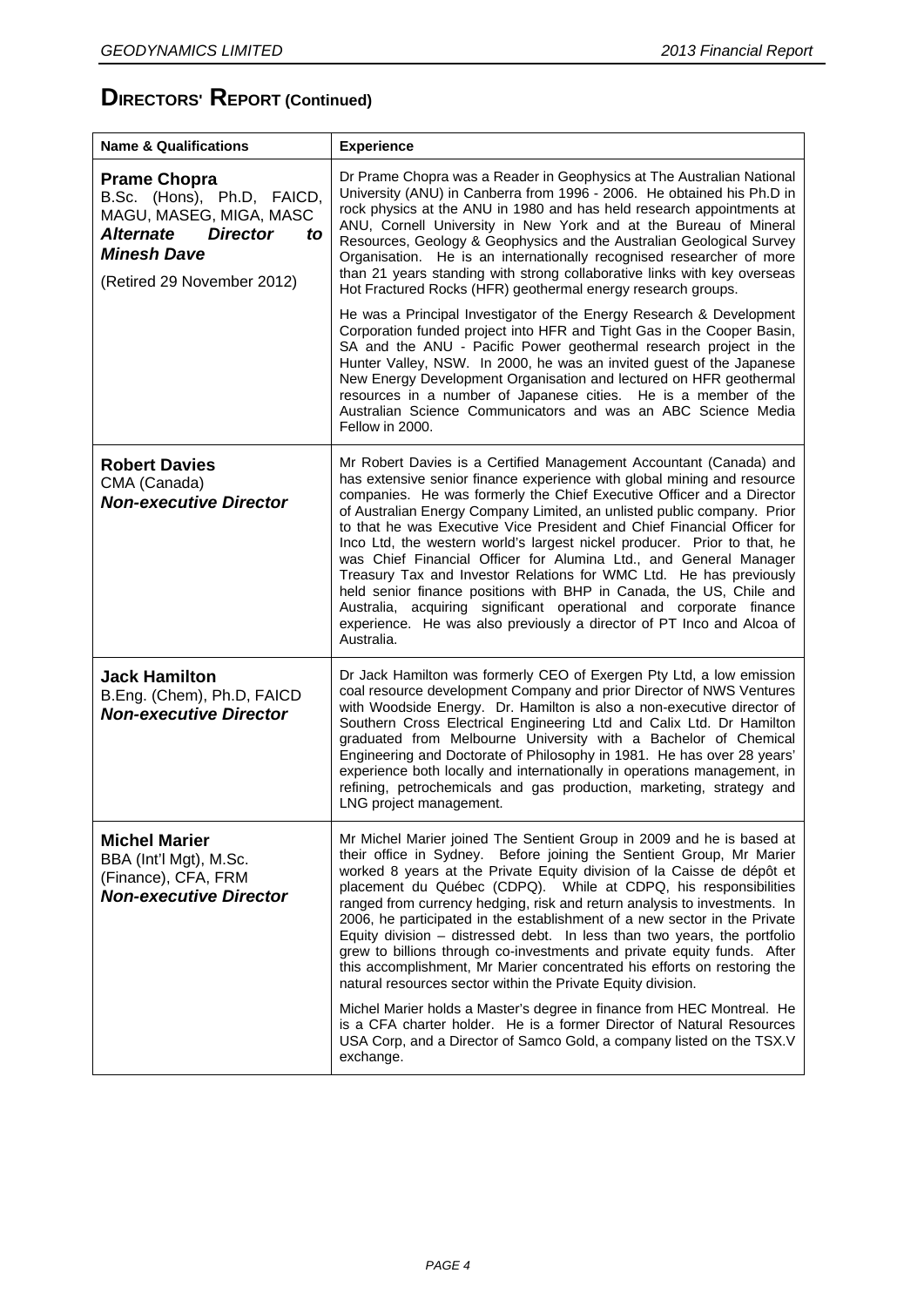| <b>Name &amp; Qualifications</b> | <b>Experience</b>                                                                                                                                                                                                                                                                                                                                                                                                                                                                                                                                                    |
|----------------------------------|----------------------------------------------------------------------------------------------------------------------------------------------------------------------------------------------------------------------------------------------------------------------------------------------------------------------------------------------------------------------------------------------------------------------------------------------------------------------------------------------------------------------------------------------------------------------|
| <b>Minesh Dave</b>               | Mr Dave has over 29 years professional experience in the power sector<br>covering engineering, fuels, environment, project feasibility, project                                                                                                                                                                                                                                                                                                                                                                                                                      |
| <b>Non-executive Director</b>    | development, project construction, policy and regulatory, strategy &<br>business development and corporate functions. He has a Bachelor of                                                                                                                                                                                                                                                                                                                                                                                                                           |
| (Retired 29 November 2012)       | Engineering (Mech.) and a Master of Technology (Heat, Power &<br>Refrigeration).                                                                                                                                                                                                                                                                                                                                                                                                                                                                                     |
|                                  | He has been an employee of The Tata Power Company Ltd since 1983<br>and is currently its Chief Representative – Indonesia and Head Business<br>Development – APEC. His key responsibilities for Tata Power include<br>managing the development of geothermal projects in Indonesia and the<br>development of Power Projects in the Association of South East Asian<br>Nations (ASEAN) and overseeing Tata Power's investments in the region.<br>He is a Non-executive Director on the Boards of several subsidiaries and<br>investments of Tata Power in the region. |

All of the above named Directors acted as Directors of the Company for the whole of the year under review and up to the date of this report except where indicated.

#### **COMPANY SECRETARY**

#### **Tim Pritchard**

MCom, MIT, CPA, CSA (Cert)

Mr Tim Pritchard joined Geodynamics in 2010 as Financial Controller and became Chief Financial Officer in May 2011 responsible for managing all financial activities of the Company as well as leading the information technology team. He was appointed Company Secretary in March 2012.

Mr Pritchard has over 20 years management experience in finance, accounting, consulting, project management and information technology. In addition to extensive accounting experience, he has led a number of successful business transformation and system implementation assignments that have resulted in significantly improved financial processes and business systems.

Before joining Geodynamics, Mr Pritchard was most recently engaged by leading institutional investment company, QIC as Head of Management Information.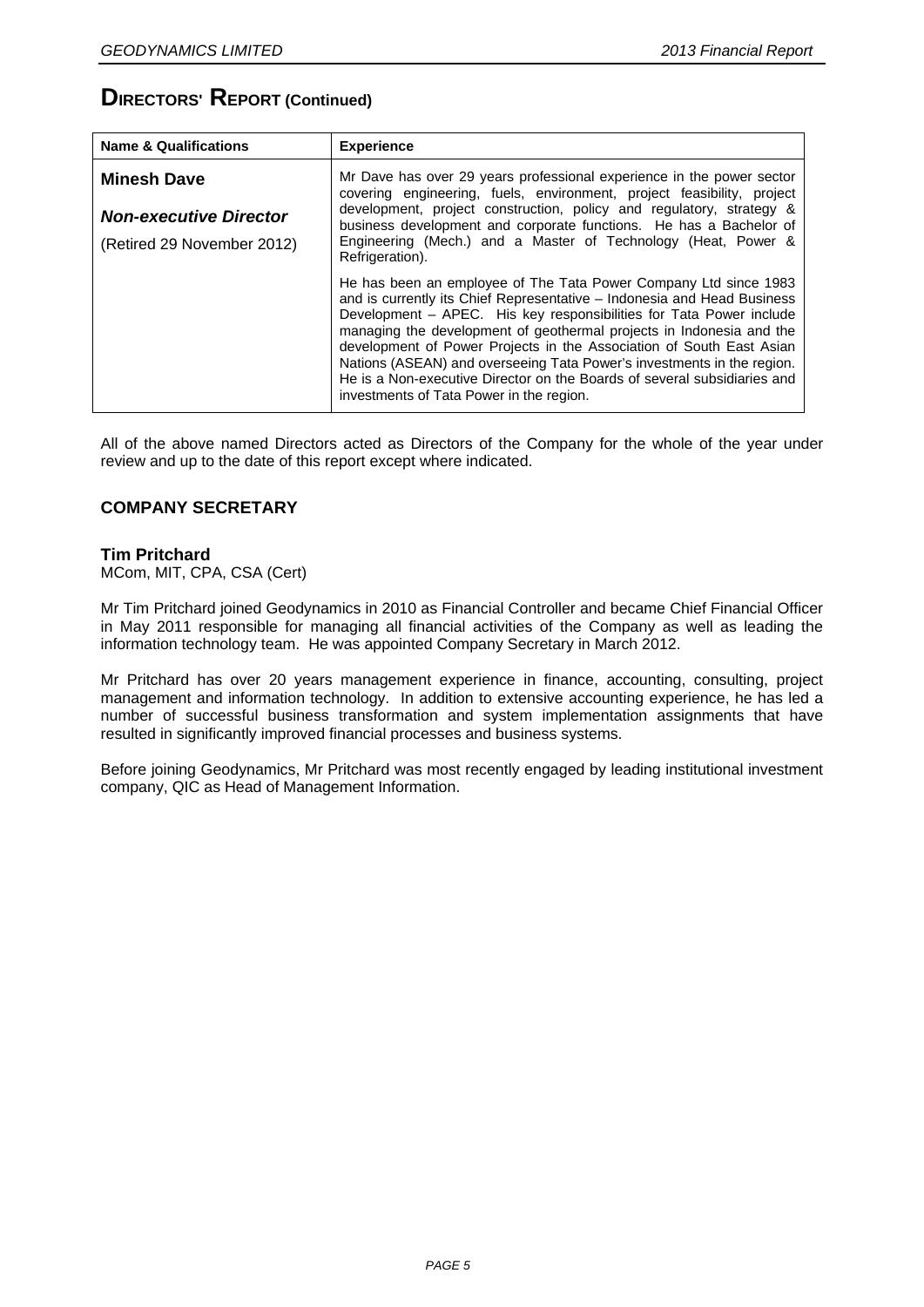#### **CORPORATE STRUCTURE**

Geodynamics Limited is a company limited by shares, incorporated and domiciled in Australia. It listed on the Australian Securities Exchange on September 2002 under code GDY. Its registered office and principal place of business is Level 3, 19 Lang Parade, Milton QLD 4064.

#### **PRINCIPAL ACTIVITIES**

The principal activity of Geodynamics Limited during the financial year was to explore and develop areas suitable for geothermal power production.

Geodynamics has established a leading capability in the exploration and development of Enhanced Geothermal Systems (EGS). Through our Cooper Basin tenement position covering the Innamincka Deep granite resource the company has identified a substantial heat resource with the potential to play a material role in Australia's long term energy system as a reliable source of large scale continuous and controllable energy. In exploring and demonstrating the capability of supplying EGS derived power form the Innamincka Deep granite, Geodynamics has capacity to manage sub-surface investigation of geothermal resources, management of technically demanding and high risk drilling activities, development of power conversion facilities and securing commercial and funding agreements necessary to develop major geothermal power projects. The Company is pursuing the further development of the identified Innamincka Deep resources through a proposal to develop an initial small scale commercial plant (estimated capacity 5–10 MW) at the Habanero location, approximately 10 kms south of Innamincka SA. The long term aspiration of Geodynamics is to supply large scale utility power to Australian energy customers through the large scale development of the Innamincka Deep resource and securing a connection to the National Electricity Market.

In parallel to our activities in our Australian permits and utilising the skill base and experience developed through our operation of the Habanero Project, Geodynamics is seeking to acquire and develop smaller scale geothermal projects based on conventional hydrothermal (volcanic) geothermal resources. The Company has identified that there is a good opportunity to utilise our geothermal development capacity to supply power to isolated or island markets that have access to good high temperature geothermal resources and are currently supplied though high cost imported liquid fuels such as diesel or fuel oil. Projects of this type represent lower cost, lower risk opportunities that can be developed in a shorter time frame than the Company's Australian assets and within existing market conditions and costs. This provides a significant risk diversification for the Company and an alternative path to generating sustainable revenues. The first project of this type is the Savo Island Project, located in the Solomon Islands, approximately 35 km from the capital of Honiara. The Company acquired its interest in the Savo Island Project in November 2012 and is targeting initial exploration drilling to be undertaken in 2014 with a target of first power production in 2017. The Company will seek to add further projects similar to the Savo Island Project to its project portfolio based on a strict selection criteria.

While principally focused on geothermal exploration and development, Geodynamics continues to monitor developments in clean energy markets and technologies and will assess opportunities to acquire interests in projects or technologies where it is able to utilise its skills and capacity to develop further clean energy projects that provide an acceptable return for shareholders.

#### **REVIEW AND RESULTS OF OPERATIONS**

The Company realised a loss before tax for the financial period as set out below:

|                                                               | 2013<br>S          | 2012              |
|---------------------------------------------------------------|--------------------|-------------------|
| Loss before income tax expense                                | (105, 092, 252)    | (11, 771, 616)    |
| Net loss attributable to members of Geodynamics Limited       | (105, 092, 252)    | (11, 771, 616)    |
| <b>Earnings per Share</b><br>Basic and diluted loss per share | (cents)<br>(25.86) | (cents)<br>(3.06) |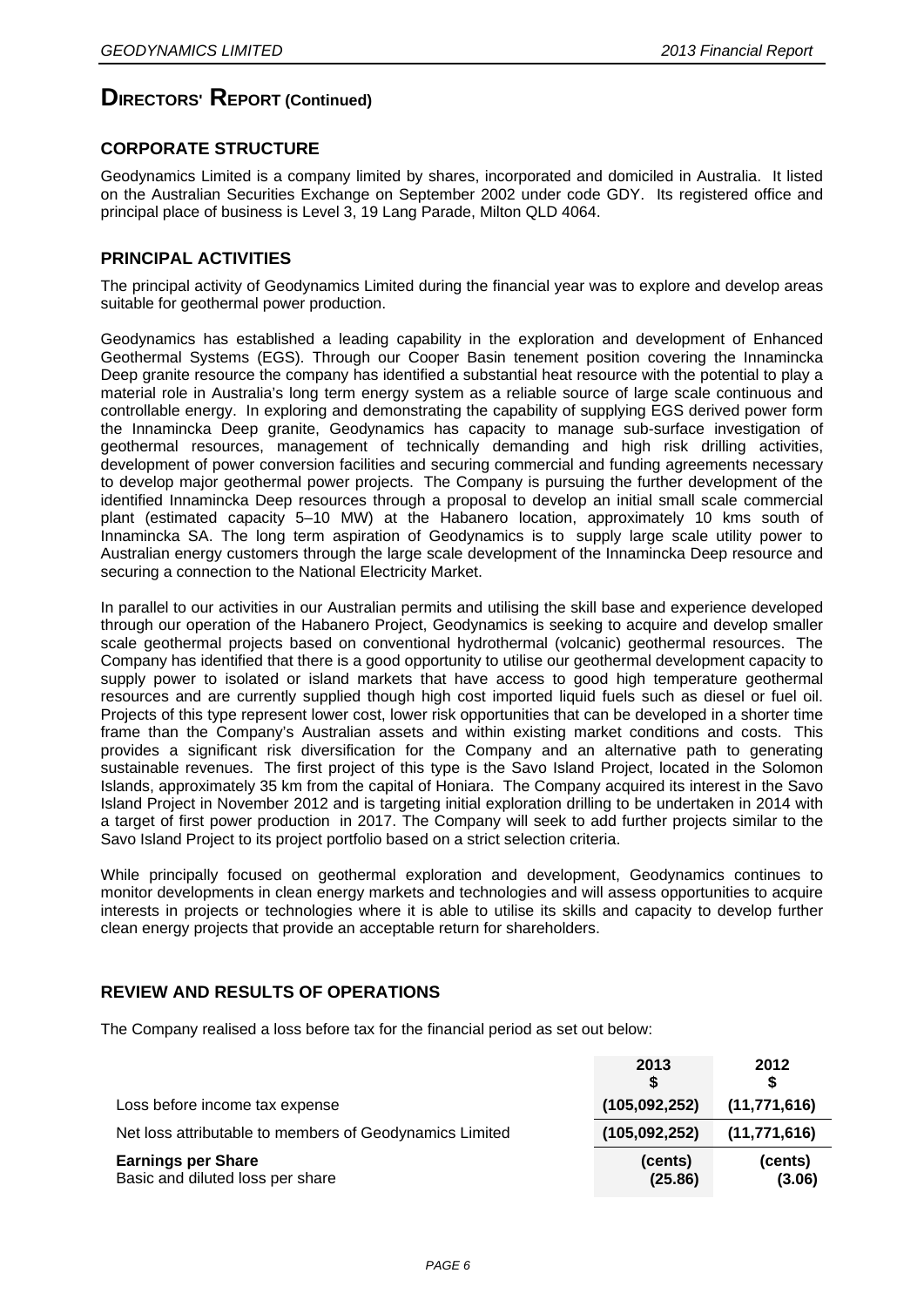#### **REVIEW AND RESULTS OF OPERATIONS (Continued)**

In the 12 months to 30 June 2013, Geodynamics has made further progress in its development of zeroemissions, renewable energy generation. The key achievements and highlights for the 12 months to June 2013 were as follows:

- Habanero 4 was completed to a target depth of 4,204 m, one of the most technically challenging wells to be drilled in Australia this year. The completion of Habanero 4 also saw the first reverse cementing operation in Australia, a technique adopted to ensure the overall safety and integrity of the well.
- A major stimulation at Habanero 4 was completed. Over a period of 14 days commencing 17 November over 24,000 micro seismic events were detected by Geodynamics' seismic network..
- The surface works construction for the Habanero  $4$  Habanero 1 closed loop and the 1MWe Habanero Pilot Plant refurbishments were completed. The 1MWe Habanero Pilot Plant was successfully commissioned on 30 April 2013 with first EGS power being generated in Australia.
- The power plant trial operations progressed successfully including turbine test runs, brine reinjection loop reliability, step rate tests to assess reservoir performance parameters, and a tracer test was initiated to measure reservoir size and characteristics. A significant milestone was achieved on 24 June 2013 with the power plant operating in stand-alone mode generating net power without assistance from the site diesel generator.
- A two stage earn-in and joint operating agreement was entered into with Kentor Energy Pty Ltd, a subsidiary of Kentor Gold Ltd, to acquire up to a 70% interest in a conventional geothermal project on the island of Savo in the Solomon Islands. In April 2013 Geodynamics released an Inferred Resource Assessment for Savo indicating the presence of a high quality geothermal exploration prospect with the potential capacity to generate in excess of 30MWe, or 100% of Honiara and the Gold Ridge Mine's power requirement.
- A Heads of Agreement for a new joint venture project opportunity in Gove Peninsula, East Arnhem Land, Northern Territory, was signed with Gulkula Mining Pty Ltd. The joint venture plans to investigate the potential to deliver heat to the Rio Tinto owned Pacific Aluminium alumina refinery, focusing on Gumatj land that is adjacent to the refinery.
- The sale of Rig 200 was successfully completed for a total cash consideration of \$21 million to Pangaea Resources. Net proceeds to Geodynamics for its 70% interest in the rig asset totalled \$14.7 million.
- Geodynamics received \$22.2 million under the Federal Government's R&D Tax Incentive Scheme.

#### **EMPLOYEES**

The Company had 30 equivalent full time employees as at 30 June 2013 (2012: 37 employees).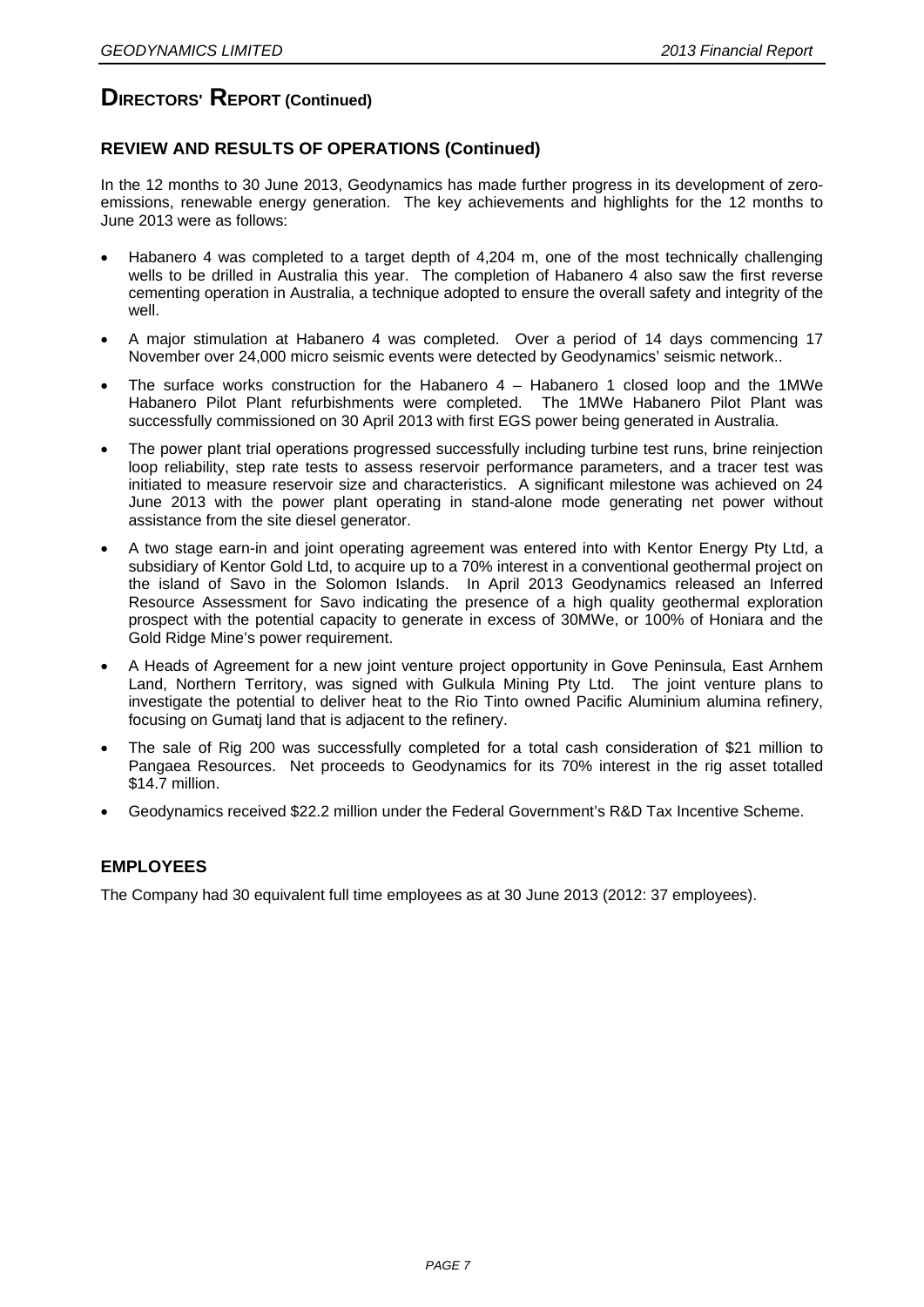#### **DIVIDEND**

The Directors do not propose to recommend the payment of a dividend in respect of the period ended 30 June 2013.

#### **DIRECTORS' INTERESTS IN THE SHARES AND OPTIONS OF THE COMPANY**

As at the date of this report, the interests of the Directors in the shares of Geodynamics Limited were:

| <b>Director</b> | <b>Fully paid</b><br><b>Ordinary Shares</b> | <b>Options over</b><br><b>Ordinary Shares</b> |
|-----------------|---------------------------------------------|-----------------------------------------------|
| K. Spence       | 212,413                                     |                                               |
| G. Ward         | 730,319                                     | 2,700,000                                     |
| R. Davies       | 120,775                                     |                                               |
| J. Hamilton     | 371,208                                     |                                               |
| M. Marier       |                                             |                                               |
| A. Stock        | 62,315                                      |                                               |

#### **SIGNIFICANT CHANGES IN THE STATE OF AFFAIRS**

Significant changes in the state of affairs of the Company during the financial period were as follows:

- On 27 March Origin Energy provided Geodynamics Limited with a notice of withdrawal from both the Deeps and Shallows Joint Ventures. The withdrawal from the joint ventures became effective on 30 June 2013. Geodynamics are actively seeking alternate partners to take a share in the Deeps joint venture.
- Deferred Exploration and Evaluation costs decreased from \$106.9 million to \$1.2 million, a decrease of \$105.7 million. The movement was largely the result of an impairment of Geodynamic's deferred exploration and evaluation costs in respect of the Deeps and Shallows joint ventures, partially offset by government grants and R&D tax incentives received or receivable, of \$78.5 million.
- Property, Plant and Equipment reduced from \$19.8 million to \$4.0 million primarily as a result of the impairment of the 1MWe Power Plant and the offset from government grants.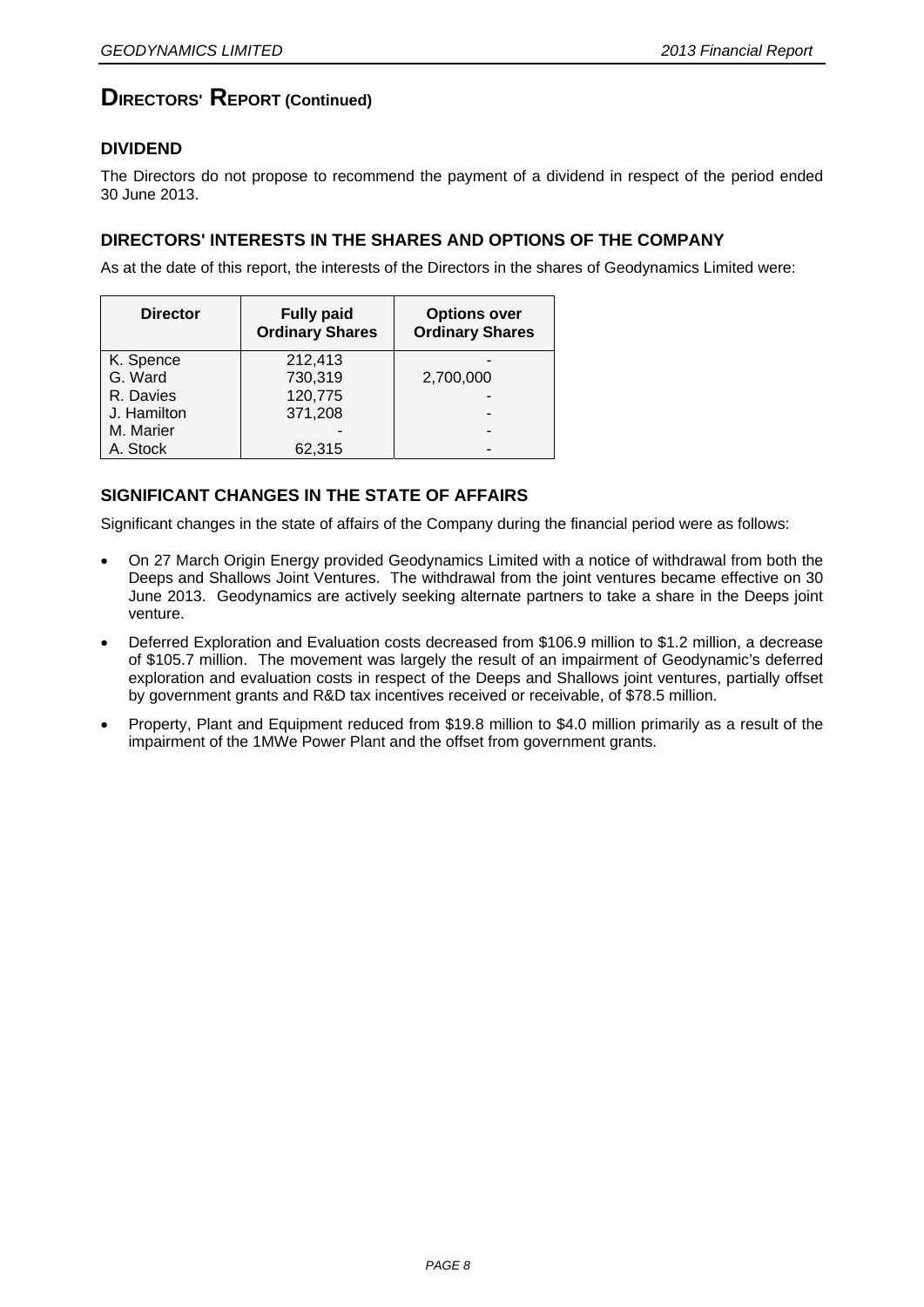#### **SIGNIFICANT EVENTS AFTER THE BALANCE DATE**

As advised to the ASX on 28 March 2013, Origin Energy have withdrawn from both the Deeps and Shallows joint ventures effective 30 June 2013. Origin Energy continues to be liable for their share of site rehabilitation costs for both joint ventures for a period of five years from withdrawal. As at 1 July 2013 the company has a 100% interest in both the Deeps and Shallows joint ventures.

On 22 July 2013 the company advised that the 1MWe Habanero Pilot Plant, which was commissioned on 30 April 2013, had produced Australia's first Enhanced Geothermal Systems (EGS) generated power and was a leading global demonstration of EGS technology.

On 25 July 2013 the company was honoured to receive the Clean Energy Council (CEC) Innovation Award at the CEC Clean Energy Week Gala Event. The award recognised the leading edge technology developed and deployed in producing Australia's first EGS power with the commissioning of the 1MWe Habanero Pilot Plant.

Other than the above, there has not arisen between 30 June 2013 and the date of this report any item, transaction or event of a relevant and unusual nature likely, in the opinion of the Directors of the Company, to affect significantly the operations of the Company, the results of those operations, or the state of affairs of the Company.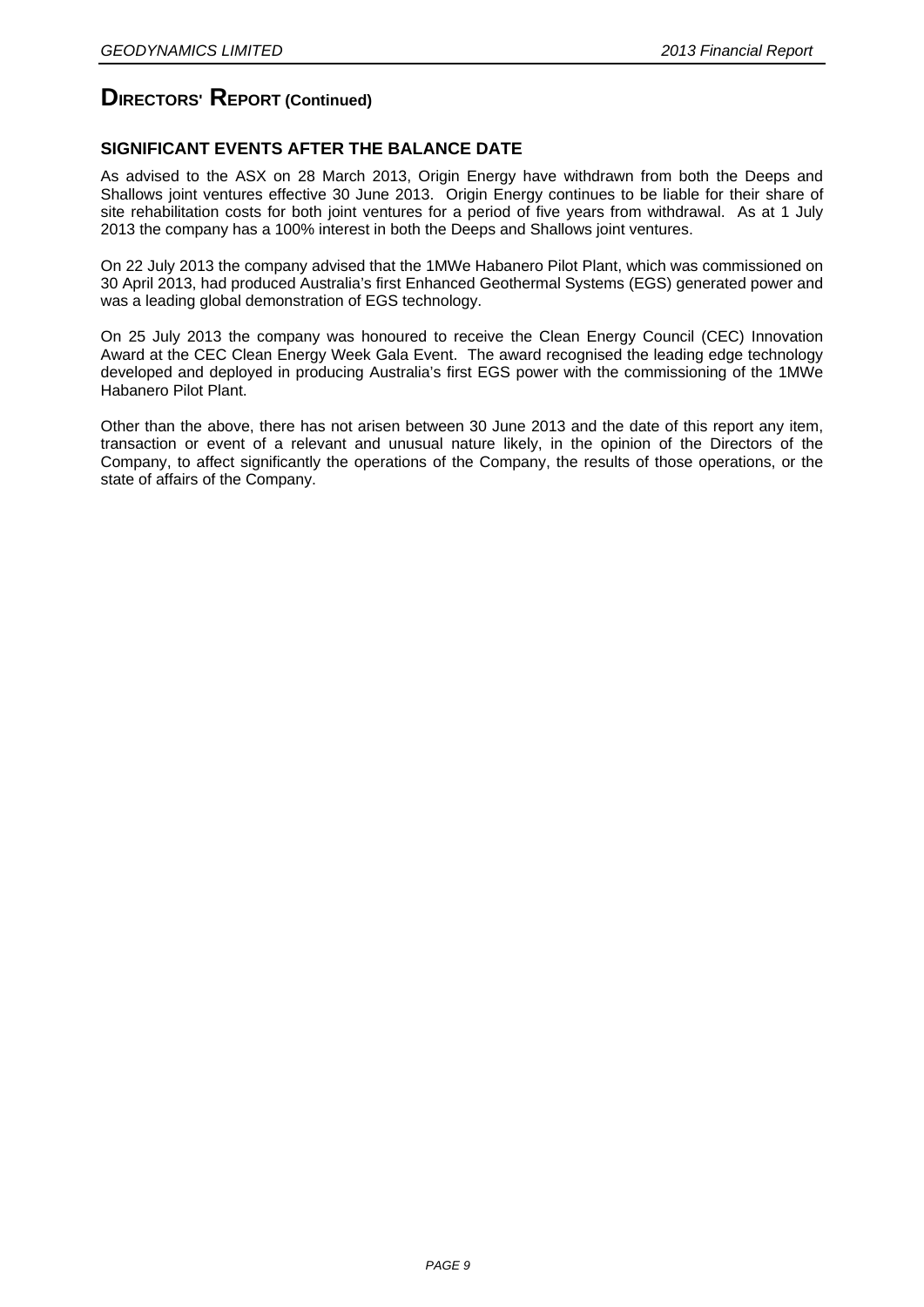#### **LIKELY DEVELOPMENTS AND EXPECTED RESULTS**

The proposed 2013/14 financial year work program will continue to progress activities at the Habanero site to complete the final stages of the Habanero 1 MW Pilot Plant demonstration trial and develop a proposal for an initial small scale commercial plant utilising the demonstrated Habanero resource. Additional field works to undertake plug and abandonment and site remediation works associated with the earlier Habaerno-3, Habanero-2 and Celsius-1 well sites will also be completed in line with our permit obligations.

The completion of the 1MWe Habanero Pilot Plant demonstration trial is the final activity in this phase of investigation and assessment of the viability of development of the Innamincka Deeps resource. This phase has focussed on the successful drilling and testing of the Habanero-4 well, successful demonstration of EGS derived power and the acquisition of reservoir and plant performance data necessary to be able to develop the engineering, performance and cost parameters of a commercial scale development to demonstrate the viability of an EGS geothermal development consistent with the objectives defined under the terms of our Renewable Energy Demonstration Program grant.

With the completion of the pilot plant demonstration trial Geodynamics will now confirm the key parameters (plant capacity, plant scope, cost etc.) for the next development stage and seek to secure customer off-take agreements and funding to support this development. The Company has identified and has commenced discussions with potential customers for energy, both power and heat, located in the Cooper Basin area associated with the development of conventional and unconventional oil and gas resources. These customers vary from existing operations with a current demand for power, to prospective future operations reliant on the further development of unconventional gas or oil resources in the area that may have a requirement for both power and heat. Geodynamics will look to work with both existing and potential new operations to identify a customer base capable of supporting an initial commercial project.

With the continued exploration for unconventional gas and oil in the Cooper Basin we believe there is strong potential for the market for energy, both power and industrial heat, to grow and which our Innamincka Deeps resource is well positioned to supply. Securing such a customer capable of supporting further capital expenditure will be a pre-requisite to any further material spending at Habanero after the current trial activities are completed. Geodynamics is targeting securing a customer agreement in FY2014; however if further exploration and development activities are required to allow potential customers to enter into a contract this may be delayed.

The proposed 2013/14 financial year work program for the Savo Island Geothermal Power Project is focussed on stakeholder management, commercial negotiations and studies necessary to progress key commercial milestones. Further to this plans are being developed for initial exploration drilling to commence towards the end of the financial year. The drilling program will continue into FY14/15 culminating in Geodynamics having completed stage 2 of the earn-in and being entitled to an additional 45% interest. The results of the exploration drilling will allow for the completion of a feasibility study for the project allowing for the detailed design and planning, and project financing stages to progress.

#### **ENVIRONMENTAL REGULATIONS AND PERFORMANCE**

Geodynamics Limited is strongly committed to the effective environmental management of our exploration, development and operating activities. Our Environmental Policy is the driver for maintaining our Environment Management System (EMS). This in turn provides the framework to support and guide activities, both in our offices and on our sites, in relation to environmental performance.

Our EMS was re-certified in October 2012 by SAI Global Limited as compliant with the requirements of the International Standard for Environmental Management Systems ISO14001:2004 and this indicates Geodynamics is meeting the global benchmark for environmental practice.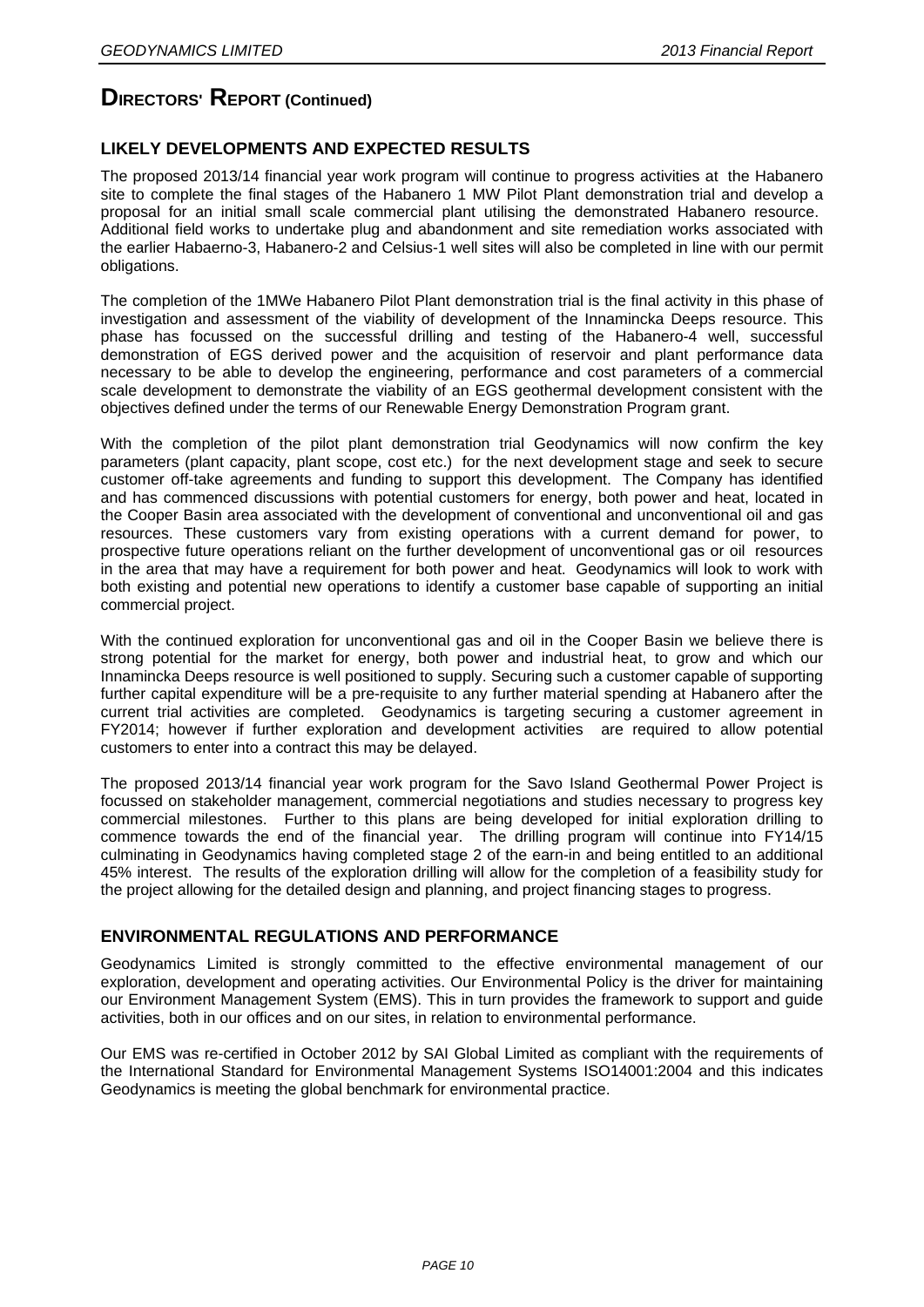A summary of the Company's environmental performance over the year is as follows:

- Generally, compliance has been achieved with environmental regulatory requirements with the exception of the following occurrences:
	- o A notice of non-compliance was issued to Geodynamics by the South Australian Department for Manufacturing, Innovation, Trade, Resources and Energy (DMITRE) in March 2013 in relation to a breach of the 1MWe Geothermal Plant SEO. The breach related to a weed being introduced at the site in the form of a small landscaped area of couch grass adjacent to the amenities area at the Habanero base camp. Geodynamics responded by removing the landscaped area. No impact on the surrounding environment occurred; and
	- o A non-compliance with the Stimulation and Evaluation SEO was detected in an internal environmental compliance audit (October 2012) relating to minor surficial salinisation of soil on the Habanero 4 drill pad by geofluid condensate drift (generated during the clean-up open flow). Geodynamics responded by constructing a cover for the open flow outlet to minimise condensate drift and recent sampling of soil indicates a normal level of salt in the soil.
- No serious environmental incidents occurred and only one reportable (to DMITRE) incident occurred. Three minor environmental incidents occurred during the past year which were addressed and closed out with negligible environmental impact.
- All scheduled environmental audits have been completed on time, with the majority of the findings closed out or in progress.
- Consultation has been undertaken with all relevant stakeholders prior to commencement of activities, including traditional owners and pastoralists, with no complaints received.
- An environmental best practice reference guide ('*The Green Book*') has been developed and is provided to site personnel and contractors once inducted. It provides a best practice reference guide specific to Geodynamics' activities in the Cooper Basin.

We continue to build on our environmental achievements by seeking ways to reduce the day-to-day impact of our activities on the environment while at the same time maintaining a framework for continued environmental performance focussing on mitigating our environment impacts.

In particular, Geodynamics is focussing on rehabilitating those areas that are no longer being actively used for geothermal exploration and development. Monitoring and evaluation of these areas indicates that Geodynamics' rehabilitation work at the Savina 1 and Celsius 1 & 2 well sites has resulted in good vegetation cover that either meets or exceeds the revegetation requirements for such well sites.

Even within active sites such as the main Habanero camp, Geodynamics is minimising its footprint by cordoning off areas not required for operations so that they can recover and revegetate naturally.

#### **INDEMNIFICATION AND INSURANCE OF DIRECTORS AND OFFICERS**

During the financial year, the entity paid premiums in respect of contracts insuring directors, secretaries, and executive officers of the Group and related entities against liabilities incurred as director, secretary or executive officer to the extent permitted by the *Corporations Act 2001*, subject to the terms, conditions, limitations and exclusions of the policy.

The total amount of insurance contract premiums paid was \$35,500

#### **ROUNDING**

The amounts contained in this report and in the financial report have been rounded to the nearest \$1,000 (unless otherwise stated) under the option available to the Company under ASIC Class Order 98/0100. The Company is an entity to which the Class Order applies.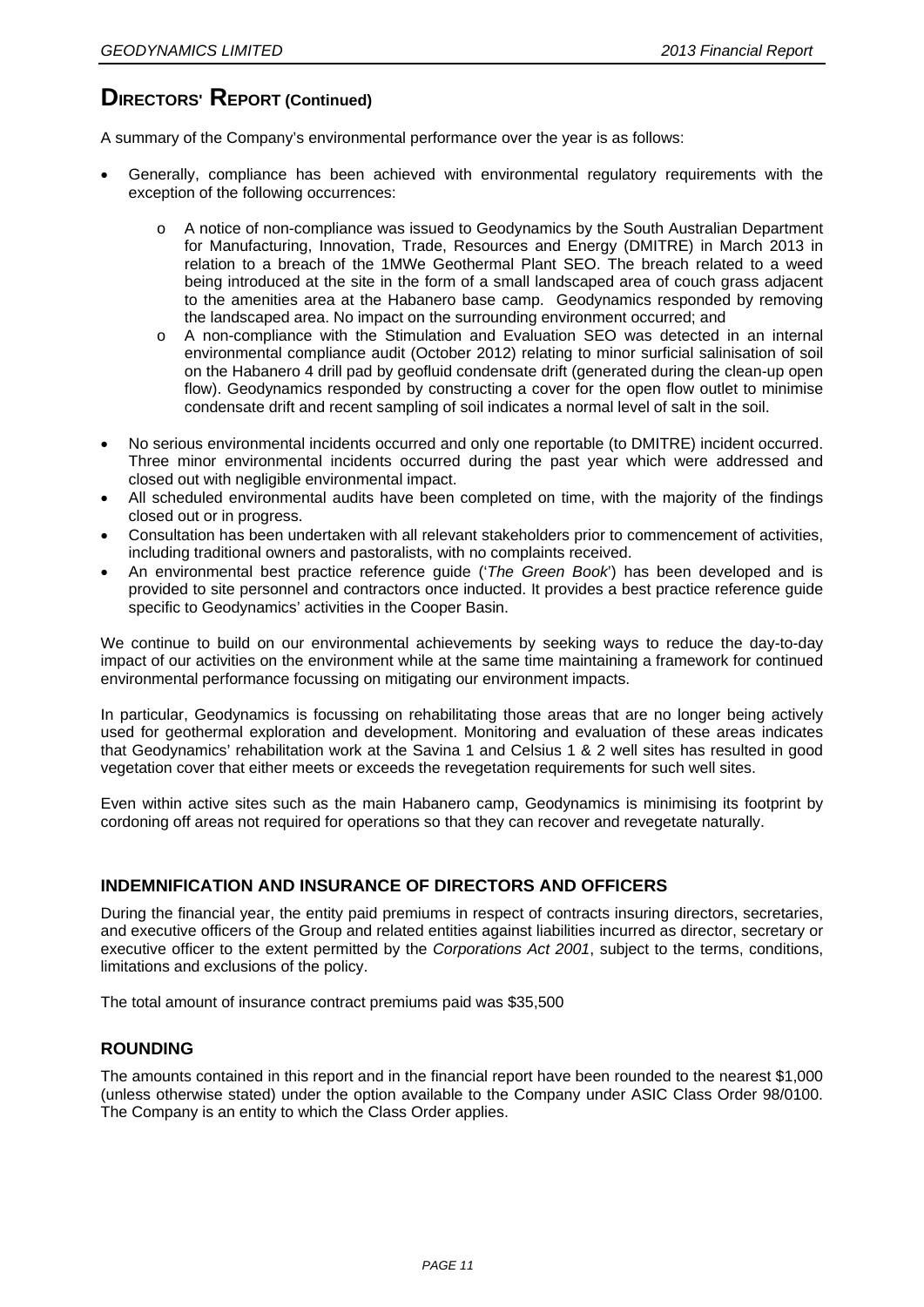#### **SHARE OPTIONS**

#### **Unissued shares – employee options**

As at the date of this report, there were 6,828,319 unissued ordinary shares under employee options (2012 – 10,729,530). Option holders do not have any right, by virtue of the option, to participate in any share issue of the Company or any related body corporate. The options are unlisted, issued for nil consideration and have a term of three years. There were no employee options granted during the financial year ended 30 June 2013 (2012 – 4,142,765). Refer to Note 16 of the financial statements for further details of the options outstanding.

#### **Shares issued as a result of the exercise of employee options**

There were no employee options exercised during the financial year (2012 – Nil) or since the end of the financial year.

#### **Unissued shares – shareholder options**

As at the date of this report, there were no unissued ordinary shares under shareholder options (2012 – Nil). Option holders do not have any right, by virtue of the option, to participate in any share issue of the Company or any related body corporate. There were no shareholder options granted during the financial year ended 30 June 2013 (2012 – Nil).

#### **Shares issued as a result of the exercise of shareholder options**

There were no shareholder options exercised during the financial year (2012 – Nil) or since the end of the financial year.

#### **DIRECTORS' MEETINGS**

During the period there were seven directors' meetings held of which three were by telephone conference. The number of directors' meetings and the number of meetings attended by each of the Directors of the Company during the financial period are as follows:

|                  |                                              | <b>Directors' Meetings</b>       |                                              | <b>Audit &amp; Risk</b><br><b>Management</b><br><b>Committee Meetings</b> | <b>Remuneration &amp;</b><br><b>Nominations</b><br><b>Committee Meetings</b> |                                  | <b>Technical Committee</b><br><b>Meetings</b> |                                  | Health, Safety &<br><b>Environment</b><br><b>Committee Meetings</b> |                                  |
|------------------|----------------------------------------------|----------------------------------|----------------------------------------------|---------------------------------------------------------------------------|------------------------------------------------------------------------------|----------------------------------|-----------------------------------------------|----------------------------------|---------------------------------------------------------------------|----------------------------------|
|                  | <b>Number</b><br>held<br>whilst in<br>office | <b>Number</b><br><b>Attended</b> | <b>Number</b><br>held<br>whilst in<br>office | <b>Number</b><br><b>Attended</b>                                          | <b>Number</b><br>held<br>whilst in<br>office                                 | <b>Number</b><br><b>Attended</b> | <b>Number</b><br>held<br>whilst in<br>office  | <b>Number</b><br><b>Attended</b> | <b>Number</b><br>held<br>whilst in<br>office                        | <b>Number</b><br><b>Attended</b> |
|                  |                                              |                                  |                                              |                                                                           |                                                                              |                                  |                                               |                                  |                                                                     |                                  |
| K. Spence        |                                              |                                  |                                              | -                                                                         | 2                                                                            | 2                                | 2                                             | 2                                |                                                                     |                                  |
| G. Ward          |                                              |                                  |                                              |                                                                           |                                                                              |                                  |                                               |                                  |                                                                     |                                  |
| P. Chopra        | 3                                            | 3                                |                                              |                                                                           |                                                                              |                                  |                                               |                                  |                                                                     |                                  |
| <b>B.</b> Davies | 7                                            |                                  | 3                                            | 3                                                                         | 2                                                                            | 2                                |                                               |                                  |                                                                     |                                  |
| J. Hamilton      |                                              |                                  |                                              |                                                                           |                                                                              |                                  | $\overline{2}$                                | $\mathcal{P}$                    |                                                                     |                                  |
| M. Marier        |                                              | 5                                | 3                                            | 2                                                                         |                                                                              |                                  |                                               |                                  |                                                                     |                                  |
| A. Stock         |                                              |                                  |                                              |                                                                           | 2                                                                            | 2                                |                                               |                                  |                                                                     |                                  |
| M. Dave          | 3                                            | 0                                |                                              |                                                                           |                                                                              |                                  |                                               |                                  |                                                                     |                                  |

The Company had four committees during the year with the following membership:

**Audit & Risk Management Committee** – Membership comprises three Non-executive Directors being Messrs Davies (Chair), Marier and Hamilton.

**Remuneration & Nominations Committee** – Membership comprises three Non-executive Directors being Messrs Stock (Chair), Spence and Davies.

**Technical Committee** – Membership comprises three Directors being Messrs Hamilton (Chair), Spence and Chopra. The Company's Well Engineer and Technology Manager, Amy Hodson, is an ex-officio member. A. Stock attended one of the Technical Committee meetings as a proxy for P. Chopra. At a meeting of Directors on 23 April 2013 the Board resolved to formally dissolve the technical committee due to the original basis for the formation of the committee no longer being applicable.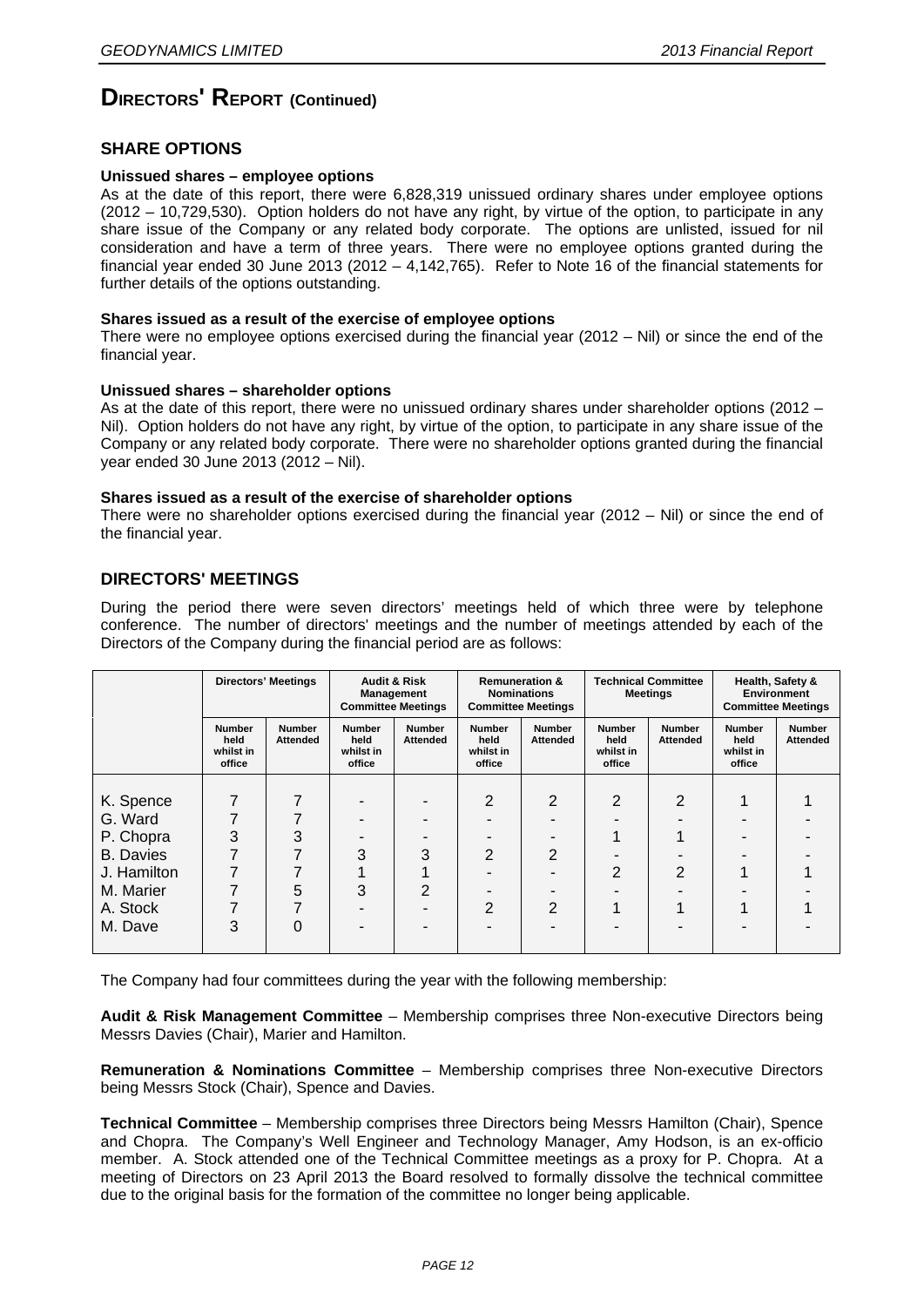#### **DIRECTORS' MEETINGS (Continued)**

**Health, Safety & Environment (HSE) Committee** – Membership comprises four Non-executive Directors being Messrs Hamilton (Chair), Spence, and Stock with G. Ward as an ex-officio member. The Company's Health and Safety Manager (K. Coates) is also an ex-officio member of this Committee.

#### **AUDITOR INDEPENDENCE AND NON-AUDIT SERVICES**

The Directors received a declaration from the auditor of Geodynamics Limited which is listed immediately after this report and forms part of this Directors' report.

During the 2013 financial year, no non-audit services were provided by the entity's auditor, Ernst & Young (2012: \$nil). Other assurance services provided by Ernst & Young represent audits of government grants.

#### **CORPORATE GOVERNANCE**

The Directors recognise the need for the highest standards of corporate behaviour and accountability and therefore support and have adhered to the principles of Corporate Governance. The Company's Corporate Governance Statement is printed immediately following this Directors' Report.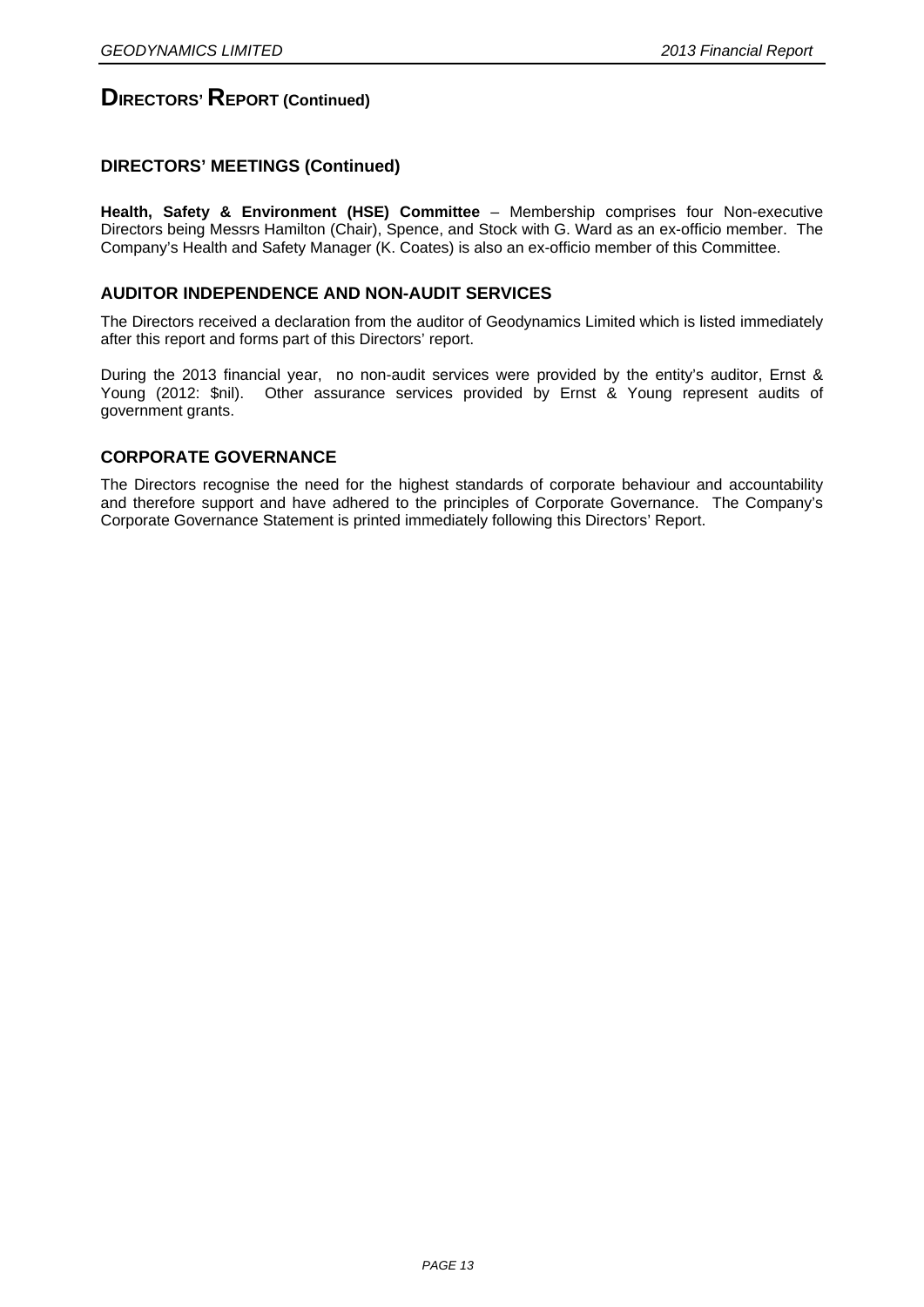#### **REMUNERATION REPORT (Audited)**

This remuneration report for the year ended 30 June 2013 outlines the remuneration arrangements in place for Directors and Executives of Geodynamics Limited in accordance with the requirements of the *Corporations Act 2001* and its Regulations. This information has been audited as required by section 308(3C) of the Act.

The remuneration report is presented under the following sections:

- 1. Introduction
- 2. Remuneration governance
- 3. Executive remuneration arrangements
	- A. Remuneration principles and strategy
	- B. Approach to setting remuneration
	- C. Detail of Incentive Plans
- 4. Executive remuneration outcomes for 2012/13 (including link to performance)
- 5. Executive contracts
- 6. Non-executive Director remuneration (including statutory remuneration disclosures)
- 7. Additional statutory disclosures

#### **1. Introduction**

The remuneration report details the remuneration arrangements for key management personnel (KMP) who are defined as those persons having authority and responsibility for planning, directing and controlling the major activities of the Company directly or indirectly including any Director.

For the purposes of this report, the term 'executive' encompasses the Managing Director and the executive management team of the Company.

| <b>Non-executive Directors (NEDs)</b> |                                                              |
|---------------------------------------|--------------------------------------------------------------|
| K. Spence                             | Chairman                                                     |
| P. Chopra                             | Alternate Director - retired 29 November 2012                |
| R. Davies                             | Director                                                     |
| J. Hamilton                           | <b>Director</b>                                              |
| M. Marier                             | Director                                                     |
| A. Stock                              | Director                                                     |
| M. Dave                               | Director – retired 29 November 2012                          |
| <b>Executive Directors</b><br>G. Ward | Managing Director and CEO                                    |
| <b>Other Executives</b>               |                                                              |
| K. Coates                             | <b>Operations Manager</b>                                    |
| R. Hogarth                            | <b>Reservoir Engineering Manager</b>                         |
| T. Pritchard                          | Chief Financial Officer & Company Secretary                  |
| A. Hodson                             | Well Engineering and Technology Manager                      |
| A. Mills                              | Project Engineering Team Leader - appointed 5 September 2011 |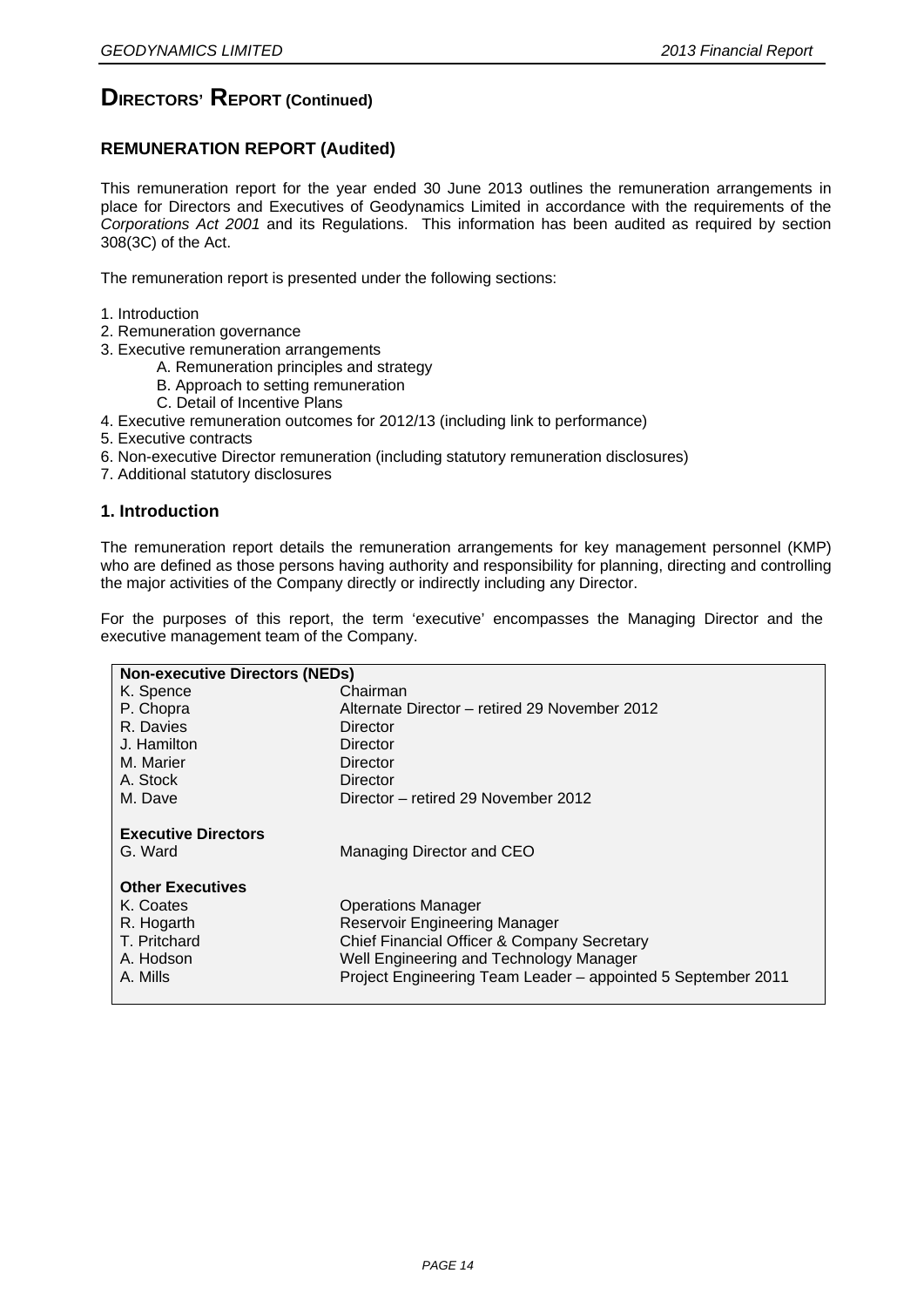#### **REMUNERATION REPORT (Continued) (Audited)**

#### **2. Remuneration governance**

#### *Remuneration Committee*

The Remuneration & Nominations Committee comprises three Non-executive Directors. The Remuneration and Nominations Committee has the primary objective of assisting the Board in developing and assessing the remuneration policy and practices of the Directors, Chief Executive Officer (CEO) and Senior Executives who report directly to the CEO.

Specifically, the Board approves the remuneration arrangements of the CEO, the aggregate annual fixed remuneration salary review, the level of the short-term incentive (STI) pool and the methodology for awards made under the long-term incentive (LTI) plan, following recommendations from the Remuneration & Nominations Committee. The Board also sets the aggregate remuneration of NEDs, which is then subject to shareholder approval, and NED fee levels.

Committee assessments incorporate the development of remuneration policies and practices which will enable the Company to attract and retain executives who will create value for shareholders.

Executives will be fairly and responsibly rewarded having regard to the performance of the Company, the performance of the executive and the general market environment. The Committee also assists the Board in its own self evaluation by annually reviewing the process for self evaluation. This considers attributes such as the qualitative and quantitative nature of the review, and the mix between total Board review and individual Director review.

The Remuneration & Nominations Committee meets regularly through the year. The CEO attends remuneration committee meetings by invitation, where management input is required. The CEO is not present during any discussions related to his own remuneration arrangements.

Further information on the Remuneration & Nomination Committee's role, responsibilities and membership can be found on the Company's web site at www.geodynamics.com.au.

#### *Use of Remuneration Consultants*

In keeping with the legislation relating to the appointment of remuneration consultants for organisations, Hay Group was appointed by the Chair of the Board of Directors to provide advice on salary movements within the energy and resources sectors of the market and in particular the Brisbane market for general salaried employees and KMP.

During FY12/13 year, the Hay Group provided the Company with reports on market movements and remuneration for senior executives and selected other staff. These were used by the Board in considering remuneration for the coming year.

The fees paid to the Hay Group for the remuneration recommendations were \$13,500

The Company is satisfied the advice received from the Hay Group is free from undue influence from the KMP to whom the remuneration recommendations apply as the reports received from the Hay Group were presented to the Remuneration and Nominations Committee and were used in consideration of salary changes for FY13/14.

#### *Remuneration Report approval at FY11/12 AGM*

The FY11/12 remuneration report received positive shareholder support at the FY11/12 AGM with a vote of 93.8% in favour.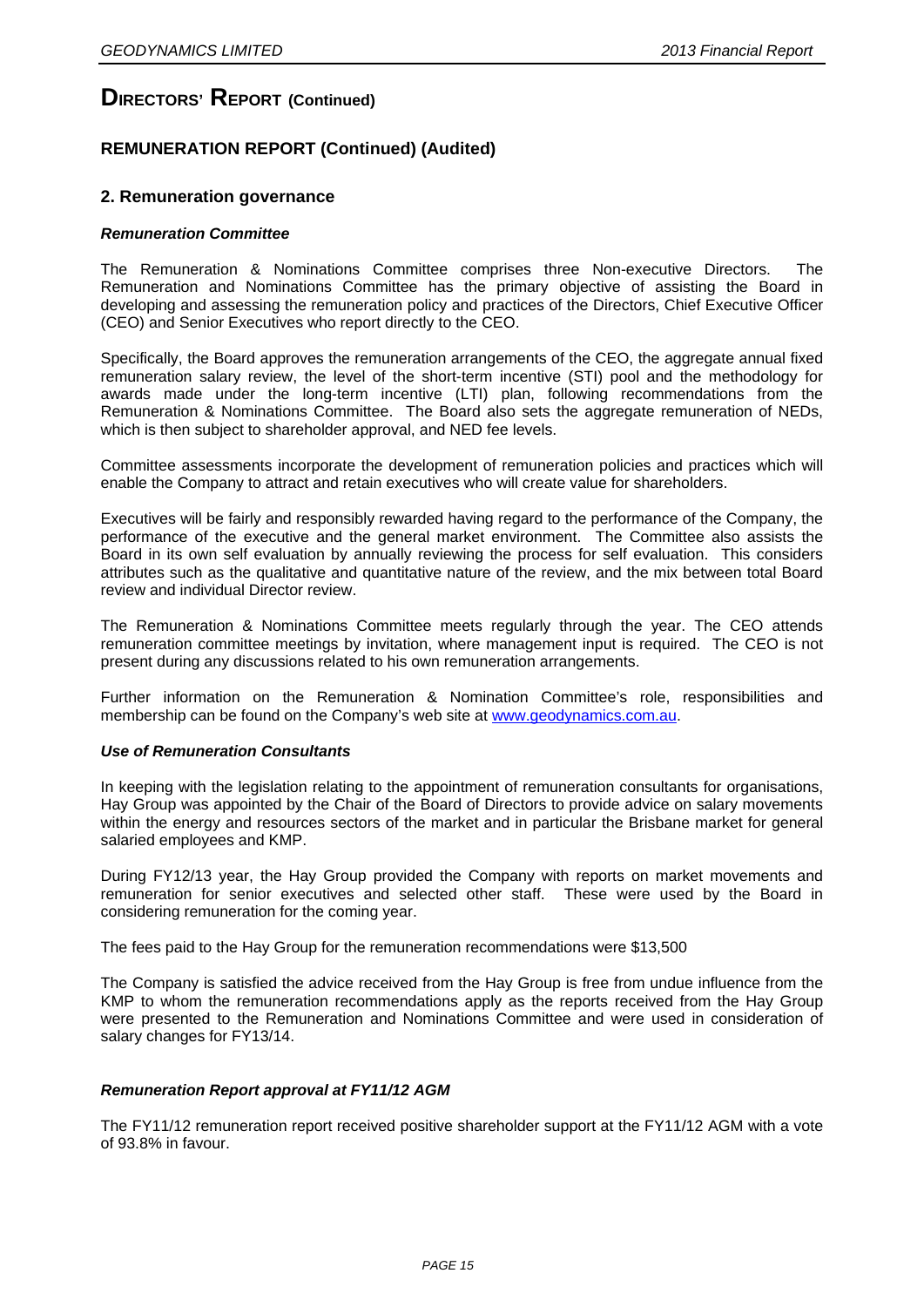#### **REMUNERATION REPORT (Continued) (Audited)**

#### **3. Executive Remuneration Arrangements**

#### *3A. Remuneration principles and strategy*

Geodynamics' executive remuneration strategy is designed to attract, motivate and retain highly skilled executives and align the interests of executives and shareholders.

To this end, the company embodies the following principles in its remuneration framework:

- Provide competitive salaries to attract high calibre executives;
- Link executive performance rewards to medium and longer term shareholder value creation through the KPI linked Short Term Incentive plan and periodic grants of shares and share options;
- Establish appropriate share price performance hurdles under its long term incentive plan to align executive reward with shareholder value creation, the achievement of which will depend on the Company achieving key corporate milestones that are integral to the Company's successful completion of its business plan.

The Company aims to reward its Executives with a level and mix of remuneration commensurate with their position and responsibilities within the Company and so as to:

- Reward Executives for company, business division and individual performance against targets set by reference to appropriate benchmarks;
- Link reward with the strategic goals and performance of the Company; and
- Ensure total remuneration is competitive by market standards.

#### *3B. Approach to setting remuneration*

The Managing Director's and key executives' emoluments are structured to retain and motivate Executives by offering a competitive base salary, a short term annual cash-based performance related component together with longer term performance incentives through periodic grants of shares and share options which allow executives to align with the success of Geodynamics Limited.

Remuneration consists of the following key elements:

- Fixed Remuneration Base salary and superannuation;
- Variable Remuneration under the Geodynamics Short Term Incentive Plan (STIP) payable in cash at the end of the financial year;
- Variable Remuneration under the Geodynamics Long Term Incentive Plan (LTIP) payable in Shares and Share Options. Due to the Company's low share price and the dilution involved under the LTIP from issuing securities at such a share price, the Board Resolved to suspend the LTIP with effect from 1 October 2011 and no issues have been made under the LTIP since that date other than where there is a contractual obligation.

The level of fixed remuneration is set so as to provide a base level of remuneration which is both appropriate to the position and is competitive in the market. Fixed remuneration of the Managing Director is reviewed annually by the Remuneration and Nominations Committee and approved by the Board. Factors considered include Company and individual performance, relevant comparative remuneration in the market and internal and, where appropriate, external advice. The Remuneration and Nominations Committee has access to external advice independent of management.

Senior Executives receive their fixed (primary) remuneration in cash. The fixed remuneration component of KMP is detailed in Table 1 of this report.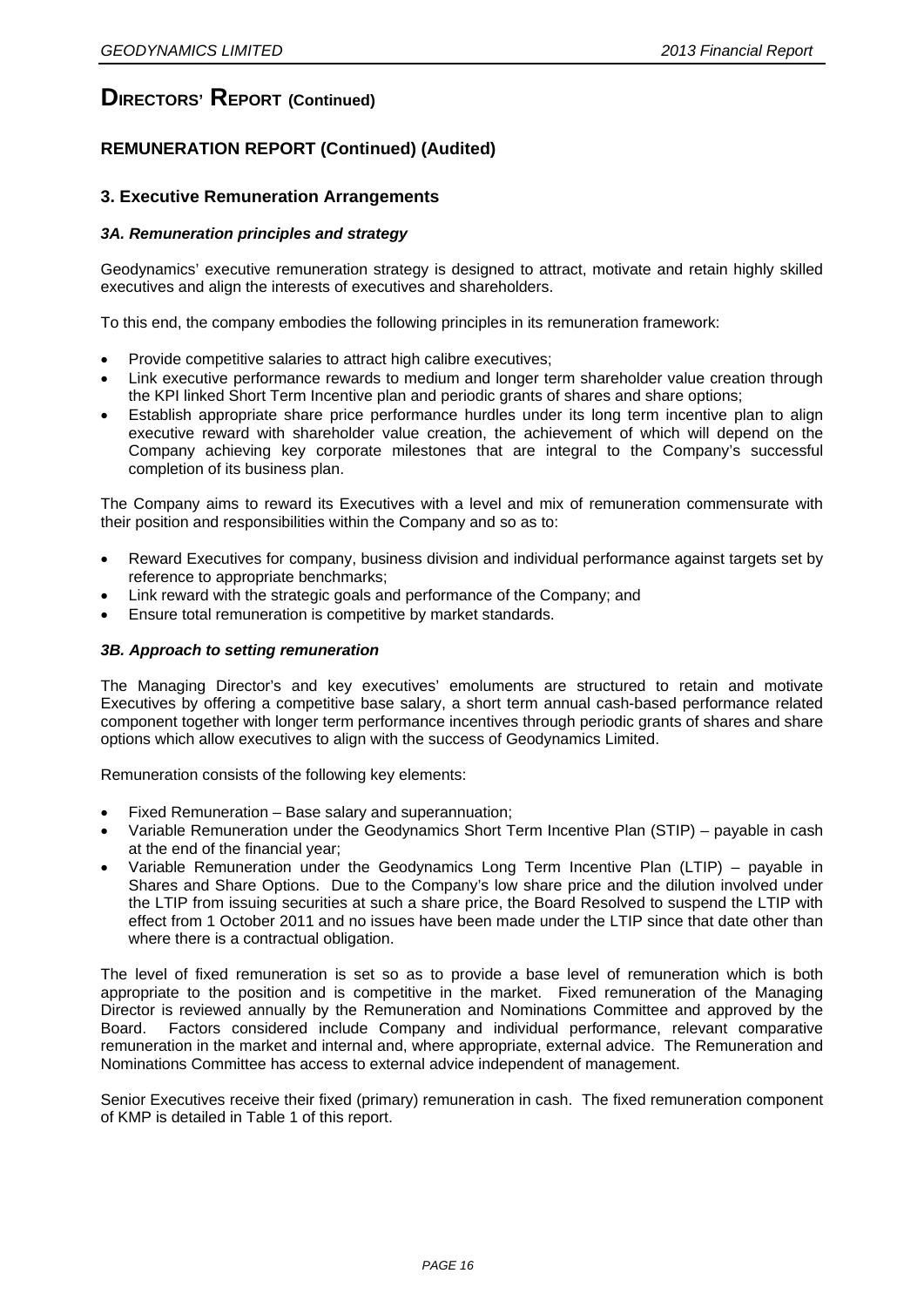#### **REMUNERATION REPORT (Continued) (Audited)**

#### **3. Executive Remuneration Arrangements (Continued)**

#### *3C. Details of Incentive Plans*

#### *Short Term Incentive Plan (STIP)*

The objectives of the Geodynamics STIP are to:

- $\triangleright$  Reward employees for their contribution in ensuring that Geodynamics achieves the corporate key deliverables;
- $\triangleright$  Encourage team work;
- $\triangleright$  Enhance Geodynamics attracting and retaining high calibre and high performing employees; and
- $\triangleright$  Link remuneration directly to the achievement of key annual organisational objectives.

The Company has in place an annual STIP that establishes a pool of funds up to a maximum of 30% of annualised fixed remuneration, adjusted in size according to the achievement of key Company Business Plan milestones in a year.

The distribution of the pool is to be determined by team achievement in delivering the team business plan milestones. Specifically, base targets are outlined that if achieved would result in an award of 20% of annualised fixed remuneration. First stretch targets are outlined that if achieved would result in an award of up to 25% of fixed annual remuneration and second stretch targets are outlined that if achieved would result in an award of up to the maximum of 30% of fixed annual remuneration.

To participate in the Plan, eligible staff must be employed for at least six months for the financial year in question meaning that for the FY12/13 year, eligible staff must have started by 1 January 2013.

On an annual basis, after consideration of performance against KPIs, the board, in line with their responsibilities, determine the amount, if any, of the short-term incentive to be paid from the pool of funds.

#### *Long Term Incentive Plan (LTIP)*

 The objective of the Geodynamics LTIP is to retain, motivate and reward senior executives and staff in a manner which aligns this element of remuneration with the creation of long term shareholder value. Due to the Company's low share price and the dilution involved under the LTIP from issuing securities at such a share price, the Board Resolved to suspend the LTIP with effect from 1 October 2011 and no issues have been made under the LTIP since that date other than where there is a contractual obligation.

The LTIP comprises two components: Geodynamics Limited shares, and options to purchase Geodynamics Limited shares at the current price, at a time in the future. The LTIP is designed to provide rewards over a three year term. An allocation of Geodynamics shares representing a deemed value of 15% of annualised fixed remuneration is made each 12 month period. An allocation of Geodynamics options to purchase shares representing a deemed value of 45% of annualised fixed remuneration is made each 36 month period meaning that the option incentive is also deemed to represent 15% of the annualised fixed remuneration for each 12 month period.

The Geodynamics LTIP offers eligible employees and the Managing Director of Geodynamics the opportunity to participate in the growth of Geodynamics through participation in the:

- Geodynamics Limited Deferred Employee Share Plan (DESP); and
- Geodynamics Limited Employee Option Plan (EOP).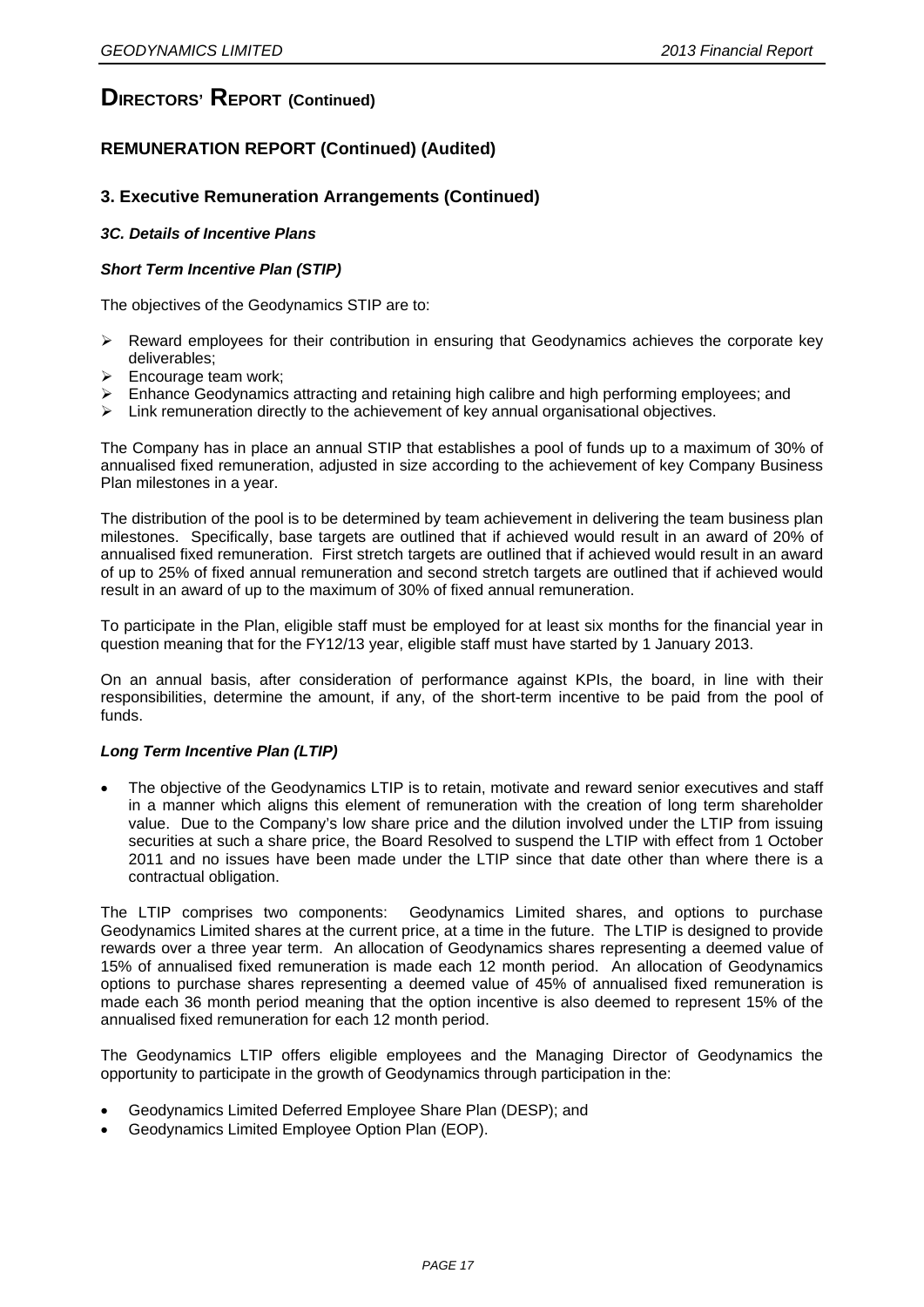#### **REMUNERATION REPORT (Continued) (Audited)**

#### **3. Executive Remuneration Arrangements (Continued)**

#### *Long Term Incentive Plan (LTIP) (Continued)*

Shares and Options issued under the DESP and EOP respectively are allocated and issued to participants for no consideration. The issue of options and allocations of shares within the LTIP is also subject to the participants' satisfactory performance as judged by their line manager with final payments approved by the Managing Director.

To become entitled to the shares and options, participants are required to satisfy certain performance requirements. On satisfying the performance requirements for options, the options can be converted into shares by payment of the exercise price.

#### *Performance measure to determine vesting*

The service requirements for shares issued under the DESP require that for each annual allocation of shares made to participants under the DESP, the participant will be required to remain employed by Geodynamics or a Related Body Corporate for 36 months from the date of allocation of the shares for the shares to vest.

The performance requirements for options issued under the EOP requires that options will only vest should the compound growth in the Geodynamics share price increase by 15% per annum and the participant remains employed by Geodynamics or a Related Body Corporate for:

- 12 months from the date of allocation for 30% vesting of the total option grant; and
- 24 months from the date of allocation for 30% vesting of the total option grant; and
- 35 months from the date of allocation for 40% vesting of the total option grant.

The Company uses a Total Shareholder Return (TSR) measure as the performance hurdle for the Geodynamics EOP as outlined below. A TSR based hurdle ensures an alignment between medium term shareholder return and reward for executives. The Board considers at this development stage of the Company's growth, share price increase itself is an adequate measure of TSR.

#### *Hedging of shares and options risk*

Currently no Director or officer uses hedging instruments to limit their exposure to risk on either shares or options in the Company. The Company's policy is that the use of such hedging instruments is prohibited.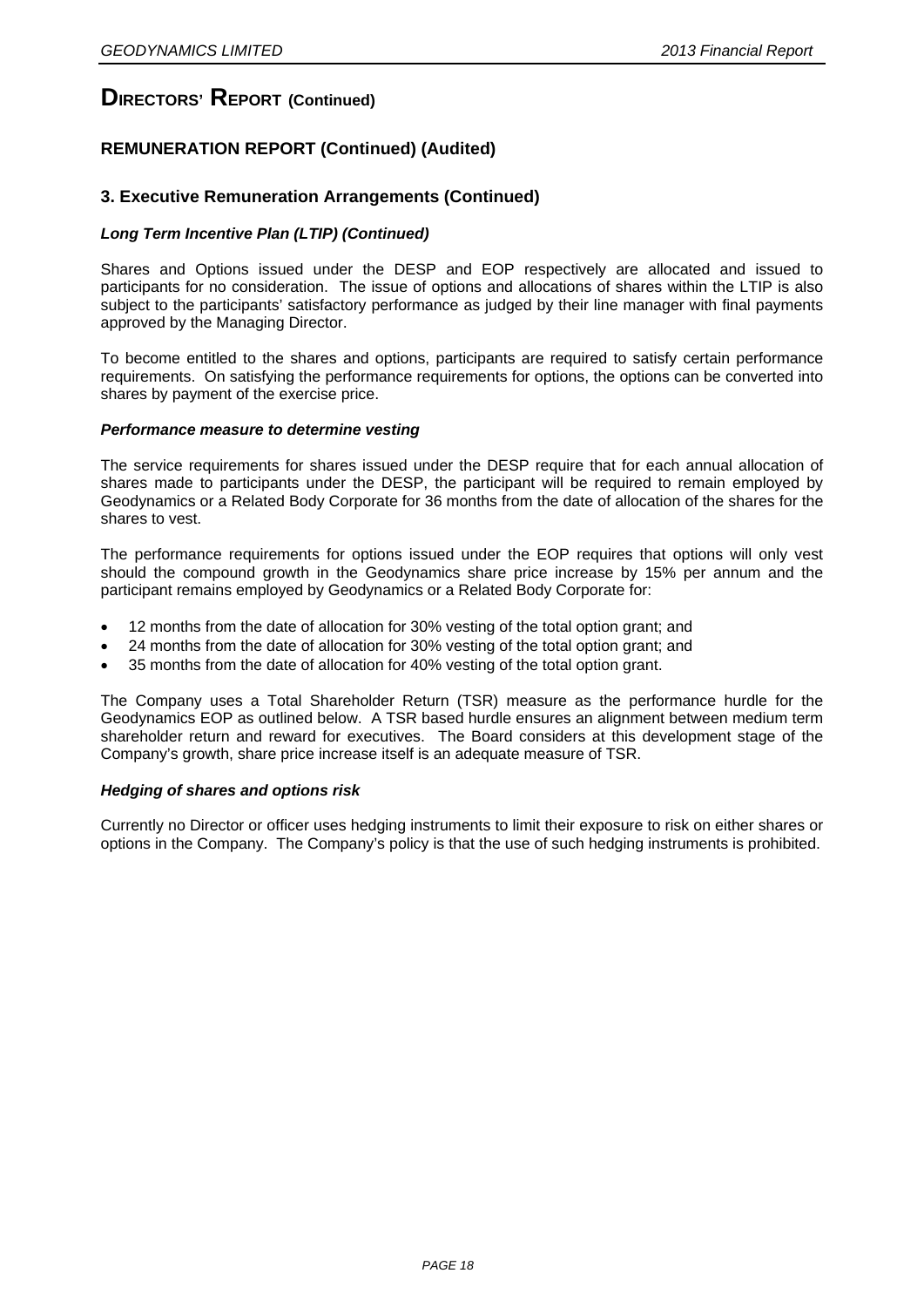#### **REMUNERATION REPORT (Continued) (Audited)**

#### **4. Executive Remuneration outcomes for FY12/13**

#### *Company performance and its link to short-term incentives*

The key business plan milestones driving STI payment outcomes for FY12/13 with relevant performance against targets are outlined in the table below:

| <b>Milestone</b>                                                                                                                                                         | FY12/13 performance versus targets                         |
|--------------------------------------------------------------------------------------------------------------------------------------------------------------------------|------------------------------------------------------------|
| Health Safety & Environment - delivering the<br>business plan safely with low environmental<br>impact                                                                    | Three of five base targets and first stretch target<br>met |
| Delivery of operational results on schedule,<br>quality and budget with a weighting of time 20%,<br>cost 40% and quality 40%                                             | Five of six base targets met                               |
| Management of Finances – the Company<br>remains securely funded through management<br>of income and costs, and uses financial<br>resources to develop new opportunities. | Two of three base targets first stretch target met         |

For FY12/13, the Company's performance against the above key Business Plan milestones resulted in a payment under the STI Plan of a maximum of 10% of annualised fixed remuneration or one third of the maximum bonus pool. The aggregate of annual STI payments available for staff was approved by the Remuneration and Nominations Committee. The payments made are recognised as remuneration in the year in which STI was earned and therefore the STI payments for FY12/13 which were paid in August 2013 are reflected in the remuneration tables for FY12/13.

The following table outlines the proportion of maximum STI that was earned and forfeited in relation to FY2013

| Name         | earned in FY13 | Proportion of maximum STI Proportion of maximum STI<br>forfeited in FY13 |
|--------------|----------------|--------------------------------------------------------------------------|
| G. Ward      |                |                                                                          |
| K. Coates    | 32%            | 68%                                                                      |
| R. Hogarth   | 26%            | 74%                                                                      |
| T. Pritchard | 39%            | 61%                                                                      |
| A. Hodson    | 32%            | 68%                                                                      |
| A. Mills     | 48%            | 52%                                                                      |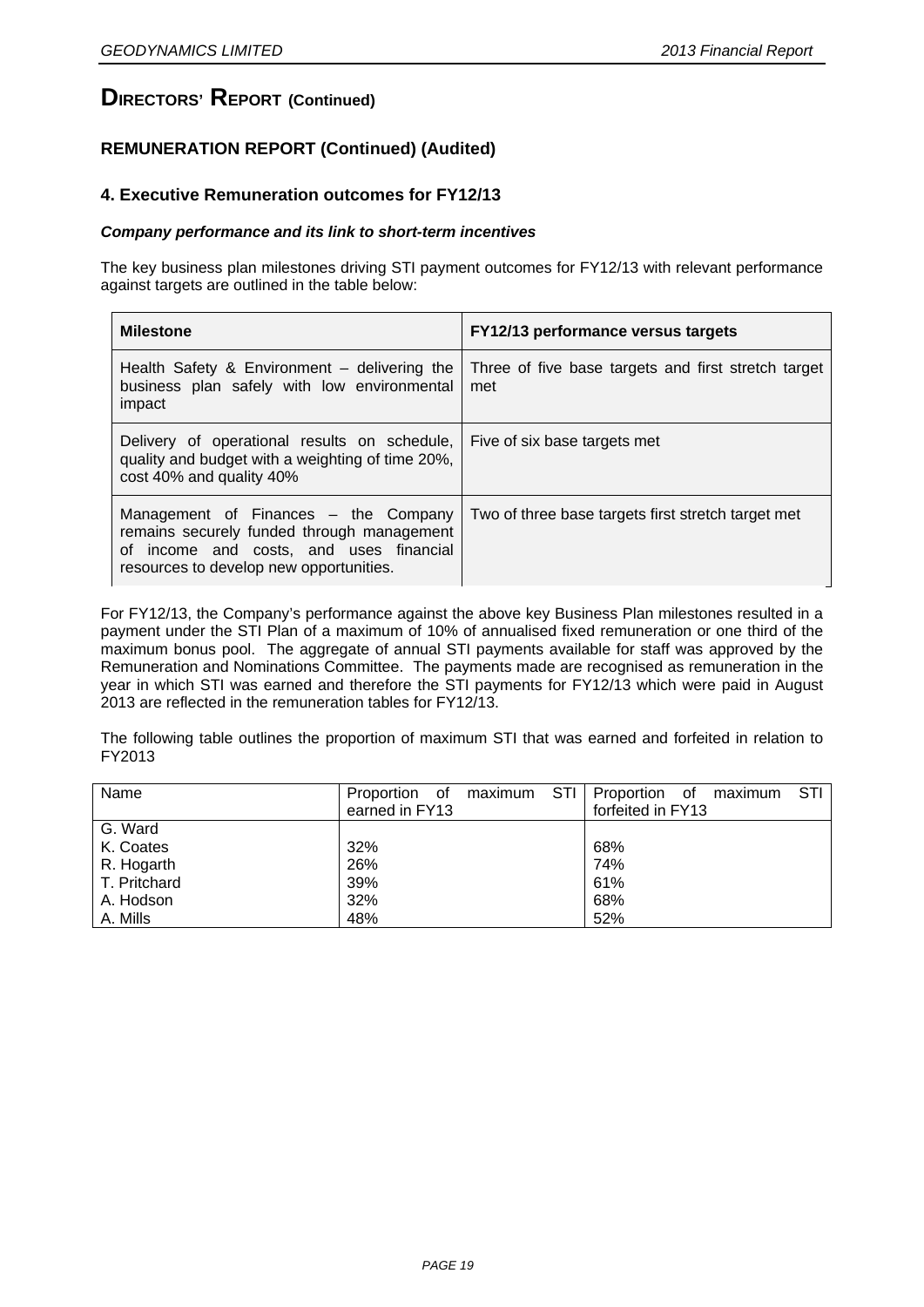#### **REMUNERATION REPORT (Continued) (Audited)**

#### **4. Executive Remuneration outcomes for FY12/13 (Continued)**

#### *Company performance and its link to long-term incentives*

The graph below shows the performance of the Company as measured by its share price and therefore by definition its Total Shareholder Return. The loss per share from continuing operations for the last five years was as follows: 2008/09 - \$0.054, 2009/10 - \$0.051, 2010/11 - \$0.43, 2011/12 - \$0.031, 2012/13 -  $$0.26$ .



No options vested during the year under the Employee Option Plan as share price vesting performance hurdles were not met.

596,753 shares vested during the year for seventeen employees who met the vesting hurdle of three years of continuous service.

471,698 shares were issued to the Deferred Employee Share Plan on behalf of Geoff Ward. These shares were issued under the Long Term Incentive provision of his contract and have a vesting period of 36 months.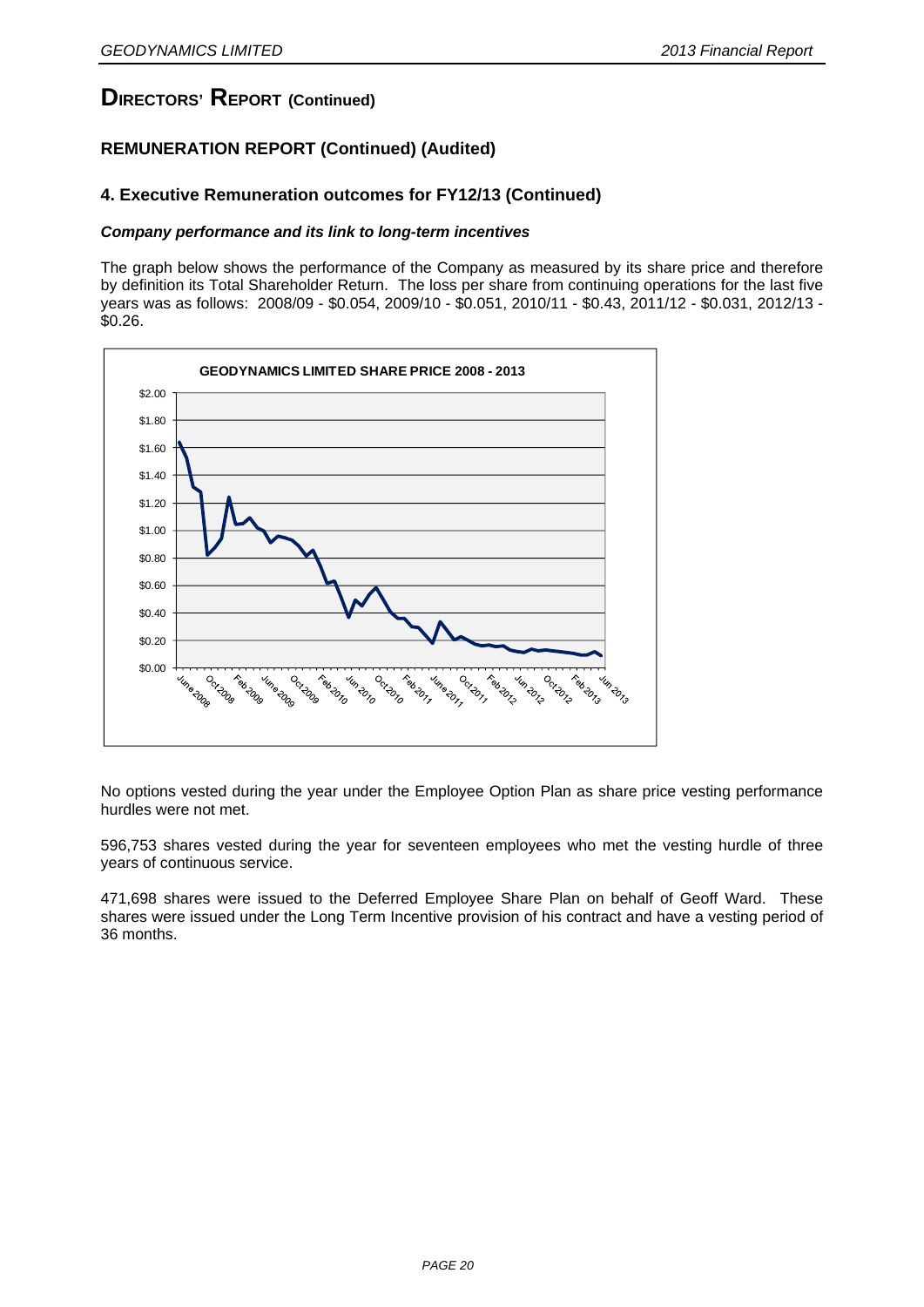### **REMUNERATION REPORT (Continued) (Audited)**

#### **4. Executive Remuneration outcomes for FY12/13 (Continued)**

#### **Table 1 – Remuneration of KMP of the Company for the year ended 30 June 2013**

|                                                                                              |                                                                             | <b>Short-Term</b>                                                    |                                                                     | <b>Share Based payment</b>                                                                                                              |                                | Total                                                                       | <b>Performance</b><br><b>Related</b>                     |
|----------------------------------------------------------------------------------------------|-----------------------------------------------------------------------------|----------------------------------------------------------------------|---------------------------------------------------------------------|-----------------------------------------------------------------------------------------------------------------------------------------|--------------------------------|-----------------------------------------------------------------------------|----------------------------------------------------------|
|                                                                                              | Salary                                                                      | Cash Bonus<br>$-$ Short<br>Term<br>Incentive                         | Super-<br>annuation                                                 | <b>Shares</b><br>(amortised<br>cost)                                                                                                    | Options<br>(amortised<br>cost) |                                                                             |                                                          |
| G. Ward<br>K. Coates<br>R. Hogarth<br>T. Pritchard<br>A. Hodson<br>A. Mills<br><b>Totals</b> | 475,000<br>288,546<br>366,992<br>244.220<br>257,562<br>264.962<br>1,897,282 | 194,508<br>27,345<br>26,819<br>29,808<br>16.519<br>38.142<br>333,141 | 42.992<br>21,760<br>22,441<br>24.737<br>16.071<br>24.712<br>152,713 | 39.286<br>104.265<br>29,573<br>2.297<br>36,960<br>3,418<br>9,327<br>19,086<br>28,880<br>2.671<br>12.500<br>34.190<br>156,168<br>166,285 |                                | 856.051<br>369,521<br>456,630<br>327,178<br>321,703<br>374.506<br>2,705,589 | 39.49%<br>16.02%<br>14.72%<br>17.79%<br>14.94%<br>22.65% |

#### **Table 2 – Remuneration of KMP of the Company or the year ended 30 June 2012**

|                                                                                                             | <b>Short-Term</b>                                                           |                                                           | <b>Post</b><br>Employ-<br>ment                                      | <b>Share Based payment</b>                                         |                                                                      | <b>Total</b>                                                                | <b>Performance</b><br><b>Related</b>                     |
|-------------------------------------------------------------------------------------------------------------|-----------------------------------------------------------------------------|-----------------------------------------------------------|---------------------------------------------------------------------|--------------------------------------------------------------------|----------------------------------------------------------------------|-----------------------------------------------------------------------------|----------------------------------------------------------|
|                                                                                                             | Salary                                                                      | Cash Bonus<br>- Short<br>Term<br>Incentive                | Super-<br>annuation                                                 | <b>Shares</b><br>(amortised<br>cost)                               | Options<br>amortised<br>cost)                                        |                                                                             |                                                          |
| G. Ward<br>K. Coates<br>R. Hogarth<br>T. Pritchard<br>A. Hodson '<br>A. Mills <sup>2</sup><br><b>Totals</b> | 476,479<br>268,850<br>320,726<br>244,340<br>284.444<br>206,439<br>1,801,278 | 64,100<br>56,000<br>58,200<br>74.100<br>42.400<br>294,800 | 19,917<br>29,966<br>33,905<br>27,218<br>30.816<br>22,396<br>164,218 | 25,000<br>34.274<br>44,840<br>19.711<br>35,004<br>9.375<br>168,204 | 112,145<br>20,596<br>30,654<br>20,540<br>23,949<br>34.284<br>242,168 | 633,541<br>417.786<br>486,125<br>370,009<br>448.313<br>314.894<br>2,670,668 | 21.65%<br>28.48%<br>27.05%<br>26.61%<br>29.68%<br>27.33% |

1 Deemed to be a KMP from 1 July 2011, full annual remuneration included

2 Appointed 5 September 2011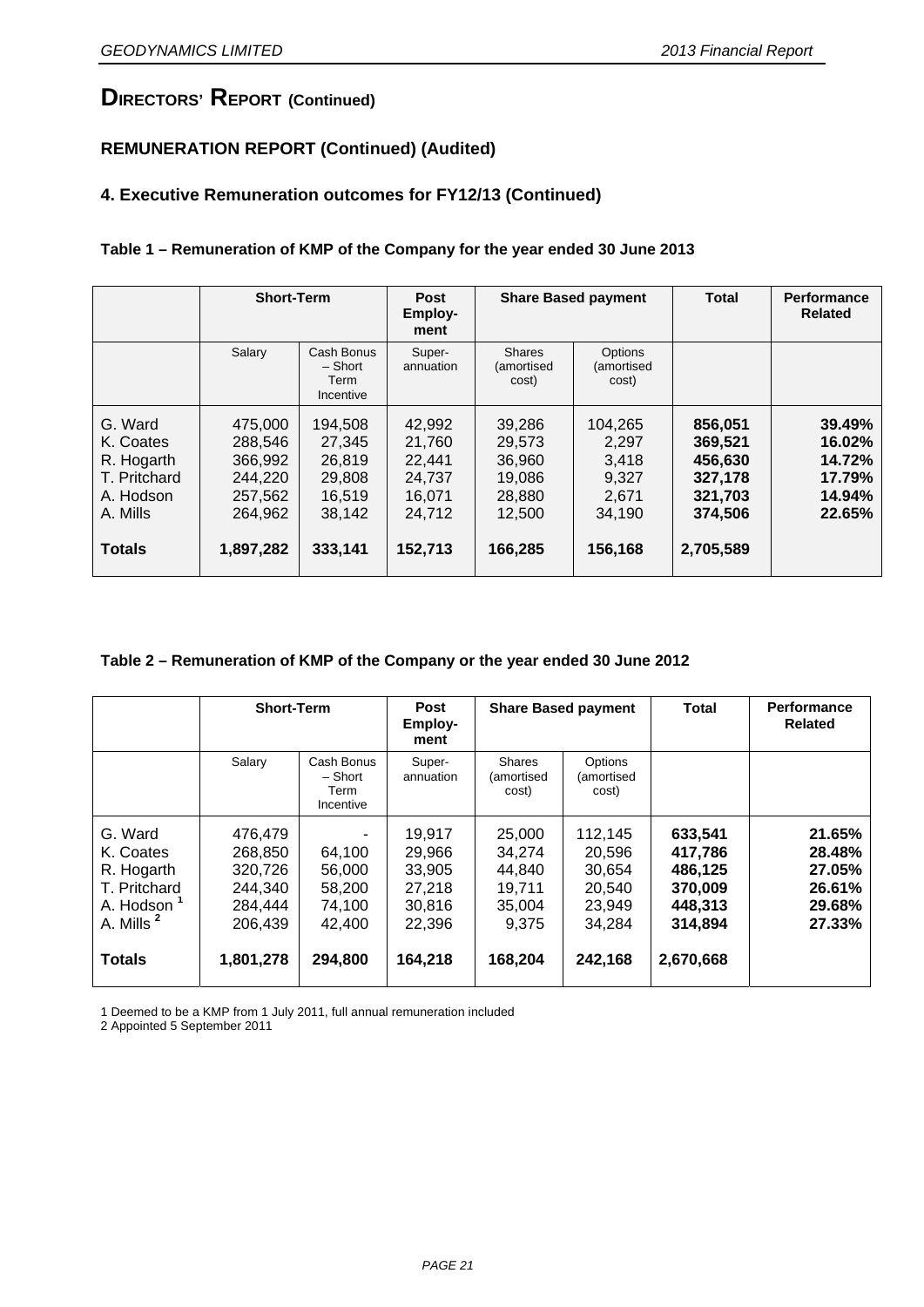#### **REMUNERATION REPORT (Continued) (Audited)**

#### **5. Summary of Executive Contractual arrangements**

Remuneration arrangements for KMP are formalised in employment agreements. Details of these contracts are provided below.

The contracts below include arrangements entered into prior to the amendments to the Corporations Act 2001 regarding termination payments which came into effect on 24 November 2009. No contracts of the Company however exceed the revised limits on termination payments.

#### *Managing Director and Chief Executive Officer*

Mr Geoff Ward was appointed Managing Director on 31 January 2011. Mr Ward's remuneration package is formalised in a four year service agreement, the details of which were announced to the ASX on 29 November 2010. The key terms of Mr Ward's contract are as follows:

- He receives a base remuneration including superannuation of \$500,000 per annum;
- $\triangleright$  Short Term Incentive Up to \$250,000 per annum which is only payable on the achievement of certain performance milestones. The members of the Remuneration and Nominations Committee have assessed that Mr Ward is eligible for a payment under the Short Term Incentive Scheme of 85% of the maximum payable or \$212,500 including superannuation, having achieved key financial and operational milestones identified for FY2013.. The key performance milestones set for Mr Ward for FY12/13 were delivering results to achieve agreed strategy, including achievement of planned milestones at the Habanero Project and identification of and successful acquisition of the Savo Island Geothermal Power Project, securing funding to deliver strategy, strengthening alignment with key stakeholders and partners necessary to support project development, building the right organisational capacity to deliver projects while adapting to a high level of environmental uncertainty and increasing Geodynamics' influence as the energy market in Australia transforms.
- $\triangleright$  Long term incentive (Shares) an annual grant equivalent in the number of shares in value to 15% of annual base remuneration as set out under the rules associated with the Company's Deferred Employee Share Plan. The first grant will occur three months after the commencement of employment and then annually on the anniversary of the commencement of employment. The issue price will be the volume weighted average share price for the five trading days prior to the date of issue of the shares. Each grant of shares will have a vesting period of 36 months but all shares will vest if the full term of 48 months is served under the employment agreement;
- $\triangleright$  Long term incentive (Options) A grant of a total of 2,700,000 options subject to the rules of the Company's Employee Option Plan and exercisable in four tranches as follows:
	- o 400,000 options will vest on the commencement of employment and will be exercisable from the first date that the volume weighted average share price in a period of 20 consecutive trading days is 150% higher than the exercise price of 48 cents;
	- o 500,000 options will vest 31 January 2012 and will be exercisable from the first date that the volume weighted average share price in a period of 20 consecutive trading days is 200% higher than the exercise price of 48 cents:
	- $\circ$  900,000 options will vest 31 January 2013 and will be exercisable from the first date that the volume weighted average share price in a period of 20 consecutive trading days is 250% higher than the exercise price of 48 cents;
	- o 900,000 options will vest 31 January 2014 and will be exercisable from the first date that the volume weighted average share price in a period of 20 consecutive trading days is 250% higher than the exercise price of 48 cents.
	- The last exercise date of all tranches of options is 31 January 2014. The exercise price applying is the 10 day volume weighted average price of the Company's shares traded on the ASX leading up to the date of the appointment being 25 November 2010 which was 48 cents.
- > The allotment of shares to Mr Ward during the 2013 financial year was made pursuant to his contract of employment. The allotment of shares and options included was set out in the contract as approved by shareholders at the November 2011 Annual General Meeting.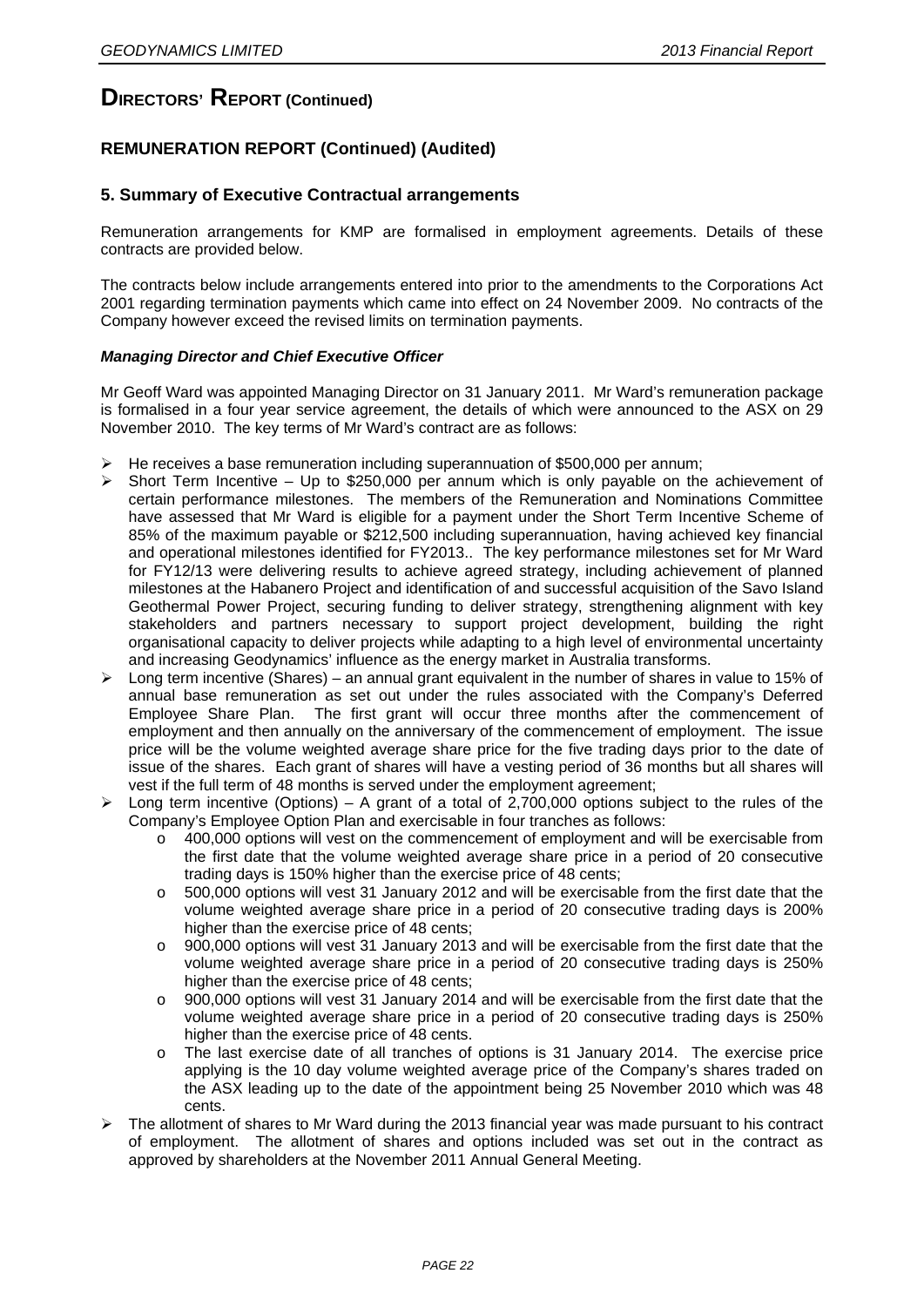# **REMUNERATION REPORT (Continued) (Audited)**

#### **5. Summary of Executive Contractual arrangements (Continued)**

The CEO's termination provisions are as follows:

|                    | <b>Notice period</b> | Payment in<br>lieu | <b>Treatment of STI</b> | <b>Treatment of LTI</b>    |  |
|--------------------|----------------------|--------------------|-------------------------|----------------------------|--|
|                    |                      | of notice*         | on termination          | on termination             |  |
| Resignation        | 6 months             | 6 months           | Unvested<br>awards      | Unvested<br>awards         |  |
|                    |                      |                    | forfeited               | forfeited                  |  |
| Termination<br>for | 14 days              | None               | Unvested<br>awards      | Unvested<br>awards         |  |
| cause              |                      |                    | forfeited               | forfeited                  |  |
| in<br>Termination  | 6 months             | 6 months           | Maybe prorated for      | Maybe prorated for         |  |
| cases of long term |                      |                    | time<br>and             | time<br>and                |  |
| illness,           |                      |                    | performance             | performance                |  |
| disablement,<br>or |                      |                    | subject to Board        | subject to<br><b>Board</b> |  |
| without<br>notice  |                      |                    | discretion              | discretion                 |  |
| cause              |                      |                    |                         |                            |  |
| Change of control  | 14 days              | 12 months          | for time<br>Prorated    | Prorated<br>time<br>for    |  |
|                    |                      |                    | and performance         | and performance            |  |

\*If the time remaining under the 4 year contract is less than 6 months then that lesser amount.

#### *Other KMP*

All other KMP have rolling contracts.

Other standard KMP provisions are as follows:

|                                                                                             | <b>Notice period</b> | lieu<br>Payment in<br>of notice | <b>Treatment of STI</b><br>on termination                                             | <b>Treatment of LTI</b><br>on termination                                             |
|---------------------------------------------------------------------------------------------|----------------------|---------------------------------|---------------------------------------------------------------------------------------|---------------------------------------------------------------------------------------|
| Resignation                                                                                 | 3 months             | 3 months                        | Unvested<br>awards<br>forfeited                                                       | Unvested<br>awards<br>forfeited                                                       |
| Termination<br>for<br>cause                                                                 | None                 | <b>None</b>                     | Unvested<br>awards<br>forfeited                                                       | awards<br>Unvested<br>forfeited                                                       |
| in<br>Termination<br>death,<br>cases of<br>disablement,<br>or<br>without<br>notice<br>cause | 3 months             | 3 months                        | Maybe prorated for<br>time<br>and<br>performance<br>subject to<br>board<br>discretion | Maybe prorated for<br>time<br>and<br>performance<br>subject to<br>board<br>discretion |
| Change of control                                                                           | 1 month              | 1 month                         | Prorated for time<br>and performance                                                  | time<br>Prorated<br>for<br>and performance                                            |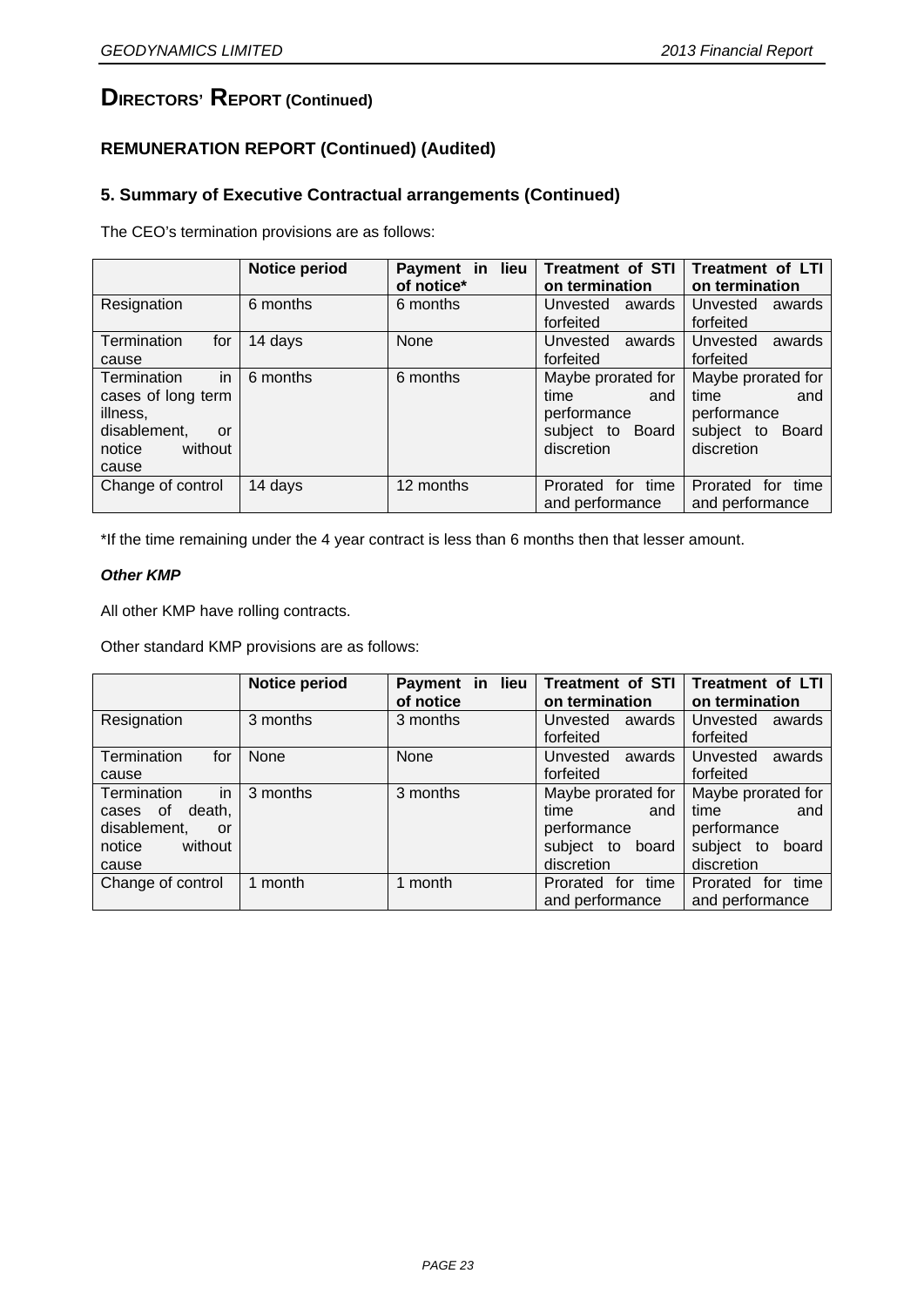#### **REMUNERATION REPORT (Continued) (Audited)**

#### **6. Non-executive Director remuneration arrangements**

#### *Remuneration Policy*

The Board seeks to set aggregate remuneration at a level which provides the Company with the ability to attract and retain directors of the highest calibre, whilst incurring a cost which is acceptable to shareholders.

The amount of aggregate remuneration sought to be approved by shareholders and the manner in which it is apportioned amongst Directors is reviewed annually. The Board considers advice from external consultants as well as the fees paid to Non-executive Directors of comparable companies when undertaking the annual review process. The amounts are set at a level that compensates the Directors for their significant time commitment in overseeing the progression of the Company's business plan.

The Constitution of Geodynamics and the ASX Listing Rules specify that the aggregate remuneration of Non-executive Directors shall be determined from time to time by a general meeting. An amount not exceeding the amount determined is then divided between the directors as agreed. The latest determination was at the Annual General Meeting held on 28 November 2007 when shareholders approved an aggregate remuneration of \$700,000 per year.

The Board will not seek any increase for the NED pool at the 2013 AGM.

#### *Structure*

Each Non-executive Director receives a fee for being a Director of the Company. The current fee structure is to pay Non-executive Directors a base annual remuneration of \$64,500 p.a. with the Chairman paid \$118,250 p.a. The Chairman of each committee receives an additional fee of \$16,125 p.a. These fee structures have remained the same with no increase in the past four years. There are no retirement benefits offered to Non-executive Directors other than statutory superannuation which is in addition to these amounts. In accordance with good corporate governance practice, the Non-executive Directors do not participate in share and share option based remuneration plans of the Company.

The Company notes that Origin Energy Limited and collectively Sunsuper Pty Ltd & The Sentient Group, as major investors, each have a right to appoint a Non-executive Director to the Company and as such those Directors (where appointed) are not considered by the ASX Corporate Governance Principles to be independent. Origin Energy formally waived their right to appoint a nominee director on 15 August 2012. As Mr A. Stock retired from Origin on 30 June 2012 he is now considered to be independent.

The remuneration of Non-executive Directors for the year ending 30 June 2013 is detailed in Table 3 of this report and the remuneration for the comparative year ending 30 June 2012 is detailed in Table 4 of this report.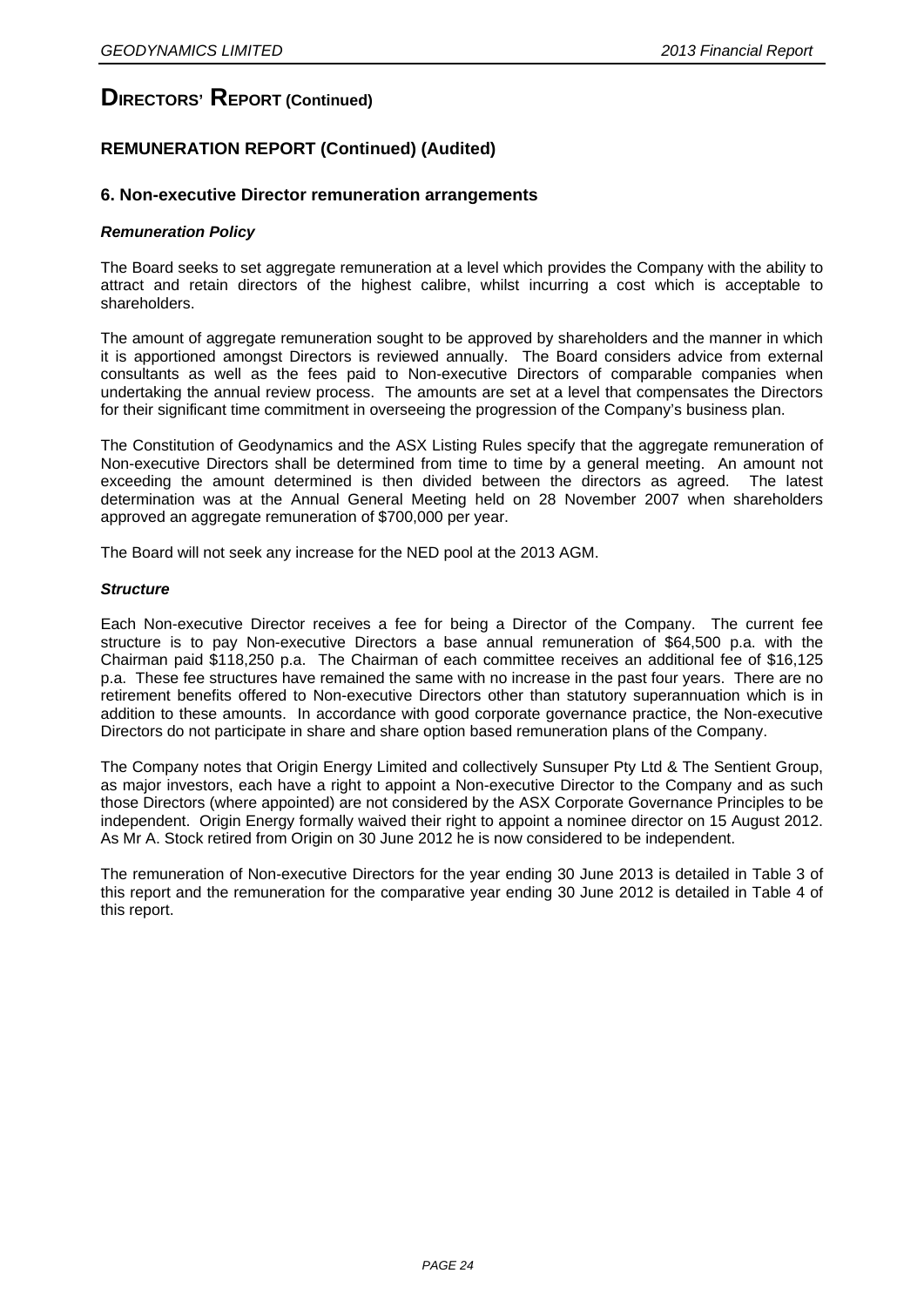## **REMUNERATION REPORT (Continued) (Audited)**

#### **6. Non-executive Director remuneration arrangements (Continued)**

#### **Table 3 – Non-executive Directors' Remuneration for the year ended 30 June 2013**

|                                                                                                                  | Salary &<br>Consulting<br>fees | Directors fees                                            | Super-<br>annuation                        | Other | Total                                                     |
|------------------------------------------------------------------------------------------------------------------|--------------------------------|-----------------------------------------------------------|--------------------------------------------|-------|-----------------------------------------------------------|
| K. Spence<br>P. Chopra <sup>1</sup><br>R. Davies<br>J. Hamilton<br>M. Marier<br>A. Stock<br>M. Dave <sup>1</sup> |                                | 118,250<br>35,875<br>80,625<br>87,881<br>64,500<br>80,625 | 10,643<br>2,419<br>7,256<br>5,805<br>7,256 |       | 128,893<br>38,294<br>87,881<br>87,881<br>70,305<br>87,881 |
| <b>Totals</b>                                                                                                    |                                | 467,756                                                   | 33,379                                     |       | 501,135                                                   |

1 Retired 29 November 2012

#### **Table 4 – Non-Executive Directors' Remuneration for the year ended 30 June 2012**

|                                                                                                                                 | Salary &<br>Consulting<br>Fees | Directors fees                                            | Super-<br>annuation               | <b>Shares</b><br>(amortised<br>cost) | Total                                                     |
|---------------------------------------------------------------------------------------------------------------------------------|--------------------------------|-----------------------------------------------------------|-----------------------------------|--------------------------------------|-----------------------------------------------------------|
| K. Spence<br>B. Agrawala <sup>1</sup><br>P. Chopra<br>R. Davies<br>J. Hamilton<br>M. Marier<br>A. Stock<br>M. Dave <sup>2</sup> |                                | 118,250<br>56,250<br>80,625<br>87,881<br>64,500<br>80,625 | 10,642<br>5,063<br>7,256<br>7,256 | ۰<br>۰<br>۰<br>۰<br>۰<br>٠<br>۰      | 128,892<br>61,313<br>87,881<br>87,881<br>64,500<br>87,881 |
| <b>Totals</b>                                                                                                                   |                                | 488,131                                                   | 30,217                            | $\blacksquare$                       | 518,348                                                   |

1 Retired 24 November 2011

2 Appointed 23 February 2012, Fees are paid to the Alternate Director, Prame Chopra.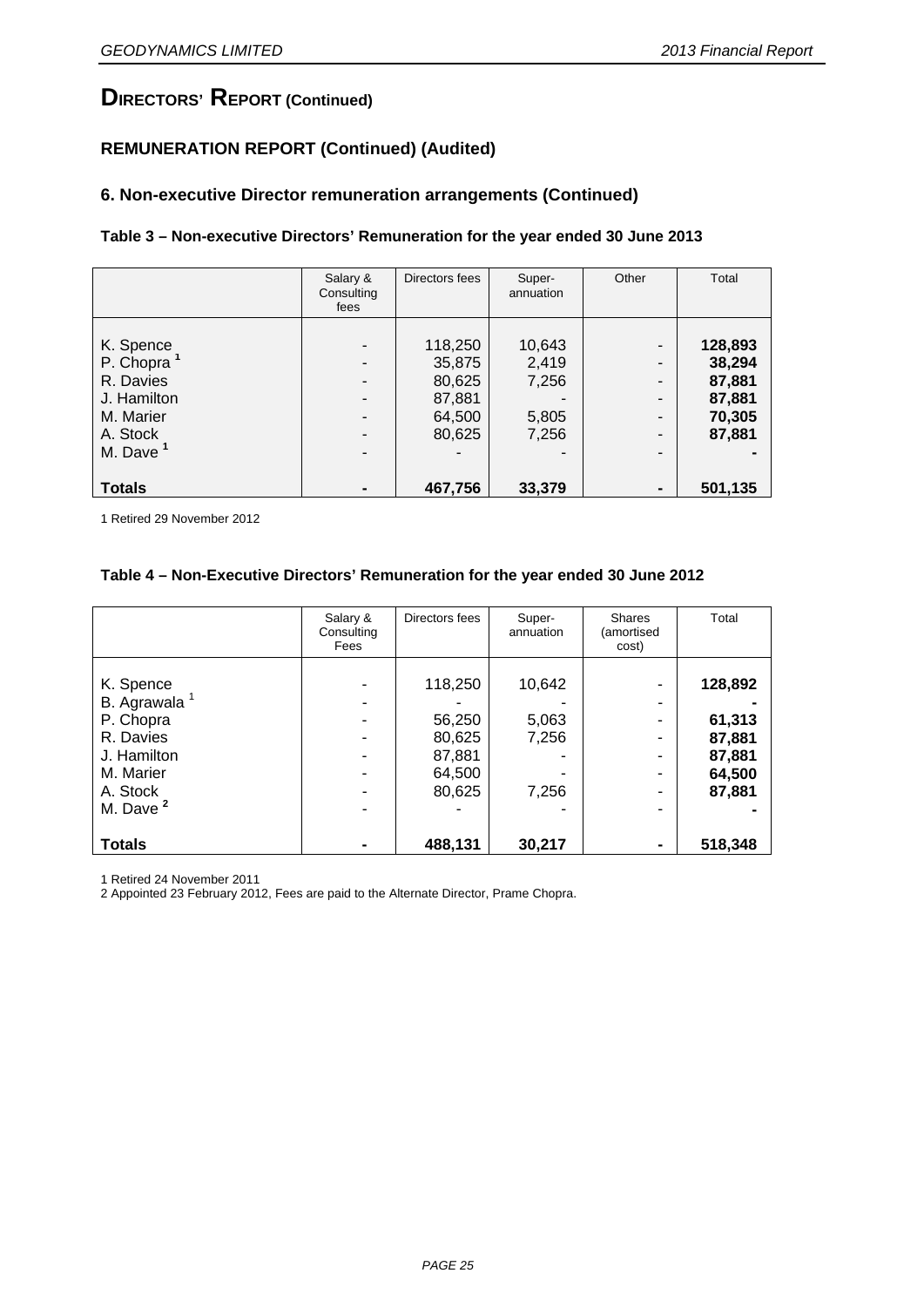#### **REMUNERATION REPORT (Continued) (Audited)**

#### **7. Additional statutory disclosures**

#### **Table 5 – Shares granted to executives as part of remuneration for the year ended 30 June 2013**

During the financial year, no shares were granted or were proposed to be granted under the Long Term Incentive Plan other than those granted on behalf of Geoff Ward in accordance with his contract.

|              | Grant   | Granted | Value of   | $%$ of    | Value of | Value of       | Value per |
|--------------|---------|---------|------------|-----------|----------|----------------|-----------|
|              | Date    | Number  | shares     | Remuner   | shares   | shares         | share at  |
|              |         |         | granted    | ation $#$ | vested   | forfeited      | grant     |
|              |         |         | during the |           | during   | during         | date      |
|              |         |         | vear       |           | the year | the year       |           |
| R. Hogarth   |         |         |            |           | 6,261    |                | 0.92      |
| K. Coates    |         |         |            |           | 4,206    | $\blacksquare$ | 0.92      |
| A. Hodson    |         |         |            |           | 4,891    | $\blacksquare$ | 0.92      |
| T. Pritchard |         |         |            |           | 4,600    | $\blacksquare$ | 0.45      |
| G. Ward      | 22/2/13 | 471,698 | \$75,000   | 15%       | -        |                | 0.16      |

#### **Table 6 – Options granted to executives as part of remuneration for the year ended 30 June 2013**

During the financial year, no options were granted or were proposed to be granted under the Long Term Incentive Plan.

|              | Grant | Granted | Value of | $%$ of  | Value of  | Value of | Value per | Weighted |
|--------------|-------|---------|----------|---------|-----------|----------|-----------|----------|
|              | Date  | Number  | options  | Remuner | options   | options  | option at | average  |
|              |       |         | granted  | ation   | exercised | lapsed   | grant     | exercise |
|              |       |         | during   |         | during    | during   | date      | price    |
|              |       |         | the year |         | the year  | the year |           |          |
| R. Hogarth   |       |         |          |         |           | 36,060   | 0.48      | 0.92     |
| K. Coates    |       |         |          |         |           | 24,228   | 0.48      | 0.92     |
| A. Hodson    |       |         |          |         |           | 28,172   | 0.48      | 0.92     |
| T. Pritchard |       |         |          |         |           | 26.494   | 0.23      | 0.45     |
|              |       |         |          |         |           |          |           |          |

Signed in accordance with a resolution of the Directors.

**K. Spence Chairman Brisbane, 30 August 2013**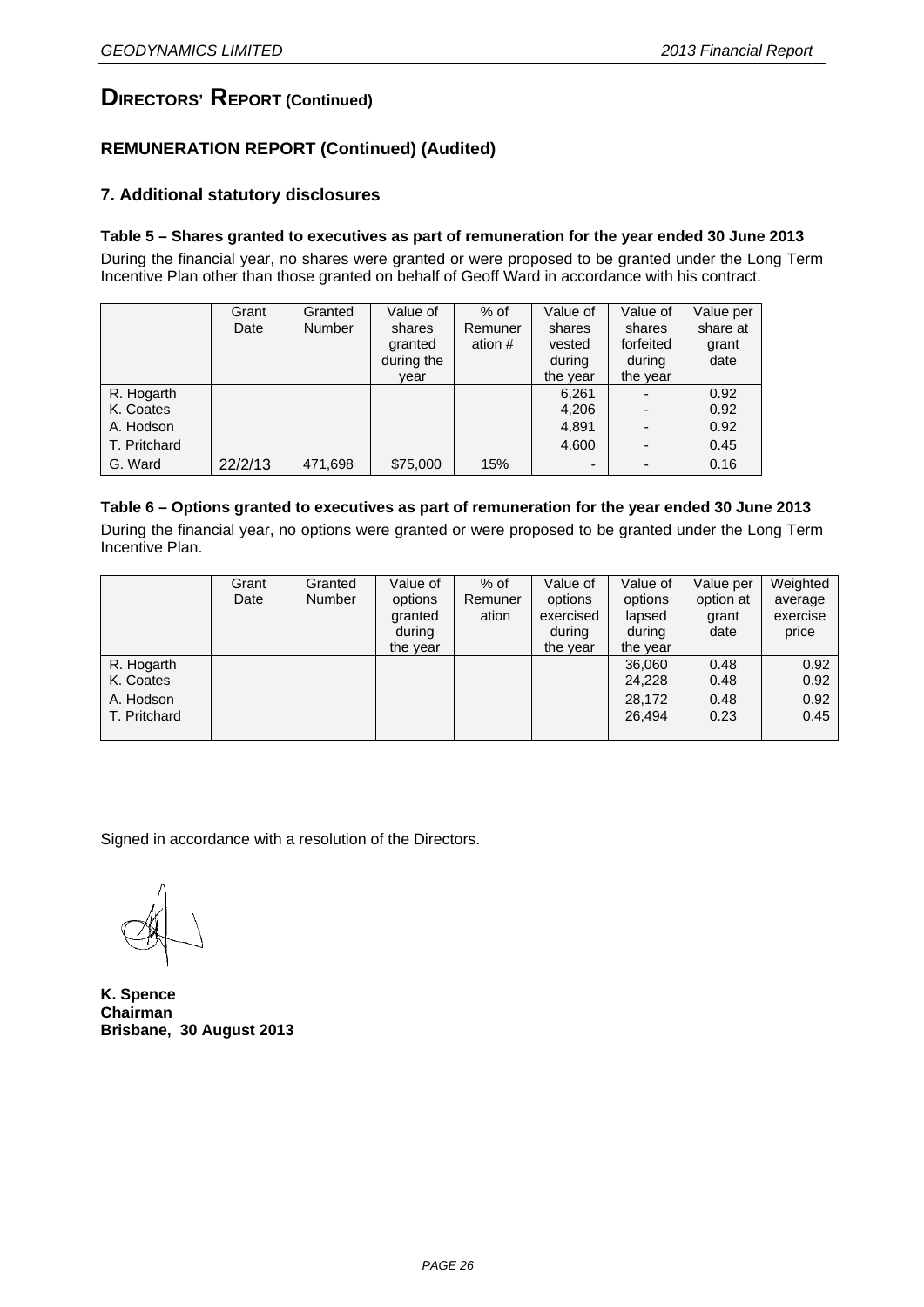

Ernst & Young 111 Eagle Street Brisbane QLD 4000 Australia GPO Box 7878 Brisbane QLD 4001

Tel: +61 7 3011 3333 Fax: +61 7 3011 3100 ey.com/au

# **Auditor's Independence Declaration to the Directors of Geodynamics Limited**

In relation to our audit of the financial report of Geodynamics Limited for the financial year ended 30 June 2013, to the best of my knowledge and belief, there have been no contraventions of the auditor independence requirements of the *Corporations Act 2001* or any applicable code of professional conduct.

met  $\bigcirc$ 

Ernst & Young

Andrew Carrick Partner 30 August 2013

.<br>Inal Rtandarde Legisla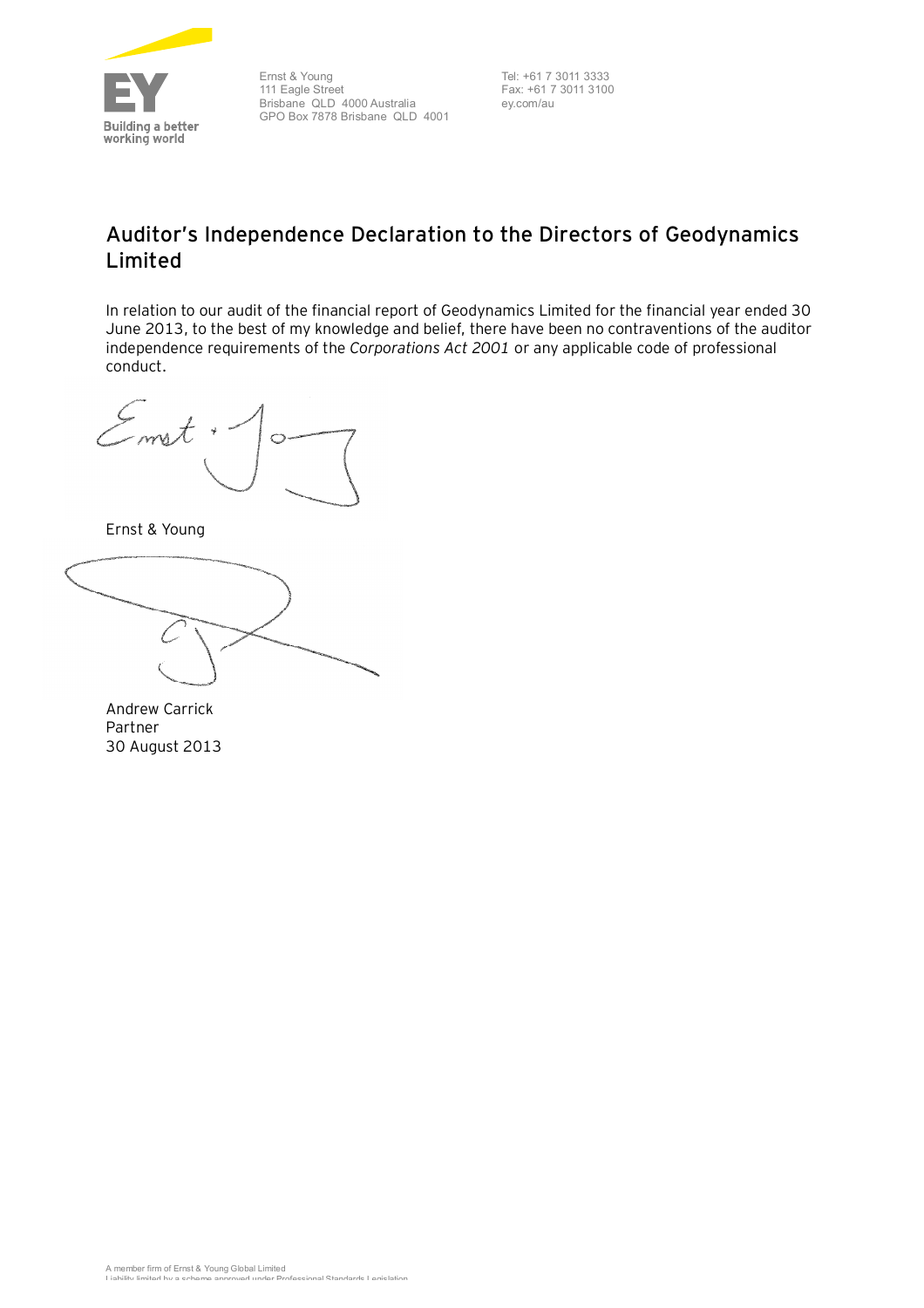# **CORPORATE GOVERNANCE STATEMENT**

The Board of Directors of Geodynamics Limited is responsible for the corporate governance of the Company and is committed to achieving and demonstrating the highest standards of corporate governance.

The Geodynamics Limited Corporate Governance Statement is structured with reference to the Australian Securities Exchange Corporate Governance Council's "Corporate Governance Principles and Recommendations with 2010 Amendments" as revised in June 2010 the Principles of which are as follows:

- Principle 1. Lay solid foundations for management and oversight
- Principle 2. Structure the Board to add value<br>Principle 3. Promote ethical and responsible
- Promote ethical and responsible decision making
- Principle 4. Safeguard integrity in financial reporting
- Principle 5. Make timely and balanced disclosure
- Principle 6. Respect the rights of shareholders
- Principle 7. Recognise and manage risk
- Principle 8. Remunerate fairly and responsibly

This Corporate Governance Statement contains certain specific information and discloses the extent to which the Company has followed the guidelines during the period. Where a recommendation has not been followed, that fact is disclosed, together with the reasons for the departure.

Geodynamics Limited's corporate governance practices were in place throughout the year ended 30 June 2013 and were fully compliant with the Council's recommendations except for the following:

Recommendation 3.3 - Companies should disclose in each annual report the measurable objectives for achieving gender diversity set by the Board in accordance with the diversity policy and progress towards achieving them. The Company has adopted a Diversity Policy that encourages the participation and provision of opportunity to all interested in working at Geodynamics. As the Company has a relatively small work-force with many requiring specific skills that may not be widely available , the Company has not deemed it appropriate to set specific numeric targets as these could be inappropriately skewed by the small sample size. Geodynamics currently has participation from a diverse workforce, with gender diversity being in advance of industry averages for our sector.

Recommendation 3.4 - Companies should disclose in each annual report the proportion of women employees in the whole organisation, women in senior executive positions and women on the Board. The Company has adopted a Diversity Policy that encourages the participation and provision of opportunity to all interested in working at Geodynamics. As the Company has a relatively small workforce with many requiring specific skills that may not be widely available, the Company has not deemed it appropriate to publish specific employment numbers as Company does not believe this information adds any meaningful value due to its small workforce.

For further information on corporate policies adopted by Geodynamics Limited, please refer to "Governance" under the Our Company Tab on our website located at www.geodynamics.com.au.

For 2013, the Company's reporting against the Principles is as follows: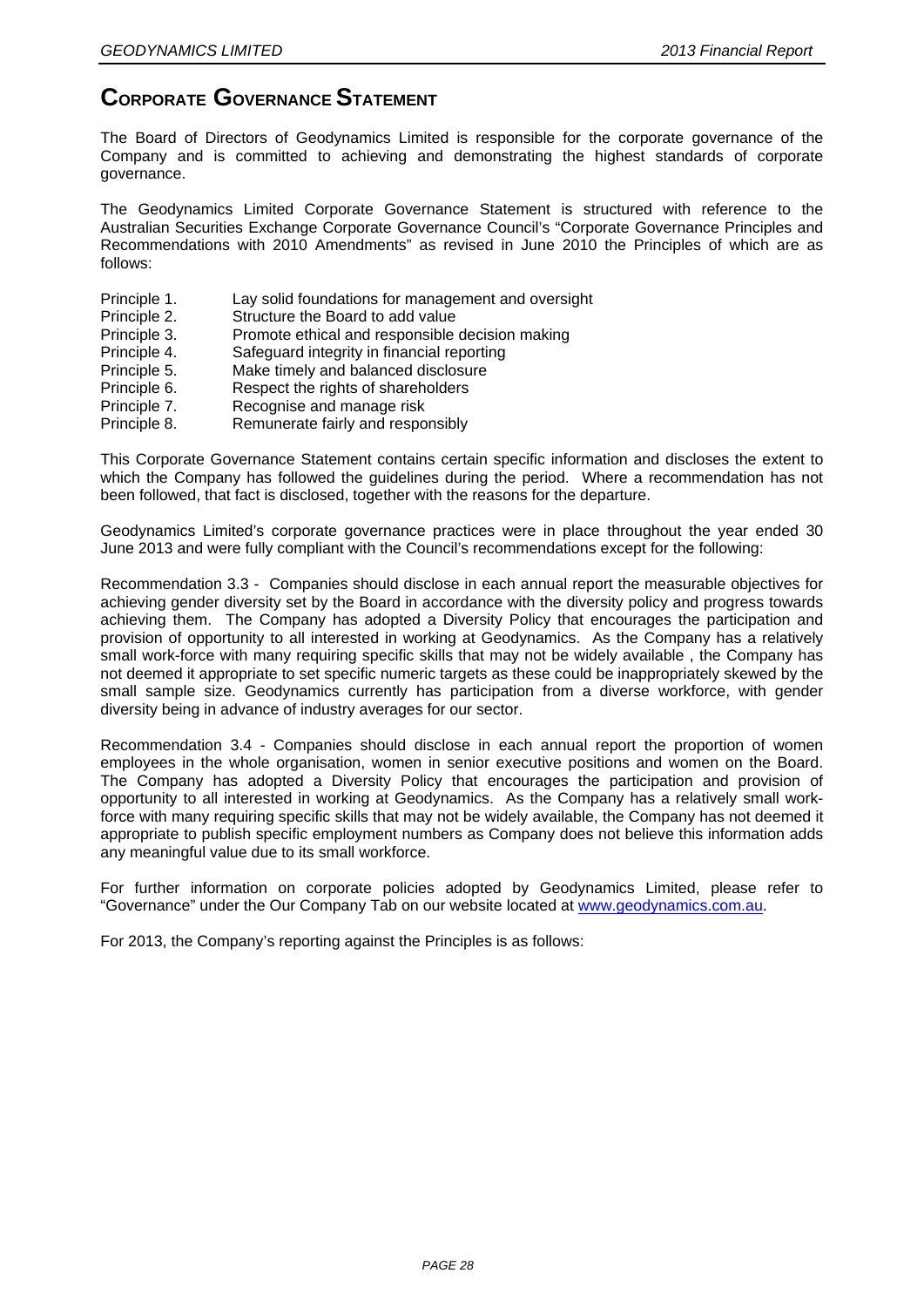#### **1. LAY SOLID FOUNDATIONS FOR MANAGEMENT AND OVERSIGHT**

*Companies should establish and disclose the respective roles and responsibilities of Board and management.* 

The Board operates in accordance with the following principles and guidelines.

- The Board does comprise a majority of Non-executive Directors.
- The Chairperson is an independent Director.
- The Board does comprise Directors with an appropriate range of qualifications and expertise.
- The terms and conditions of the appointment of Non-executive Directors are set out in a letter of appointment. The appointment letter covers the following matters:
	- the level of remuneration;
	- the tenure of appointment:
	- the expectation of the Board in relation to attendance and preparation for all Board meetings;
	- the Directors code of conduct;
	- the procedures dealing with conflicts of interest; and
	- the availability of independent advice The Board has agreed a procedure for Directors to take independent professional advice at the expense of the Company. Prior approval of the Chairman is required, but this will not be unreasonably withheld.
- The Board meets as often as required to attend to the affairs of the Company and follow meeting guidelines set down to ensure all Directors are made aware of, and have available to them all necessary information enabling them to participate in an informed discussion of all agenda items.
- The Chairman of the Board meets regularly with the Managing Director.

The Board is responsible for the direction and supervision of the Company's business on behalf of the shareholders, by whom they are elected and to whom they are accountable. This includes ensuring that internal controls and reporting procedures are adequate and effective. The Directors recognise the need to maintain the highest standards of behaviour, ethics and accountability. The primary functions of the Board include responsibility for:

- Approving objectives, goals and strategic direction for management;
- Monitoring financial performance including adopting annual budgets and approving the Company's financial statements;
- Ensuring that adequate systems of internal control exist and are appropriately monitored for compliance;
- Selecting, appointing and reviewing the performance of the Managing Director and Chief Executive Officer and reviewing the performance of senior operational management;
- Ensuring significant business risks are identified and appropriately managed; and
- Reporting to shareholders on performance.

The Company's Managing Director's performance and remuneration is reviewed annually by the Nonexecutive Directors. The performance criteria against which executives are assessed is aligned with the financial and non-financial objectives of Geodynamics Limited. Further details of the process for evaluating performance are set out in the Remuneration Report.

The Board may determine from time to time to establish specific purpose sub-committees to deal with specific issues. All matters determined by committees are submitted to the full Board as recommendations for Board decision. Minutes of committee meetings are tabled at the immediate subsequent Board meeting.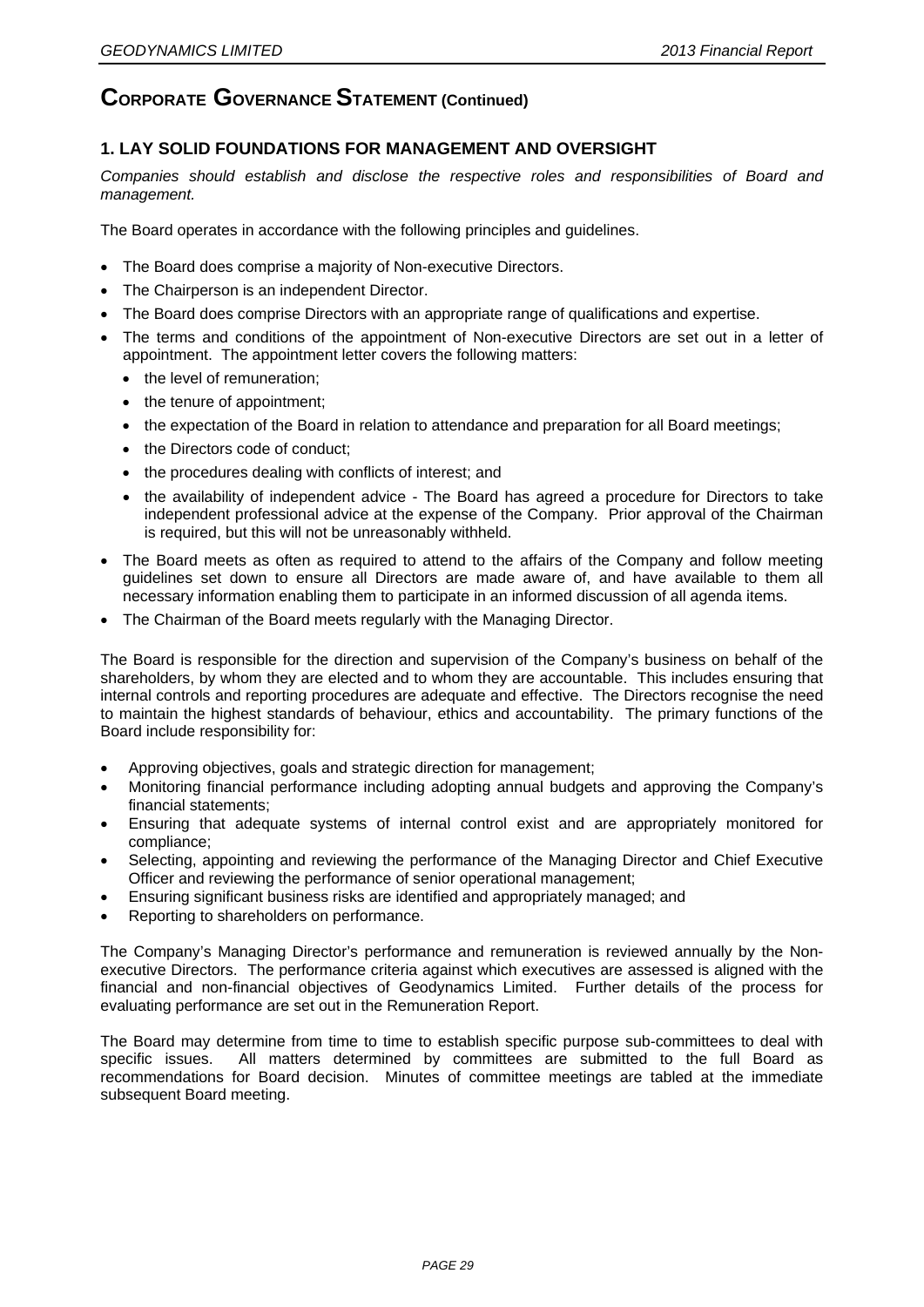#### **2. STRUCTURE THE BOARD TO ADD VALUE**

*Companies should have a board of an effective composition, size and commitment to adequately discharge its responsibilities and duties.* 

#### **SKILLS, EXPERIENCE AND EXPERTISE OF DIRECTORS**

The Directors in office at the date of this statement are:

| Name                 | <b>Position</b>           | Indep- | Term in   | Expertise                                                   |
|----------------------|---------------------------|--------|-----------|-------------------------------------------------------------|
|                      |                           | endent | Office    |                                                             |
| Keith Spence         | Non-executive<br>Chairman | Yes.   | 5.1 years | Energy, Engineering and<br>Management                       |
| Geoff Ward           | <b>Managing Director</b>  | No     | 2.6 years | Energy, Engineering,<br>Corporate Finance and<br>Management |
| <b>Robert Davies</b> | Non-executive Director    | Yes    | 4.8 years | Finance, Governance and<br>Management                       |
| Jack Hamilton        | Non-executive Director    | Yes    | 6.9 years | Energy, Engineering and<br>Management                       |
| <b>Michel Marier</b> | Non-executive Director    | No     | 2.5 years | Finance and Management                                      |
| <b>Andrew Stock</b>  | Non-executive Director    | Yes    | 9.8 years | Energy, Engineering and<br>Management                       |

#### **INDEPENDENT DIRECTORS**

Directors of Geodynamics Limited are considered to be independent when they are independent of management and free from any business or other relationship that could materially interfere with, or could reasonably be perceived to materially interfere with the exercise of their unfettered and independent judgement.

In the context of director independence, 'materiality' is considered from both the Company and individual director perspective. The determination of materiality requires consideration of both quantitative and qualitative elements. Qualitative factors considered include whether a relationship is strategically important, the competitive landscape, the nature of the relationship and the contractual or other arrangements governing it and other factors which point to the actual ability of the Director in question to shape the direction of the Company's loyalty.

In accordance with the definition of independence above, and the materiality thresholds set, the Directors as marked in the previous table are considered to be independent. Therefore there are six Nonexecutive Directors, four of whom are deemed independent, and one Executive Director. One Nonexecutive Director who is not deemed independent is an Officer of one of the Company's three largest shareholders which has a right to appoint a Director to the Board under their Investment Deed. (The Sentient Group and Sunsuper Pty Ltd are jointly treated as a cornerstone investor in so far as they have a collective right to appoint a Director).

Further details of the members of the Board including their experience and expertise are set out in the Directors' Report.

#### **NON-EXECUTIVE DIRECTORS**

The six Non-executive Directors periodically meet for a period of time, without the presence of management, to discuss the operation of the Board and a range of other matters including those relating to Remuneration and Directors' Nominations. Relevant matters arising from these meetings are shared with the full Board.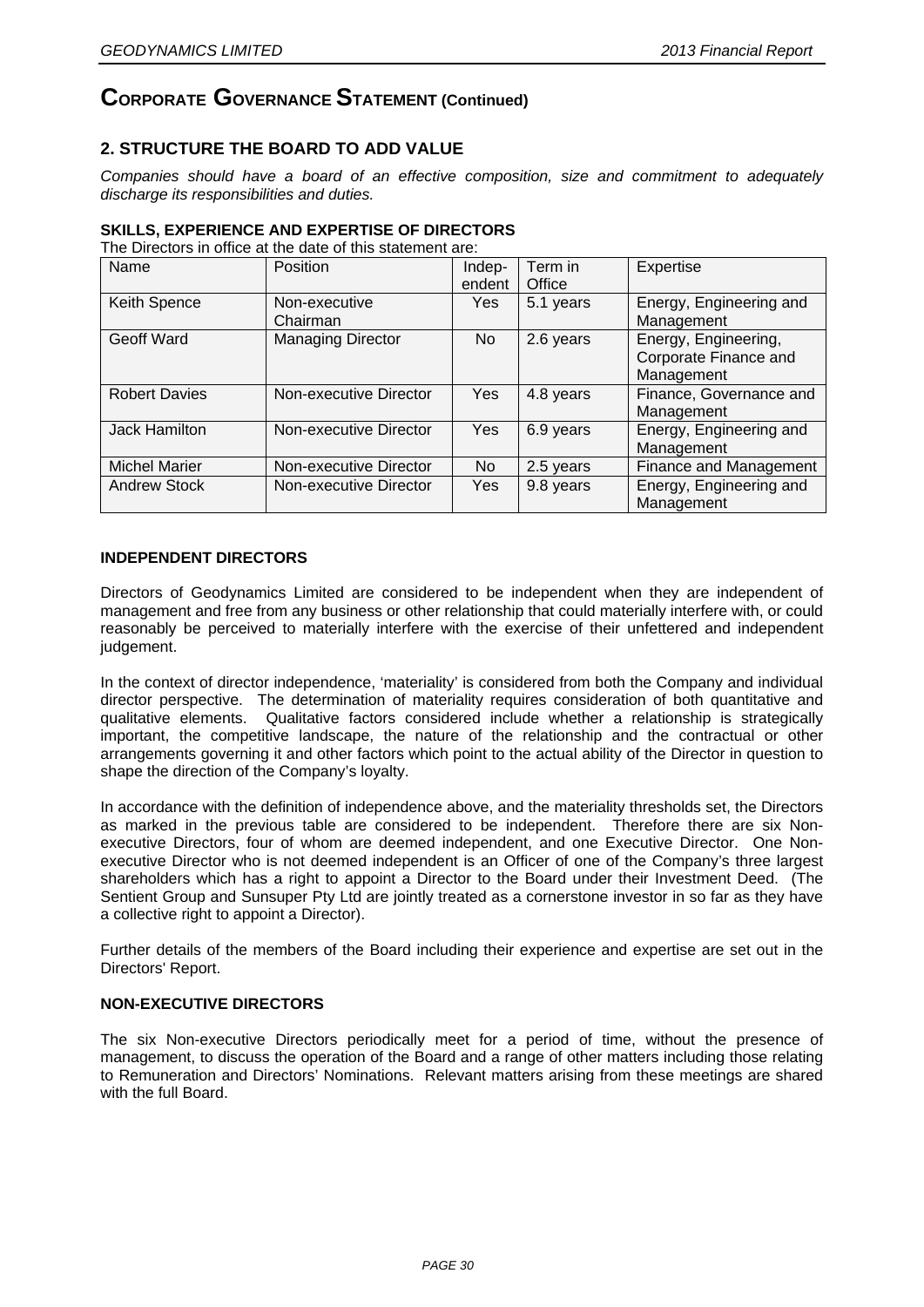#### **2. STRUCTURE THE BOARD TO ADD VALUE (Continued)**

#### **TERM OF OFFICE**

The Company's constitution specifies that all Directors (with the exception of the Managing Director) must retire from office no later than the third annual general meeting (AGM) following their last election. Where eligible, a Director may stand for re-election.

#### **NOMINATIONS**

The Company has established a combined Remuneration and Nominations Committee. Membership and composition of this Committee is discussed at the end of this Corporate Governance Statement. With regard to the Nominations charter of the Committee, the main functions of the Committee are to:

- Devise criteria (necessary and desirable competencies) for Board membership for approval by the full Board.
- Identify specific individuals for nomination.
- Make recommendations to the Board for new Directors and membership of committees being always mindful that any recommendation should ensure there is a complementary mix of necessary skills.
- Annually, assist the Chairman of the Company in advising Directors about their performance and tenure.
- Oversee management succession plans, including the Managing Director and Chief Executive Officer and first line managers;
- Review of the Board succession plan.
- Critically examine the Committee's performance and recommend any changes to the responsibilities to the Board.

In devising criteria for Board membership, the Company uses a Board skills matrix to identify any gaps in the skills and experience of the Directors on the Board. In addition, the Company uses a combination of professional intermediaries to identify and assess candidates as well as the network of contacts within the Board itself.

#### **PERFORMANCE**

In order to ensure that the Board continues to discharge its responsibilities in an appropriate manner, the performance of all Non-executive Directors is reviewed annually by the Chairman. In addition during the year, all Directors completed a structured self evaluation questionnaire that aimed to evaluate the performance of the Board as a whole. These responses are collated and subsequently discussed by the .<br>Board to improve the functional operations of the Board. The Chairman meets privately with each Director as appropriate to discuss their individual performance. The Chairman's performance is reviewed by the Board.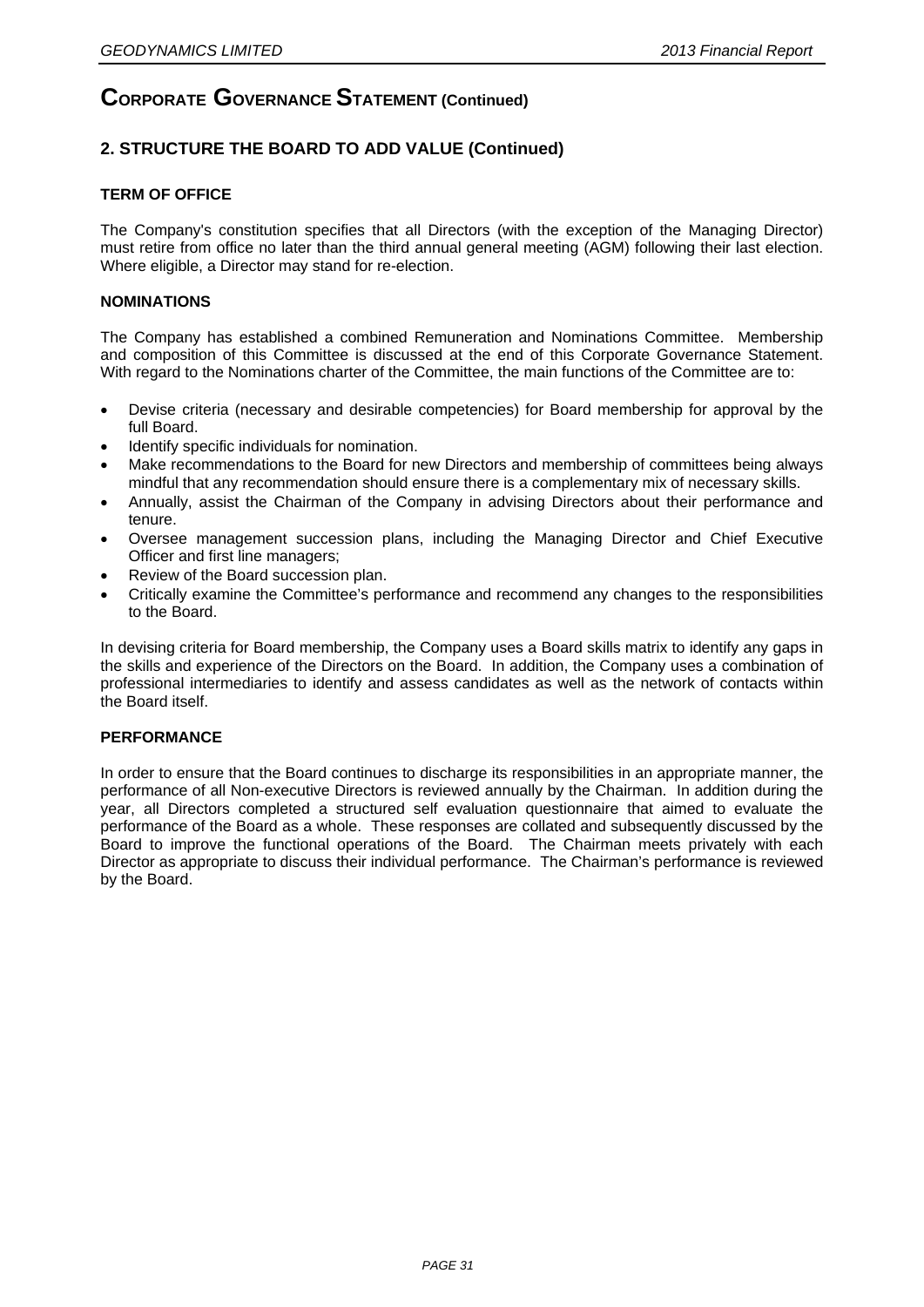#### **3. PROMOTE ETHICAL AND RESPONSIBLE DECISION-MAKING**

*Companies should actively promote ethical and responsible decision-making* 

The Company supports and has adopted the Code of Conduct published by The Australian Institute of Company Directors in 2005. This code recognises the need for Directors and employees to observe the highest standards of behaviour and business ethics and its commitment to ensuring compliance with the insider trading laws.

The Company has established a policy regarding Diversity that is underpinned by four key principles:

- Fairness: Every person will have the opportunity to work and succeed at Geodynamics regardless of their gender, nationality, background, age, physical ability or sexual orientation.
- Support: The Company will support the varying needs of its diverse workforce by providing flexible working conditions and ensuring programs are in place to enable every Geodynamics employee to reach their career potential.
- Respect: Every Geodynamics employee will be treated with dignity and respect, recognising that success depends upon the commitment, capabilities and diversity of the Company's employees.
- Leadership: The Board and senior leaders will be ultimately responsible for instilling a culture that embraces and values diversity amongst the workforce.

At least once every 12 months, the Remuneration and Nominations Committee will review the Diversity Policy including a review of the diversity objectives and initiatives to ensure they remain current and appropriate and a review of progress on the achievement of diversity objectives over the preceding year.

#### **4. SAFEGUARD INTEGRITY OF FINANCIAL REPORTING**

*Companies should have a structure to independently verify and safeguard the integrity of their financial reporting.* 

The Board has adopted an Audit & Risk Committee Charter to ensure the truthful and factual presentation of the Company's financial position and to review and advise on the company's risk management processes. Audit & Risk Committee meetings will be held periodically throughout the year. It is the policy of the Board that the members of the committee shall be a minimum of three Nonexecutive Directors. The Audit & Risk Committee will be chaired by a Non-executive Director other than the Chairman of the Board.

The Chief Executive Officer and Chief Financial Officer may attend the committee meetings by invitation.

The main functions of the committee will be to:

- Assess the appropriateness of accounting policies, practices and disclosures and whether the quality of financial reporting is adequate;
- Review the scope and results of internal, external and compliance audits;
- Maintain open lines of communication between the Board and external auditors and the Company's compliance officers;
- Review and report to the Board on the annual report, the half-year financial report and all other financial information published by the Company or released to the market;
- Assess the adequacy of the Company's internal controls and make informed decisions regarding compliance policies, practices and disclosures;
- Ensure effective deployment of risk management processes;
- Nominate the external auditors and review the terms of their engagement, the scope and quality of the audit and the auditor's independence;
- Review the level of non-audit services provided by the external auditors and ensure that it does not adversely impact on auditor independence.

The Chairman of the Audit & Risk Management Committee reviews the performance of the Committee with members and reports annually to the Board.

The members of the Audit & Risk Committee during the year were: Robert Davies (Chairman) Michel Marier Prame Chopra Jack Hamilton.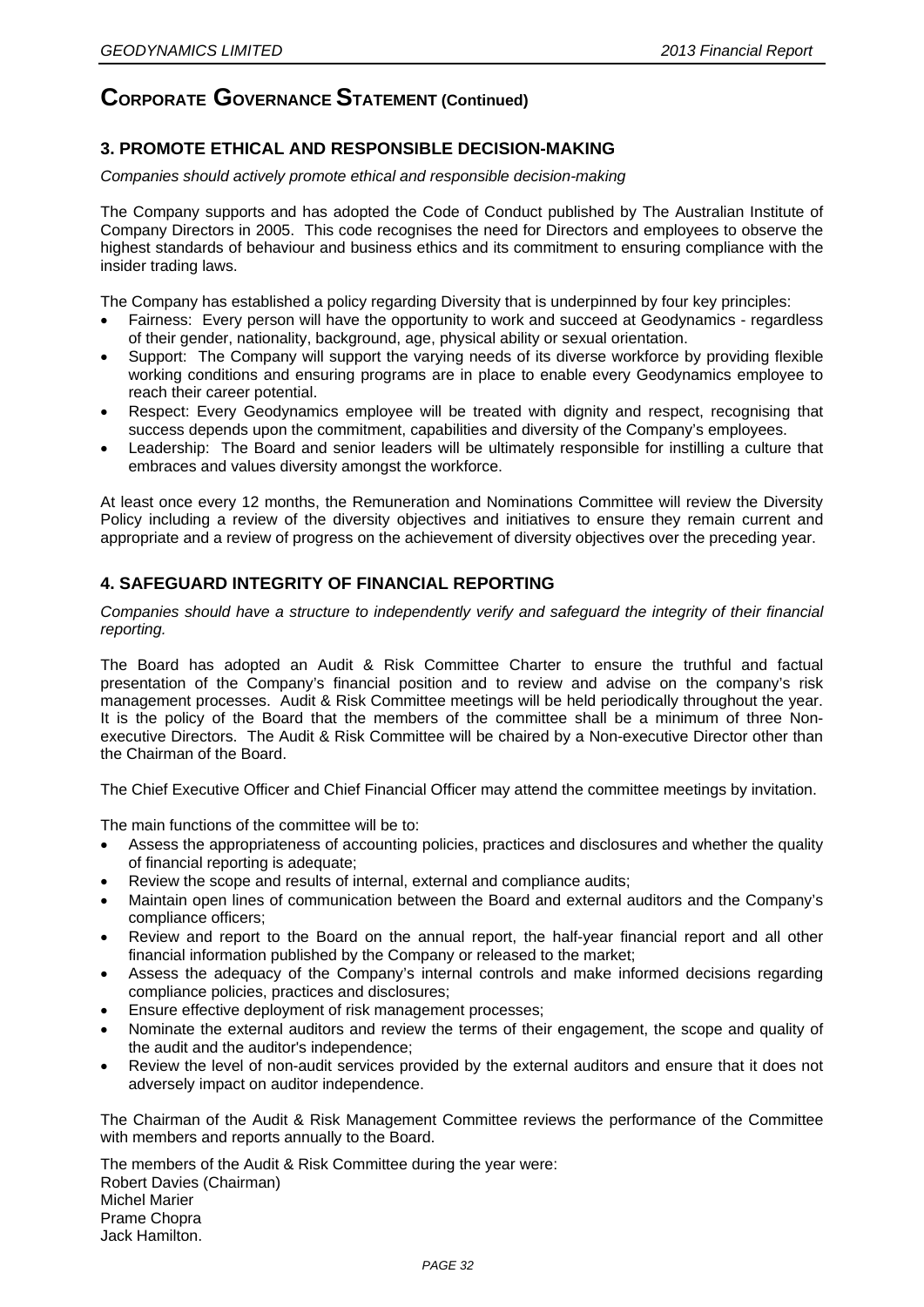#### **4. SAFEGUARD INTEGRITY OF FINANCIAL REPORTING (Continued)**

#### *Qualifications of audit & risk committee members*

Robert Davies CMA has extensive senior finance experience with global mining and resource companies. He has held a number of senior management responsibilities including Executive Vice President and Chief Financial Officer for Inco Ltd, Chief Financial Officer for Alumina Ltd and General Manager Treasury Tax and Investor Relations for WMC Ltd. He has previously held senior finance positions with BHP in Canada, the US, Chile and Australia, acquiring significant operational and corporate finance experience.

Prame Chopra B.Sc. (Hons), Ph.D, FAICD, MAGU, MASEG, MIGA, MASC was a Reader in Geophysics at The Australian National University in Canberra from 1996 - 2006. He obtained his Ph.D in rock physics at the ANU in 1980 and has held research appointments at ANU, Cornell University in New York and at the Bureau of Mineral Resources, Geology & Geophysics and the Australian Geological Survey Organisation. Mr Chopra retired from the Board on 29 November 2012.

Michel Marier joined The Sentient Group in 2009. Before joining the Sentient Group, Mr Marier worked 8 years at the Private Equity division of la Caisse de dépôt et placement du Québec (CDPQ). While at CDPQ, his responsibilities ranged from currency hedging, risk and return analysis to investments. In 2006, he participated in the establishment of a new sector in the Private Equity division – distressed debt. Michel Marier holds a Master's degree in finance from HEC Montreal. He is a CFA charter holder. He is a former director of Natural Resources USA Corp.

Dr Jack Hamilton was formerly CEO of Exergen Pty Ltd, a low emission coal resource development Company and prior Director of NWS Ventures with Woodside Energy. Dr. Hamilton is also a nonexecutive director of Southern Cross Electrical Engineering Ltd and Calix Ltd. Dr Hamilton graduated from Melbourne University with a Bachelor of Chemical Engineering and Doctorate of Philosophy in 1981. He has over 28 years' experience both locally and internationally in operations management, in refining, petrochemicals and gas production, marketing, strategy and LNG project management.

For details on the number of meetings of the Audit Committee held during the year and the attendees at those meetings, refer to the Directors' Report.

#### **5. MAKE TIMELY AND BALANCED DISCLOSURE**

*Companies should promote timely and balanced disclosure of all material matters concerning the company.* 

The Board has adopted a Listing Rule 3.1 Compliance Policy, which has been designed to ensure compliance with the ASX Listing Rule disclosure requirements and to ensure accountability at a senior management level for that compliance.

The Company Secretary has been nominated as the person responsible for communications with the Australian Securities Exchange (ASX). This role includes responsibility for ensuring compliance with the continuous disclosure requirements in the ASX listing rules and overseeing and co-ordinating information disclosure to the ASX, analysts, brokers, shareholders, the media and the public.

The Company rigorously polices its continuous disclosure responsibilities to ensure a fully informed market at all times. The Company's Continuous Disclosure Policy is available on the Company's website.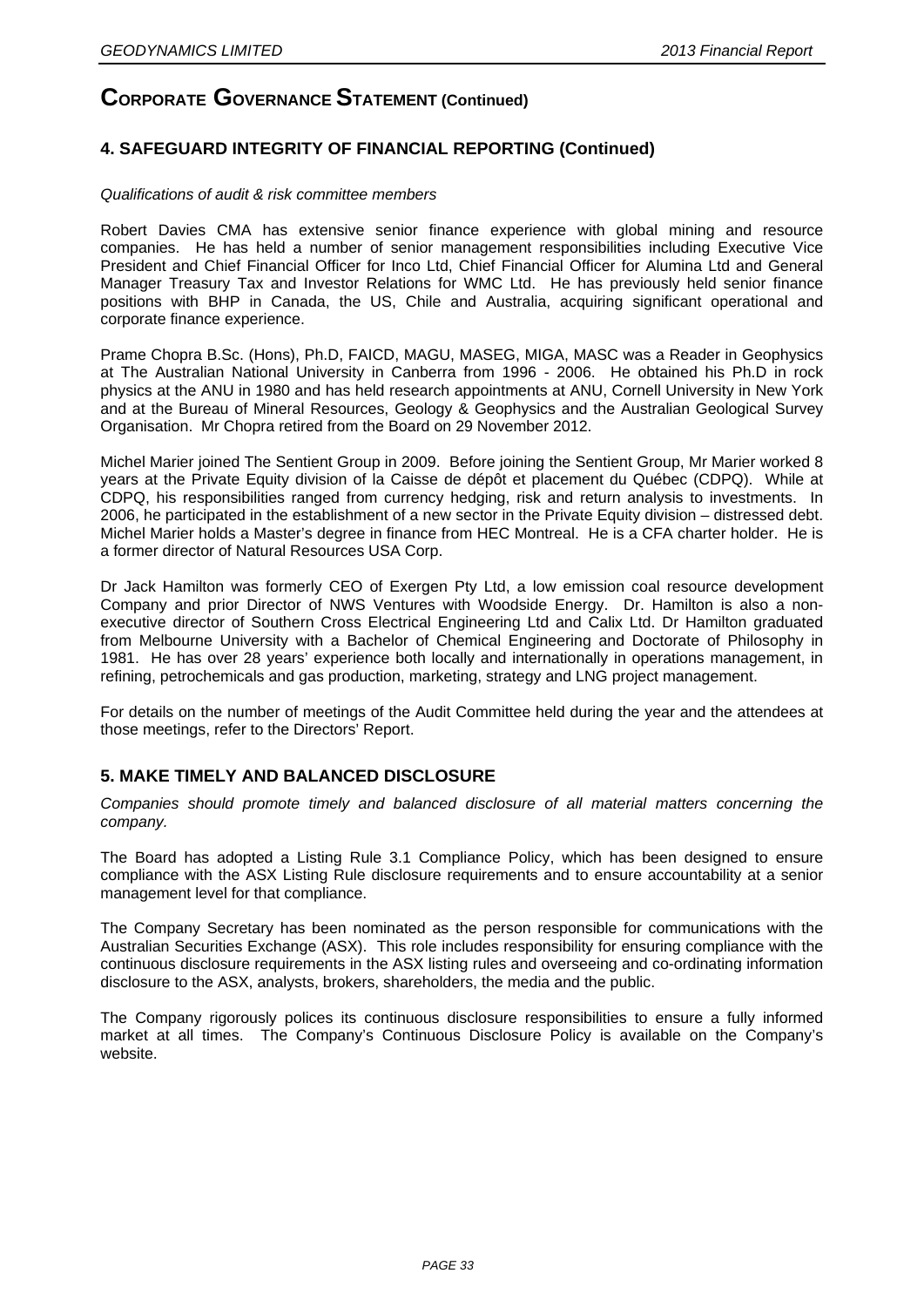#### **6. RESPECT THE RIGHTS OF SHAREHOLDERS**

*Companies should respect the rights of shareholders and facilitate the effective exercise of those rights.* 

The Board of Directors aims to ensure that the shareholders, on behalf of whom they act, are provided with all information necessary to assess the performance of the Company. Information is communicated to the shareholders through:

- The Annual Report, which will be distributed to all shareholders (unless shareholders specifically indicate otherwise);
- Quarterly Reports to all shareholders;
- The Annual General Meeting, and other meetings called to obtain approval for Board action as appropriate; and
- The Company's Corporate Internet site at www.geodynamics.com.au. This web site is actively maintained and includes all market announcements, research reports from analysts, briefings to shareholders, full texts of notices of meeting and explanatory material and compliance reports such as the quarterly cash flow report and annual report.

Shareholders are actively encouraged to become 'online shareholders' by registering electronically with the Company to receive an email notification of announcements as they are made. The Company endeavours to respond to all shareholder queries on a prompt and courteous basis.

All information disclosed to the ASX is posted on the Company's website as soon as it is disclosed to the ASX.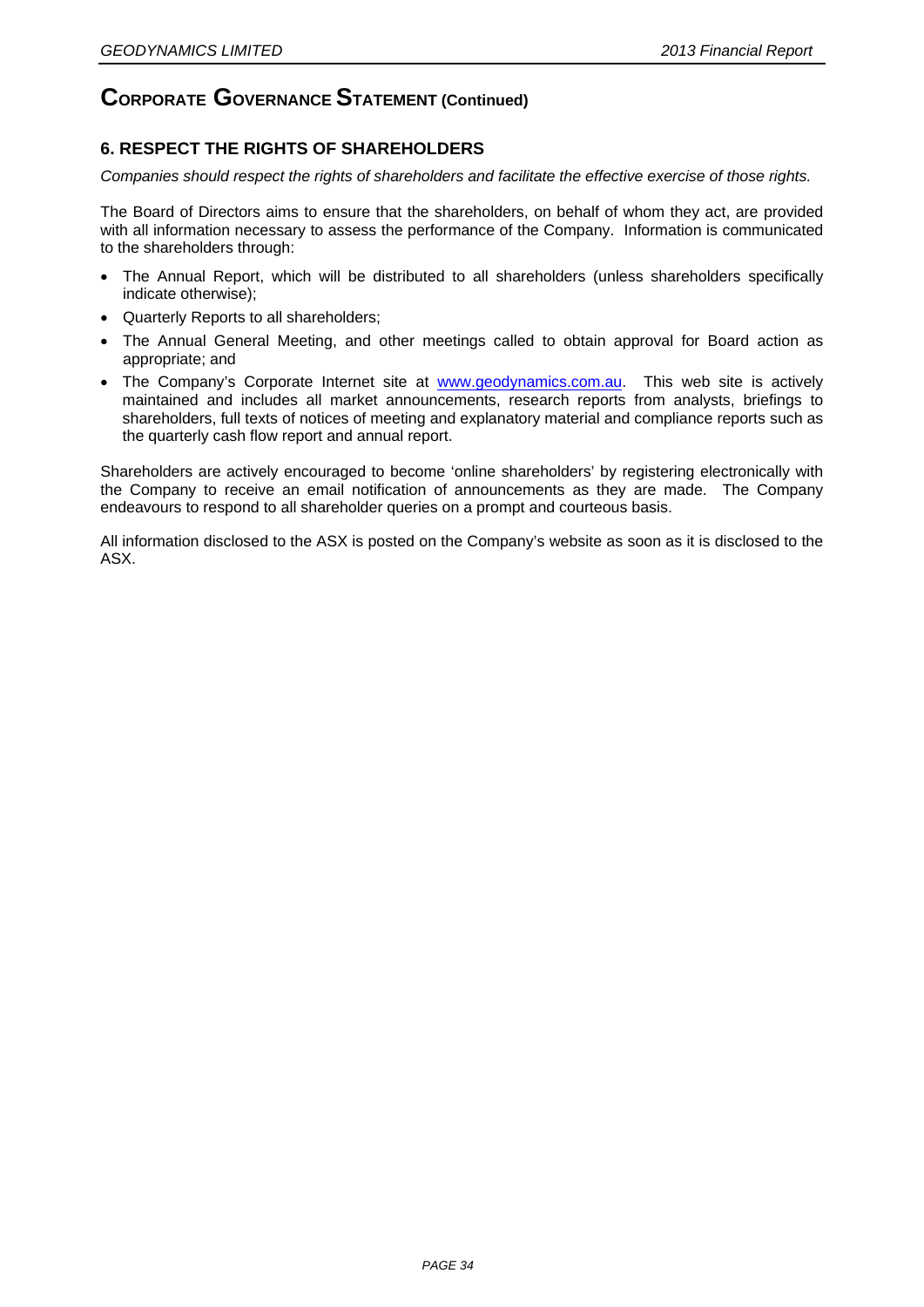#### **7. RECOGNISE AND MANAGE RISK**

*Companies should establish a sound system of risk oversight, management and internal control.* 

The Company is committed to having a culture of risk management and has established a risk management system that supports a pro-active approach to managing risk and to exploiting opportunity at all levels.

A series of extensive workshop reviews have been held for each component phase of the Company's business plan and these will continue to be held for subsequent stages to highlight major risk areas and plan the treatment to manage those risks. In addition, a formal risk management plan is included as part of every major capital acquisition or procurement decision and key risk/opportunity areas and their drivers are included in the Management/Board reporting system. The Board has also established a Health Safety and Environment Committee which operates under a charter approved by the Board.

Management, through the Managing Director and Chief Executive Officer, is responsible for designing, implementing and reporting on the adequacy of the Company's risk management and internal control system. Management reports to the Audit and Risk Committee on the Company's key risks and the extent to which it believes these risks are being managed. This is performed on a six monthly basis or more frequently as required by the Board or Committee.

The Board is responsible for satisfying itself annually, or more frequently as required, that management has developed and implemented a sound system of risk management and internal control. It reviews strategic, operational and technical risks in conjunction with, and as a key input to an annual corporate strategy workshop attended by the Board and senior management. This workshop reviews the Company's strategic direction in detail and includes specific focus on the identification of business risks which could prevent the Company from achieving its objectives. Management are required to ensure that appropriate controls and mitigation strategies are in place to effectively manage those risks. Compliance and reporting risks are reviewed on an ongoing basis and independently audited from time to time. The Audit and Risk Committee oversees the adequacy and comprehensiveness of risk reporting from management.

The Board receives a written assurance from the Chief Executive Officer and the Chief Financial Officer that to the best of their knowledge and belief, the declaration provided by them in accordance with section 295A of the Corporations Act is founded on a sound system of risk management and internal control and that the system is operating effectively in relation to financial reporting risks. The Board notes that due to its nature, internal control assurance from the Chief Executive Officer and Chief Financial Officer can only be reasonable rather than absolute. This is due to such factors as the need for judgement, the use of testing on a sample basis, the inherent limitations in internal control and because much of the evidence available is persuasive rather than conclusive and therefore is not and cannot be designed to detect all weaknesses in control procedures.

#### **TECHNICAL COMMITTEE**

Technical Committee meetings are held on an as required basis but generally there will be at least two meetings throughout the year. The Committee is comprised of a Chair drawn from the Non-Executive Directors of the Geodynamics Board, the Well Engineering and Technology Manager and Chief Scientific Officer are ex-officio members. The Technical Committee has been given the following Terms of Reference:

- Advise the Board on issues related to the technical risks, mitigations and opportunities associated with the key technical domain areas the Company related to the Company's development plans;
- Provide guidance and challenge to management on technical issues;
- Review and advise the Audit and Risk Committee of the Board on the Technical Risks and their potential impact on the broader Company objectives;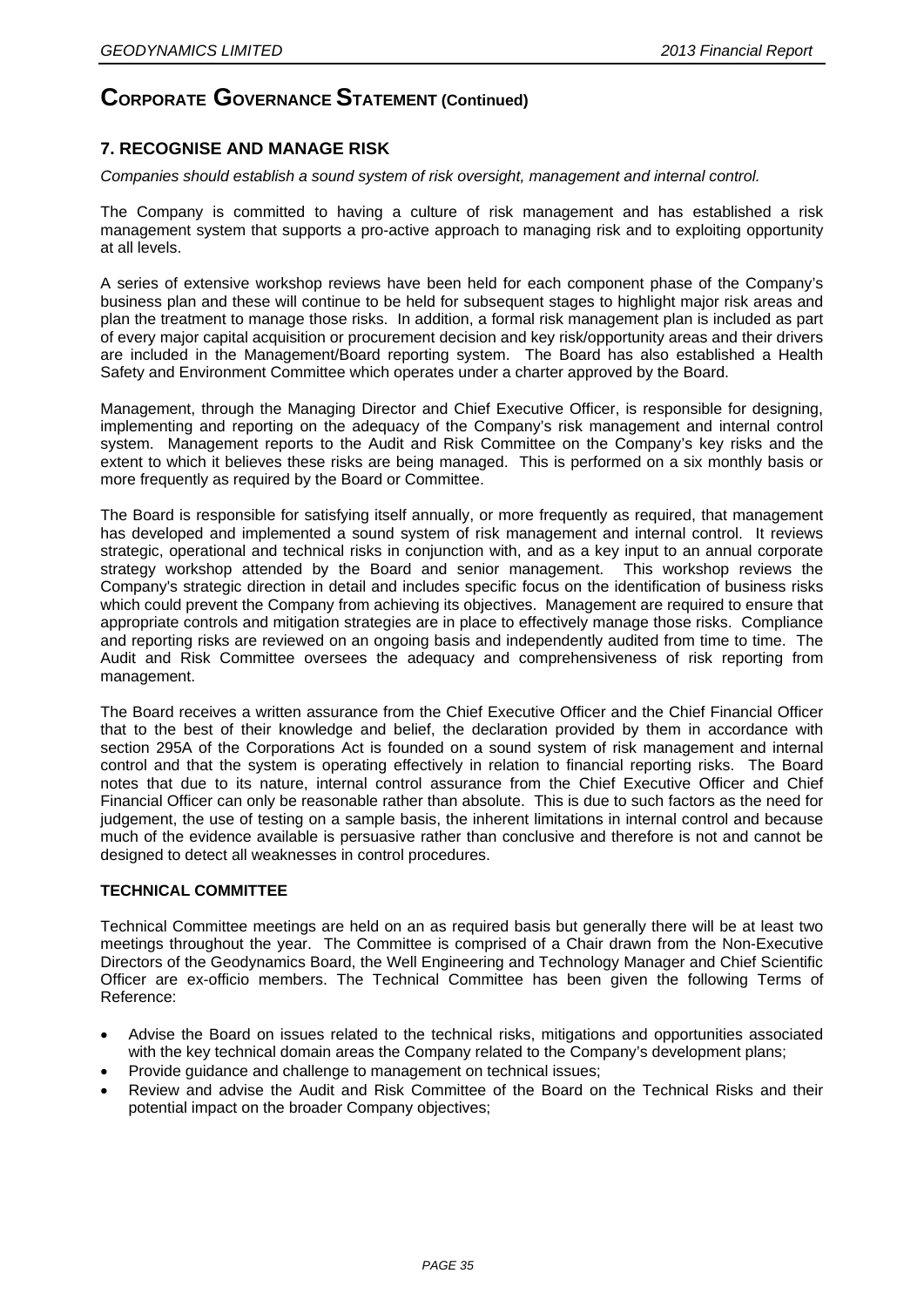## **CORPORATE GOVERNANCE STATEMENT (Continued)**

## **7. RECOGNISE AND MANAGE RISK (continued)**

## **TECHNICAL COMMITTEE (continued)**

 Each member shall have the responsibility to initiate issues that should be brought to the attention of the committee or Board.

The members of the Technical Committee during the year were:

Jack Hamilton (Chairman) Keith Spence Prame Chopra

At a meeting of Directors on 23 April 2013 the Board resolved to formally dissolve the technical committee due to the original basis for the formation of the committee no longer being applicable.

## **HEALTH, SAFETY & ENVIRONMENT COMMITTEE**

Health, Safety & Environment (HSE) meetings are held on an as required basis. The Committee is comprised of a Chair drawn from the Non-executives of the Geodynamics Board. It is the policy of the Board that the members of the committee shall be a minimum of three Non-executive Directors. The HSE Committee has been given the following Terms of Reference:

- Its primary objective is to assist the Board of Directors in its responsibilities relating to establishing and maintaining the highest standards of HSE performance by Geodynamics, and compliance with all relevant legislation. In addition the Committee will ensure that Management reports to the Board on:-
	- Compliance with statutory requirements, codes, standards, and guidelines;
	- Establishment of measurable objectives and targets aimed at elimination of work related incidents or environmental impacts from Geodynamics' activities;
	- The defining of roles, responsibilities and levels of accountability for HSE within Geodynamics.
- Act as an independent and objective party to review the safety and environmental performance reports presented by management for the use of all stakeholders.
- Review HSE risk assessment processes and monitor their effectiveness.
- Review all significant Geodynamics incident reports along with the results of the subsequent investigations and the implementation of the identified corrective actions.
- Oversee and appraise the quality of the health & safety and the environmental audits conducted by the HSE auditors.
- Ensure through regular meetings that open lines of communication exist among the Board, Management and HSE Auditors.

The members of the HSE Committee during the year were:

Jack Hamilton (Chairman) Keith Spence Prame Chopra Andrew Stock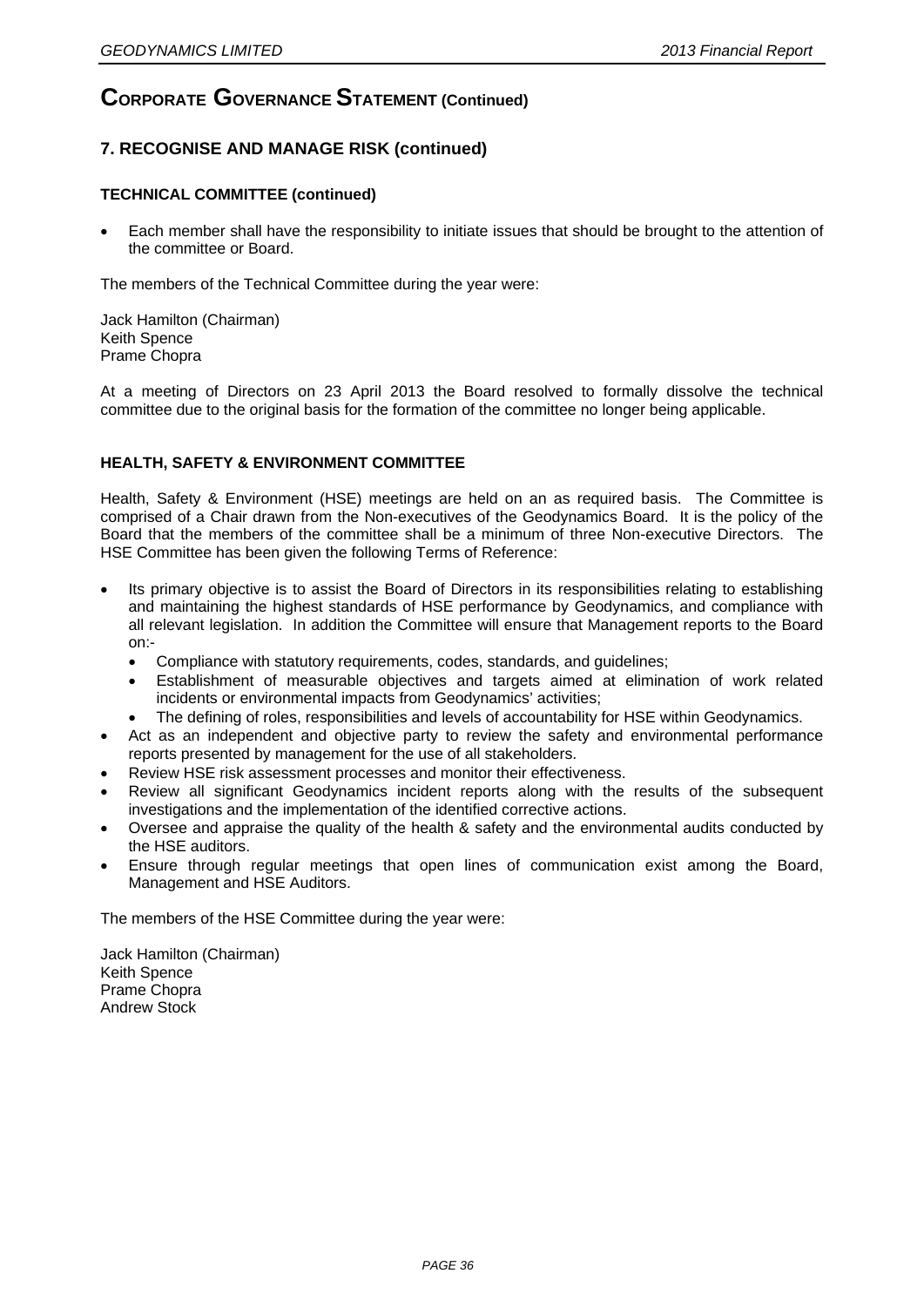## **CORPORATE GOVERNANCE STATEMENT (Continued)**

## **8. REMUNERATE FAIRLY AND RESPONSIBLY**

*Companies should ensure that the level and composition of remuneration is sufficient and reasonable and that its relationship to performance is clear.* 

## **REMUNERATION**

It is the Company's objective to provide maximum stakeholder benefit from the retention of a high quality Board and executive team by remunerating Directors and key executives fairly and appropriately with reference to relevant employment market conditions. The Managing Director's and key executives' emoluments are structured to retain and motivate executives by offering a competitive base salary together with short and long term performance incentives through cash, shares and options which allow executives to share in the success of Geodynamics Limited. The Board will assess the appropriateness of the nature and amount of emoluments of such officers on a periodic basis by reference to relevant employment market conditions with the overall objective of ensuring maximum stakeholder benefit.

The Company currently has five Non-executive Directors and a Managing Director. The Company's Managing Director does not receive Directors' fees and his remuneration package is formalised in a service agreement. The Non-executive Directors' maximum aggregate remuneration as approved by shareholders is currently \$700,000 and is set at a level that compensates the directors for their significant time commitment in overseeing the progression of the Company's business plan.

There are no retirement benefits offered to Non-executive Directors other than statutory superannuation. For a full discussion of the Company's remuneration philosophy and framework and the remuneration received by Directors and Executives in the current period, please refer to the Remuneration Report which is contained within the Directors' Report.

## **REMUNERATION AND NOMINATIONS COMMITTEE**

The Remuneration and Nominations Committee operates under a charter approved by the Board. Remuneration and Nomination Committee meetings are held at least semi-annually and otherwise as required throughout the year. It is the policy of the Board that the members of the Committee shall be a minimum of three Non-executive Directors and a majority of independent directors. The Remuneration and Nominations Committee will be chaired by a Non-executive Director other than the Chairman of the Board.

With regard to the Remuneration charter of the Committee, the main functions of the Committee are to:

- Set the terms and conditions of employment for the Chief Executive Officer.
- Set policies for Senior Executive remuneration including the Chief Executive Officer and other Executive Directors (if any) and review from time to time as appropriate.
- Set policies for Non-executive Director remuneration and review and recommend the level of remuneration with the assistance of external consultants as appropriate.
- Make recommendations to the Board on remuneration for the Chief Executive Officer and Executive Director(s).
- Review and approve the recommendations of the Chief Executive Officer on the remuneration of Senior Executives.
- Review all equity based plans and make recommendations to the Board for approval.
- Review and approve the design of Executive Incentive Plans ensuring appropriate performance hurdles are in place.
- Review transactions between the group and the Directors, or any interest associated with the Directors, to ensure the structure and the terms of the transaction are in compliance with the Corporations Act 2001 and are appropriately disclosed.
- Review and approve the annual Remuneration Report contained within the Directors' Report.

The members of the Remuneration and Nominations Committee during the year were: Andrew Stock (Chairman) Keith Spence Robert Davies

For details on the number of meetings of the Remuneration and Nominations Committee held during the year and the attendees at those meetings, refer to the Directors' Report.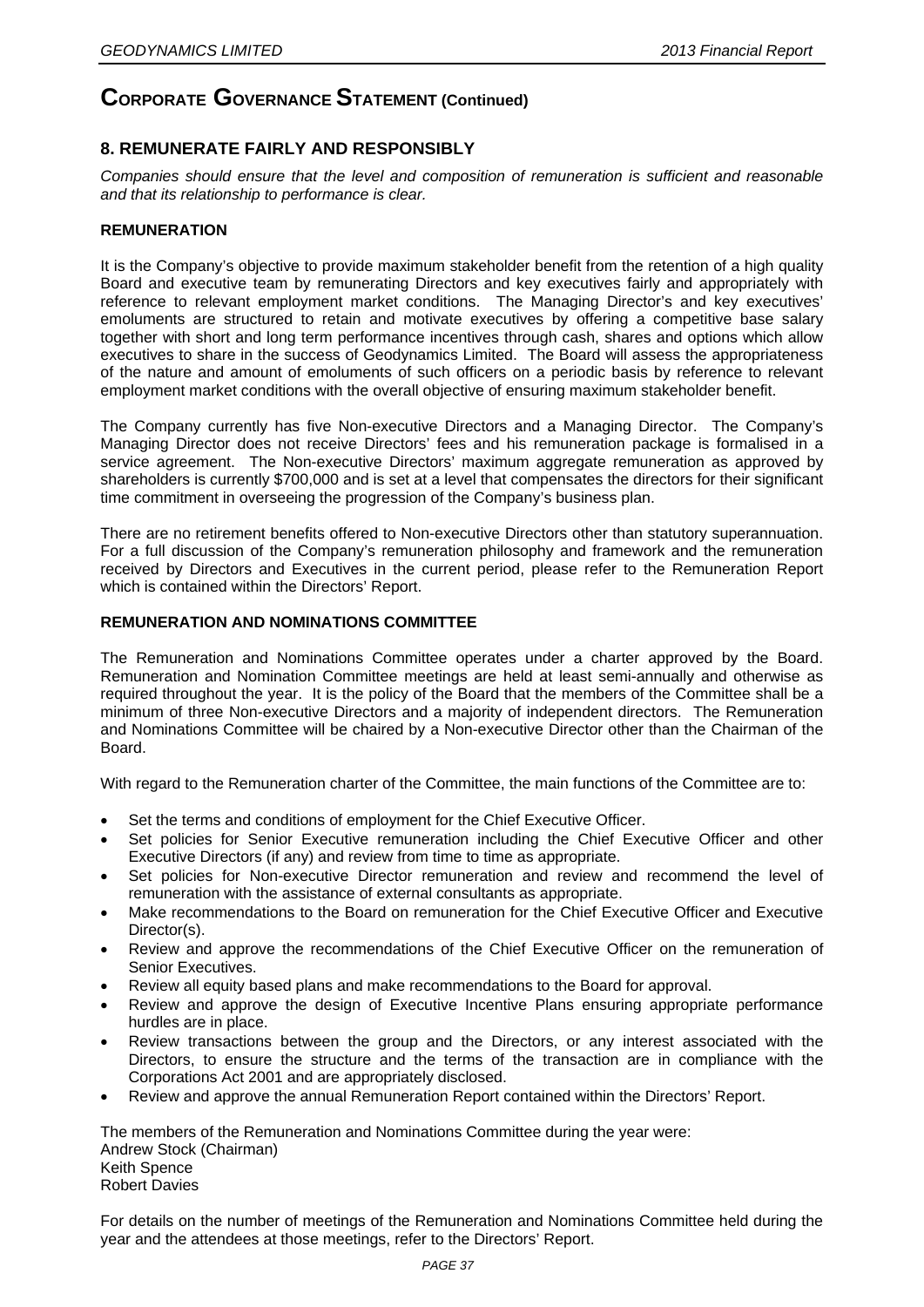# **CONSOLIDATED STATEMENT OF COMPREHENSIVE INCOME**

## **FINANCIAL YEAR ENDED 30 JUNE 2013**

|                                                                                                                      | <b>Note</b>    | 2013<br>\$'000 | 2012<br>\$'000 |
|----------------------------------------------------------------------------------------------------------------------|----------------|----------------|----------------|
| <b>Continuing Operations</b>                                                                                         |                |                |                |
| Interest Income                                                                                                      |                | 1,166          | 1,418          |
| <b>Total Revenue</b>                                                                                                 |                | 1,166          | 1,418          |
| Impairment of Property, Plant & Equipment                                                                            | 7              | (10, 300)      | (728)          |
| Impairment of Deferred Exploration &<br><b>Evaluation Costs</b>                                                      | 8              | (78, 510)      |                |
| <b>General &amp; Administrative Expenses</b>                                                                         | 3              | (17, 817)      | (15,860)       |
| <b>Corporate Expenses Recovered</b>                                                                                  |                | 369            | 3,398          |
| <b>Total Expenses</b>                                                                                                |                | (106, 258)     | (13, 190)      |
| Income/(Loss) before Income Tax Expense                                                                              |                | (105, 092)     | (11, 772)      |
| Income Tax Benefit                                                                                                   | $\overline{4}$ |                |                |
| Income/(Loss) after Income Tax Expense                                                                               |                | (105, 092)     | (11, 772)      |
| <b>Other Comprehensive Income</b>                                                                                    |                |                |                |
| Items that may be subsequently reclassified<br>to profit or loss                                                     |                |                |                |
| Net Gain/(Loss) On Cashflow Hedge Taken To<br>Equity                                                                 |                |                | 65             |
| Other Comprehensive Income for the period                                                                            |                |                | 65             |
| Total Comprehensive Income/(Loss) for the<br>period attributable to the Owners                                       |                | (105, 092)     | (11, 707)      |
| Basic and Diluted Earnings/(Loss) per share<br>(cents per share)                                                     | 17             | (25.86)        | (3.06)         |
| Basic and Diluted Earnings/(Loss) per share<br>attributable to the equity holders of the entity<br>(cents per share) | 17             | (25.86)        | (3.06)         |

The above statement of comprehensive income should be read in conjunction with the accompanying notes.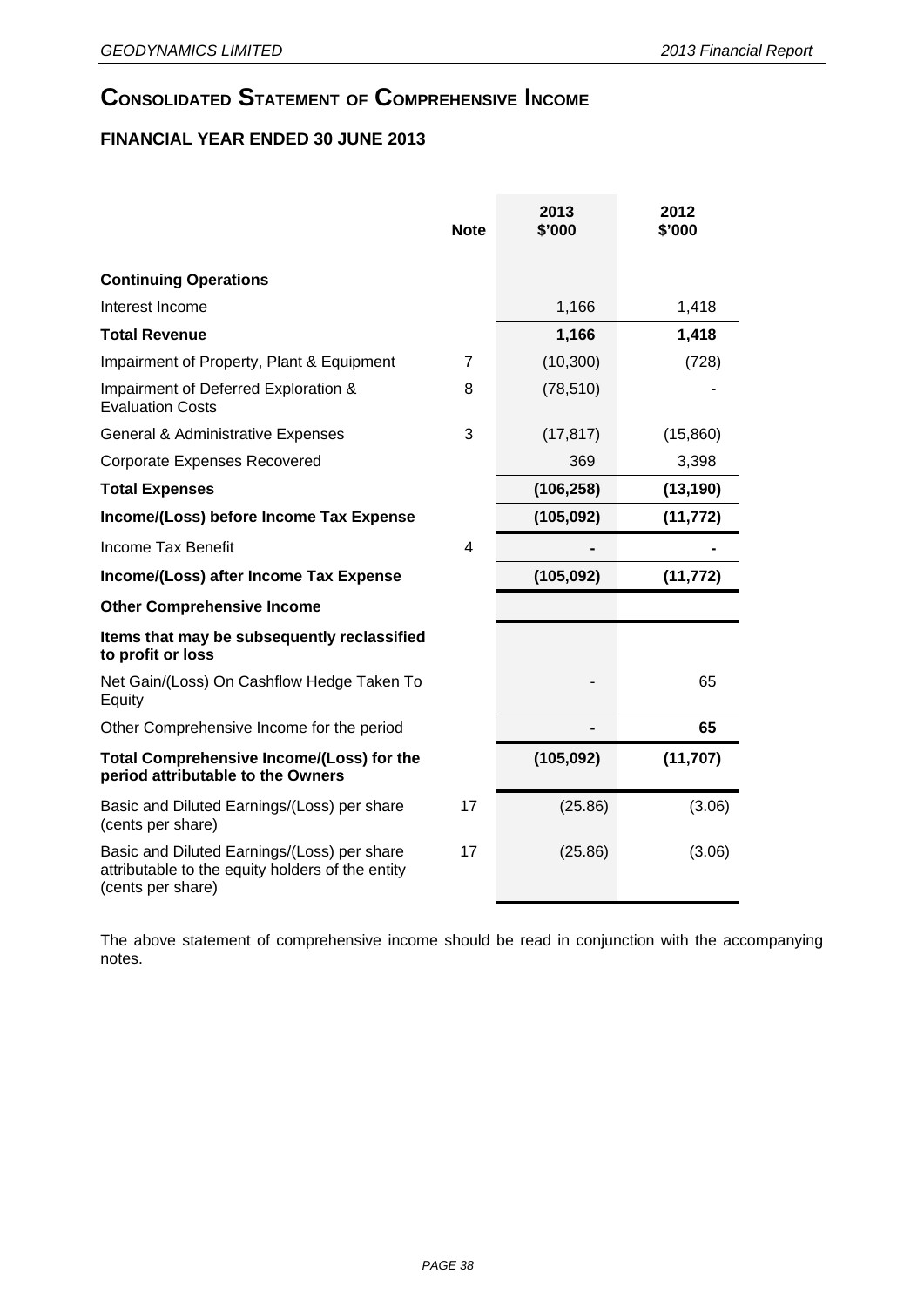# **CONSOLIDATED STATEMENT OF FINANCIAL POSITION**

## **AS AT 30 JUNE 2013**

|                                                               | <b>Note</b> | 2013<br>\$'000 | 2012<br>\$'000 |
|---------------------------------------------------------------|-------------|----------------|----------------|
| <b>Current Assets</b>                                         |             |                |                |
| <b>Cash Assets</b>                                            | 22(A)       | 41,390         | 35,146         |
| Inventories - Rig Parts and Well Materials                    |             | 188            | 189            |
| Receivables                                                   | 5           | 14,239         | 3,126          |
| Non-Current Assets Held for Sale                              | 6           |                | 14,700         |
| <b>Total Current Assets</b>                                   |             | 55,817         | 53,161         |
| <b>Non Current Assets</b>                                     |             |                |                |
| Property, Plant and Equipment                                 | 7           | 3,962          | 19,771         |
| Deferred Exploration, Evaluation & Development phase<br>costs | 8           | 1,177          | 106,923        |
| <b>Total Non Current Assets</b>                               |             | 5,139          | 126,694        |
| <b>Total Assets</b>                                           |             | 60,956         | 179,855        |
| <b>Current Liabilities</b>                                    |             |                |                |
| Payables                                                      | 9           | 4,301          | 13,773         |
| Provisions                                                    | 10          | 2,201          | 660            |
| Deferred Income                                               | 11          |                | 5,700          |
| Derivative Liability                                          | 12          |                |                |
| <b>Total Current Liabilities</b>                              |             | 6,502          | 20,133         |
| <b>Non Current Liabilities</b>                                |             |                |                |
| Provisions                                                    | 10          | 4,003          | 5,299          |
| <b>Total Non Current Liabilities</b>                          |             | 4,003          | 5,299          |
| <b>Total Liabilities</b>                                      |             | 10,505         | 25,432         |
| <b>Net Assets</b>                                             |             | 50,451         | 154,423        |
| <b>Equity</b>                                                 |             |                |                |
| <b>Contributed Equity</b>                                     | 13          | 346,083        | 346,083        |
| <b>Other Reserves</b>                                         | 14          | 10,456         | 9,336          |
| <b>Accumulated Losses</b>                                     |             | (306, 088)     | (200, 996)     |
| <b>Total Equity</b>                                           |             | 50,451         | 154,423        |

The above statement of financial position should be read in conjunction with the accompanying notes.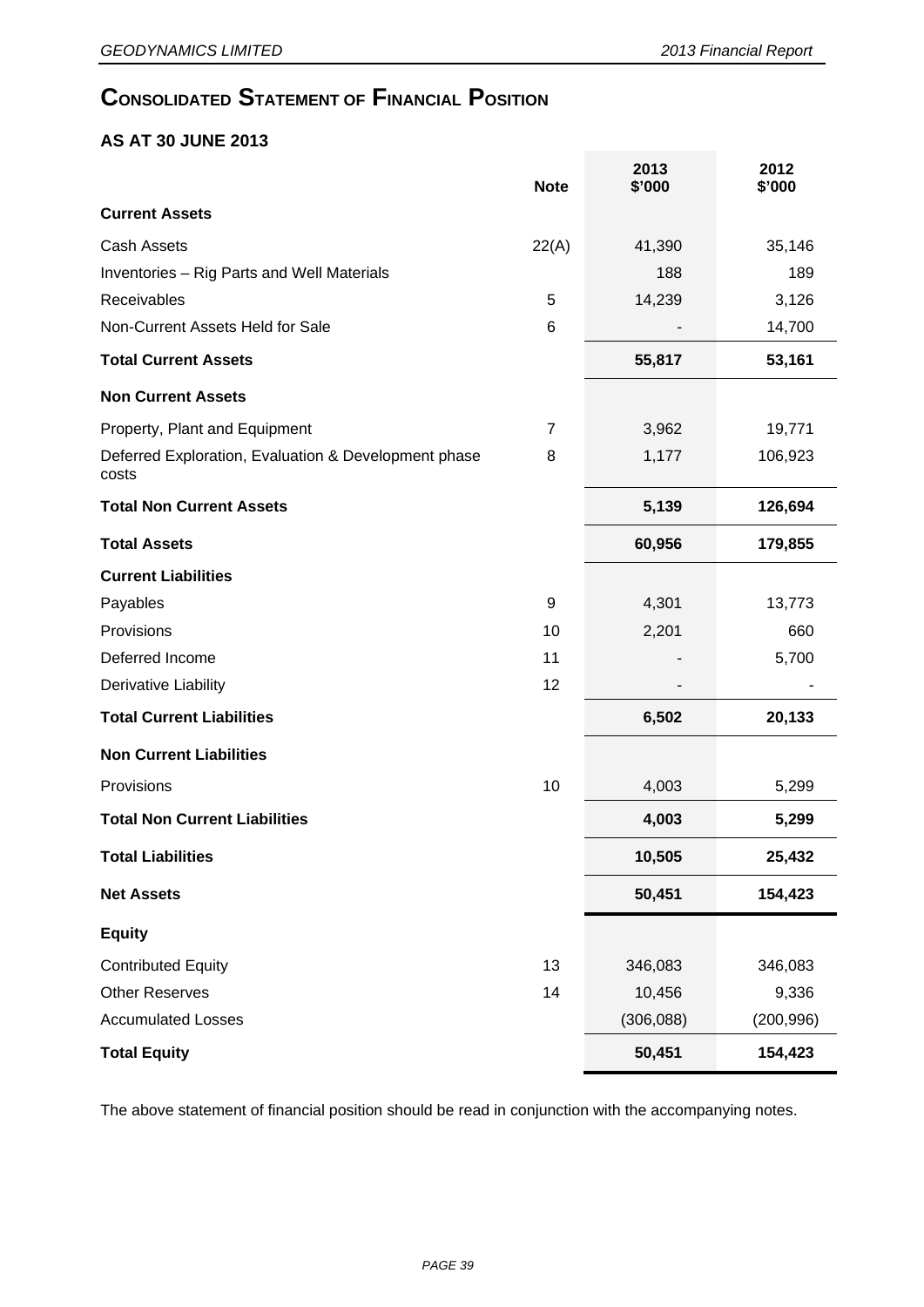# **CONSOLIDATED CASH FLOW STATEMENT**

## **FINANCIAL YEAR ENDED 30 JUNE 2013**

|                                                       | <b>Note</b> | 2013<br>\$'000 | 2012<br>\$'000 |
|-------------------------------------------------------|-------------|----------------|----------------|
| <b>Cash Flows from/(used in) Operating Activities</b> |             |                |                |
| Net Goods and Services Tax received                   |             | 2,096          | 463            |
| Payments to suppliers and employees                   |             | (10,020)       | (10, 513)      |
| Net Interest Received                                 |             | 1,082          | 1,317          |
| Net cash flows from/(used in) Operating Activities    | 22(B)       | (6, 842)       | (8, 733)       |
| <b>Cash Flows from/(used in) Investing Activities</b> |             |                |                |
| <b>Proceeds from Government Grants</b>                |             | 14,000         | 8,050          |
| Proceeds from R&D Tax Incentive                       |             | 22,115         |                |
| Purchase of Property, Plant & Equipment               |             | (3)            | (276)          |
| Payments for Exploration and Evaluation expenditure   |             | (38, 657)      | (32, 830)      |
| Proceeds from Farmin Cash Calls                       |             | 1,551          | 10,406         |
| Proceeds from Insurance claim                         |             |                | 8,215          |
| Proceeds from sale of property, plant & equipment     |             | 14,080         | 11,478         |
| Net cash flow used in investing activities            |             | 13,086         | 5,043          |
| <b>Cash Flows from Financing Activities</b>           |             |                |                |
| Proceeds from issue of shares                         |             |                | 9,658          |
| Net cash flow provided by financing activities        |             |                | 9,658          |
| Net increase / (decrease) in cash held                |             | 6,244          | 5,968          |
| Add: Opening cash carried forward                     |             | 35,146         | 29,178         |
| <b>Closing cash carried forward</b>                   | 22(A)       | 41,390         | 35,146         |

The above Cash Flow Statement should be read in conjunction with the accompanying notes.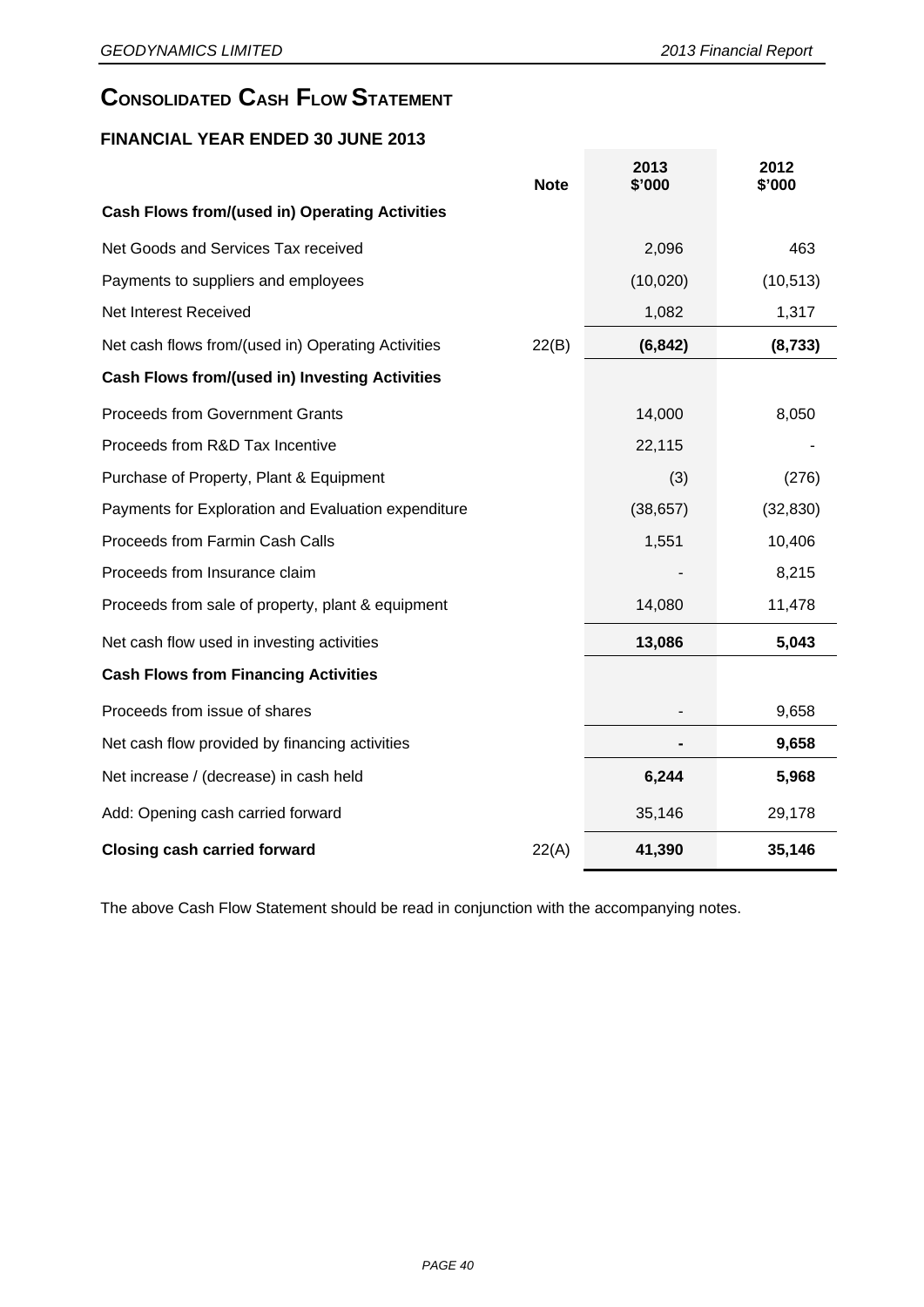# **CONSOLIDATED STATEMENT OF CHANGES IN EQUITY**

## **FINANCIAL YEAR ENDED 30 JUNE 2013**

|                                                                         | <b>Issued Capital</b> | <b>Employee</b><br><b>Equity</b><br><b>Benefits</b><br><b>Reserve</b> | Foreign<br>Exchange<br>Hedge<br><b>Reserve</b> | Accumulated<br><b>Losses</b> | <b>Total Equity</b> |
|-------------------------------------------------------------------------|-----------------------|-----------------------------------------------------------------------|------------------------------------------------|------------------------------|---------------------|
|                                                                         | \$'000                | \$'000                                                                | \$'000                                         | \$'000                       | \$'000              |
| At 1 July 2012                                                          | 346,083               | 9,336                                                                 |                                                | (200, 996)                   | 154,423             |
| Recognition of foreign exchange<br>hedge reserve                        |                       |                                                                       |                                                |                              |                     |
| Total expense for period<br>recognised directly in equity               |                       |                                                                       |                                                |                              |                     |
| Loss for the period                                                     |                       |                                                                       |                                                | (105,092)                    | (105, 092)          |
| Total loss for the period                                               |                       |                                                                       | -                                              | (105,092)                    | (105,092)           |
| <b>Equity Transactions:</b>                                             |                       |                                                                       |                                                |                              |                     |
| Share<br>based<br>payment<br><b>on</b><br>Employee Share Plan           |                       | 582                                                                   |                                                |                              | 582                 |
| Cost of share-based payment -<br>recognition of share option<br>expense |                       | 538                                                                   |                                                |                              | 538                 |
| At 30 June 2013                                                         | 346,083               | 10,456                                                                |                                                | (306, 088)                   | 50,451              |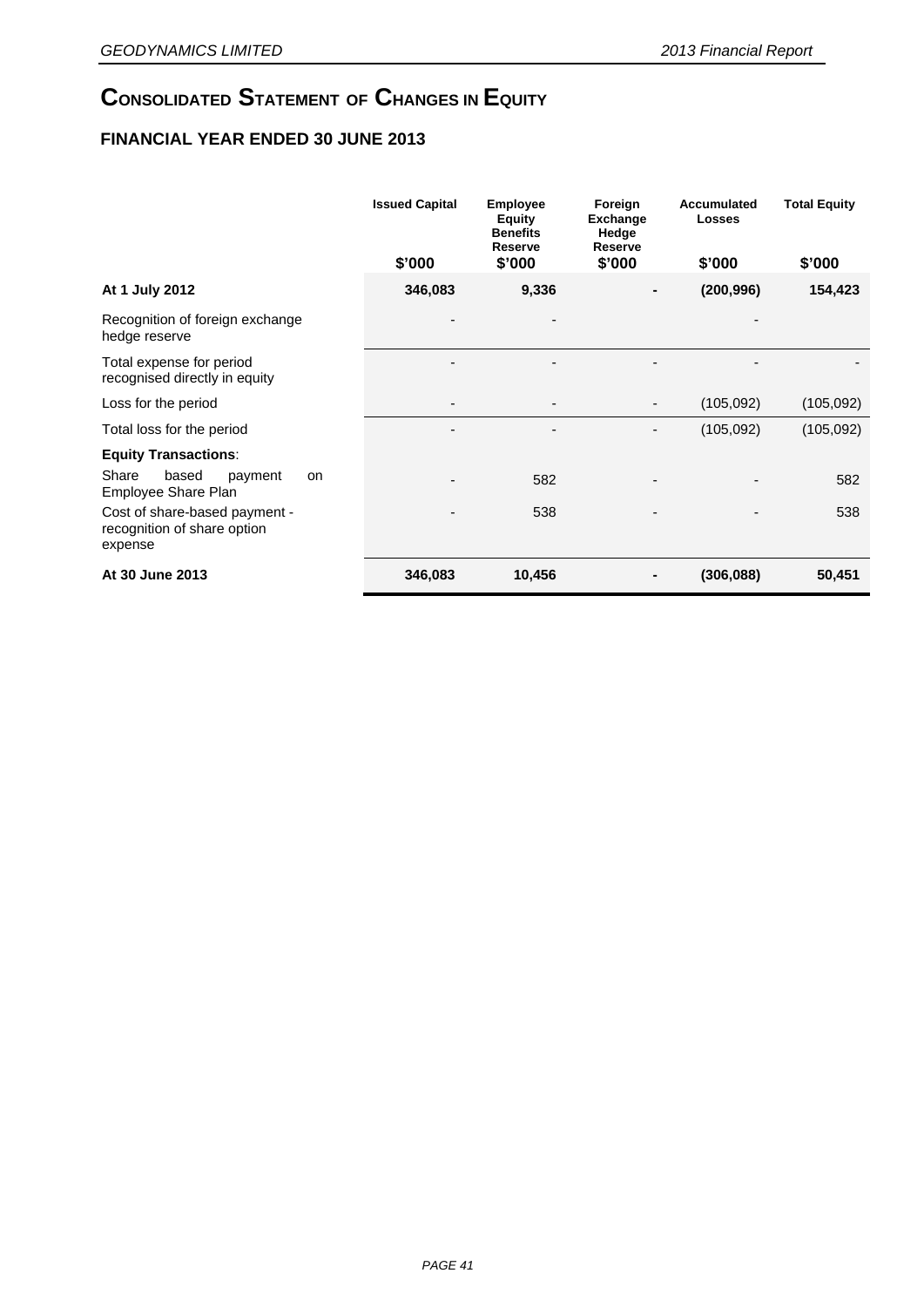# **CONSOLIDATED STATEMENT OF CHANGES IN EQUITY**

## **FINANCIAL YEAR ENDED 30 JUNE 2012**

|                                                                         | <b>Issued Capital</b> | <b>Employee</b><br><b>Equity</b><br><b>Benefits</b><br>Reserve | Foreign<br><b>Exchange</b><br>Hedge<br>Reserve | <b>Accumulated</b><br><b>Losses</b> | <b>Total Equity</b> |
|-------------------------------------------------------------------------|-----------------------|----------------------------------------------------------------|------------------------------------------------|-------------------------------------|---------------------|
|                                                                         | \$'000                | \$'000                                                         | \$'000                                         | \$'000                              | \$'000              |
| At 1 July 2011                                                          | 336,405               | 7,502                                                          | (65)                                           | (189, 224)                          | 154,618             |
| Recognition of foreign exchange<br>hedge reserve                        |                       |                                                                | 65                                             |                                     | 65                  |
| Total expense for period<br>recognised directly in equity               |                       |                                                                | 65                                             |                                     | 65                  |
| Loss for the period                                                     |                       |                                                                |                                                | (11, 772)                           | (11, 772)           |
| Total loss for the period                                               |                       |                                                                | 65                                             | (11, 772)                           | (11, 707)           |
| <b>Equity Transactions:</b>                                             |                       |                                                                |                                                |                                     |                     |
| Issue of Share Capital in<br>consideration of services                  | 19                    |                                                                |                                                |                                     | 19                  |
| Refund for overpayment of option<br>exercise                            | (6)                   |                                                                |                                                |                                     | (6)                 |
| Issue of Share Capital pursuant to<br>capital placement                 | 3,823                 |                                                                |                                                |                                     | 3,823               |
| Share Capital raising expenses                                          | (142)                 |                                                                |                                                |                                     | (142)               |
| Issue of Share Capital via Share<br>Purchase Plan                       | 6,201                 |                                                                |                                                |                                     | 6,201               |
| Transaction<br>Share<br>0f<br>costs<br>Purchase Plan                    | (217)                 |                                                                |                                                |                                     | (217)               |
| Ordinary shares issued for the<br>deferred employee share plan          |                       | 657                                                            |                                                |                                     | 657                 |
| Cost of share-based payment -<br>recognition of share option<br>expense |                       | 1,177                                                          |                                                |                                     | 1,177               |
| At 30 June 2012                                                         | 346,083               | 9,336                                                          |                                                | (200, 996)                          | 154,423             |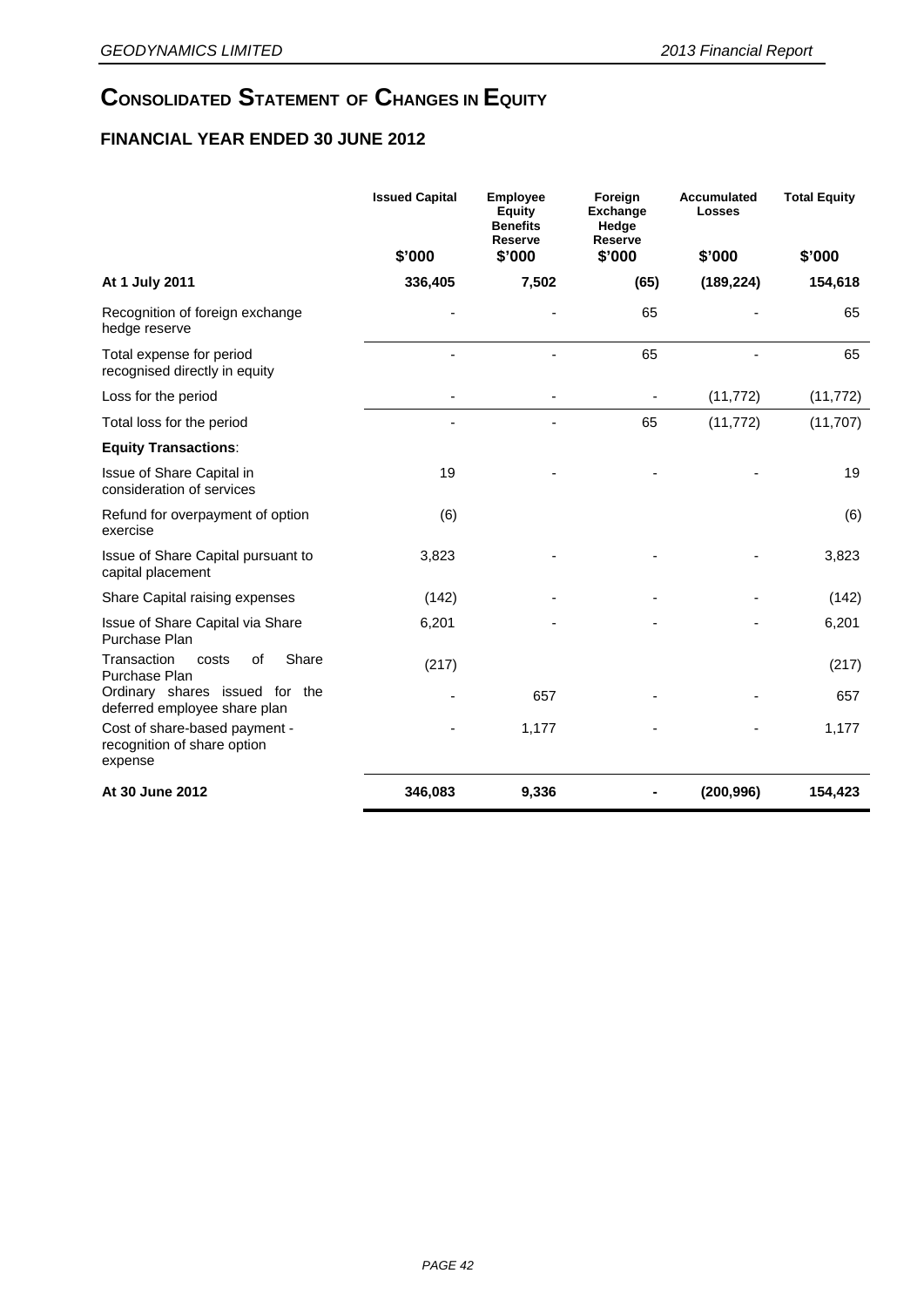## **NOTES TO THE FINANCIAL STATEMENTS**

## **NOTE 1 – CORPORATE INFORMATION**

The financial report of Geodynamics Limited (the Company) for the year ended 30 June 2013 was authorised in accordance with a resolution of the Directors on 29 August 2013.

Geodynamics Limited is a Company limited by shares, incorporated and domiciled in Australia whose shares are publicly traded on the Australian Securities Exchange. The nature of the operations and principal activities of the Company are described in the Directors' Report.

## **NOTE 2 - SUMMARY OF SIGNIFICANT ACCOUNTING POLICIES**

## **(A) Basis of Preparation**

The financial report is a general purpose financial report which has been prepared in accordance with the requirements of the *Corporations Act 2001,* Australian Accounting Standards and other authoritative pronouncements of the Australian Accounting Standards Board. The financial report has also been prepared on a historical cost basis except for the valuation of available for sale financial assets which are carried at fair value. The financial report is presented in Australian dollars and all values are rounded to the nearest thousand dollars (\$000) unless otherwise stated. The Directors have adopted the going concern assumption in preparing the financial report.

## **(B) Compliance with IFRS**

The financial report complies with Australian Accounting Standards and International Financial Reporting Standards (IFRS) as issued by the International Accounting Standards Board.

## **(C) New Accounting standards and interpretations**

Certain Australian Accounting Standards and interpretations have recently been issued or amended but are not yet effective and have not been adopted by the Company for the annual reporting period ended 30 June 2013. The Directors have assessed the impact of all new or amended standards (to the extent relevant to the Company) and have concluded that these Standards and interpretations will not have any financial impact on the amounts recognised in the financial statements.

The Company has adopted the following new and amended Australian Accounting Standards and AASB Interpretations as at 1 January 2013:

AASB 2011-09 Amendments to Australian Accounting Standards arising from AASB 9 (December 2009) (AASB 1, 3, 4, 5, 7, 101, 102, 108, 112, 118, 121, 127, 128, 131, 132, 136, 139, 1023 & 1038 and Interpretations 10 & 12).

The following standards were assessed.

- AASB 9 Financial Instruments (effective 1 July 2013).
- AASB 10 Consolidated Financial Statements (effective 1 July 2013).
- AASB 11 Joint Arrangements (effective 1 July 2013).
- AASB 12 Disclosure if Interests in Other Entities (effective 1 July 2013).
- AASB 13 Fair Value Measurement (effective 1 July 2013).
- AASB 119 Employee Benefits (effective 1 July 2013).
- AASB 2011-4 Amendments to Australian Accounting Standards to Remove Individual Key Management Personnel Disclosure Requirements (AASB 124) (effective 1 July 2013).
- AASB 1053 Application of Tiers of Australian Accounting Standards and AASB 2010-2 Amendments to Australian Accounting Standards arising from reduced disclosure requirements(effective 1 July 2013).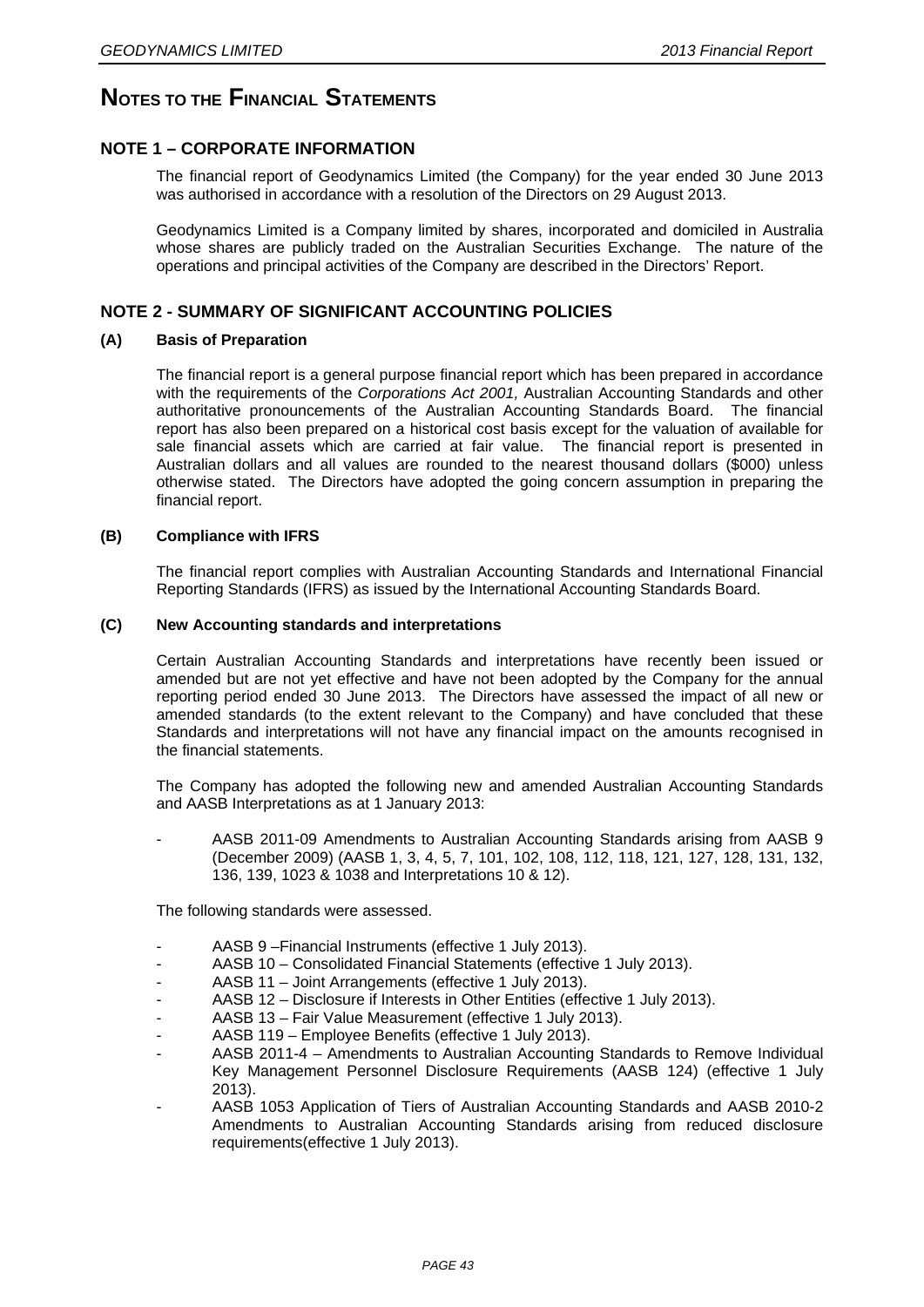## **NOTE 2 - SUMMARY OF SIGNIFICANT ACCOUNTING POLICIES (Continued)**

## **(D) Basis of Consolidation**

The financial statements comprise the financial statements of Geodynamics Limited and its subsidiaries.

The Company has three wholly owned subsidiaries.

Geodynamics Share Plans Pty Ltd has an issued capital of \$1.00 and its purpose is to act as trustee for the Geodynamics Deferred Employee Share Plan which holds shares on trust for employees. Consolidation was not considered material for the purposes of this subsidiary.

Geodynamics Savo Island Pty Ltd has an issued capital of \$1.00 and its purpose is to act as the controlling entity for the Savo Island Geothermal Project Joint Venture.

Geodynamics NT Pty Ltd has an issued capital of \$1.00 and its purpose is to act as the controlling entity for the Gove Direct Heat Geothermal Project Joint Venture.

Subsidiaries are all those entities (including special purpose entities) over which the Group has the power to govern the financial and operating policies so as to obtain benefits from their activities. The existence and effect of potential voting rights that are currently exercisable or convertible are considered when assessing whether a group controls another entity. Subsidiaries are fully consolidated from the date on which control is obtained by the Group and cease to be consolidated from the date on which control is transferred out of the Group.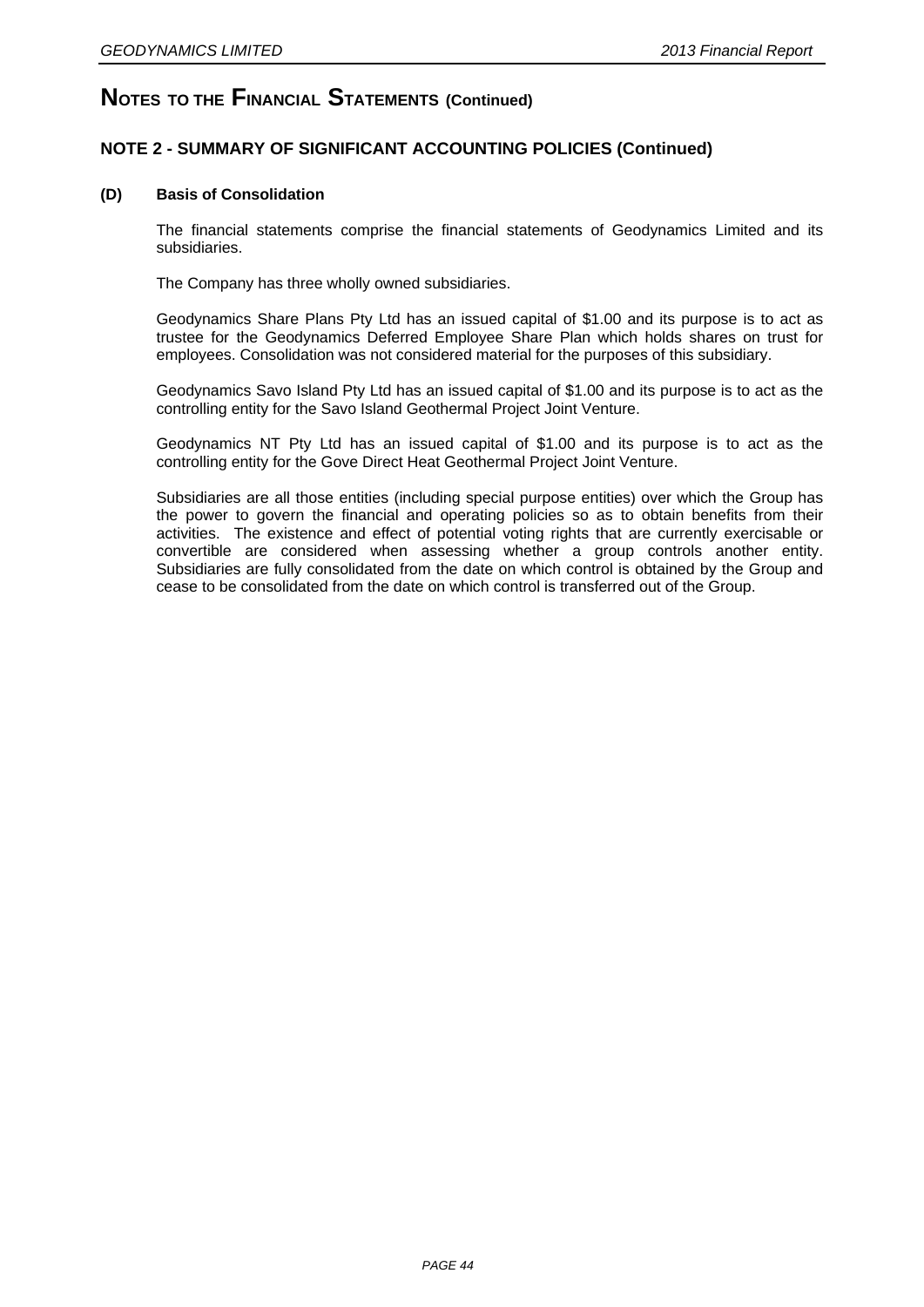## **NOTE 2 - SUMMARY OF SIGNIFICANT ACCOUNTING POLICIES (Continued)**

### **(E) Significant Accounting Judgements, Estimates and Assumptions**

The carrying amounts of certain assets and liabilities are often determined based on judgement, estimates and assumptions of future events. The key estimates and assumptions that have a significant risk of causing a material adjustment to the carrying amounts of certain assets and liabilities within the next annual reporting period are:

#### *Share-based payment transactions*

The Company measures the cost of equity-settled transactions with employees by reference to the fair value of the equity instruments at the date at which they are granted. The fair value is determined using a Black Scholes model.

### *Provision for site rehabilitation*

The Company reviews rehabilitation requirements for its geothermal exploration tenements on a six-monthly basis by undertaking an in-house analysis of the costs to rehabilitate the sites including the plugging and abandoning of wells as appropriate.

### *Capitalisation of Deferred Exploration and Evaluation Expenditure & Impairment*

The Company determines whether Deferred Exploration and Evaluation Costs are impaired as described by AASB 6 at least on an annual basis. The Company considers whether an area of interest will be subject to further activity in the foreseeable future. Where substantive expenditure on further exploration and evaluation is neither budgeted or planned consideration is given as to whether an impairment cost should be recognised relating specifically to that area of interest.

### *Classification and valuation of investments*

The Company classifies investments in listed and unlisted securities as 'available for sale' investments and movements in fair value are recognised directly in equity unless impairment has occurred in which case impairment is expensed. The fair value of unlisted securities not traded in an active market is determined by the pricing of those securities when share allotments of those securities are made on or around balance date to independent third parties.

## **(F) Foreign Currency Translation**

Both the functional and presentation currency of Geodynamics is Australian dollars (\$A). Transactions in foreign currencies are initially recorded in the functional currency at the exchange rates ruling at the date of the transaction. Monetary assets and liabilities denominated in foreign currencies are retranslated at the rate of exchange ruling at the balance date.

All exchange differences in the financial report are taken to net income. Non-monetary items that are measured in terms of historical cost in a foreign currency are translated using the exchange rate as at the date of the initial transaction. Non-monetary items measured at fair value in a foreign currency are translated using the exchange rates at the date when the fair value was determined.

#### **(G) Property, Plant & Equipment**

Property, plant and equipment is stated at cost less accumulated depreciation and any impairment in value. The costs include obligations relating to reclamation, plant closure and other costs associated with the restoration of the site. Depreciation is provided on a straight line basis on all property, plant and equipment. All classes are depreciated over periods ranging from 3 to 15 years (comparable to prior year). The assets' residual values, useful lives and amortisation methods are reviewed, and adjusted if appropriate, at each financial year end.

#### *Impairment*

The carrying values of property, plant and equipment are reviewed for impairment at each reporting date, with the recoverable amount being estimated when events or changes in circumstances indicate the carrying value may be impaired.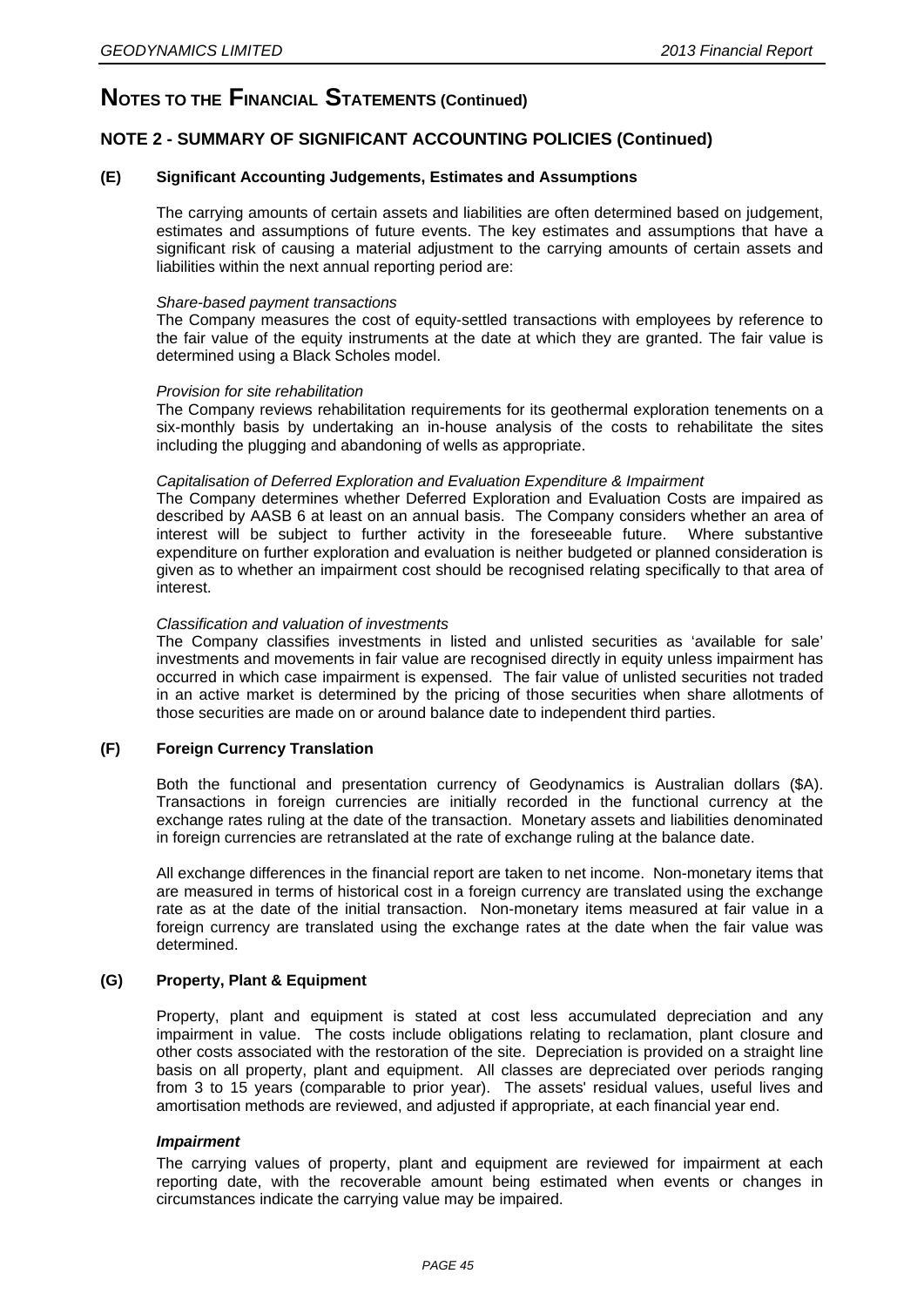## **NOTE 2 - SUMMARY OF SIGNIFICANT ACCOUNTING POLICIES (Continued)**

## **(G) Property, Plant & Equipment (continued)**

For an asset that does not generate largely independent cash inflows, the recoverable amount is determined for the cash-generating unit to which the asset belongs. An impairment exists when the carrying value exceeds its estimated recoverable amount. The asset or cash-generating unit is then written down to its recoverable amount.

The recoverable amount of plant and equipment is the greater of fair value less costs to sell and value in use. In assessing value in use, the estimated future cash flows are discounted to their present value using a pre-tax discount rate that reflects current market assessments of the time value of money and the risks specific to the asset. Impairment losses are recognised in the statement of comprehensive income in the year the loss is recognised.

## *Derecognition and disposal*

An item of property, plant and equipment is derecognised upon disposal or when no further future economic benefits are expected from its use or disposal. Any gain or loss arising on derecognition of the asset (calculated as the difference between the net disposal proceeds and the carrying amount of the asset) is included in profit or loss in the year the asset is derecognised.

### **(H) Exploration, Evaluation, Development and Restoration costs**

### *Costs carried forward*

Costs arising from exploration and evaluation activities are carried forward provided such costs are expected to be recouped through successful development, or by sale, or where exploration and evaluation activities have not, at balance date, reached a stage to allow a reasonable assessment regarding the existence of economically recoverable reserves.

Grants and subsidies are treated as revenue and an equivalent amount of eligible exploration and evaluation expenditure is written off to offset this revenue. Costs carried forward in respect of an area of interest that is abandoned are written off in the year in which the decision to abandon is made.

#### *Impairment*

The carrying values of exploration, evaluation, development and restoration costs are reviewed for impairment in accordance with AASB 6 *Exploration and Evaluation of Mineral Resources*  when facts and circumstances suggest that the carrying amount of such an asset may exceed its recoverable amount. Any impairment loss identified is recognised as an expense in accordance with AASB 136 *Impairment of Assets*.

#### *Amortisation*

Costs on productive areas will be amortised over the life of the area of interest to which such costs relate on the production output basis.

#### *Restoration costs*

Restoration costs that are expected to be incurred are provided for as part of the cost of the exploration, evaluation, development, construction or production phases that give rise to the need for restoration. Accordingly, these costs will be recognised gradually over the life of the facility as these phases occur. The costs include obligations relating to reclamation, plant closure and other costs associated with the restoration of the site.

## **(I) Intangibles**

The useful lives of intangible assets are assessed to be either finite or indefinite. Intangible assets with finite lives are amortised over the useful life and assessed for impairment whenever there is an indication that the intangible asset may be impaired. The amortisation period and the amortisation method for an intangible asset with a finite useful life is reviewed at least at each financial year-end. Changes in the expected useful life or the expected pattern of consumption of future economic benefits embodied in the asset are accounted for by changing the amortisation period or method, as appropriate, which is a change in accounting estimate. The amortisation expense on intangible assets with finite lives is recognised in profit or loss in the expense category consistent with the function of the intangible asset.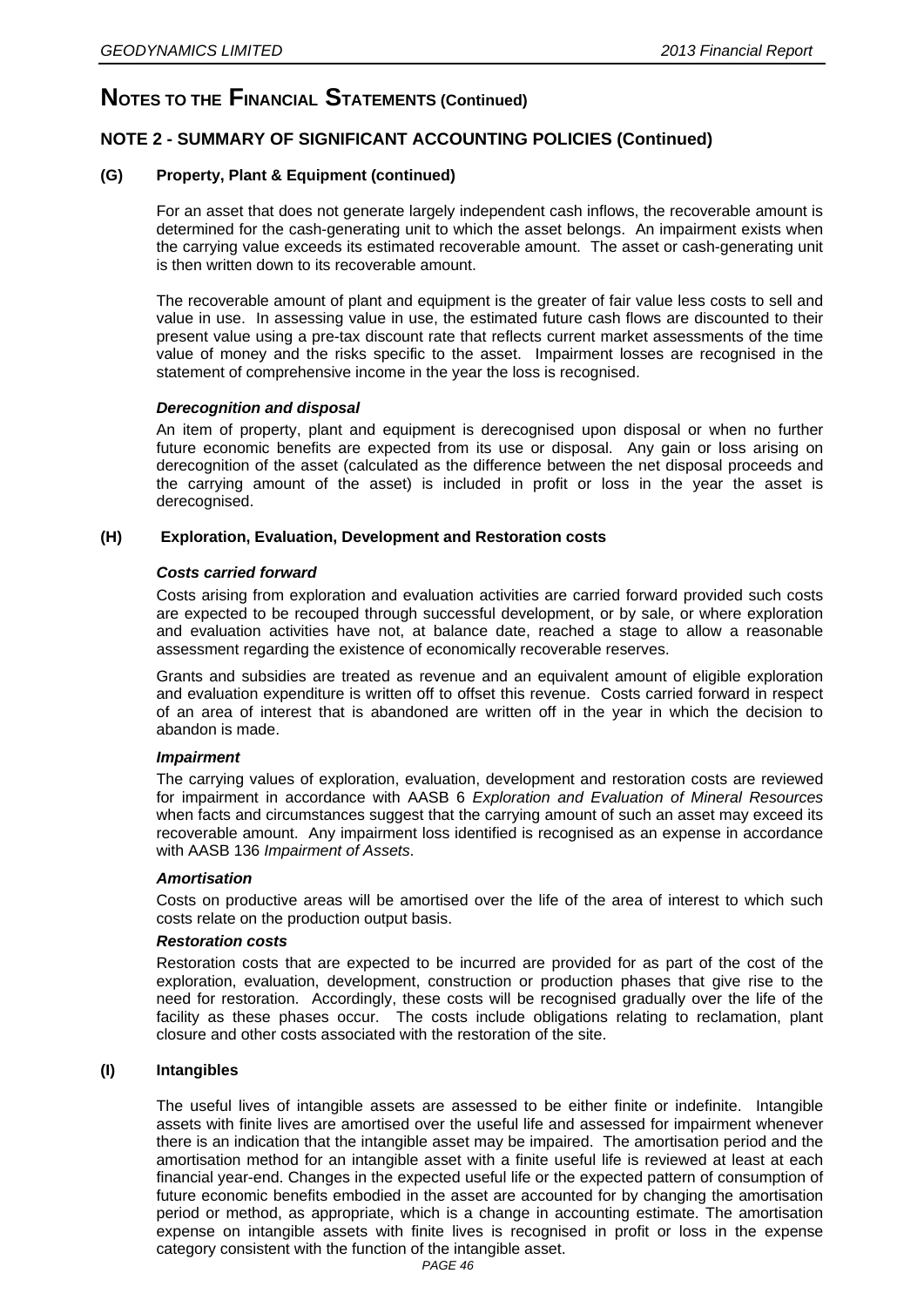## **NOTE 2 - SUMMARY OF SIGNIFICANT ACCOUNTING POLICIES (Continued)**

### **(J) Impairment of Assets**

At each reporting date, the Company assesses whether there is any indication that an asset may be impaired. Where an indicator of impairment exists, the Company makes a formal estimate of recoverable amount. Where the carrying amount of an asset exceeds its recoverable amount the asset is considered impaired and is written down to its recoverable amount.

Recoverable amount is the greater of fair value less costs to sell and value in use. It is determined for an individual asset. In assessing value in use, the estimated future cash flows are discounted to their present value using a pre-tax discount rate that reflects current market assessments of the time value of money and the risks specific to the asset.

### **(K) Cash and Cash Equivalents**

Cash assets on the statement of financial position comprise cash at bank and on hand and shortterm deposits with an original maturity of three months or less that are readily convertible to known amounts of cash and which are subject to an insignificant risk of change in value.

For the purposes of the Cash Flow Statement, cash includes cash on hand and in banks and short term deposits with an original maturity of three months or less, net of outstanding bank overdrafts.

### **(L) Trade and Other Receivables**

Trade receivables, which generally have 30 day terms, are recognised and carried at original invoice amount. An allowance for doubtful debts is made when there is objective evidence that the Company will not be able to collect the debts. Bad debts are written off when identified.

#### **(M) Inventories**

Inventories include spare parts and consumable items used in drilling operations and are valued at the lower of cost and net realisable value.

## **(N) Contributed Equity**

Ordinary shares are classified as equity. Any transaction costs arising on the issue of ordinary shares are recognised directly in equity as a reduction of the share proceeds received.

#### **(O) Trade and Other Payables**

Trade payables and other payables are carried at cost and represent liabilities for goods and services provided to the Company prior to the end of the financial year that are unpaid and arise when the Company becomes obliged to make future payments in respect of the purchase of these goods and services.

#### **(P) Provisions**

Provisions are recognised when the Company has a present obligation (legal or constructive) as a result of a past event, it is probable that an outflow of resources embodying economic benefits will be required to settle the obligation and a reliable estimate can be made of the amount of the obligation.

If the effect of the time value of money is material, provisions are determined by discounting the expected future cash flows at a pre-tax rate that reflects current market assessments of the time value of money and, where appropriate, the risks specific to the liability. Where discounting is used, the increase in the provision due to the passage of time is recognised as a finance cost.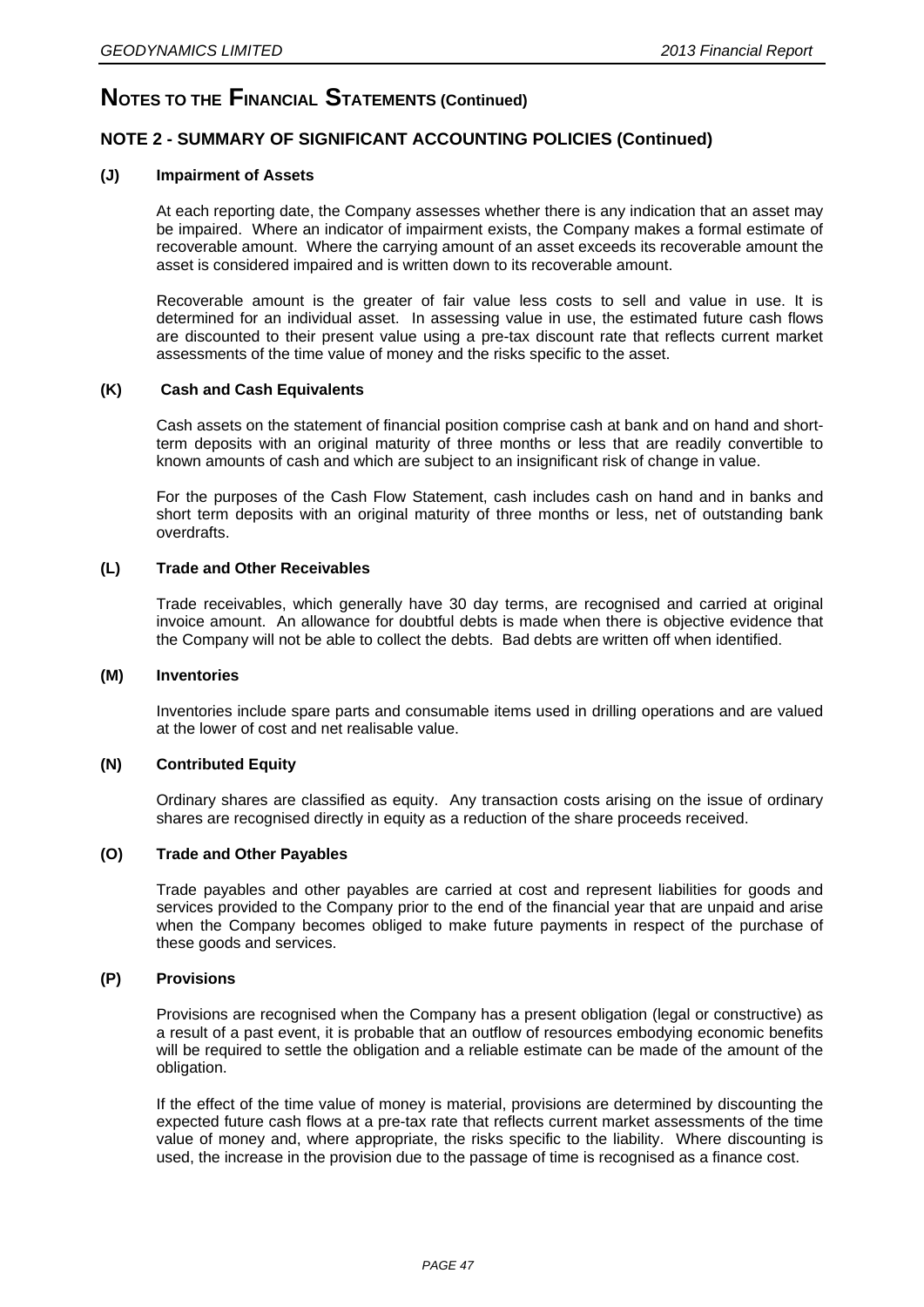## **NOTE 2 - SUMMARY OF SIGNIFICANT ACCOUNTING POLICIES (Continued)**

## **(Q) Employee Benefits**

## *(i) Wages, salaries, annual leave and sick leave*

Liabilities for wages and salaries, including non-monetary benefits and annual leave expected to be settled within 12 months of the reporting date are recognised in other payables in respect of employees' services up to the reporting date. They are measured at the amounts expected to be paid when the liabilities are settled. Liabilities for sick leave are recognised when the leave is taken and are measured at the rates paid or payable.

### *(ii) Long service leave*

The liability for long service leave is recognised in the provision for employee benefits and measured as the present value of expected future payments to be made in respect of services provided by employees up to the reporting date using the projected unit credit method. Consideration is given to expected future wage and salary levels, experience of employee departures, and periods of service. Expected future payments are discounted using market yields at the reporting date on national government bonds with terms to maturity and currencies that match, as closely as possible, the estimated future cash outflows.

### **(R) Share-based Payment Transactions**

The Company provides benefits to employees (including executive directors) in the form of share-based payment transactions, whereby employees render services in exchange for rights over shares ('equity-settled transactions'). The current plans in place to provide these benefits are the Geodynamics Employee Option Plan and the Geodynamics Deferred Employee Share Plan, which both provide benefits to executive directors and employees. The cost of these equity-settled transactions with employees is measured by reference to the fair value at the date at which they are granted. The fair value is determined by the use of a Black-Scholes model which is prepared by the Company and independently reviewed. In valuing equity-settled transactions, no account is taken of any performance conditions, other than conditions linked to the price of the shares of Geodynamics Limited ('market conditions'). The cost of equity-settled transactions is recognised, together with a corresponding increase in equity, over the period in which the performance conditions are fulfilled, ending on the date on which the relevant employees become fully entitled to the award ('vesting date').

The cumulative expense recognised for equity-settled transactions at each reporting date until vesting date reflects (i) the extent to which the vesting period has expired and (ii) the number of awards that, in the opinion of the Directors of the Company, will ultimately vest and (iii) the expired portion of the vesting period. This opinion is formed based on the best available information at balance date. No adjustment is made for the likelihood of market performance conditions being met as the effect of these conditions is included in the determination of fair value at grant date. No expense is recognised for awards that do not ultimately vest, except for awards where vesting is conditional upon a market condition. The dilutive effect, if any, of outstanding options is reflected as additional share dilution in the computation of earnings per share.

## **(S) Revenue Recognition**

Revenue is recognised to the extent that it is probable that the economic benefits will flow to the entity and the revenue can be reliably measured. In the case of interest, revenue is recognised as the interest accrues (using the effective interest method, which is the rate that exactly discounts estimated future cash receipts through the expected life of the financial instrument) to the net carrying amount of the financial asset.

## **(T) Government Grants**

Government grants are recognised at their fair value where there is reasonable assurance that the grant will be received and all attaching conditions will be complied with. When the grant relates to an expense item, it is recognised as income over the periods necessary to match the grant on a systematic basis to the costs that it is intended to compensate. Where the grant relates to an asset, the fair value is credited to a deferred income account until such time as all conditions associated with the grant are met. Once these conditions are achieved the credit is allocated to the relevant asset. The amount of the grant is then released to net income over the expected useful life (by way of reduced depreciation or amortisation) of the relevant asset.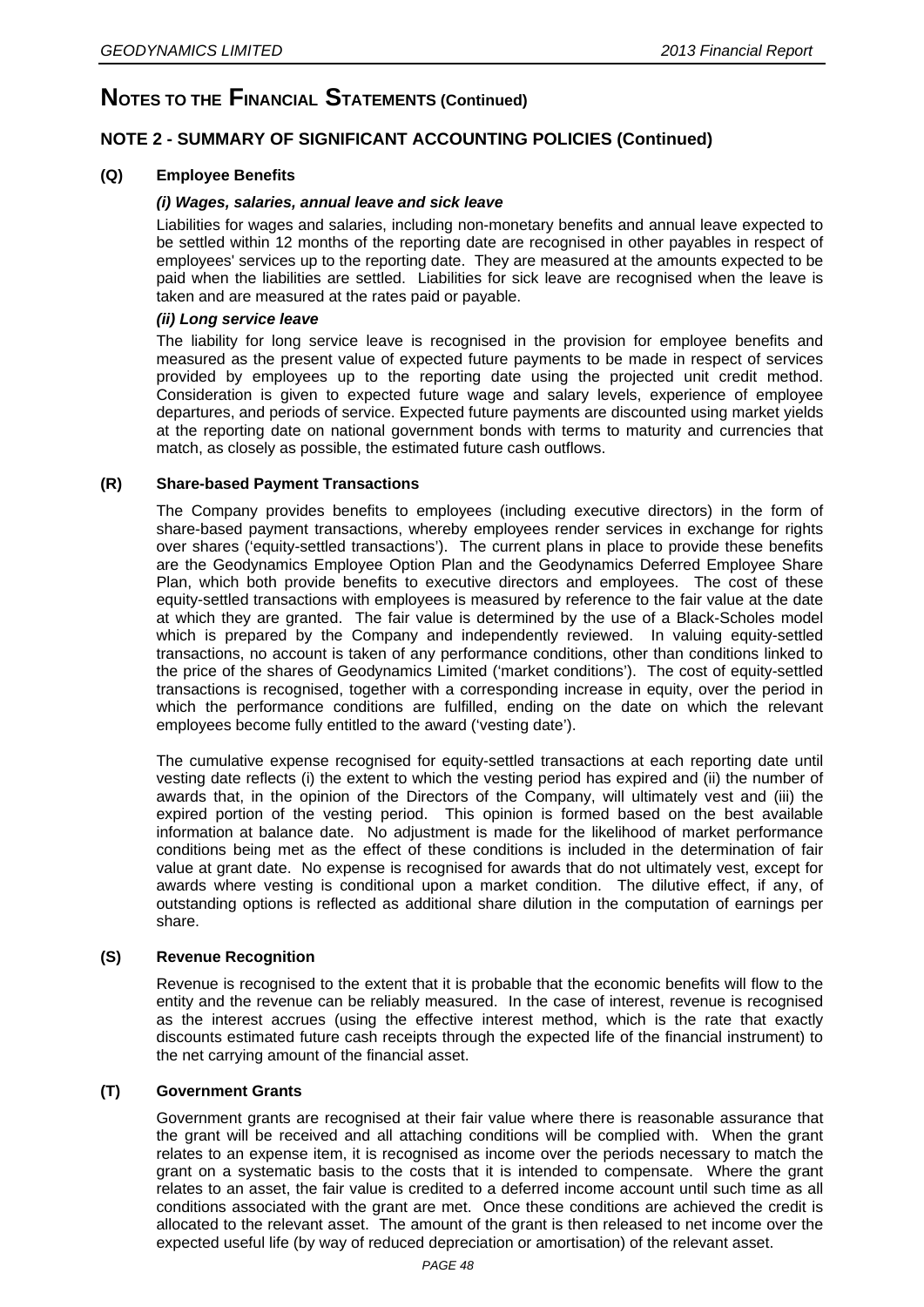## **NOTE 2 - SUMMARY OF SIGNIFICANT ACCOUNTING POLICIES (Continued)**

### **(U) Earnings per Share**

Basic earnings per share is determined by dividing the profit/(loss) after tax by the weighted average number of ordinary shares outstanding during the financial period. Diluted earnings per share is determined by dividing the profit/(loss) after tax adjusted for the effect of earnings on potential ordinary shares, by the weighted average number of ordinary shares (both issued and potentially dilutive) outstanding during the financial period.

### **(V) Income Tax**

Deferred income tax is provided on all temporary differences at the balance date between the tax bases of assets and liabilities and their carrying amounts for financial reporting purposes.

Deferred income tax liabilities are recognised for all taxable temporary differences:

- except where the deferred income tax liability arises from the initial recognition of an asset or liability in a transaction that is not a business combination and, at the time of the transaction affects neither the accounting profit nor taxable profit or loss; and
- in respect of taxable temporary differences associated with investments in subsidiaries, associates and interests in joint ventures, except where the timing of the reversal of the temporary differences can be controlled and it is probable that the temporary differences will not reverse in the foreseeable future.

Deferred income tax assets are recognised for all deductible temporary differences, carry-forward of unused tax assets and unused tax losses, to the extent that it is probable that taxable profit will be available against which the deductible temporary differences, and the carry-forward of unused tax assets and unused tax losses can be utilised. The carrying amount of deferred income tax assets is reviewed at each balance date and reduced to the extent that it is no longer probable that sufficient taxable profit will be available to allow all or part of the deferred income tax asset to be utilised.

For Geodynamics Limited, no deferred income tax asset is being recognised in the accounts as the benefit is not considered to be probable of being realised at this stage of the Company's development. Unrecognised deferred income tax assets are reassessed at each balance date and are recognised to the extent that it has become probable that future taxable profit will allow the deferred income tax asset to be recovered.

Deferred income tax assets and liabilities are measured at the tax rates that are expected to apply to the year when the asset is realised or the liability is settled, based on tax rates (and tax laws) that have been enacted or substantively enacted at the balance date. Income taxes relating to items recognised directly in equity are recognised in equity and not in net income.

Deferred income tax assets and deferred tax liabilities are offset only if a legally enforceable right exists to set off current tax assets against current tax liabilities and the deferred income tax assets and liabilities relate to the same taxable entity and the same taxation authority.

#### **(W) Other Taxes**

Revenues, expenses and assets are recognised net of the amount of GST except:

- where the GST incurred on a purchase of goods and services is not recoverable from the taxation authority, in which case the GST is recognised as part of the cost of acquisition of the asset or as part of the expense item as applicable; and
- receivables and payables are stated with the amount of GST included.

The net amount of GST recoverable from, or payable to, the taxation authority is included as part of receivables or payables in the statement of financial position. Cash flows are included in the Cash Flow Statement on a net basis and the GST component arising from investing and financing activities, which is recoverable from, or payable to, the taxation authority are classified as operating cash flows. Commitments and contingencies are disclosed net of the amount of GST recoverable from, or payable to, the taxation authority.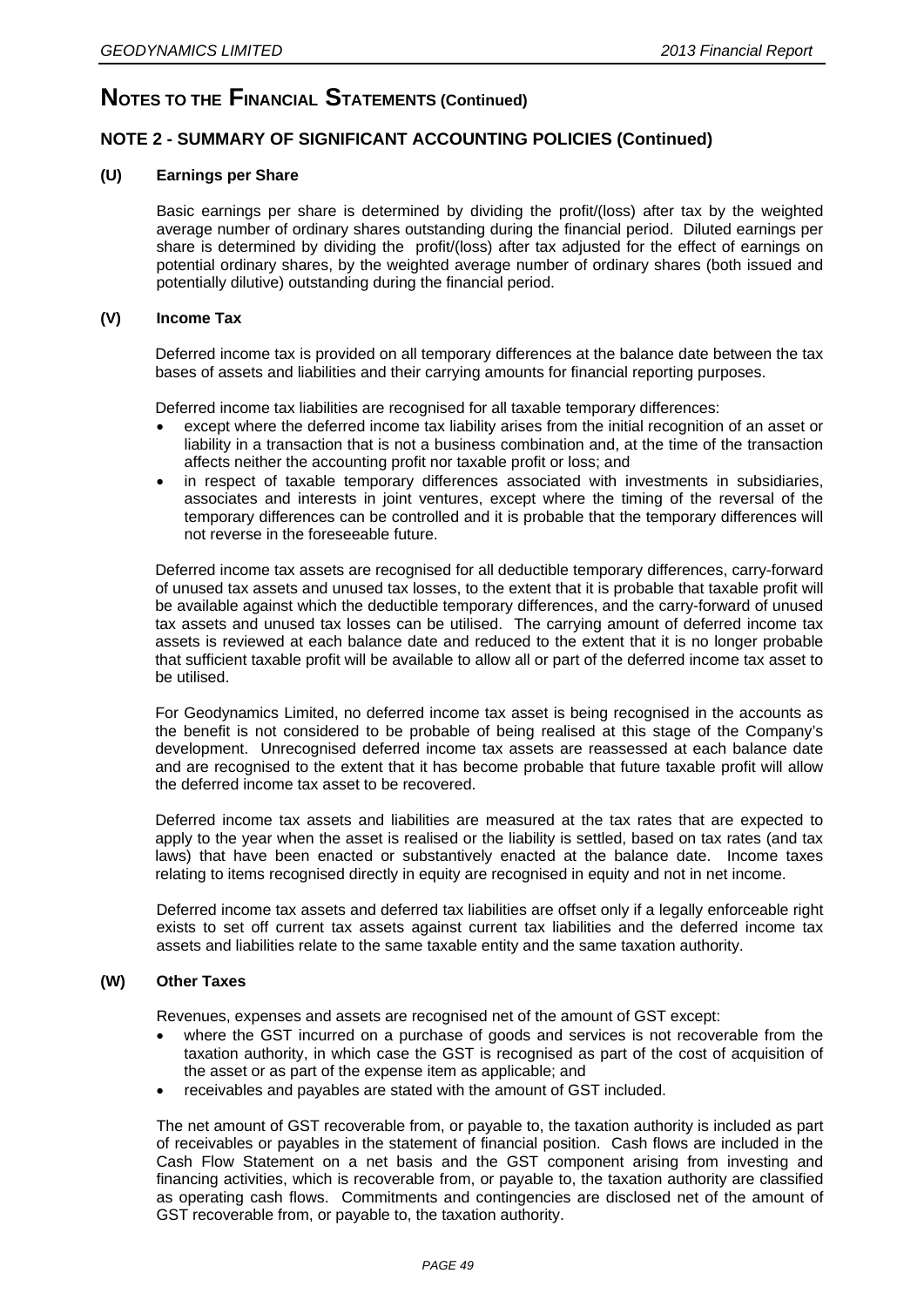## **NOTE 2 - SUMMARY OF SIGNIFICANT ACCOUNTING POLICIES (Continued)**

### **(X) Segment reporting**

A business segment is a distinguishable component of the entity that is engaged in providing products or services that are subject to risks and returns that are different to those of other business segments. A geographical segment is a distinguishable component of that entity that is engaged in providing products or services within a particular economic environment and is subject to risks and returns that are different than those of segments operating in other economic environments.

### **(Y) Available for sale securities**

Available for sale investments are those non-derivative financial assets, principally equity securities that are designated as available for sale. After initial recognition available for sale securities are measured at fair value with gains or losses being recognised as a separate component of equity until the investment is derecognised or until the investment is determined to be impaired, at which time the cumulative gain or loss previously reported in equity is recognised in profit or loss.

The fair values of investments that are actively traded in organised financial markets are determined by reference to quoted market bid prices at the close of business on the balance date. For investments with no active market, fair values are determined using valuation techniques. Such techniques include: using recent arm's length market transactions; reference to the current market value of another instrument that is substantially the same; discounted cash flow analysis and option pricing models making as much use of available and supportable market data as possible and keeping judgemental inputs to a minimum.

### **(Z) Joint Venture Arrangement**

The Company is a party to two joint venture arrangements with Origin Energy Geothermal Pty Ltd (Origin). The joint venture assets comprise the South Australian geothermal tenements and all property plant and equipment for use in the Cooper Basin. The two joint ventures are respectively named the Innamincka 'Deeps' Joint Venture and the Innamincka 'Shallows' Joint Venture.

Participants in the Innamincka 'Deeps' Joint Venture which focuses on higher temperature Enhanced Geothermal Systems (EGS) greater than 3,500 m depth are: Geodynamics (Operator) – 70%

Origin Energy Geothermal Pty Ltd\* – 30%

Participants in the Innamincka 'Shallows' Joint Venture which focuses on exploration of shallow Hot Sedimentary Aquifers (HSA) above approximately 3,500 m depth are: Origin Energy Geothermal Pty Ltd\* (Operator) – 50% Geodynamics Limited – 50% \*A wholly owned subsidiary of Origin Energy Limited (ASX:ORG)

Refer to Note 21 for a status of the payments made to date under this Joint Venture arrangement.

As advised to the ASX on 28 March 2013, Origin Energy have withdrawn from both of the above joint ventures effective 30 June 2013. As at 1 July 2013 the Company has a 100% interest in both the Deeps and Shallows joint ventures.

The Company is also a party to a joint venture arrangements with Kentor Energy Pty Ltd (Kentor). The joint venture assets comprise the Savo Island prospecting license and all property plant and equipment for use on Savo Island. The joint venture is named the Savo Island Geothermal Joint Venture.

Under the terms of the agreement, Geodynamics (Savo Island) Pty Ltd is entitled to earn an initial 25% interest in the Savo Island Geothermal Power Project following the completion of initial geophysical studies to determine target locations for a drilling program. The Company has the right to earn an additional 45% interest through exploration drilling and the completion of a feasibility study for the Project. At 30 June Geodynamics had met all requirements for the initial 25% interest.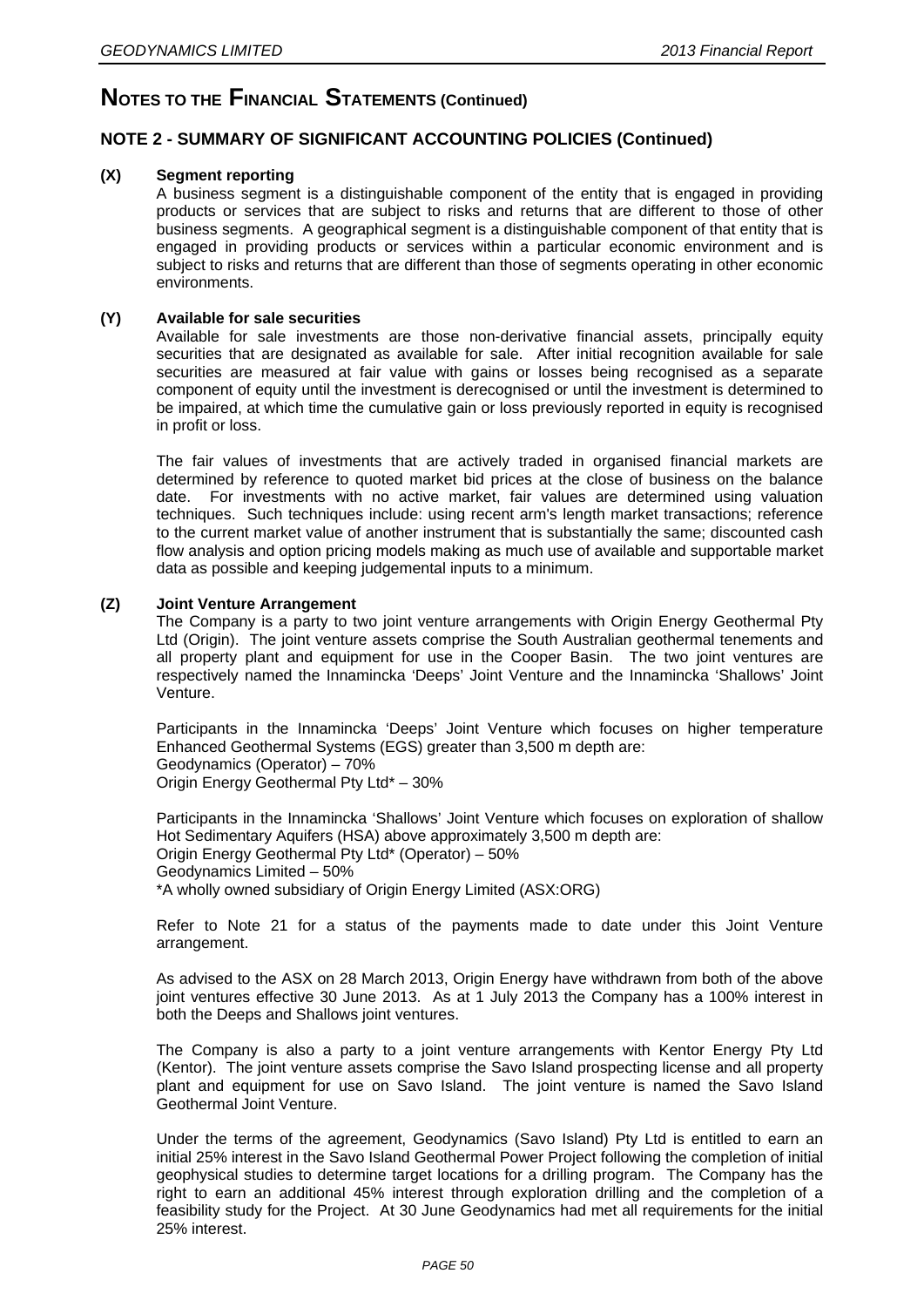## **(AA) Going Concern**

As the Company's assets are in the exploration and development phase, Geodynamics is currently non-revenue generating. As such a major focus of the Board and management is on ongoing cash flow forecasting and management of cash flows to ensure that the Company always has sufficient funds to cover its planned activities and any ongoing obligations. Management has identified a number of sources of cash inflows which are expected to progressively be achieved throughout the year that will provide sufficient coverage to fund the proposed work program. Should the timing of these cash inflows not occur within expected timeframes, alternative funding options including equity funding options continue to be maintained such that operations can be continued. In addition to the close management of cash inflows, the Company has significant ability to slow or defer spending on its major activities to ensure that it is always able to meet its obligations when they fall due, including deferring expenditure on our drilling program as the company's permit expenditures are well in advance of the minimum permit conditions.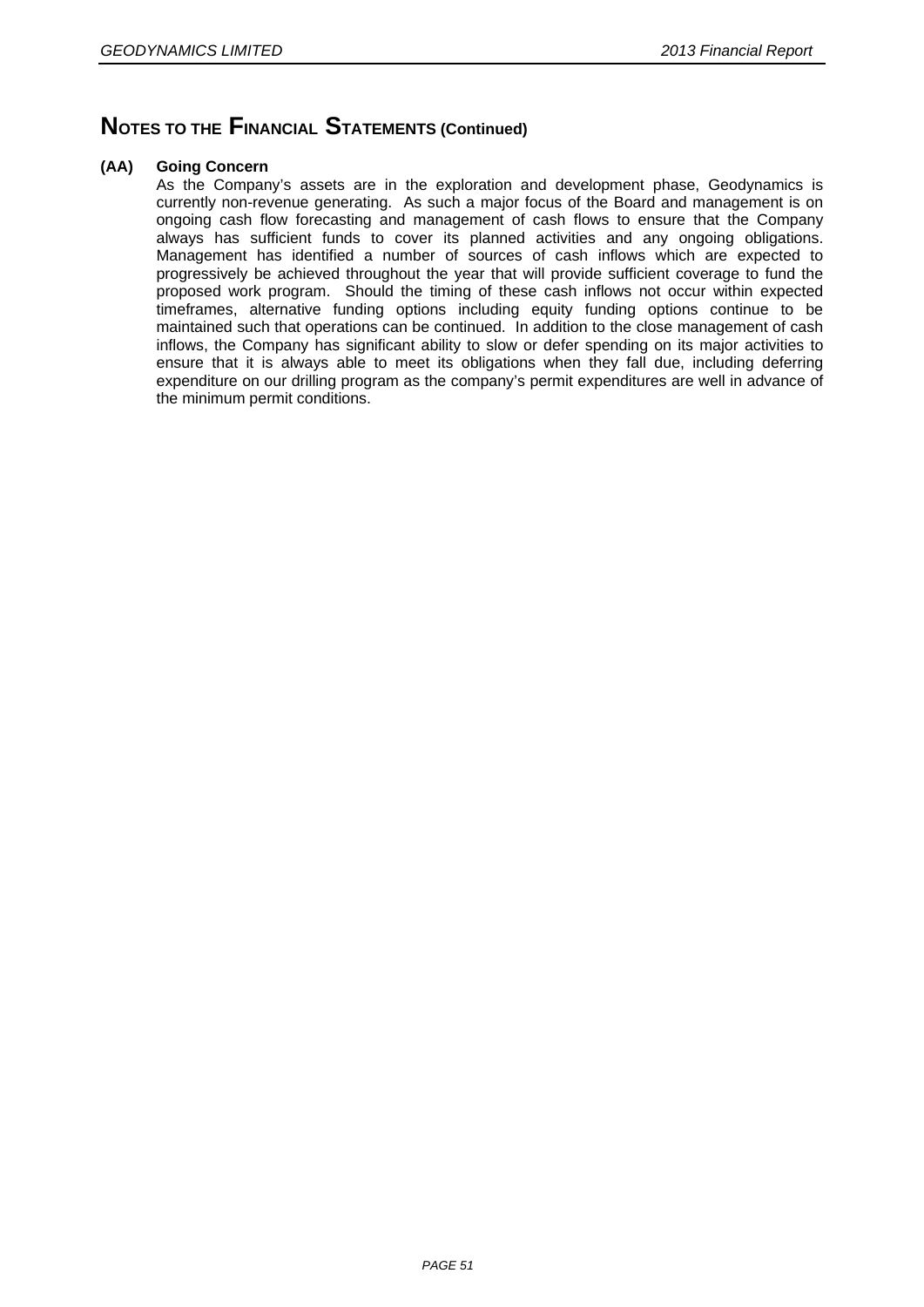|                                                                                                                                                                  | 2013<br>\$'000 | 2012<br>\$'000 |
|------------------------------------------------------------------------------------------------------------------------------------------------------------------|----------------|----------------|
| <b>NOTE 3 - EXPENSES AND</b><br><b>LOSSES/(GAINS)</b>                                                                                                            |                |                |
| Loss before income tax has been determined<br>after charging/(crediting) the following specific<br><i>items:</i>                                                 |                |                |
| Depreciation of plant and equipment and<br>Amortisation of leasehold improvements                                                                                | 7,431          | 1,320          |
| Share Plan Expense                                                                                                                                               | 582            | 657            |
| <b>Share Option Expense</b>                                                                                                                                      | 538            | 1,177          |
| <b>Employee Expenses</b>                                                                                                                                         | 5,987          | 7,327          |
| Interest expense                                                                                                                                                 | 32             | 6              |
| Operating lease rentals paid                                                                                                                                     | 856            | 816            |
| Foreign exchange loss/(gain)                                                                                                                                     | (27)           | 130            |
| (Profit)/loss on disposal of property, plant &<br>equipment                                                                                                      | (79)           | 877            |
|                                                                                                                                                                  |                |                |
| <b>NOTE 4 - INCOME TAX</b>                                                                                                                                       |                |                |
| Income tax expense<br>The prima facie tax benefit on loss of 30% (2011 -<br>30%) differs from the income tax provided in the<br>financial statements as follows: |                |                |
| Prima facie tax on loss                                                                                                                                          | (31, 528)      | (3,531)        |
| Tax effect of amounts which are not deductible<br>(taxable) in calculating taxable income:                                                                       |                |                |
| <b>Grant Income</b>                                                                                                                                              | 4,200          | 2,415          |
| Impairment of Property, Plant & Equipment                                                                                                                        |                | 218            |
| Other income/(expenses)                                                                                                                                          | 340            | (3,215)        |
| Income tax benefit attributable to current year<br>losses                                                                                                        | (26, 988)      | (4, 113)       |
| Deferred tax asset not brought to account as<br>realisation of the asset is not regarded as<br>probable                                                          | 26,988         | 4,113          |
| Income tax benefit attributable to operating loss                                                                                                                |                |                |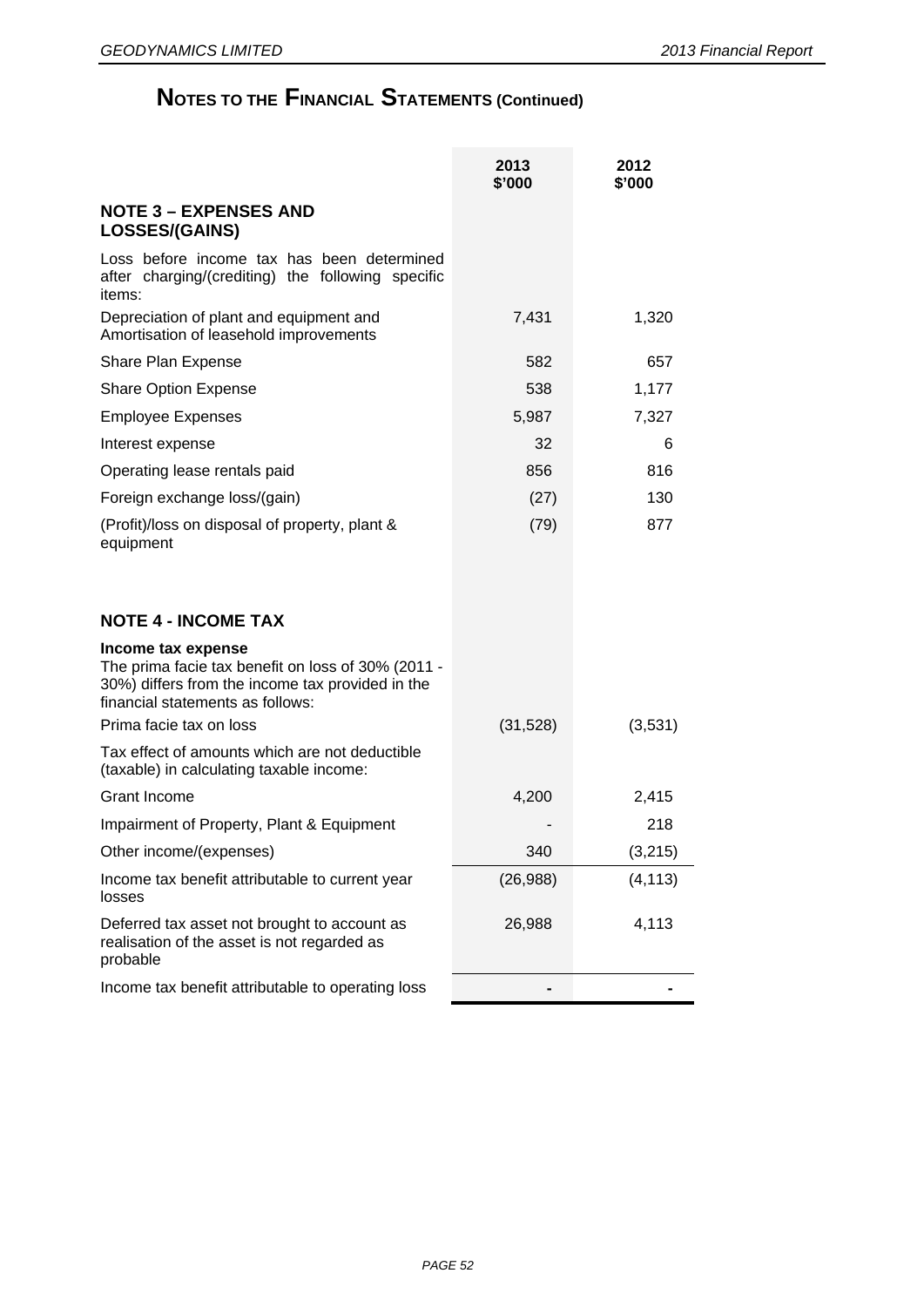## **NOTE 4 - INCOME TAX (Continued)**

### **Deferred income tax**

Deferred income tax at 30 June relates to the following:

|                                                              | <b>Statement of Financial</b><br><b>Position</b> |                | <b>Statement of</b><br><b>Comprehensive Income</b> |                |
|--------------------------------------------------------------|--------------------------------------------------|----------------|----------------------------------------------------|----------------|
|                                                              | 2013<br>\$'000                                   | 2012<br>\$'000 | 2013<br>\$'000                                     | 2012<br>\$'000 |
| Deferred tax liabilities                                     |                                                  |                |                                                    |                |
| Deferred exploration phase expenditure                       | (10)                                             | (762)          |                                                    |                |
| Deferred evaluation phase expenditure                        | (343)                                            | (21, 561)      |                                                    |                |
| Other deferred tax liability                                 | (1,064)                                          | (1, 857)       |                                                    |                |
| Deferred tax assets                                          |                                                  |                |                                                    |                |
| Losses available for offset against future<br>taxable income | 90,375                                           | 87,852         |                                                    |                |
| Other deferred tax asset                                     | 253                                              | 6,184          |                                                    |                |
| Net deferred tax assets                                      | 89,211                                           | 69,856         |                                                    |                |
| Deferred tax asset for tax losses not<br>recognised          | (89, 211)                                        | (69, 856)      |                                                    |                |
| Gross deferred income tax assets                             |                                                  |                |                                                    |                |
| Deferred tax income/(expense)                                |                                                  |                |                                                    |                |

The deferred tax asset arising from estimated tax losses is only brought to account to the extent that it offsets the Company's deferred tax liabilities arising from temporary differences. To the extent surplus tax losses are available, the deferred tax asset associated with these tax losses is not brought to account at balance date as the benefit is not yet regarded as probable.

The deferred tax asset will only be obtained if:

- (a) future assessable income is derived of a nature and of an amount sufficient to enable the benefit to be realised;
- (b) the conditions for deductibility imposed by tax legislation continue to be complied with; and
- (c) no changes in tax legislation adversely affect the Company in realising the benefit.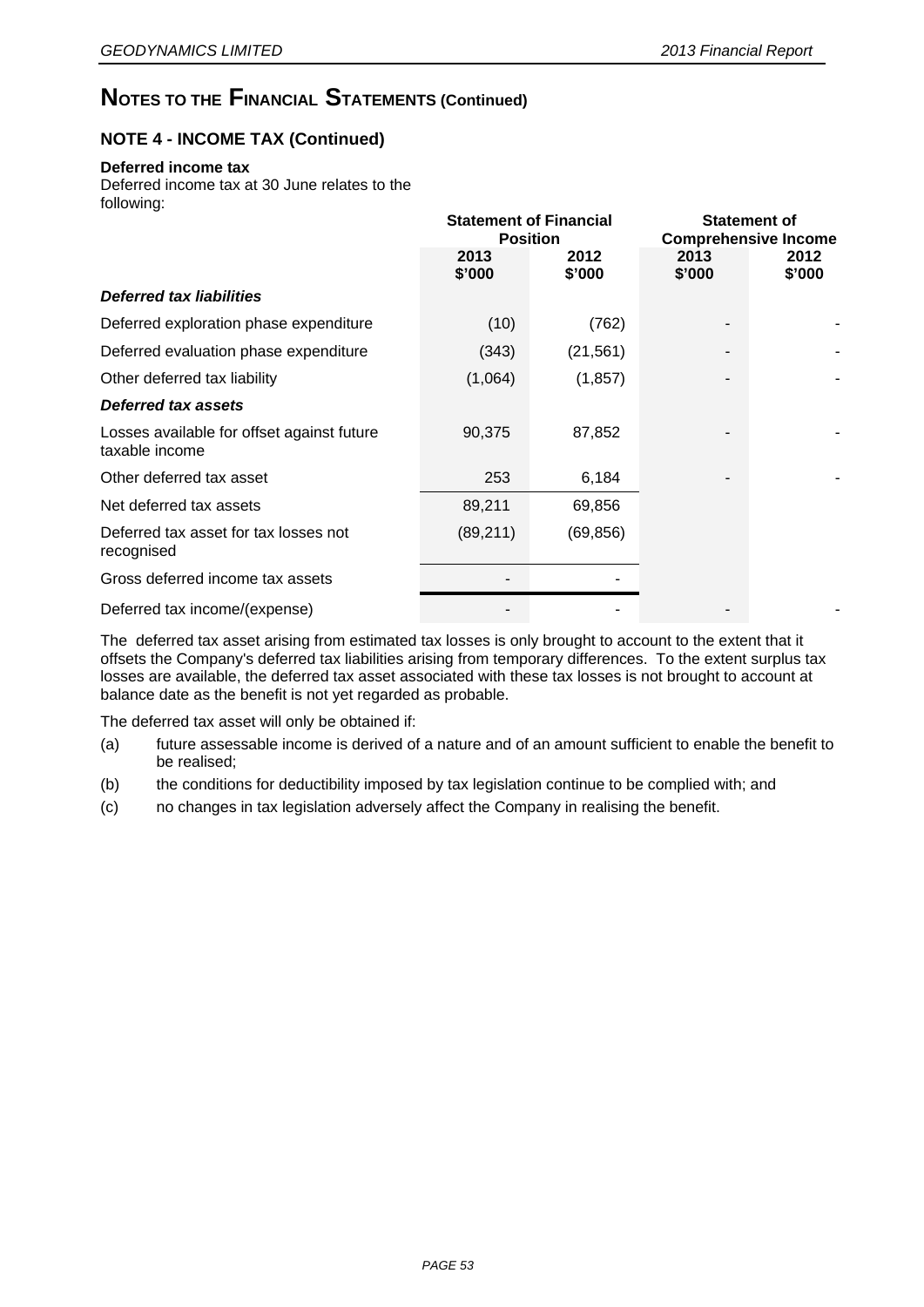|                                       | 2013<br>\$'000 | 2012<br>\$'000 |
|---------------------------------------|----------------|----------------|
| <b>NOTE 5 - RECEIVABLES (CURRENT)</b> |                |                |
| Accounts Receivable                   |                | 1,602          |
| <b>GST Receivable</b>                 | 109            | 688            |
| Interest Receivable                   | 315            | 264            |
| <b>Other Receivables</b>              | 13,815         | 572            |
|                                       | 14,239         | 3,126          |

Accounts receivable, GST receivable, interest receivable and sundry receivables are non-interest bearing.

The other receivables balance represents an amount receivable in relation to a claim made under the REDP grant deed as well as an estimate of the amount due under the R&D Tax Incentive Scheme relating to expenditure incurred during the year ended 30 June 2013.

### **Allowance for Impairment loss**.

No allowance has been made for impairment loss. A provision for impairment loss is only recognised when there is objective evidence that an individual receivable is impaired. None of the balances within receivables and prepayments contain impaired assets.

| <b>NOTE 6 - NON-CURRENT ASSETS HELD</b><br><b>FOR SALE</b>          | 2013<br>\$'000 | 2012<br>\$'000 |
|---------------------------------------------------------------------|----------------|----------------|
| Non-Current Assets Held for Sale                                    |                | 14,700         |
| <b>Total Non-Current Assets Held for Sale</b>                       |                | 14,700         |
| <b>Reconciliation of Non-Current Assets Held</b><br><b>For Sale</b> |                |                |
| Carrying amount at beginning                                        | 14,700         |                |
| Additions                                                           |                | 26,821         |
| Impairment                                                          |                | (728)          |
| <b>Disposals</b>                                                    | (14,700)       | (11, 393)      |
| Carrying amount at the end                                          |                | 14,700         |

Rig 200 was reclassified as non-current assets held for sale as at 30 June 2012 as the Rig was being actively marketed. The sale was successfully completed in September 2012.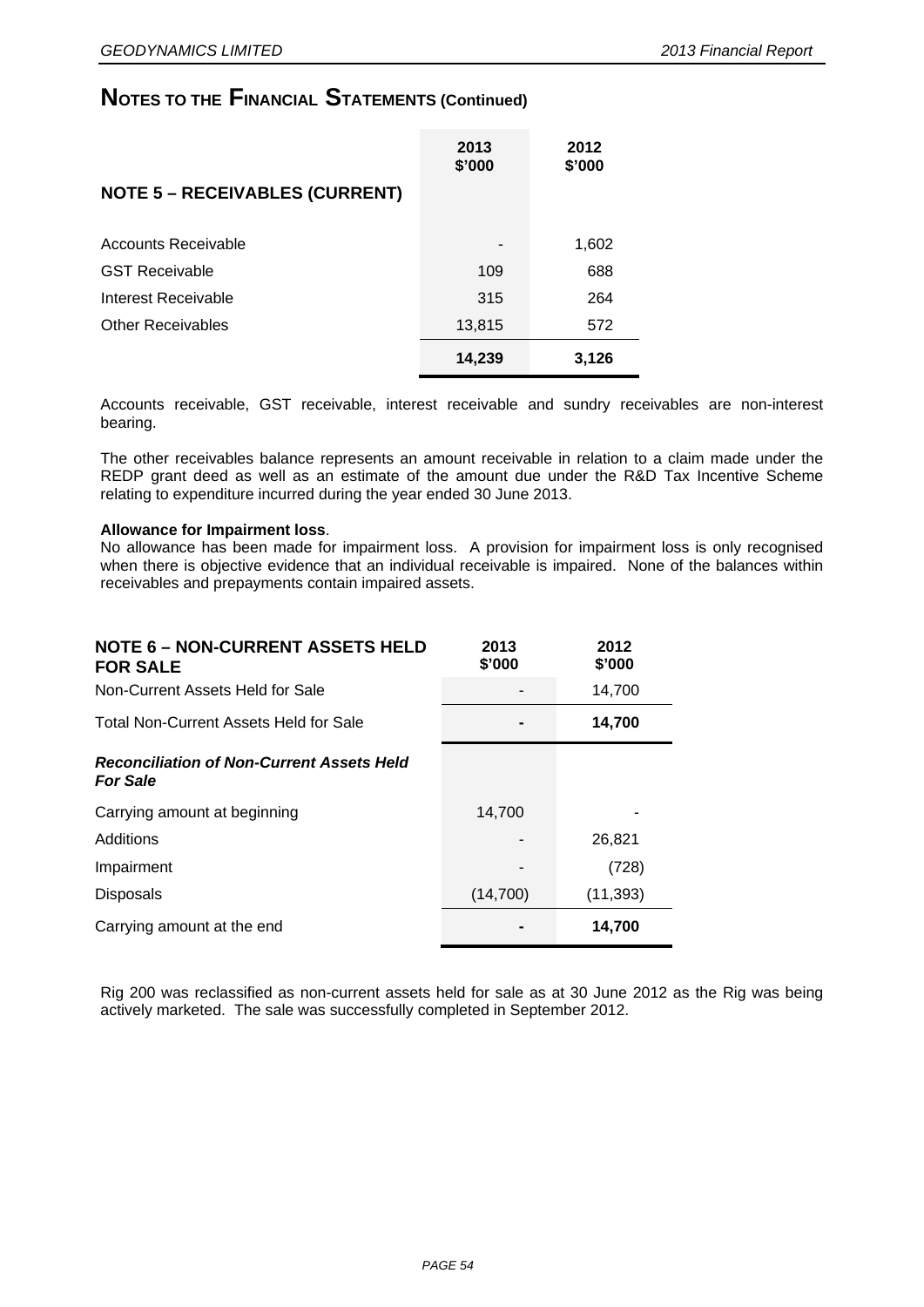| <b>NOTE 7 - PROPERTY, PLANT &amp;</b><br><b>EQUIPMENT</b>                 | 2013<br>\$'000 | 2012<br>\$'000 |
|---------------------------------------------------------------------------|----------------|----------------|
| Plant and Equipment at cost                                               | 25,467         | 23,577         |
| Less: accumulated depreciation and impairment                             | (21, 505)      | (3,806)        |
| Total Property, Plant and Equipment                                       | 3,962          | 19,771         |
| <b>Reconciliation of Plant &amp; Equipment</b>                            |                |                |
| Carrying amount at beginning                                              | 19,771         | 49,153         |
| Additions                                                                 | 127            | 208            |
| <b>Disposals</b>                                                          | (156)          | (916)          |
| Impairment *                                                              | (10, 300)      |                |
| Reclassification to Assets Held for Sale                                  |                | (26, 821)      |
| Reclassification from Deferred Exploration and<br><b>Evaluation Costs</b> | 9,919          |                |
| Less: Proceeds of Government Grants                                       | (8,000)        |                |
| Depreciation/Amortisation Expense                                         | (7, 399)       | (1, 853)       |
| Carrying amount at the end                                                | 3,962          | 19,771         |

The reclassification from Deferred Exploration and Evaluation costs relates to the transfer of carrying costs for the 1MWe pilot plant and reclassification as a depreciable asset as at the time of commissioning. .

\*Impairment of Property Plant & Equipment

While the technical appraisal of the resource and trial of the 1MWe Pilot Plant has been successful and provides proof of concept, the development of EGS geothermal resources in Australia remains a long term challenge requiring significant capital investment and extension of infrastructure.

The 1MWe pilot plant was designed to provide a platform for proof of concept but is not commercially viable as a long term source of power production. The Board has therefore impaired the carrying amount of the 1MWe pilot plant to its residual value being an estimate of the fair value less costs to sell at 30 June 2013.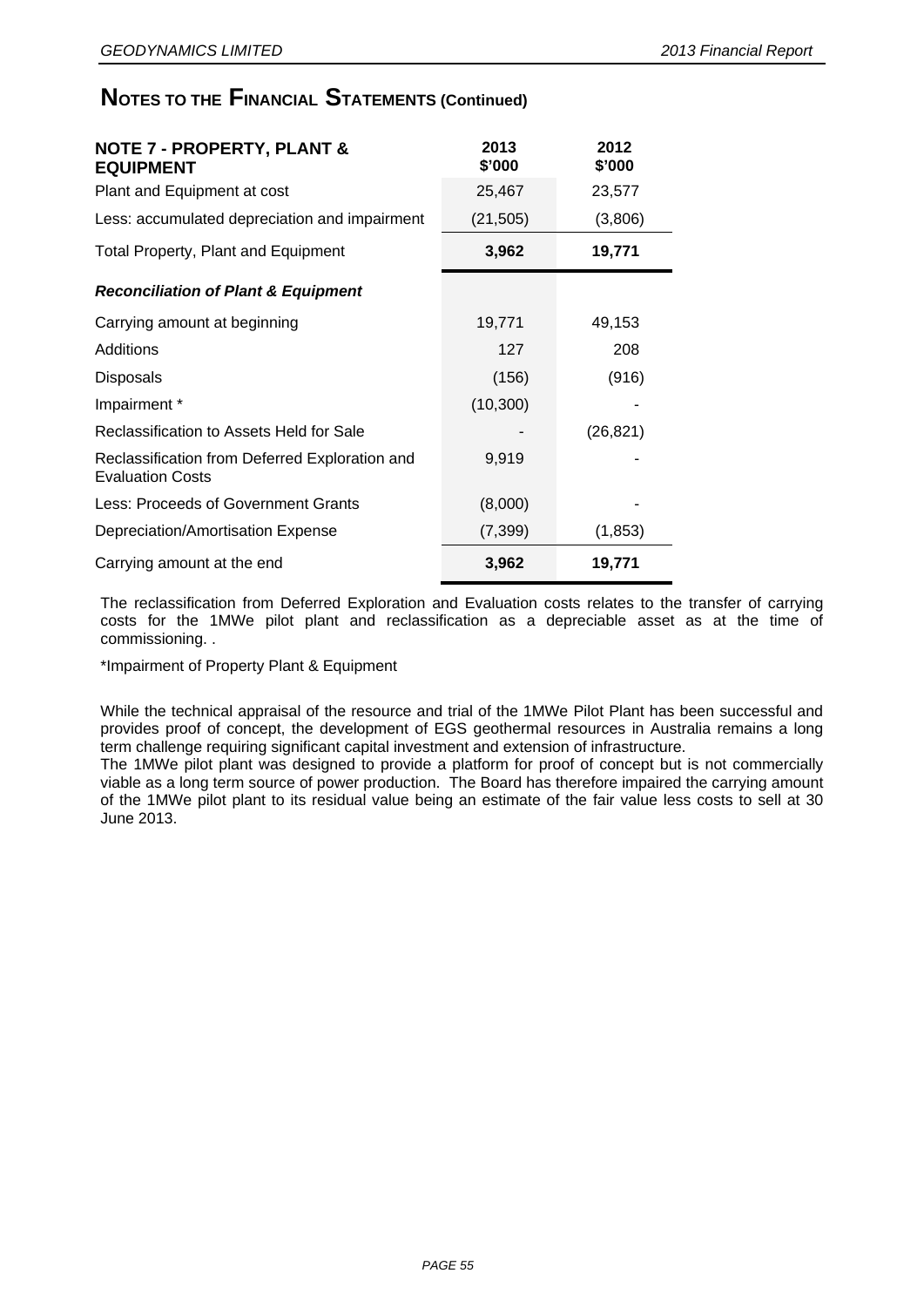|                                                                                | 2013<br>\$'000 | 2012<br>\$'000 |
|--------------------------------------------------------------------------------|----------------|----------------|
| <b>NOTE 8 - DEFERRED EXPLORATION</b><br><b>AND EVALUATION COSTS</b>            |                |                |
| <b>Exploration Phase</b>                                                       | 32             | 2,539          |
| <b>Evaluation Phase</b>                                                        | 1,145          | 104,384        |
| Total                                                                          | 1,177          | 106,923        |
| <b>Reconciliation of Deferred Exploration &amp;</b><br><b>Evaluation costs</b> |                |                |
| Carrying amount at beginning                                                   | 106,923        | 85,300         |
| Add: Exploration Expenditure for period                                        | 57             | 50             |
| Add: Evaluation & Development expenditure for<br>period                        | 28,741         | 35,769         |
| Less: Insurance proceeds received                                              |                | (5, 122)       |
| Less: Proceeds of Government Grants                                            | (14,000)       | (9,074)        |
| Less: Proceeds from R&D Tax Incentive                                          | (32, 115)      |                |
| Reclassification to Property Plant and<br>Equipment                            | (9,919)        |                |
| Less: Impairment of Evaluation & Development<br>expenditure                    | (78, 510)      |                |
| Carrying amount at the end                                                     | 1,177          | 106,923        |

The ultimate recoupment of costs carried forward for exploration and evaluation phases is dependent on the successful development and commercial exploitation or sale of the respective geothermal exploration tenements. The Company completed Stage One of its business plan in March 2009 being 'Proof of Concept'. The Proof of Concept Phase is the demonstration of economic heat extraction from a two well circulation test via a developed underground heat exchanger.

As mentioned under Note 7, while the technical appraisal of the resource has been successful and provides proof of concept, the development of EGS geothermal resources in Australia remains a long term challenge requiring significant capital investment and extension of infrastructure.

In the absence of a small scale commercial project or other plan to commercialise the project in the medium term, the Board has impaired the carrying amount of the Geodynamics deferred exploration, evaluation and development cost in respect of its Cooper basin project to \$nil. This represents the company's best estimate of the fair value less cost to sell of these assets at 30 June 2013.

The decision to impair does not change Geodynamic's view that EGS geothermal resource will play a material role in Australia's long term energy economy as a reliable supplier of large scale, continuous, predictable and controllable energy.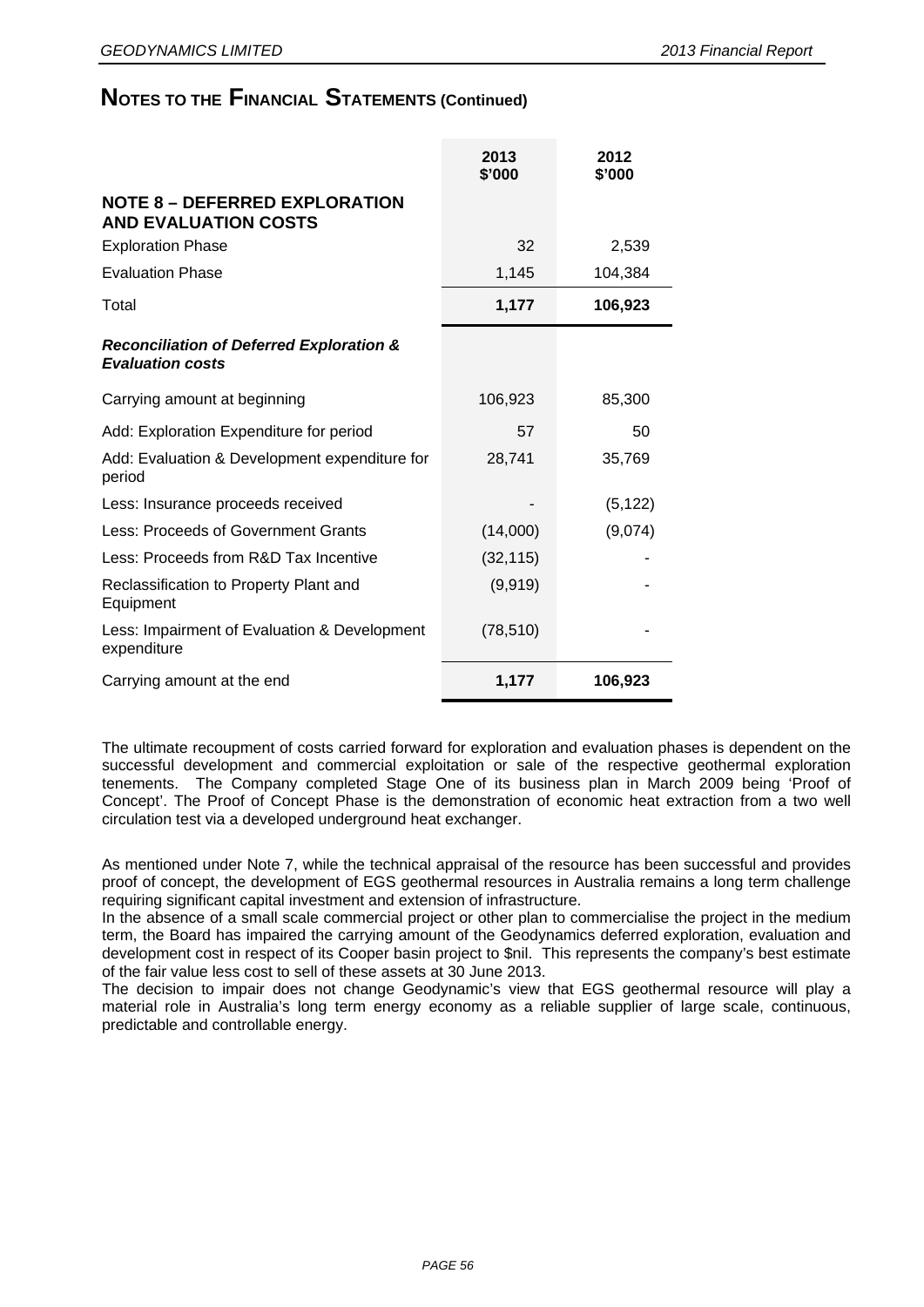|                                  | 2013<br>\$'000 | 2012<br>\$'000 |
|----------------------------------|----------------|----------------|
| <b>NOTE 9 - ACCOUNTS PAYABLE</b> |                |                |
| <b>Current</b>                   |                |                |
| <b>Trade Creditors</b>           | 801            | 3,881          |
| <b>Accrued Liabilities</b>       | 3,500          | 9,892          |
| Trade creditors and accruals     | 4,301          | 13,773         |

#### **Terms and conditions**

Accounts payable and accrued liabilities are non-interest bearing. Liabilities are recognised for amounts to be paid in the future for goods and services received, whether or not billed to the Company. All amounts are normally settled within 30 days, and discounts for early payment are normally taken where it is considered advantageous for the Company to do so. Due to the short term nature of these payables, their carrying value is assumed to approximate their fair value.

## **NOTE 10 – PROVISIONS**

|                         | <b>Employee</b><br><b>Entitlements</b><br>\$'000 | <b>Restoration</b><br><b>Provision</b><br>\$'000 | <b>Make Good</b><br><b>Provision</b><br>\$'000 | <b>Total</b><br><b>Provisions</b><br>\$'000 |
|-------------------------|--------------------------------------------------|--------------------------------------------------|------------------------------------------------|---------------------------------------------|
| At 1 July 2012          | 713                                              | 5,015                                            | 231                                            | 5,959                                       |
| Arising during the year | 652                                              | 313                                              | 11                                             | 976                                         |
| <b>Utilised</b>         | (731)                                            |                                                  |                                                | (731)                                       |
| At 30 June 2013         | 634                                              | 5,328                                            | 242                                            | 6,204                                       |
| Current 2013            | 504                                              | 1,697                                            |                                                | 2,201                                       |
| Non current 2013        | 130                                              | 3,631                                            | 242                                            | 4,003                                       |
|                         | 634                                              | 5,328                                            | 242                                            | 6,204                                       |
| Current 2012            | 650                                              | 10                                               |                                                | 660                                         |
| Non current 2012        | 63                                               | 5,005                                            | 231                                            | 5,299                                       |
| At 30 June 2012         | 713                                              | 5,015                                            | 231                                            | 5,959                                       |

The restoration provision relates to the ultimate restoration of the Habanero 1, Habanero 2, Habanero 3, Habanero 4, Jolokia 1, Savina 1 and Celsius 1 sites including the wells themselves (permanent plugs), the monitoring wells and water supply pipeline routes.

Bank guarantees totalling \$150,000 and \$80,000 are held respectively by the South Australian and NSW governments to secure tenement rehabilitation obligations.

The make good provision relates to the lease agreement on the Company's corporate office premises in Brisbane. Under this agreement, Geodynamics is required to restore the leased premises to its original condition at the end of the lease. A bank guarantee totalling \$465,820 is held by the landlord of these leased premises.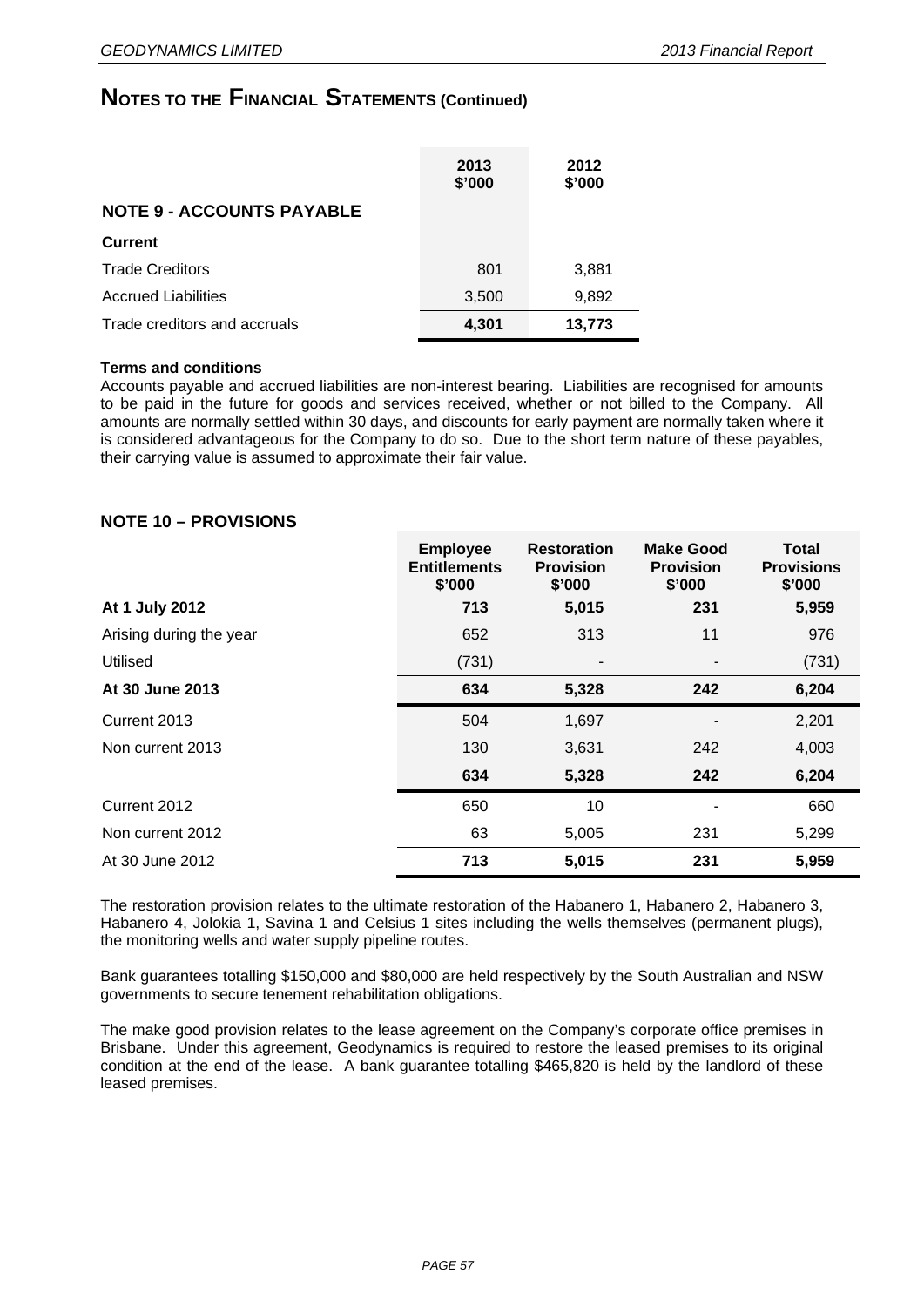|                                  | 2013<br>\$'000 | 2012<br>\$'000 |
|----------------------------------|----------------|----------------|
| <b>NOTE 11 - DEFERRED INCOME</b> |                |                |
| <b>Current</b>                   |                |                |
| Government Grant - REDI          |                | 5,000          |
| Government Grant - RDIF          |                |                |
| Government Grant - REDP          |                |                |
| Non-refundable Deposit           |                | 700            |
|                                  |                | 5.700          |

### **Terms and conditions –Renewable Energy Development Initiative**

The Company announced on 5 December 2005, that it had been awarded a \$5 million grant under the then Federal Government's Renewable Energy Development Initiative (REDI) Program. The grant was for the demonstration 1MWe Pilot Plant to be constructed near Innamincka in the Cooper Basin, South Australia ).

The REDI grant was formally executed in late 2007 and at 30 June 2010 the grant had been paid in full. It had been classified as deferred income on the basis that the grant relates to an asset. As at 30 June 2013 the conditions of the grant had been achieved and therefore the deferred income was transferred to the associated asset (being the 1MWe pilot plant). The 1MWe pilot plant was subsequently impaired to its residual value (refer Note 7)

#### **Terms and Conditions - Regional Development Infrastructure Fund**

The Company announced on 16 April 2009 that it had been successful in its application for a \$560,000 grant in relation to the construction of the power line, from the Regional Development Infrastructure Fund (RDIF), an initiative of the South Australian government. The grant funded 50% of the cost of the transmission line between the 1 MWe Pilot Plant and the Innamincka township. At 30 June 2012 this grant has been transferred to deferred exploration and evaluation costs as no further activity is required under the terms of the deed.

#### **Terms and Conditions – Renewable Energy Demonstration Program**

The Company announced on 14 July 2010 that it had executed a \$90 million funding deed with the Federal Government under the Renewable Energy Demonstration Program (REDP) to establish the Cooper Basin Geothermal Demonstration Plant. At 30 June 2011 the first milestone payment had been made relating to the procurement of long lead items for the drilling of the Habanero 4 well. At 30 June 2012 the proceeds of the grant have been transferred to deferred exploration and evaluation costs as the proceeds relate to recoupment of historic expenditure.

#### **Non-Refundable Deposit**

Non-refundable deposit at 30 June 2012 represents the initial payment, received on 19 June 2012, under the terms of the conditional sale agreement for Rig 200. The sale was successfully completed in September 2012.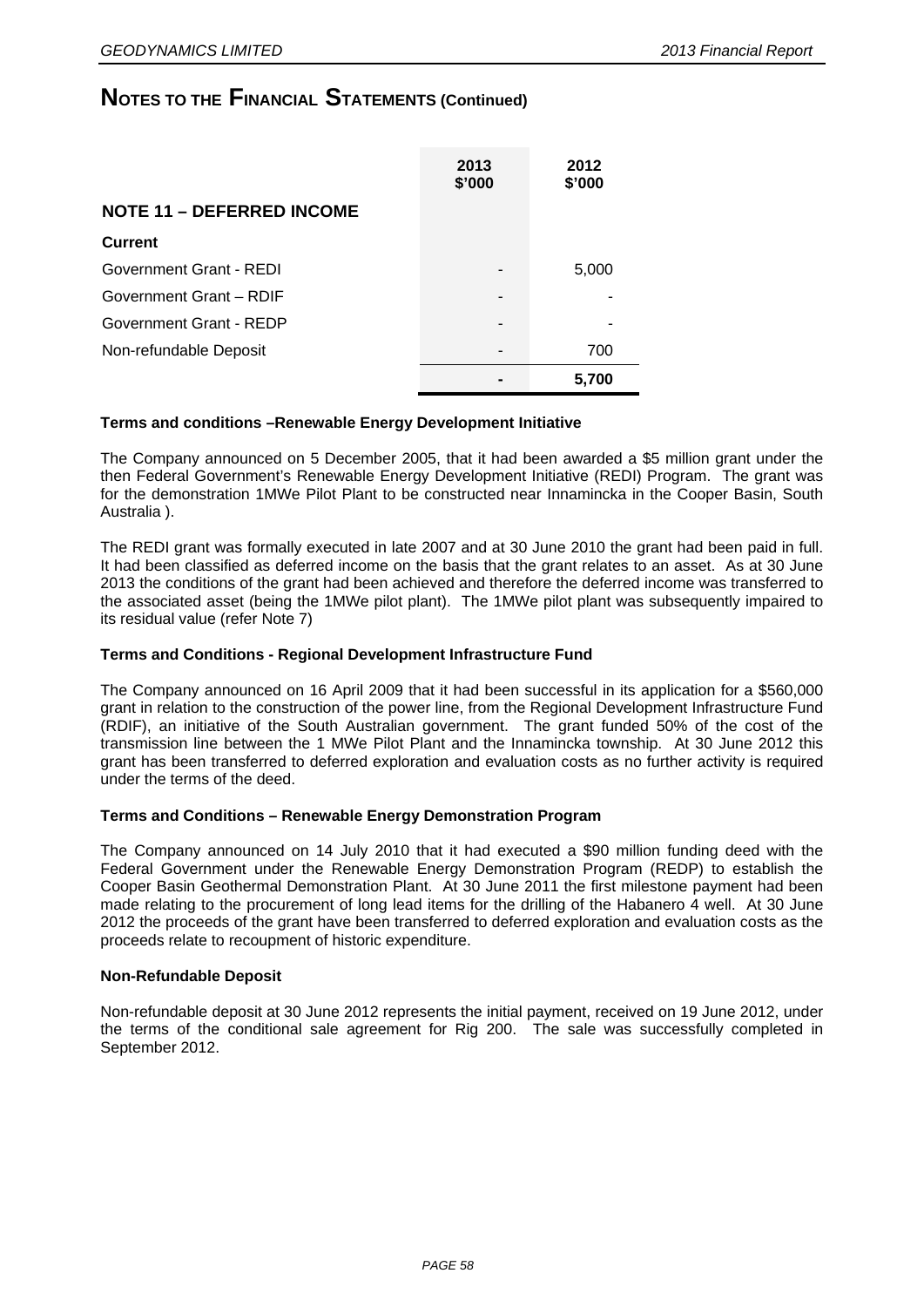| <b>NOTE 12 - DERIVATIVE FINANCIAL</b><br><b>INSTRUMENTS</b> | 2013<br>\$'000 | 2012<br>\$'000 |
|-------------------------------------------------------------|----------------|----------------|
| <b>Current Liabilities</b>                                  | -              |                |
| Forward currency contracts – cash flow<br>hedges            |                |                |

### **Forward currency contracts – cash flow hedges**

In order to protect against exchange rate movements, the Company enters into forward exchange contracts to hedge certain foreign currency asset purchase commitments. These contracts are timed to mature when payments are scheduled to be made. At balance date, the details of outstanding contracts are:

|                               | 2013<br>\$'000 | 2012<br>\$'000 | 2013<br><b>Exchange</b><br>Rate | 2012<br><b>Exchange</b><br>Rate |
|-------------------------------|----------------|----------------|---------------------------------|---------------------------------|
| Buy US\$ / sell Australian \$ | $\blacksquare$ | $\blacksquare$ | $\blacksquare$                  | $\blacksquare$                  |
| Buy GBP£ / sell Australian \$ | $\blacksquare$ | $\blacksquare$ | $\blacksquare$                  | $\overline{\phantom{0}}$        |

The forward currency contracts are considered to be highly effective hedges as they are matched against committed purchase schedules and any gain or loss on the contracts attributable to the hedged risk is taken directly to equity. When the related fixed asset is delivered the amount recognised in equity is adjusted to the fixed asset account in the statement of financial position.

Movement in forward currency cash flow hedge reserve

|                                                      | 2013<br>\$'000 | 2012<br>\$'000 |
|------------------------------------------------------|----------------|----------------|
| Opening balance                                      |                | 65             |
| Transferred to PPE and Exploration and<br>Evaluation | ٠              | (65)           |
| Charged to other comprehensive income                | -              |                |
| Closing balance                                      |                |                |

|                                                                | 2013<br>\$'000 | 2012<br>\$'000 |
|----------------------------------------------------------------|----------------|----------------|
| <b>NOTE 13 - CONTRIBUTED EQUITY</b>                            |                |                |
| <b>Issued and Fully Paid Capital</b>                           |                |                |
| 406,452,608 (2012 - 406,452,608) fully paid<br>ordinary shares | 346.083        | 346.083        |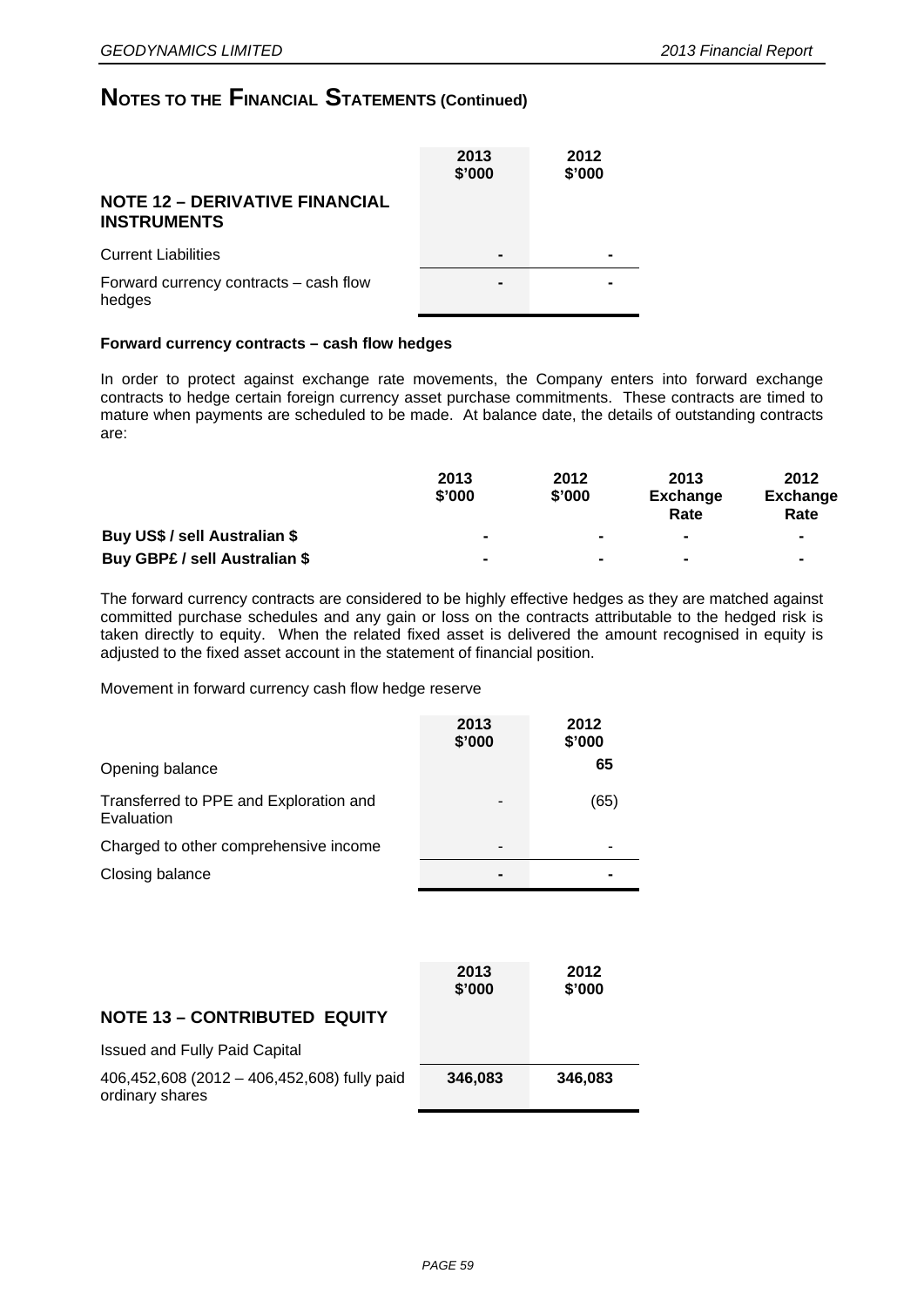## **NOTE 13 – CONTRIBUTED EQUITY (Continued)**

|          | Movement in ordinary share capital:                                            | <b>Number of</b><br><b>Shares</b> | <b>Issue price</b><br>\$ per share | \$'000  |
|----------|--------------------------------------------------------------------------------|-----------------------------------|------------------------------------|---------|
| 30/06/11 | <b>Balance end of financial year</b>                                           | 336,892,832                       |                                    | 336,405 |
| Jul 2011 | Ordinary shares issued in consideration of<br>services rendered                | 60,000                            | 0.32                               | 19      |
| Jul 2011 | Ordinary shares issued for the deferred<br>employee share plan                 | 131,342                           | 0.31                               |         |
| Sep 2011 | Refund for overpayment of option exercise                                      |                                   |                                    | (6)     |
| Oct 2011 | Ordinary shares issued for the deferred<br>employee share plan                 | 858,050                           | 0.20                               |         |
| Nov 2011 | Performance Incentive for the Managing<br>Director as approved by shareholders | 258,621                           | 0.29                               |         |
| Dec 2011 | Ordinary shares issued pursuant to a share<br>placement                        | 25,489,782                        | 0.15                               | 3,823   |
| Dec 2011 | Share Placement expenses                                                       |                                   |                                    | (142)   |
| Jan 2012 | Share Purchase Plan                                                            | 42,761,981                        | 0.145                              | 6,201   |
| Jan 2012 | <b>Share Purchase Plan Costs</b>                                               |                                   |                                    | (217)   |
| 30/06/12 | <b>Balance end of financial year</b>                                           | 406,452,608                       |                                    | 346,083 |
|          | <b>NIL Movement</b>                                                            |                                   |                                    |         |

| 30/06/13 | <b>Balance end of financial year</b> | 406,452,608 | 346,083 |
|----------|--------------------------------------|-------------|---------|
|          |                                      |             |         |

## **Terms and Conditions of contributed equity**

Ordinary Shares entitle their holder to one vote, either in person or by proxy, at a meeting of the Company. Effective 1 July 1998, the Corporations legislation abolished the concepts of authorised capital and par value shares. Accordingly the Company does not have authorised capital nor par value in respect of its issued capital.

## **Capital Management**

When managing capital, management's objective is to ensure the entity continues as a going concern and to maintain a structure that ensures the lowest cost of capital available to the entity. As the entity is not in position to be debt funded until it advances its Cooper Basin project to a completed feasibility phase which has the support of financiers, it must rely totally on shareholders and government grants for its funding requirements.

## **Unissued Shares – Shareholder Options**

At 30 June 2013, there were no unissued ordinary shares under shareholder options (2012 – Nil). Option holders do not have any right, by virtue of the option, to participate in any share issue of the Company or any related body corporate. There were no shareholder options granted during the financial year ended 30 June 2013 (2012 – Nil).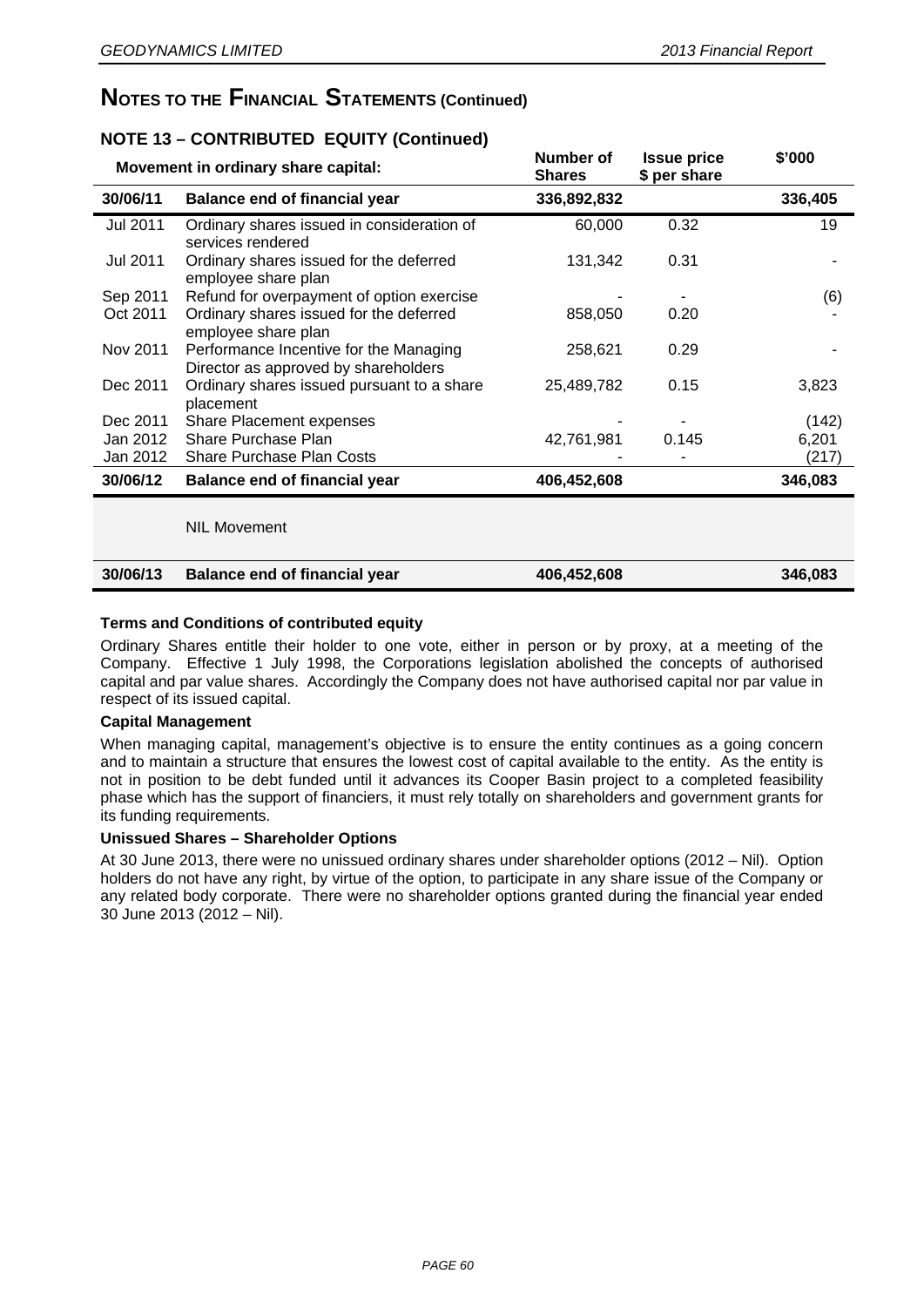|                                                                         | 2013<br>\$'000 | 2012<br>\$'000 |
|-------------------------------------------------------------------------|----------------|----------------|
| <b>NOTE 14 - RESERVES</b>                                               |                |                |
| Deferred Employee Share Plan Reserve                                    | 3,125          | 2,543          |
| <b>Employee Share Option Reserve</b>                                    | 7,331          | 6,793          |
|                                                                         | 10,456         | 9,336          |
| <b>Reconciliation of Reserves</b>                                       |                |                |
| Carrying amount at beginning                                            | 9,336          | 7,437          |
| Recognition of Share Plan Expense - Transfer<br>from Contributed Equity |                |                |
| Recognition of Share Plan Expense                                       | 582            | 657            |
| Recognition of Share Option Expense                                     | 538            | 1,177          |
| Recognition of Foreign Exchange Hedge<br>Reserve                        |                | 65             |
|                                                                         | 10,456         | 9,336          |

### **Nature and purpose of reserves**

#### **Employee share plan reserve**

The employee share plan reserve is used to record the value of fully paid ordinary shares granted to employees, including key management personnel, as part of their remuneration. Refer to Note 16 for further details.

### **Employee share option reserve**

The employee share option reserve is used to record the value of share options granted to employees, including key management personnel, as part of their remuneration. Refer to Note 16 for further details.

#### **Cash flow hedge reserve**

This reserve records the portion of the gain or loss on a hedging instrument in a cash flow hedge that is determined to be an effective hedge.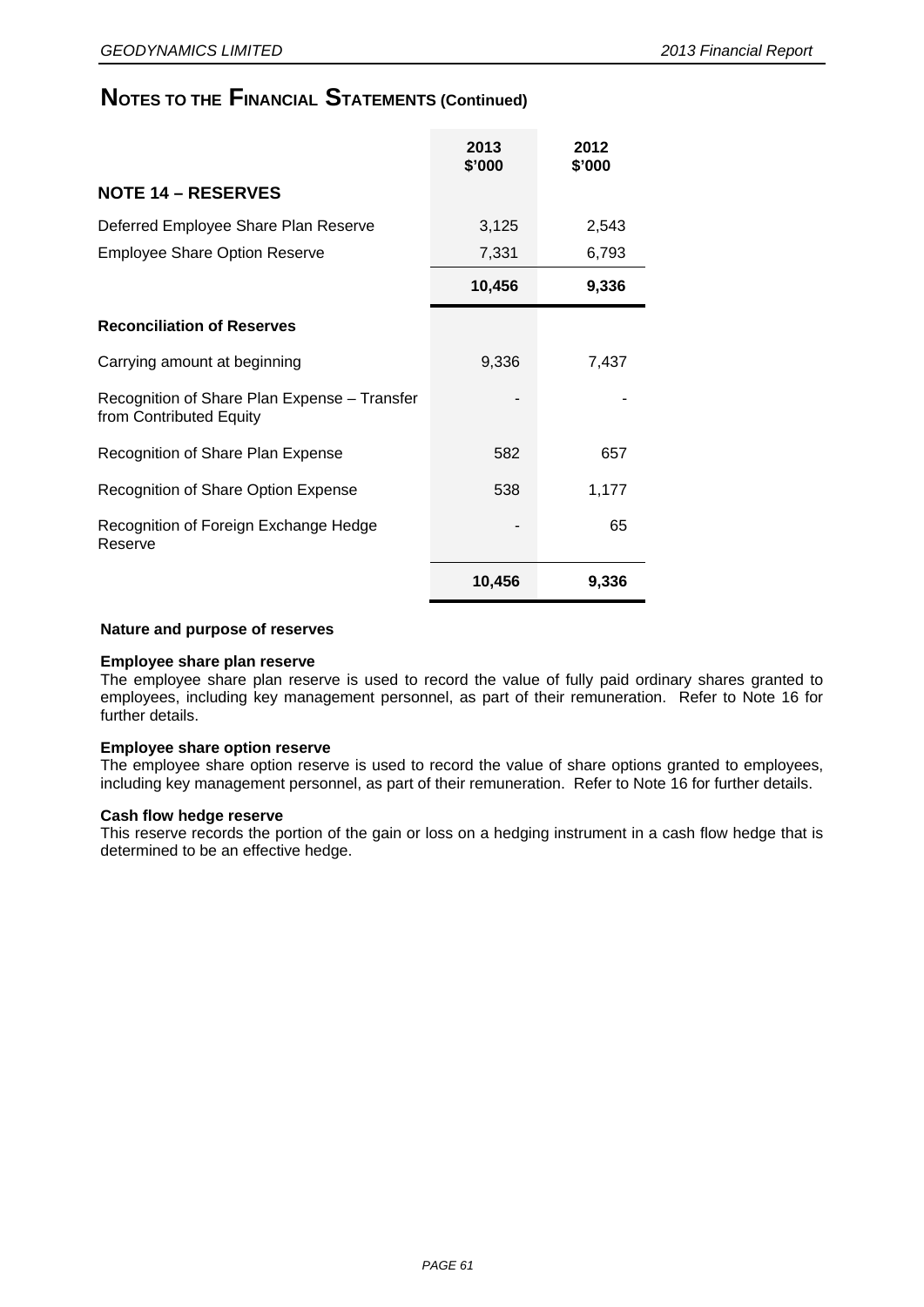## **NOTE 15 – EXPENDITURE COMMITMENTS**

## **Enhanced Geothermal Systems (EGS) Tenement Commitments**

In order to maintain current rights of its EGS tenements, the Company is required to outlay annual rentals and to meet certain expenditure requirements of the New South Wales, South Australian and Queensland Mines Departments. These obligations are subject to renegotiation upon expiry of the EGS tenements. The obligations are not provided for in the financial report and are payable as follows:

|                                                   | 2013<br>\$'000 | 2012<br>\$'000 |
|---------------------------------------------------|----------------|----------------|
| Payable not later than one year                   | 164            | 238            |
|                                                   |                |                |
| <b>Operating Leases (non-cancellable)</b>         |                |                |
| Payable not later than one year                   | 1,071          | 929            |
| Later than one year but not later than five years | 1,109          | 1,739          |
|                                                   | 2,180          | 2,668          |
|                                                   |                |                |
| <b>Other Commitments (Open Purchase Orders)</b>   | 3,204          | 8,925          |
|                                                   |                |                |

Included in the other commitments are open purchase orders in relation to the Deeps Joint Venture – refer to Note 27 for details.

The Company has no capital commitments at 30 June 2013.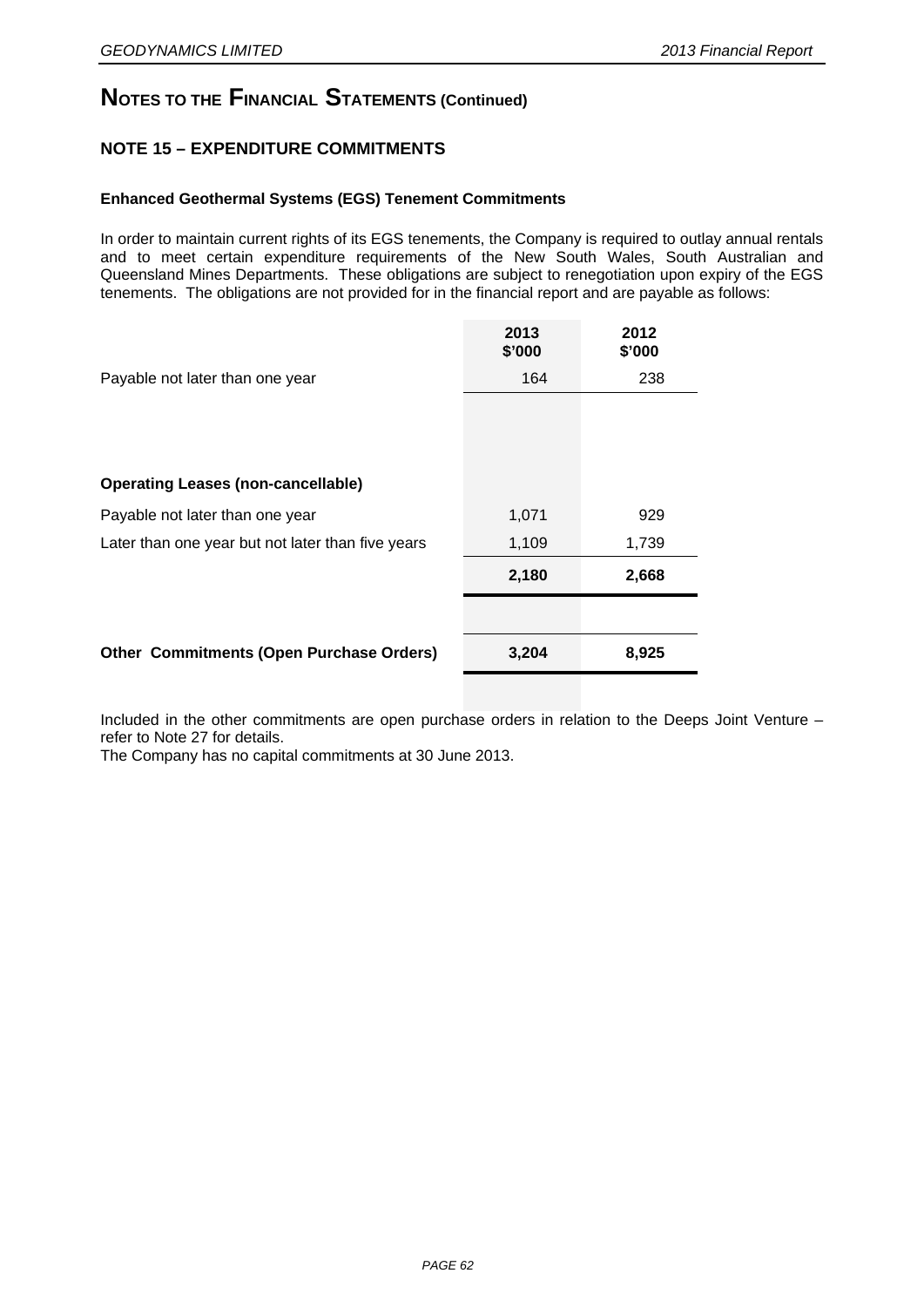## **NOTE 16 - EMPLOYEE BENEFITS AND SUPERANNUATION COMMITMENTS**

| <b>Employee Benefits</b><br>The aggregate employee benefit liability is comprised<br>of: | 2013<br>\$'000 | 2012<br>\$'000 |
|------------------------------------------------------------------------------------------|----------------|----------------|
| Provision for Annual Leave (current)                                                     | 440            | 548            |
| Provision for Long Service Leave (current)                                               |                | 52             |
| Provision for Long Service Leave (non-current)                                           | 130            | 63             |
|                                                                                          | 570            | 663            |

## **Superannuation Commitments**

The Company contributes to external accumulation funds for its employees which provide benefits for employees and their dependants on retirement, disability or death. These funds provide benefits on a defined contribution basis. Contributions are enforceable to the extent of the contribution required by the Superannuation Guarantee Levy.

Employer contributions paid or payable to the plans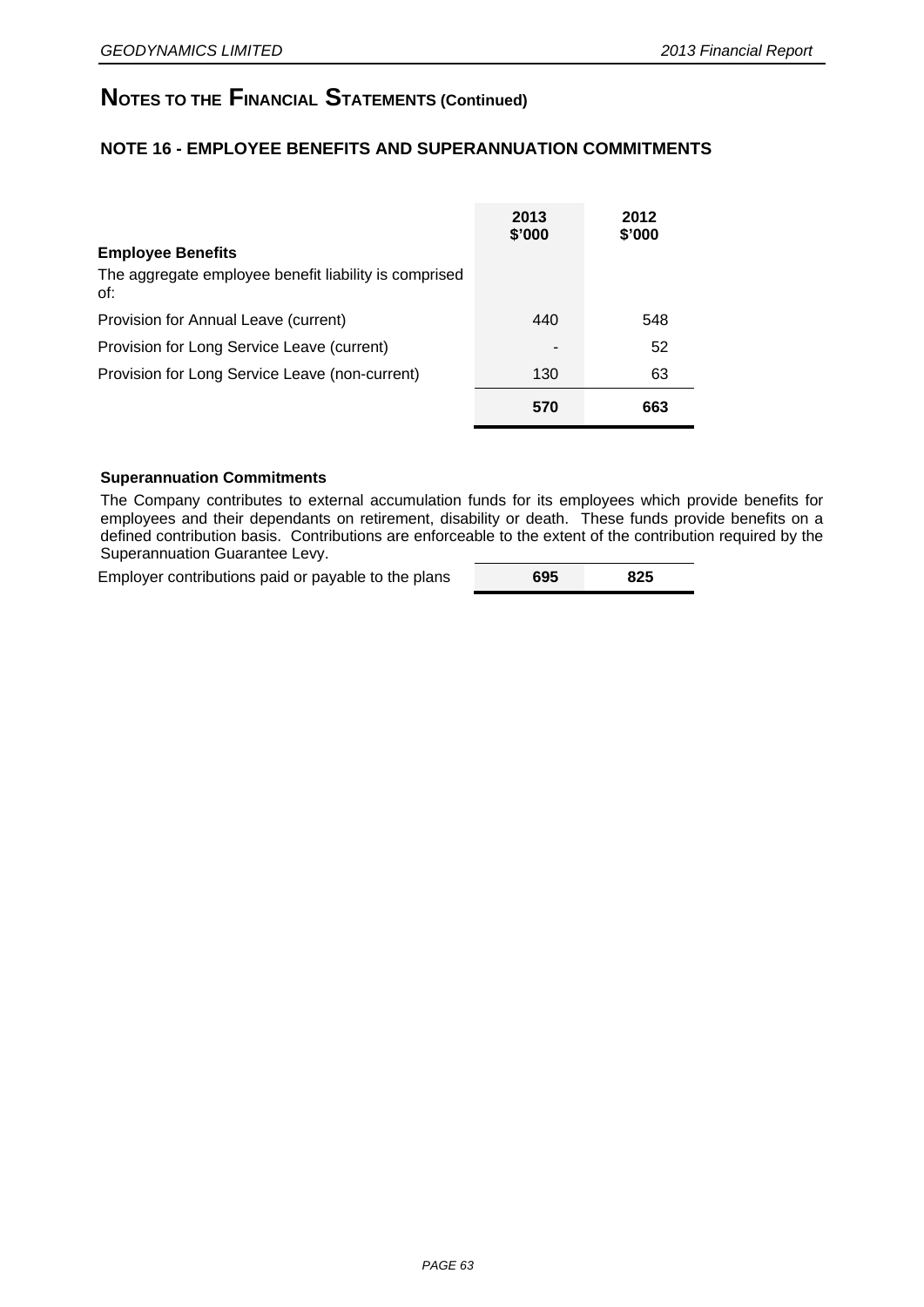## **NOTE 16 - EMPLOYEE BENEFITS AND SUPERANNUATION COMMITMENTS (Continued)**

## **Long Term Incentive Plan (LTIP)**

In October 2008, the Board resolved to approve a new Long Term Incentive Plan (LTIP) with the key objective being to retain, motivate and reward senior executives and staff in a manner which aligns this element of remuneration with the creation of long term shareholder value.

The LTIP is provided in two components being Geodynamics Limited shares as traded on the ASX and options to purchase Geodynamics Limited shares at the current price, sometime in the future. The LTIP is designed to provide rewards over a three year term.

The Geodynamics LTIP offers eligible employees and Executive Directors of Geodynamics the opportunity to participate in the growth of Geodynamics through participation in:

- the Geodynamics Limited Deferred Employee Share Plan (DESP); and
- $\triangleright$  the Geodynamics Limited Employee Option Plan (EOP).

Shares and Options issued under the DESP and EOP respectively are allocated and issued to participants for no consideration. The issue of options and allocations of shares within the LTIP is also subject to the participants satisfactory performance as judged by their line manager.

To become entitled to the shares and options, participants are required to satisfy certain performance requirements. On satisfying the performance requirements for options, the options can be converted into shares by payment of the exercise price.

The service requirements for shares issued under the DESP require that for each annual allocation of shares made to participants under the DESP, the participant will be required to remain employed by Geodynamics or a Related Body Corporate for 36 months from the date of allocation of the shares for the shares to vest.

The performance requirements for options issued under the EOP requires that options will only vest should the compound growth in the Geodynamics share price increase by 15% per annum and the participant remains employed by Geodynamics or a Related Body Corporate for :

- 12 months from the date of allocation for 30% vesting of the total option number; and
- 24 months from the date of allocation for 30% vesting of the total option number; and
- 35 months from the date of allocation for 40% vesting of the total option number.

## **Employee Option Plan (EOP)**

The options are issued for a term of three years. The options are valued using the Black-Scholes formula which is a function of the relationship between a number of variables that principally comprise the share price, option exercise price, risk free interest rate and the volatility of the Company's underlying share price. Accordingly, the formula requires a number of inputs, some of which must be assumed.

The LTIP was suspended in October 2011 and remains suspended at 30 June 2013. As such there were no options issued during the 2012/13 financial year.

471,698 shares were issued to the Deferred Employee Share Plan on behalf of Geoff Ward. These shares were issued under the Long Term Incentive provision of his contract and have a vesting period of 36 months.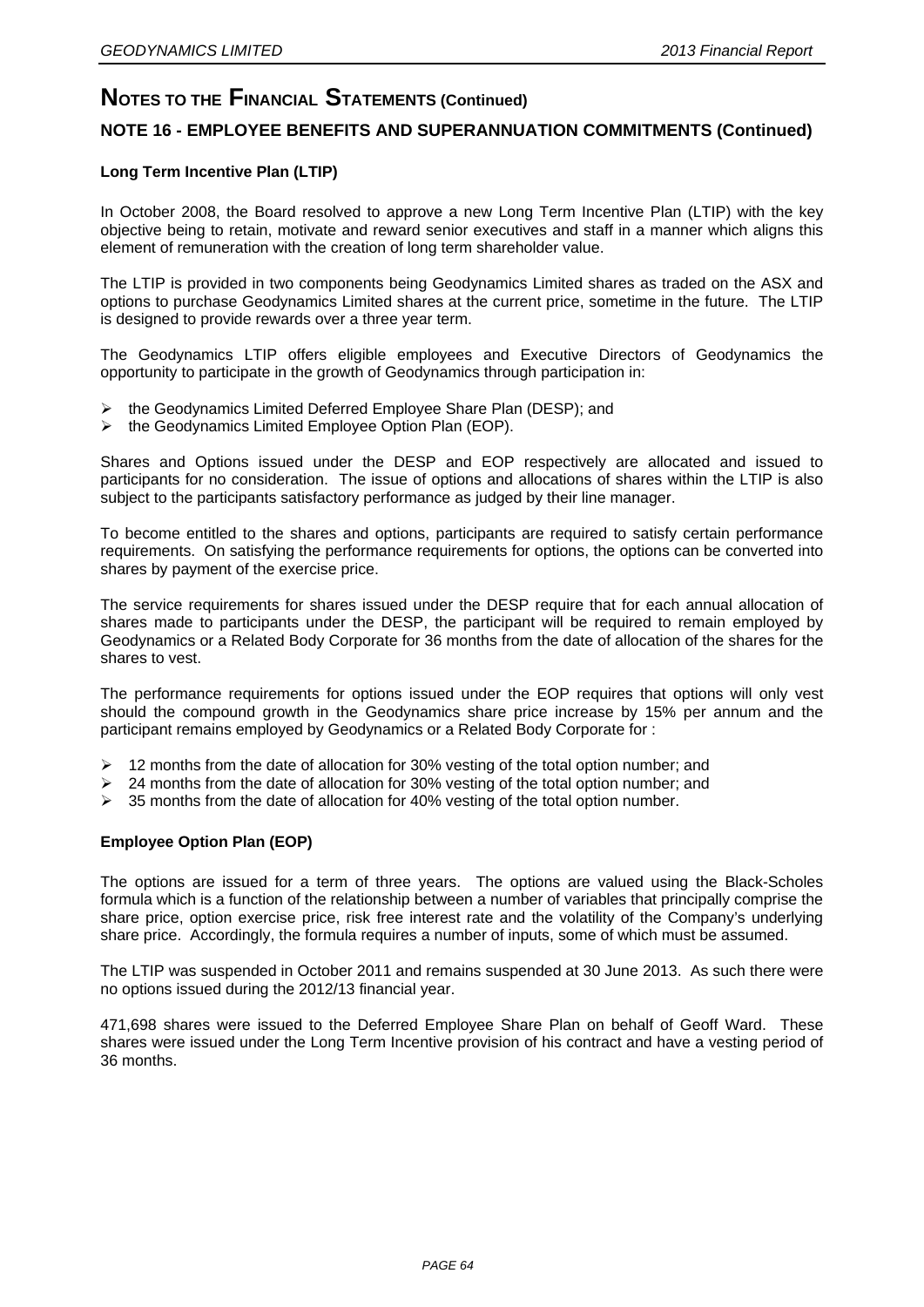## **NOTE 16 - EMPLOYEE BENEFITS AND SUPERANNUATION COMMITMENTS (Continued)**

## **Employee Option Plan (EOP) (Continued)**

Information with respect to the number of options granted under the EOP is as follows:

|                                       | 2013                        |                                       | 2012                        |                                          |
|---------------------------------------|-----------------------------|---------------------------------------|-----------------------------|------------------------------------------|
|                                       | Number of<br><b>Options</b> | Weighted<br>average<br>exercise price | Number of<br><b>Options</b> | Weighted<br>average<br>exercise<br>price |
| Balance at beginning of year          | 10,729,530                  | \$0.44                                | 10,376,634                  | \$0.57                                   |
| Granted during the year               |                             |                                       | 4,142,765                   | \$0.38                                   |
| - lapsed or forfeited                 | (3,901,211)                 | \$0.55                                | (3,789,869)                 | \$0.73                                   |
| Balance at end of year                | 6,828,319                   | \$0.39                                | 10,729,530                  | \$0.44                                   |
| Options that vested during the period | $\blacksquare$              | $\blacksquare$                        |                             | $\blacksquare$                           |
| Vested & Exercisable at end of year   | $\blacksquare$              | $\blacksquare$                        | $\blacksquare$              | $\blacksquare$                           |

## **Options exercised**

There were no options exercised by employees during the year ended 30 June 2013.

## **Total Options held at the end of the reporting period**

The following table summarises information about options held by employees as at 30 June 2013:

| <b>Grant Date</b> | <b>Number Options</b> | <b>Type</b>                 | <b>Expiry Date</b> | <b>Exercise price</b> |
|-------------------|-----------------------|-----------------------------|--------------------|-----------------------|
| 31/12/10          | 1,256,501             | <b>Employee Option Plan</b> | 31/12/13           | \$0.50                |
| 31/03/11          | 1,630,962             | <b>Employee Option Plan</b> | 31/03/14           | \$0.31                |
| 30/06/11          | 160.942               | <b>Employee Option Plan</b> | 30/06/14           | \$0.31                |
| 30/09/11          | 1,079,914             | <b>Employee Option Plan</b> | 30/09/14           | \$0.20                |
| 25/11/11          | 2,700,000             | <b>Employee Option Plan</b> | 31/01/15           | \$0.48                |
| <b>TOTAL</b>      | 6,828,319             |                             |                    | \$0.39                |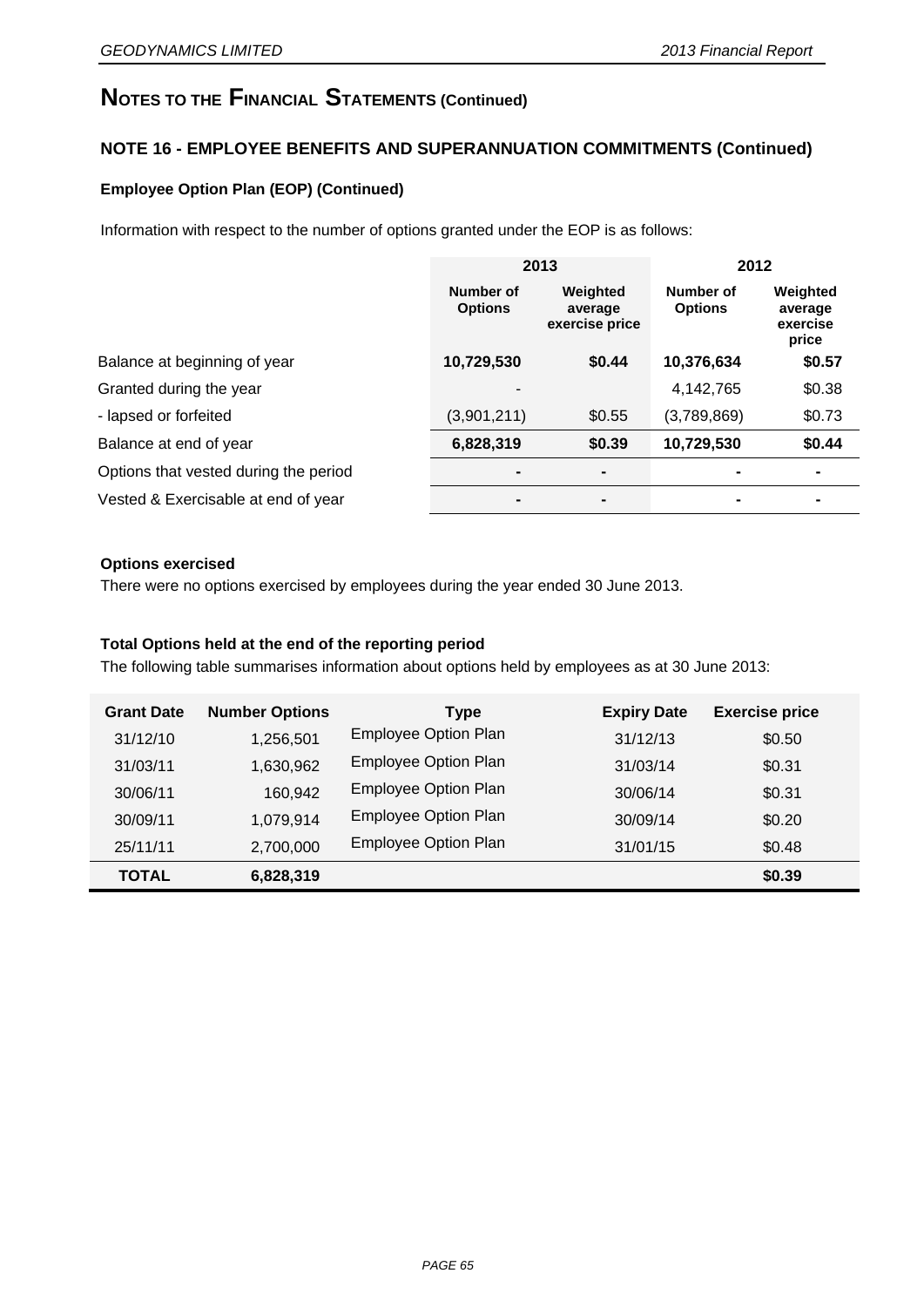## **NOTE 16 - EMPLOYEE BENEFITS AND SUPERANNUATION COMMITMENTS (Continued)**

## **Deferred Employee Share Plan (DESP)**

The shares are issued for a term of three years. The shares are valued using fair value at the date of grant which is deemed to be the five day volume weighted average share price at the date of grant.

Information with respect to the number of shares granted under the DESP is as follows:

|                                         | 2013                              |                                    | 2012                              |                                    |
|-----------------------------------------|-----------------------------------|------------------------------------|-----------------------------------|------------------------------------|
|                                         | <b>Number of</b><br><b>Shares</b> | Weighted<br>average<br>issue price | <b>Number of</b><br><b>Shares</b> | Weighted<br>average<br>issue price |
| Balance at beginning of year            | 4,512,489                         | \$0.41                             | 4,506,178                         | \$0.51                             |
| - granted                               | 471,698                           | \$0.16                             | 1,153,034                         | \$0.22                             |
| - transferred to employees or forfeited | (1,864,506)                       | \$0.54                             | (1, 146, 723)                     | \$0.61                             |
| Balance at end of year                  | 3,119,681                         | \$0.30                             | 4,512,489                         | \$0.41                             |
| Vested & Exercisable at end of year     |                                   |                                    |                                   |                                    |

## **Total Shares held at the end of the reporting period**

The following table summarises information about shares held by employees under the DESP as at 30 June 2013:

| <b>Grant Date</b> | <b>Number</b><br><b>Shares</b> | Type                         | <b>Vesting Date</b> | <b>Issue price</b> |
|-------------------|--------------------------------|------------------------------|---------------------|--------------------|
| 30/09/10          | 246,188                        | Deferred Employee Share Plan | 30/09/13            | \$0.52             |
| 31/12/10          | 414,957                        | Deferred Employee Share Plan | 31/12/13            | \$0.50             |
| 31/03/11          | 520,416                        | Deferred Employee Share Plan | 31/03/14            | \$0.31             |
| 30/06/11          | 376,388                        | Deferred Employee Share Plan | 30/06/14            | \$0.31             |
| 30/9/11           | 831.413                        | Deferred Employee Share Plan | 30/09/14            | \$0.20             |
| 25/11/11          | 258,621                        | Deferred Employee Share Plan | 30/04/14            | \$0.29             |
| 22/02/13          | 471,698                        | Deferred Employee Share Plan | 31/01/15            | \$0.16             |
| <b>TOTAL</b>      | 3,119,681                      |                              |                     | \$0.30             |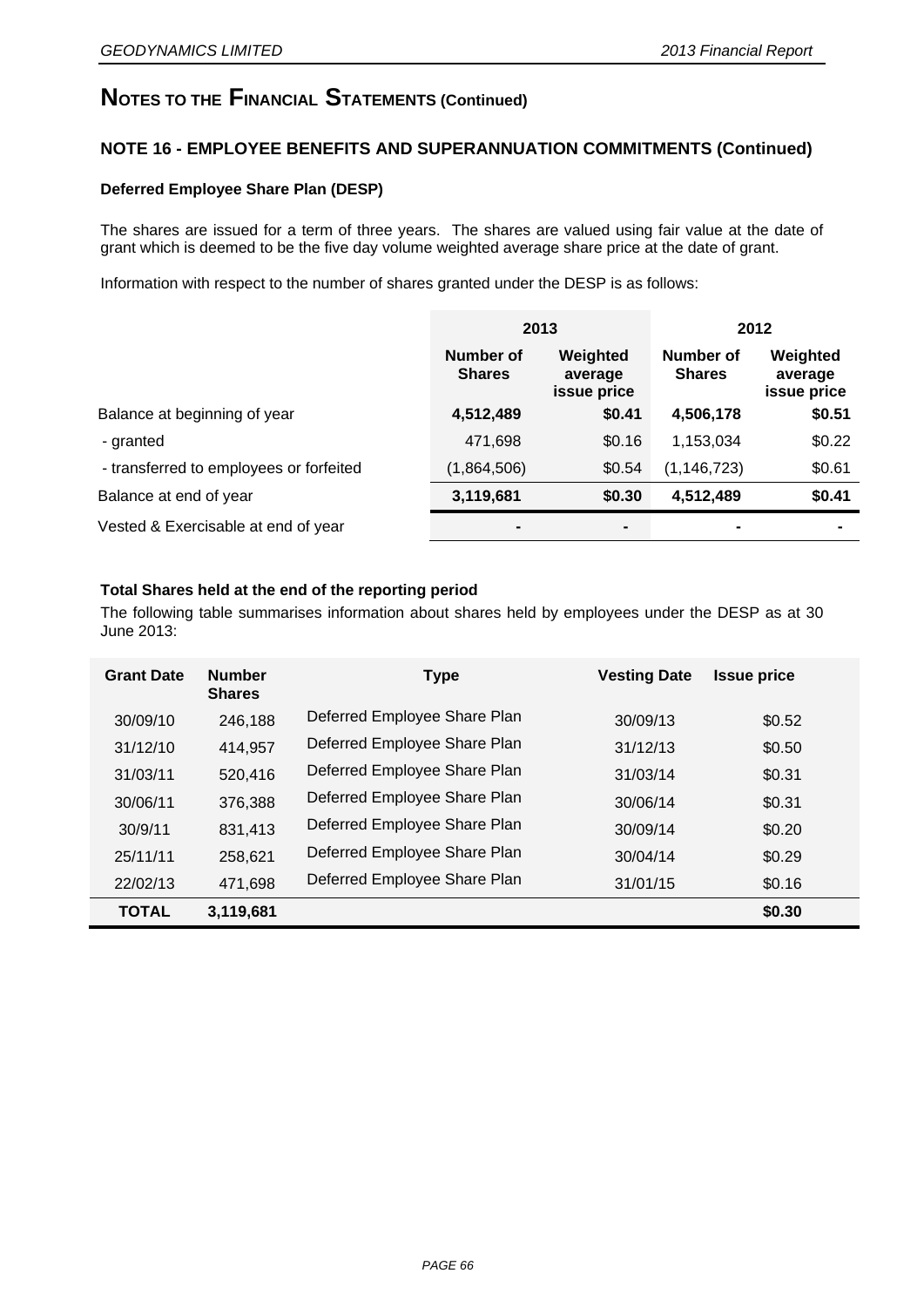|                                                                                                                       | 2013        | 2012        |
|-----------------------------------------------------------------------------------------------------------------------|-------------|-------------|
| <b>NOTE 17 - EARNINGS PER SHARE</b>                                                                                   |             |             |
| Basic and diluted earnings/(loss) per share attributable to the equity holders<br>(cents per share)                   | (25.86)     | (3.06)      |
| The following reflects the income and share data used in the calculations of<br>basic and diluted earnings per share: |             |             |
| Net loss attributable to equity shareholders (\$'000)                                                                 | (105, 092)  | (11, 772)   |
| Weighted average number of ordinary shares used in calculation of basic<br>earnings per share                         | 406,452,608 | 384,280,944 |

The share options of 6,828,319 (2012: 10,729,530) are not dilutive and therefore have not been included in the calculation of diluted earnings per share.

## **NOTE 18 - SEGMENT INFORMATION**

The Company operates in one segment, being the geothermal energy exploration & development. The Company's areas of operation are currently located in Australia and the Solomon Islands.

EGS geothermal energy development is the Company's primary focus and business activity and it remains committed to commercialising its "Deeps" geothermal project in the Cooper Basin of South Australia. Geodynamics aims to become the largest renewable energy producer in Australia by developing emission-free, baseload electricity generation from known EGS geothermal resources.

The Company's business plan is based on the development of the known EGS geothermal resource in the Cooper Basin. The Company's activities are currently concentrated on its Habanero location along with the development of appropriate drilling and completion techniques to allow the effective extraction of the geothermal power contained within the Innamincka deep granite resource.

Operating segments are identified on the basis of internal reports that are regularly reviewed and used by the Board of Directors (chief operating decision maker) in order to allocate resources to the segment and assess its performance. The financial information presented in the Statements of Comprehensive Income and Financial Position is the same as that presented to the chief operating decision maker.

Unless otherwise stated, all amounts reported to the Board of Directors as the chief operating decision maker are in accordance with the entity's accounting policies.

|                                                                           | 2013<br>\$ | 2012<br>\$ |
|---------------------------------------------------------------------------|------------|------------|
| <b>NOTE 19 – REMUNERATION OF</b><br><b>AUDITORS</b>                       |            |            |
| Amounts received or due and receivable by<br>Ernst & Young Australia for: |            |            |
| An audit or review of the financial report of<br>the entity               | 92,500     | 123,500    |
| Other assurance services                                                  | 5,000      | 5,000      |
|                                                                           | 97,500     | 128,500    |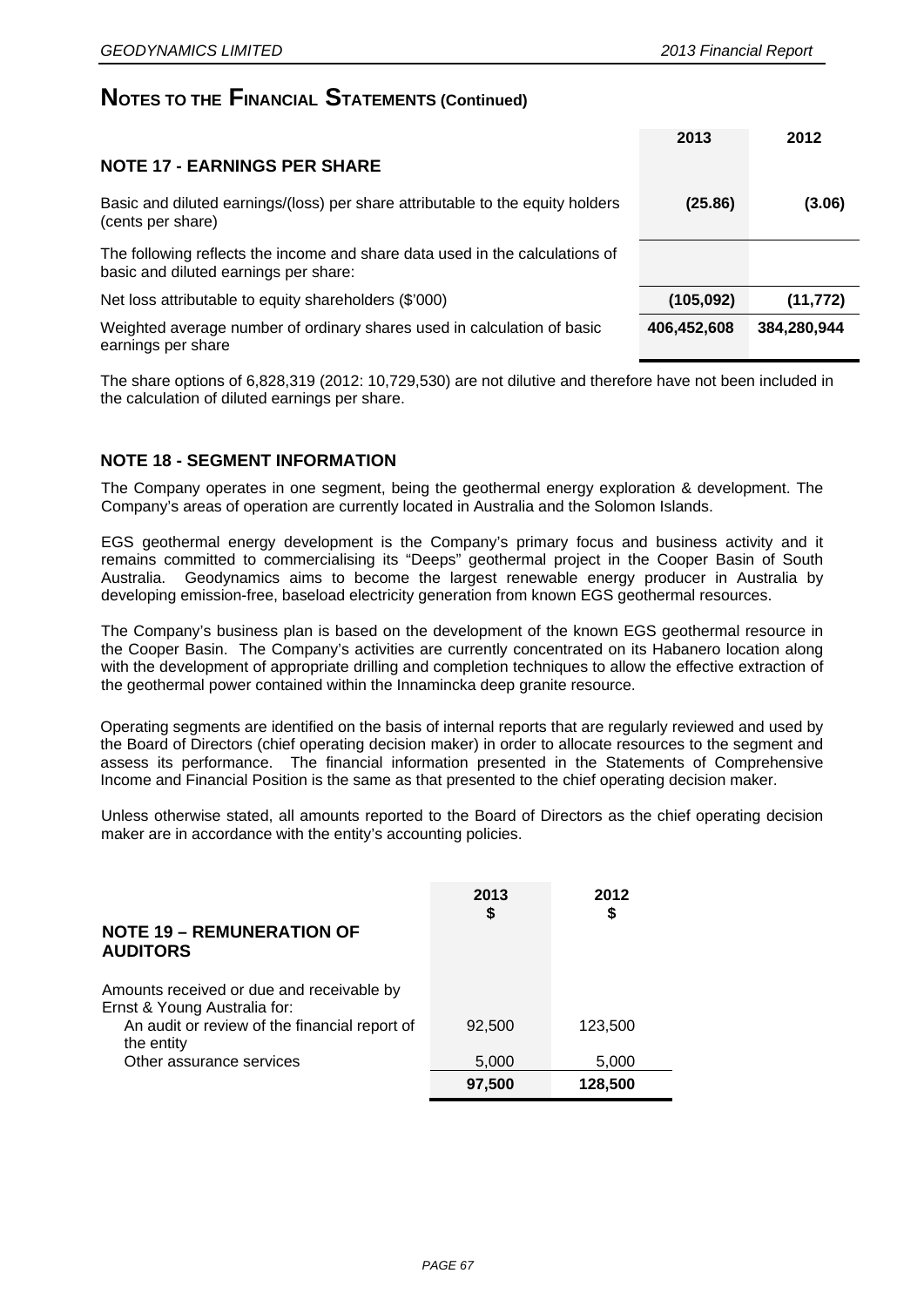## **NOTE 20 – KEY MANAGEMENT PERSONNEL**

## **Details of Key Management Personnel**

| Chairman (non-executive)                                    |
|-------------------------------------------------------------|
| Managing Director & CEO                                     |
| Director (alternate for M. Dave) (retired 29 November 2012) |
| Director (non-executive)                                    |
| Director (non-executive)                                    |
| Director (non-executive)                                    |
| Director (non-executive)                                    |
| Director (non-executive) (retired 29 November 2012)         |
|                                                             |

## **Executives**

| K. Coates    | <b>Operations Manager</b>             |
|--------------|---------------------------------------|
| R. Hogarth   | Reservoir Engineering Manager         |
| T. Pritchard | <b>Chief Financial Officer</b>        |
| A. Hodson    | Well Engineering & Technology Manager |
| A. Mills     | Project Engineering Team Leader       |

## **Compensation of Key Management Personnel**

|                              | 2013<br>S | 2012<br>S |
|------------------------------|-----------|-----------|
| Short-term employee benefits | 2,698,179 | 2,584,209 |
| Post Employment benefits     | 186,092   | 194,435   |
| Share based payment          | 322,453   | 410,372   |
|                              | 3,206,724 | 3,189,016 |

Further information on remuneration of Key Management Personnel is shown in the Remuneration Report contained within the Directors' Report.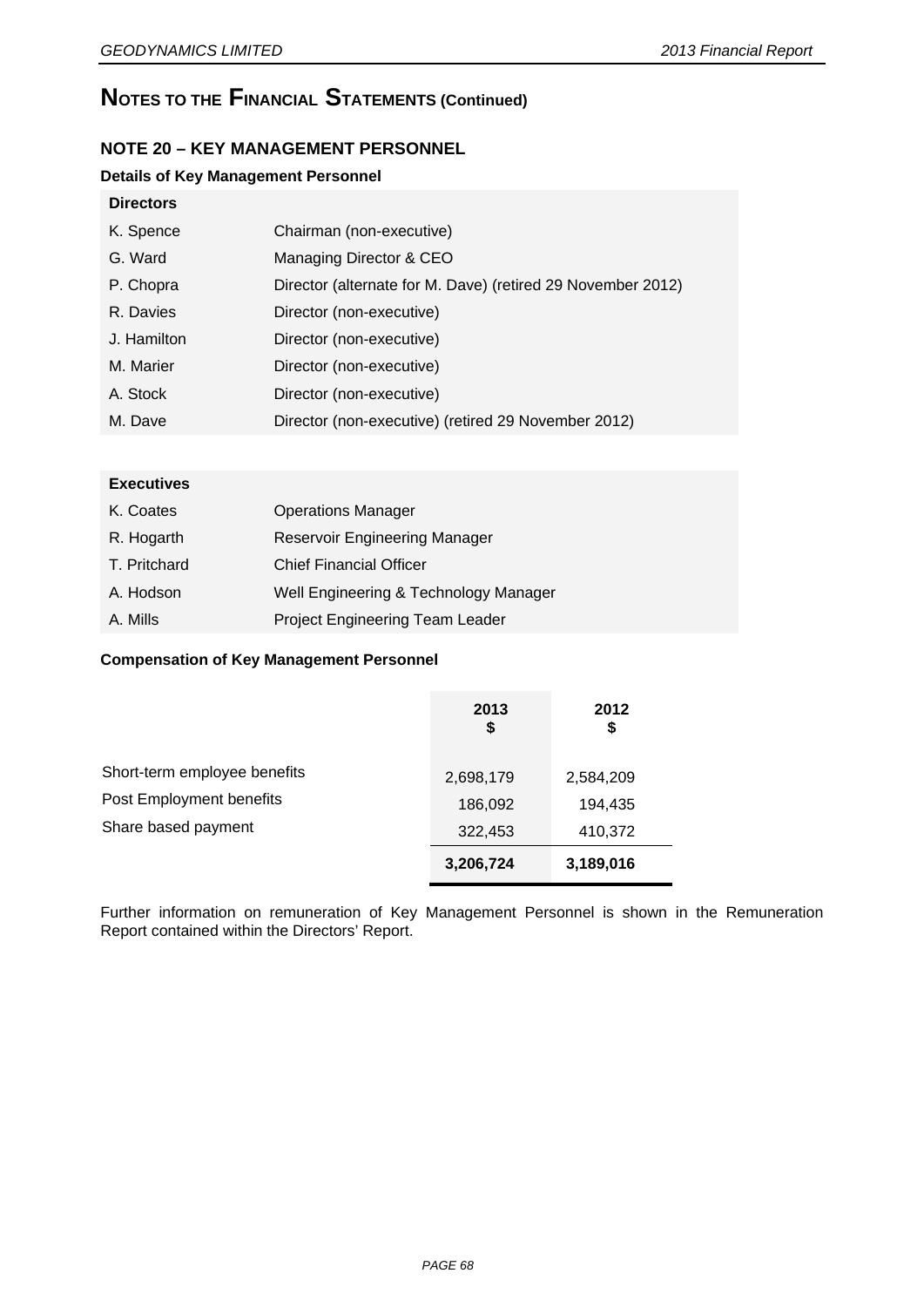## **NOTE 20 – KEY MANAGEMENT PERSONNEL (Continued)**

## **Employee Share Plan Option holdings of Key Management Personnel**

## **FY2013**

|                   | Balance at<br>beginning of<br>period | Granted as<br>Remuner-<br>ation/became<br>Key | Options<br>Exercised | Options<br>Lapsed/No<br>longer Key<br>Management | <b>Balance</b> at<br>end of<br>period | Total Vested &<br>Exercisable |
|-------------------|--------------------------------------|-----------------------------------------------|----------------------|--------------------------------------------------|---------------------------------------|-------------------------------|
|                   |                                      | Management<br>Personnel                       |                      | Personnel                                        |                                       |                               |
|                   | 01/07/12                             |                                               |                      |                                                  | 30/06/13                              | 30/06/13                      |
| <b>Directors</b>  |                                      |                                               |                      |                                                  |                                       |                               |
| G. Ward           | 2,700,000                            |                                               |                      |                                                  | 2,700,000                             |                               |
| J. Hamilton       |                                      |                                               |                      |                                                  |                                       |                               |
| P. Chopra         |                                      |                                               |                      |                                                  |                                       |                               |
| M. Dave           |                                      |                                               |                      |                                                  |                                       |                               |
| R. Davies         |                                      |                                               |                      |                                                  |                                       |                               |
| M. Marier         |                                      |                                               |                      |                                                  |                                       |                               |
| K. Spence         |                                      |                                               |                      |                                                  |                                       |                               |
| A. Stock          |                                      |                                               |                      |                                                  |                                       |                               |
|                   |                                      |                                               |                      |                                                  |                                       |                               |
| <b>Executives</b> |                                      |                                               |                      |                                                  |                                       |                               |
| K. Coates         | 201,897                              |                                               | ٠                    | (201, 897)                                       |                                       |                               |
| R. Hogarth        | 300,498                              |                                               |                      | (300, 498)                                       |                                       |                               |
| T. Pritchard      | 287,977                              |                                               | $\blacksquare$       | (287, 977)                                       |                                       |                               |
| A. Hodson         | 234,764                              |                                               |                      | (234, 764)                                       |                                       |                               |
| A. Mills          | 1,079,914                            |                                               |                      |                                                  | 1,079,914                             |                               |
| <b>Total</b>      | 4,805,050                            |                                               | $\blacksquare$       | 1,025,136                                        | 3,779,914                             |                               |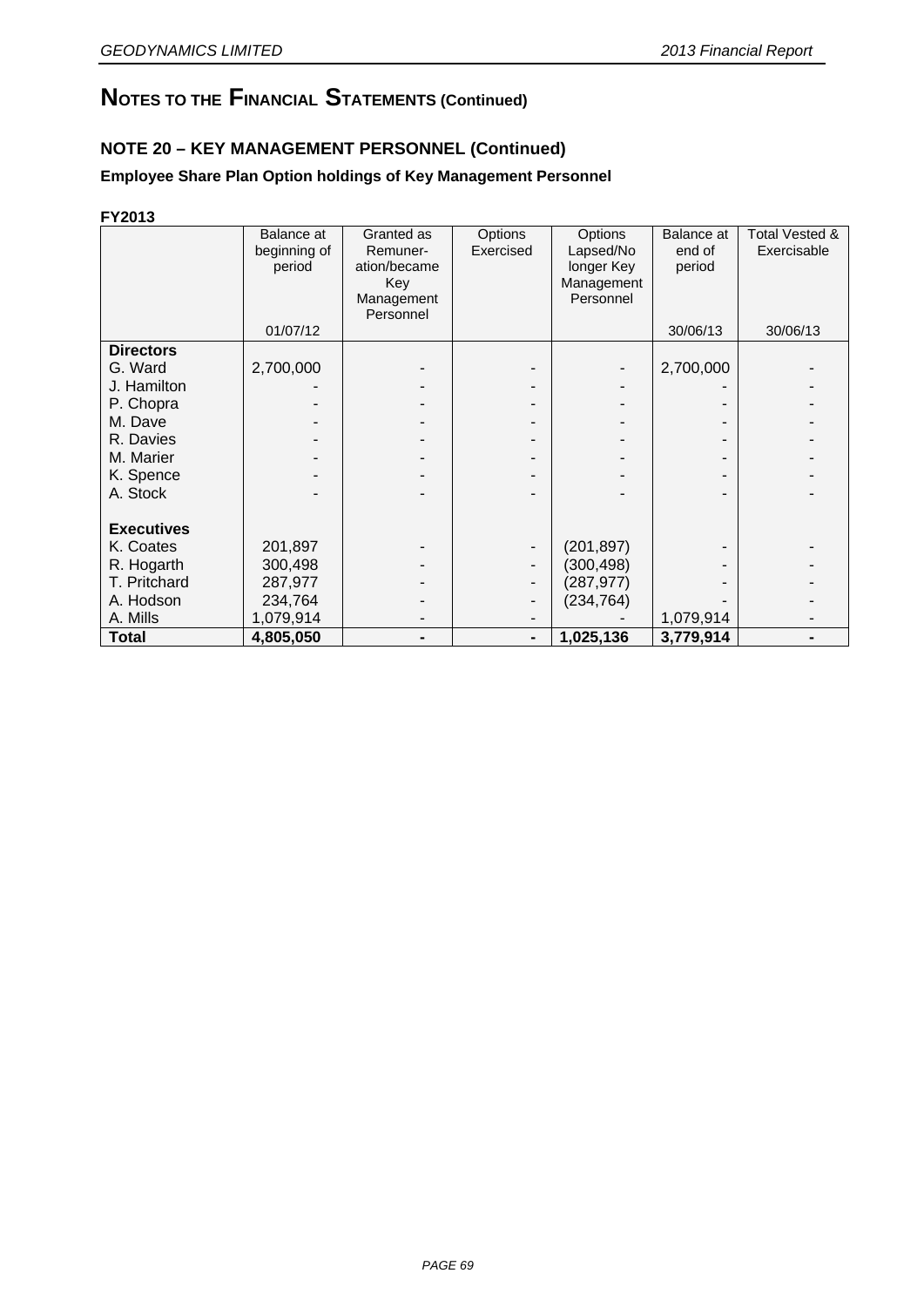## **NOTE 20 – KEY MANAGEMENT PERSONNEL (Continued)**

## **Employee Share Plan Option holdings of Key Management Personnel**

## **FY2012**

|                   | Balance at<br>beginning of<br>period<br>01/07/11 | Granted as<br>Remuner-<br>ation/became<br>Key<br>Management<br>Personnel | Options<br>Exercised | Options<br>Lapsed/No<br>longer Key<br>Management<br>Personnel | Balance at<br>end of<br>period<br>30/06/12 | Total Vested &<br>Exercisable<br>30/06/12 |
|-------------------|--------------------------------------------------|--------------------------------------------------------------------------|----------------------|---------------------------------------------------------------|--------------------------------------------|-------------------------------------------|
| <b>Directors</b>  |                                                  |                                                                          |                      |                                                               |                                            |                                           |
| G. Ward           | 2,700,000                                        |                                                                          |                      |                                                               | 2,700,000                                  |                                           |
| J. Hamilton       |                                                  |                                                                          |                      |                                                               |                                            |                                           |
| P. Chopra         |                                                  |                                                                          |                      |                                                               |                                            |                                           |
| M. Dave           |                                                  |                                                                          |                      |                                                               |                                            |                                           |
| R. Davies         |                                                  |                                                                          |                      |                                                               |                                            |                                           |
| M. Marier         |                                                  |                                                                          |                      |                                                               |                                            |                                           |
| K. Spence         |                                                  |                                                                          |                      |                                                               |                                            |                                           |
| A. Stock          |                                                  |                                                                          |                      |                                                               |                                            |                                           |
|                   |                                                  |                                                                          |                      |                                                               |                                            |                                           |
| <b>Executives</b> |                                                  |                                                                          |                      |                                                               |                                            |                                           |
| K. Coates         | 201,897                                          |                                                                          |                      |                                                               | 201,897                                    |                                           |
| R. Hogarth        | 300,498                                          |                                                                          |                      |                                                               | 300,498                                    |                                           |
| T. Pritchard      | 287,977                                          |                                                                          |                      |                                                               | 287,977                                    |                                           |
| A. Hodson         |                                                  | 234,764                                                                  |                      |                                                               | 234,764                                    |                                           |
| A. Mills          |                                                  | 1,079,914                                                                |                      |                                                               | 1,079,914                                  |                                           |
| <b>Total</b>      | 3,490,372                                        | 1,314,678                                                                |                      |                                                               | 4,805,050                                  |                                           |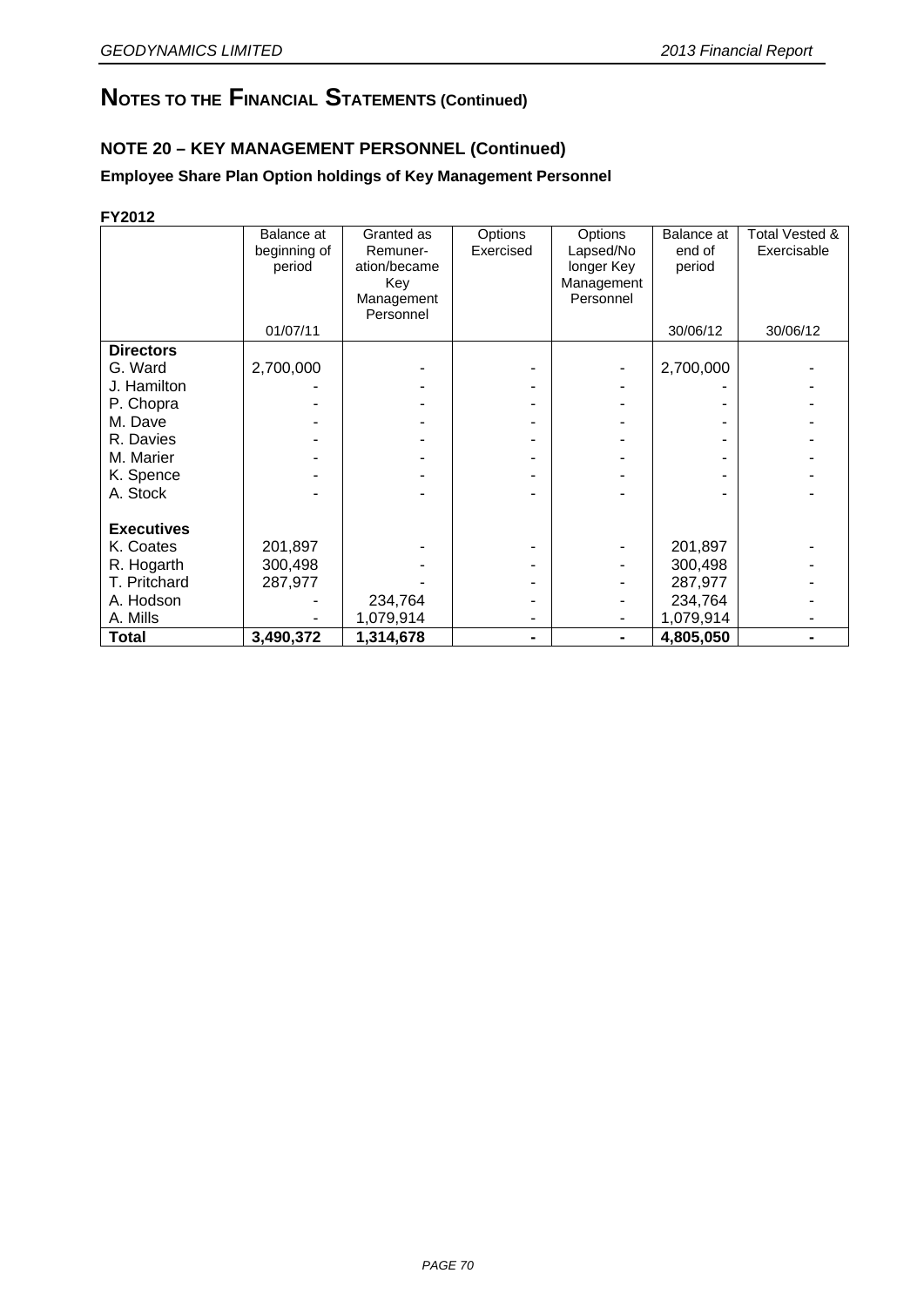## **NOTE 20 – KEY MANAGEMENT PERSONNEL (Continued)**

## **Listed Option holdings of Key Management Personnel (quoted options expiring 31 March 2012 and exercisable at \$0.55 per share)**

## **There are no listed options held by KMP at 30 June 2013**

### **FY2012**

|                   | Balance at | Options   | Balance at |
|-------------------|------------|-----------|------------|
|                   | beginning  | lapsed    | end of     |
|                   | of period  |           | period     |
|                   | 01/07/11   |           | 30/06/12   |
| <b>Directors</b>  |            |           |            |
| K. Spence         | 37,500     | (37,500)  |            |
| G. Ward           |            |           |            |
| B. Agrawala       |            |           |            |
| P. Chopra         | 37,500     | (37, 500) |            |
| M. Dave           |            |           |            |
| R. Davies         | 37,500     | (37,500)  |            |
| J. Hamilton       | 75,000     | (75,000)  |            |
| M. Marier         |            |           |            |
| A. Stock          | 25,000     | (25,000)  |            |
|                   |            |           |            |
| <b>Executives</b> |            |           |            |
| K. Coates         |            |           |            |
| R. Hogarth        |            |           |            |
| T. Pritchard      |            |           |            |
| A. Hodson         |            |           |            |
| A. Mills          |            |           |            |
| <b>Total</b>      | 212,500    | (212,500) |            |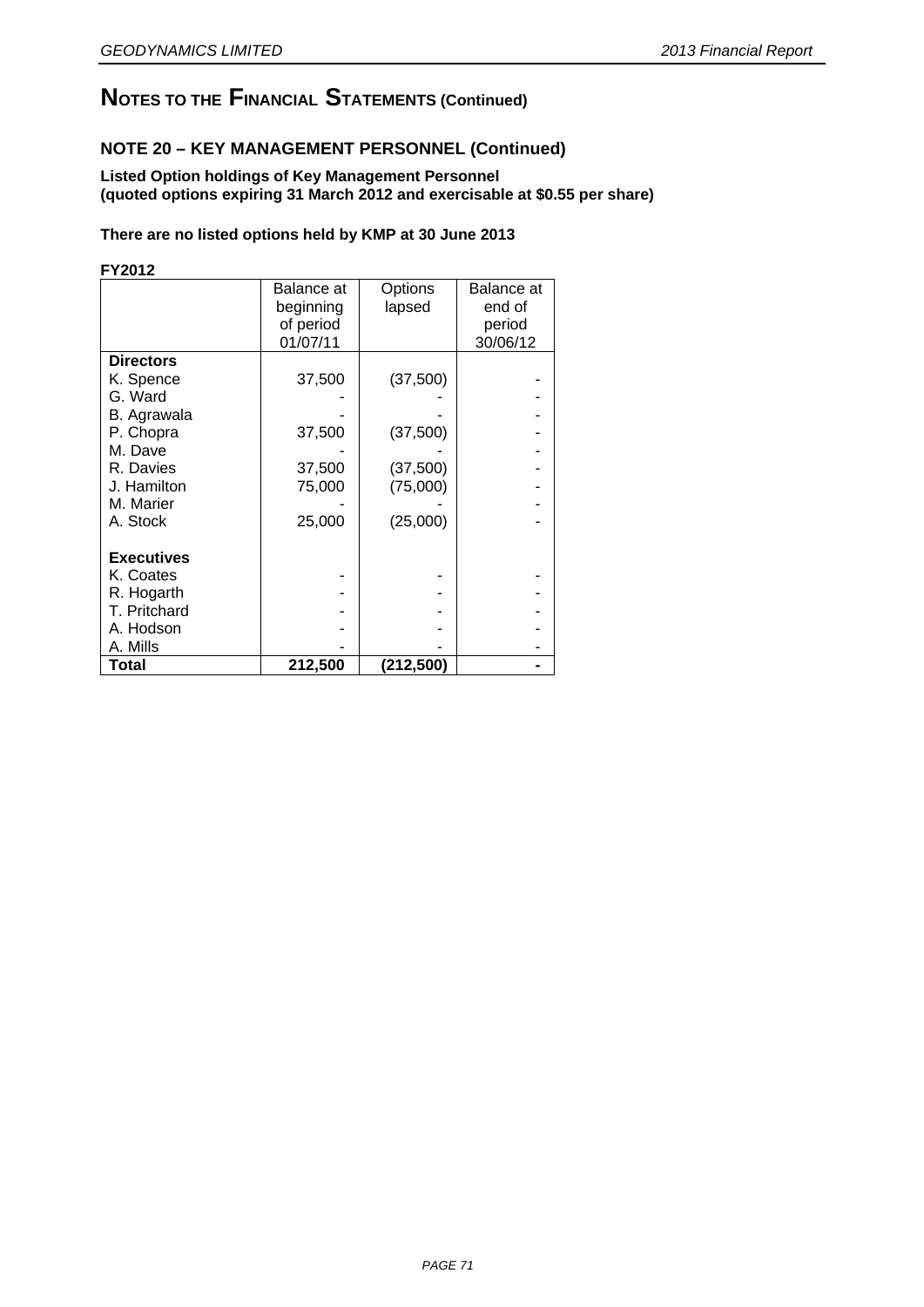## **NOTE 20 – KEY MANAGEMENT PERSONNEL (Continued)**

#### **Shareholdings of Key Management Personnel**

#### **FY2013**

|                   | Balance at<br>beginning of<br>period | Appointments<br>/became Key<br>Management<br>Personnel | Granted as<br>Remuner-<br>ation* | Purchased on<br>market,<br>Share<br>Purchase<br>Plan | Resignations,<br><b>Disposed</b><br>of/other / No<br>Longer Key<br>Management | Balance at<br>end of period |
|-------------------|--------------------------------------|--------------------------------------------------------|----------------------------------|------------------------------------------------------|-------------------------------------------------------------------------------|-----------------------------|
|                   | 01/07/12                             |                                                        |                                  |                                                      | Personnel                                                                     | 30/06/13                    |
|                   |                                      |                                                        |                                  |                                                      |                                                                               |                             |
| <b>Directors</b>  |                                      |                                                        |                                  |                                                      |                                                                               |                             |
| G. Ward           | 258,621                              |                                                        | 471,698                          |                                                      |                                                                               | 730,319                     |
| P. Chopra         | 955,914                              |                                                        |                                  |                                                      |                                                                               | 955,914                     |
| M. Dave           |                                      |                                                        |                                  |                                                      |                                                                               |                             |
| R. Davies         | 120,775                              |                                                        |                                  |                                                      |                                                                               | 120,775                     |
| J. Hamilton       | 481,708                              |                                                        |                                  |                                                      |                                                                               | 481,708                     |
| M. Marier         |                                      |                                                        |                                  |                                                      |                                                                               |                             |
| K. Spence         | 212,413                              |                                                        |                                  |                                                      |                                                                               | 212,413                     |
| A. Stock          | 62,315                               |                                                        |                                  |                                                      |                                                                               | 62,315                      |
| <b>Executives</b> |                                      |                                                        |                                  |                                                      |                                                                               |                             |
| K. Coates         | 314,245                              |                                                        |                                  |                                                      | (35,054)                                                                      | 279,191                     |
| R. Hogarth        | 394,451                              |                                                        |                                  |                                                      |                                                                               | 394,451                     |
| T. Pritchard      | 168,171                              |                                                        |                                  |                                                      | (50,000)                                                                      | 118,171                     |
| A. Hodson         | 309,394                              |                                                        |                                  |                                                      |                                                                               | 309,394                     |
| A. Mills          | 187,500                              |                                                        |                                  |                                                      |                                                                               | 187,500                     |
|                   |                                      |                                                        |                                  |                                                      |                                                                               |                             |
| <b>Total</b>      | 3,465,507                            |                                                        | 471,698                          |                                                      | (85, 054)                                                                     | 3,852,151                   |

\* Shares granted as remuneration were issued under the Geodynamics Deferred Employee Share Plan and are held in escrow on behalf of the Executive. The Executive is required to remain employed by Geodynamics for 36 months from the date of allocation for the shares to vest.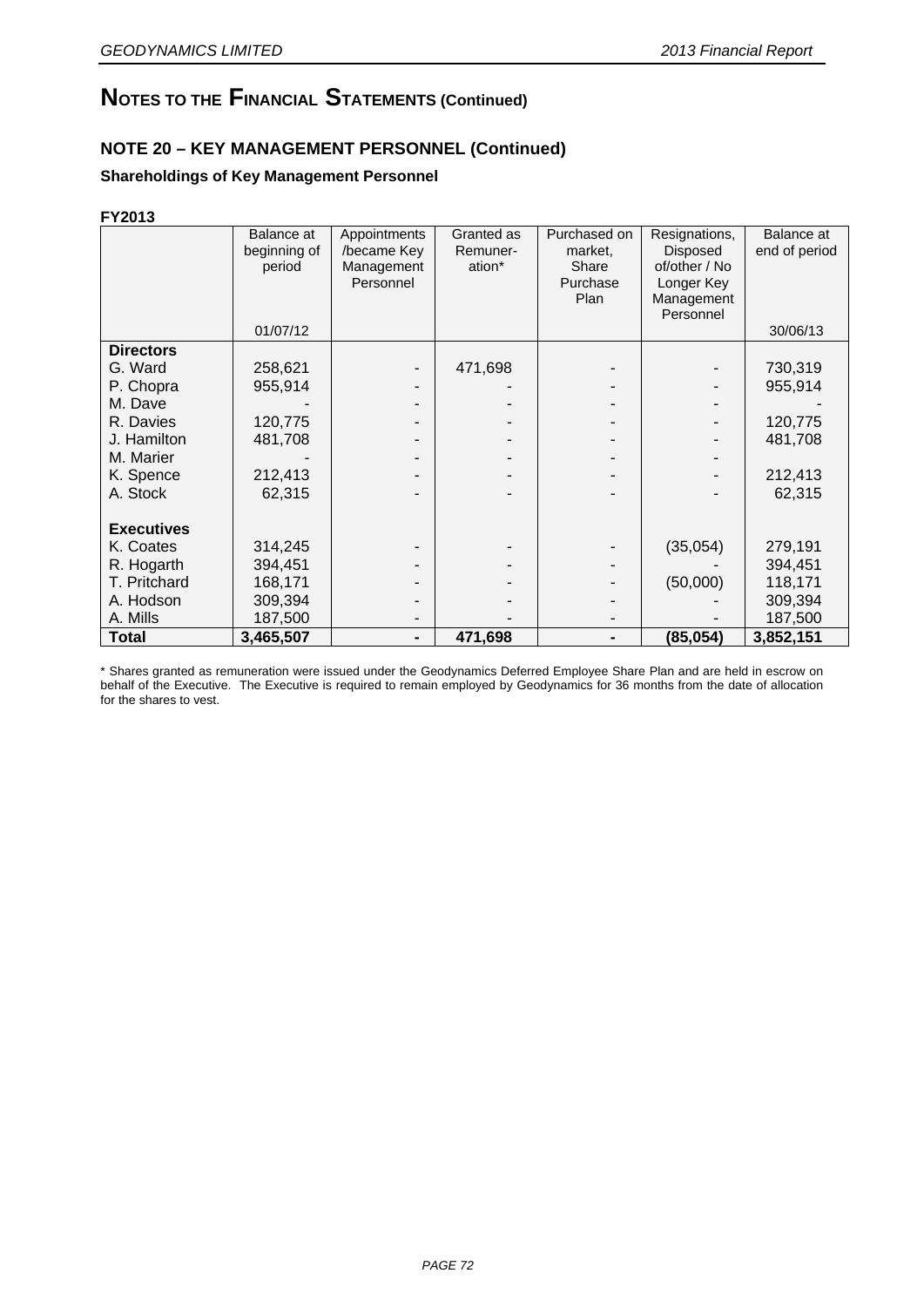## **NOTE 20 – KEY MANAGEMENT PERSONNEL (Continued)**

#### **Shareholdings of Key Management Personnel**

#### **FY2012**

|                   | Balance at<br>beginning of<br>period | Appointments<br>/became Key<br>Management | Granted as<br>Remuner-<br>ation* | Purchased on<br>market,<br>Share | Resignations,<br>Disposed<br>of/other / No | Balance at<br>end of period |
|-------------------|--------------------------------------|-------------------------------------------|----------------------------------|----------------------------------|--------------------------------------------|-----------------------------|
|                   |                                      | Personnel                                 |                                  | Purchase<br>Plan                 | Longer Key<br>Management                   |                             |
|                   |                                      |                                           |                                  |                                  | Personnel                                  |                             |
|                   | 01/07/11                             |                                           |                                  |                                  |                                            | 30/06/12                    |
| <b>Directors</b>  |                                      |                                           |                                  |                                  |                                            |                             |
| G. Ward           | 258,621                              |                                           |                                  |                                  |                                            | 258,621                     |
| B. Agrawala       |                                      |                                           |                                  |                                  |                                            |                             |
| P. Chopra         | 955,914                              |                                           |                                  |                                  |                                            | 955,914                     |
| M. Dave           |                                      |                                           |                                  |                                  |                                            |                             |
| R. Davies         | 57,500                               |                                           |                                  | 63,275                           |                                            | 120,775                     |
| J. Hamilton       | 386,795                              |                                           |                                  | 94,913                           |                                            | 481,708                     |
| M. Marier         |                                      |                                           |                                  |                                  |                                            |                             |
| K. Spence         | 117,500                              |                                           |                                  | 94,913                           |                                            | 212,413                     |
| A. Stock          | 43,333                               |                                           |                                  | 18,982                           |                                            | 62,315                      |
|                   |                                      |                                           |                                  |                                  |                                            |                             |
| <b>Executives</b> |                                      |                                           |                                  |                                  |                                            |                             |
| K. Coates         | 112,607                              |                                           | 201,638                          |                                  |                                            | 314,245                     |
| R. Hogarth        | 147,251                              |                                           | 247,200                          |                                  |                                            | 394,451                     |
| T. Pritchard      | 168,171                              |                                           |                                  |                                  |                                            | 168,171                     |
| A. Hodson         |                                      | 114,319                                   | 195,075                          |                                  |                                            | 309,394                     |
| A. Mills          |                                      |                                           | 187,500                          |                                  |                                            | 187,500                     |
| <b>Total</b>      | 2,029,247                            | 114,319                                   | 831,413                          | 272,083                          |                                            | 3,465,507                   |

\* Shares granted as remuneration were issued under the Geodynamics Deferred Employee Share Plan and are held in escrow on behalf of the Executive. The Executive is required to remain employed by Geodynamics for 36 months from the date of allocation for the shares to vest.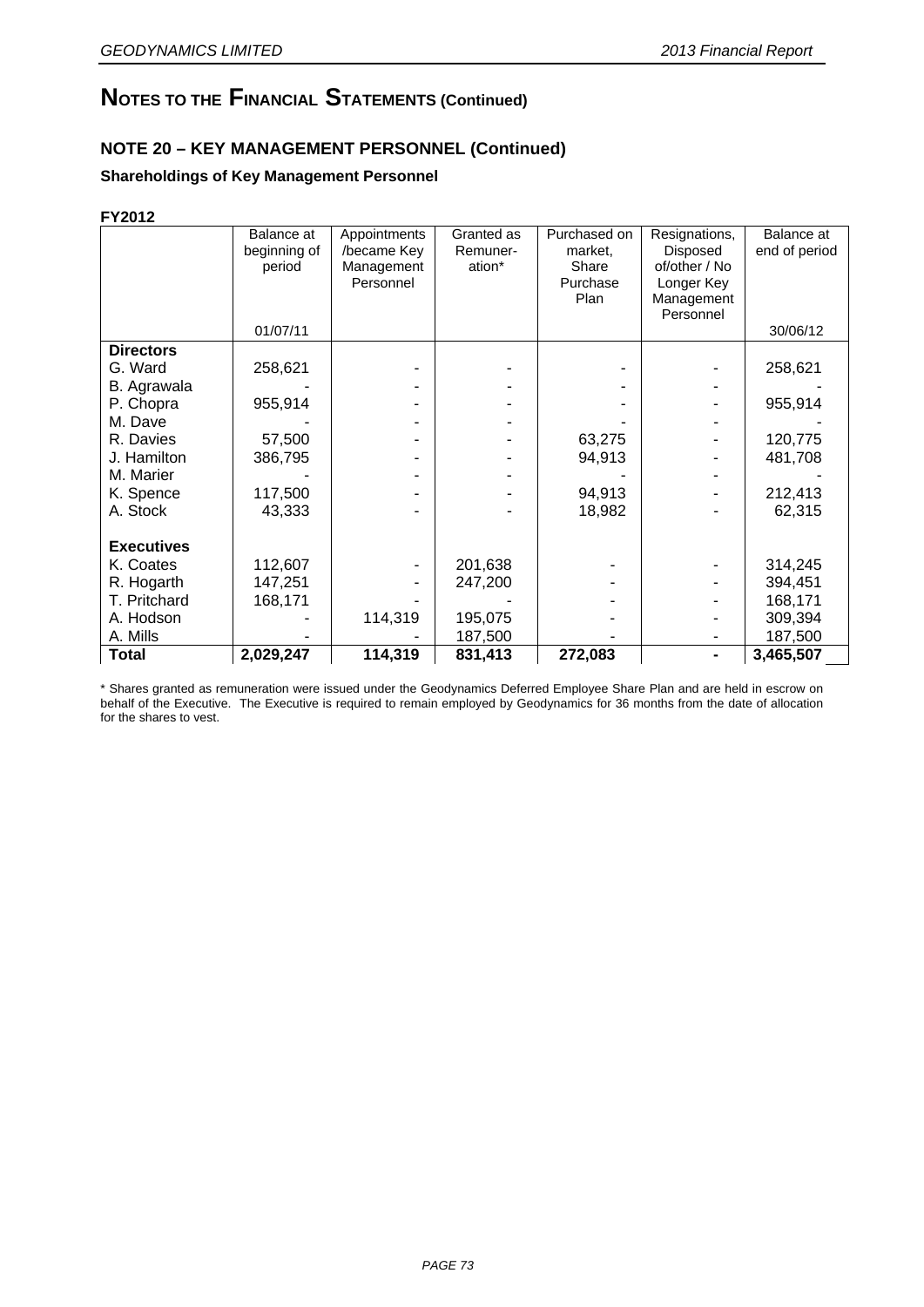### **NOTE 21 - RELATED PARTY DISCLOSURES**

#### Services rendered during the year

During the year electricity was provided to the Company by Origin Energy under normal commercial terms and conditions.

#### The Metasource (Woodside) environmental credits off take rights

In 2002 Metasource committed by an Agreement to subscribe for 10,443,392 fully paid ordinary shares as a pre-IPO investor in the Company's August 2002 Prospectus. Under the terms of that Agreement Metasource has the right to participate pro rata to its then current shareholding in any further issue of equity in Geodynamics at the price payable by other parties at the time and Metasource has a right to nominate a person to be appointed as a director of Geodynamics.

On 31 March 2004 the Company announced that it had executed an Environmental Credits Off take Deed with Metasource which formalises Metasource's rights to Environmental Credits. Metasource or its nominee has the right to procure all of the environmental credits which arise from 50% (capped at 1,300 GWh/year) of the power generated by Geodynamics' power plant(s). 37.5% of the Environmental Credits can be sold to Metasource at full market price with the balance of 12.5% of the Environmental Credits assigned to Metasource without separate consideration. The term for the purchase of Environmental Credits commenced on 8 April 2004 and ends on the earlier of:

- a) 10 years after the commissioning of the first commercial power plant with capacity exceeding 250 megawatts:
- b) 20 years after the Company achieves commissioning of EGS plants with a combined sales capacity exceeding 250 megawatts; or
- c) 80 years after the date of the contract.

#### The Origin Energy environmental credits and power off take rights

On 5 August 2003, Geodynamics executed an Investment Deed with Origin Energy Limited wherein the parties agreed to enter into a strategic alliance under which Origin would subscribe for 10,000,000 shares in Geodynamics. Under the terms of the Investment Deed, Origin Energy has a right of participation in future share issues pro rata to its then percentage shareholding in Geodynamics and Origin has a right to nominate a person to be appointed as a director of Geodynamics.

On 29 April 2005, Geodynamics executed a Heads of Agreement (HOA) with Origin Energy Electricity Limited (Origin) under which, at the time final contracts are entered into, the parties will enter into a power purchase agreement (PPA) and Renewable Energy Certificate purchase agreement (RPA). Under the terms of the PPA, Origin will have the right to purchase 50% of the power generated by Geodynamics (capped at 1300 GWh/year) from any power plant that is connected to a transmission system at a discount of 5% to the then market price. The term of the PPA will commence on the first generation of power by Geodynamics from any power plant that is connected to a transmission system and end 10 years after the commissioning of Geodynamics first large commercial power plant (being a power plant which has a nominal rated capacity of 200 MW or more);

Under the terms of the RPA, Origin will have the right to purchase any Renewable Energy Certificates (RECs) and/or environmental credits (ECs) arising from 47.5% of all power generated by Geodynamics at market price (up to a maximum of the number of RECs and ECs arising from the generation of 1300 GWh of power which qualify for the issue of RECs or ECs in each year). In addition a further 2.5% of the RECs and/or ECs will be assigned to Origin without separate consideration. The RPA will start on the first generation of power by Geodynamics and will end 10 years after the commissioning date of Geodynamics first large commercial power plant.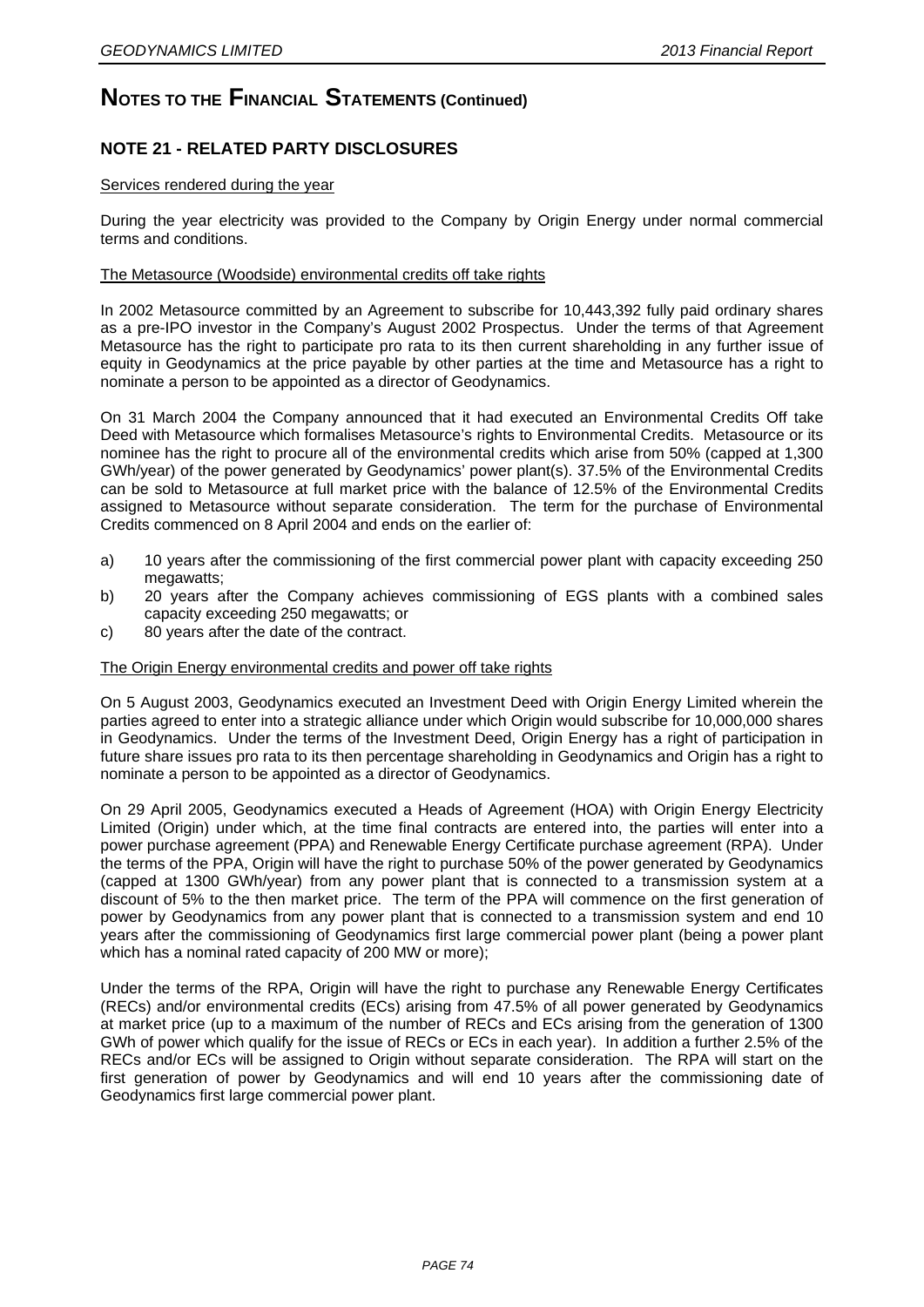### **NOTE 21 - RELATED PARTY DISCLOSURES (Continued)**

#### The Origin Energy Joint Ventures

In December 2007, shareholders approved a farmin with Origin Energy (Origin) on the Innamincka "Deeps" EGS geothermal resource. In the subsequent 24 month period, Origin contributed \$105.6m to project costs in addition to its own 30% share of project expenditure to satisfy the terms of the farmin. The resulting Joint Venture is known as the Innamincka "Deeps" Joint Venture and sees Geodynamics as Operator with a 70% project interest and Origin with a 30% project interest. The Joint Venture assets comprise the South Australian geothermal tenements and all property plant and equipment in the Cooper Basin including the drilling rigs.

In February 2010, Geodynamics announced that it had agreed to enter into a second joint venture with Origin to explore for shallow geothermal resources on existing Joint Venture licence areas in the Eromanga Basin in South Australia.

The Innamincka "Shallows" Joint Venture focuses on the exploration of shallow hot sedimentary aquifers (HSA) down to approximately 3,000 m depth, as distinct from the existing "Deeps" Joint Venture with Origin, which focuses on higher temperature enhanced geothermal systems (EGS) in the deeper granites generally below 4,000 m. The participating interests in the "Shallows" Joint Venture are Origin as Operator with a 50% interest and Geodynamics with a 50% interest. At 30 June 2013, Origin Energy Limited, held 15,454,119 fully paid ordinary shares in Geodynamics representing 3.8% of its issued capital.

As advised to the ASX on 28 March 2013, Origin Energy have withdrawn from both of the above joint ventures effective 30 June 2013. The result being Geodynamics hold a 100% interest in the Deeps and Shallows joint ventures as at 1 July 2013.

#### The Kentor Energy Joint Venutre

In November 2012, Geodynamics Limited entered into a two stage earn-in and joint operating agreement with Kentor Energy Pty Ltd ("Kentor"), a subsidiary of Kentor Gold Ltd (ASX: KGL), to acquire up to 70% interest in a conventional geothermal power supply project in the Solomon Islands.

Under the terms of the agreement, Geodynamics is entitled to earn an initial 25% interest in the Savo Island Geothermal Power Project ("Project") following the completion of initial geophysical studies to determine target locations for a drilling program. The Company has the right to earn an additional 45% interest through exploration drilling and the completion of a feasibility study for the Project.

In April 2013 Geodynamics fulfilled its commitments under Stage One of the Earn-In by releasing a Savo Island Inferred Geothermal Resource Assessment and became entitled to the initial 25% in the Savo Island Geothermal Power Project.

#### The Sentient/Sunsuper investment

On 10 April 2008, Geodynamics announced that The Sentient Group (Sentient) and Sunsuper Pty Ltd (Sunsuper) had agreed to become joint cornerstone investors in Geodynamics. It had been agreed that Sentient and Sunsuper would collectively subscribe for 11.8% of the Company's then current issued share capital or 25 million fully paid ordinary shares in Geodynamics at an issue price of \$1.50 per share. In addition, one attaching unquoted placement option exercisable at \$2.00 per share for every two Shares issued (i.e. 12.5 million options) and expiring 28 February 2009 would be issued. An extraordinary general meeting of shareholders was convened on 29 May 2008 and unanimously approved the placement.

As part of the investment, Sentient and Sunsuper have the right to collectively appoint a Non-executive Director to the Board of Geodynamics. Sentient and Sunsuper are collectively required to maintain a 10% shareholding in Geodynamics to maintain this Board representation. Mr Pieter Britz was appointed to the Board on 25 June 2008 as the director representative under this condition. He resigned as a Director on 24 February 2011 and Mr Michel Marier was appointed as his replacement on the same date under that condition.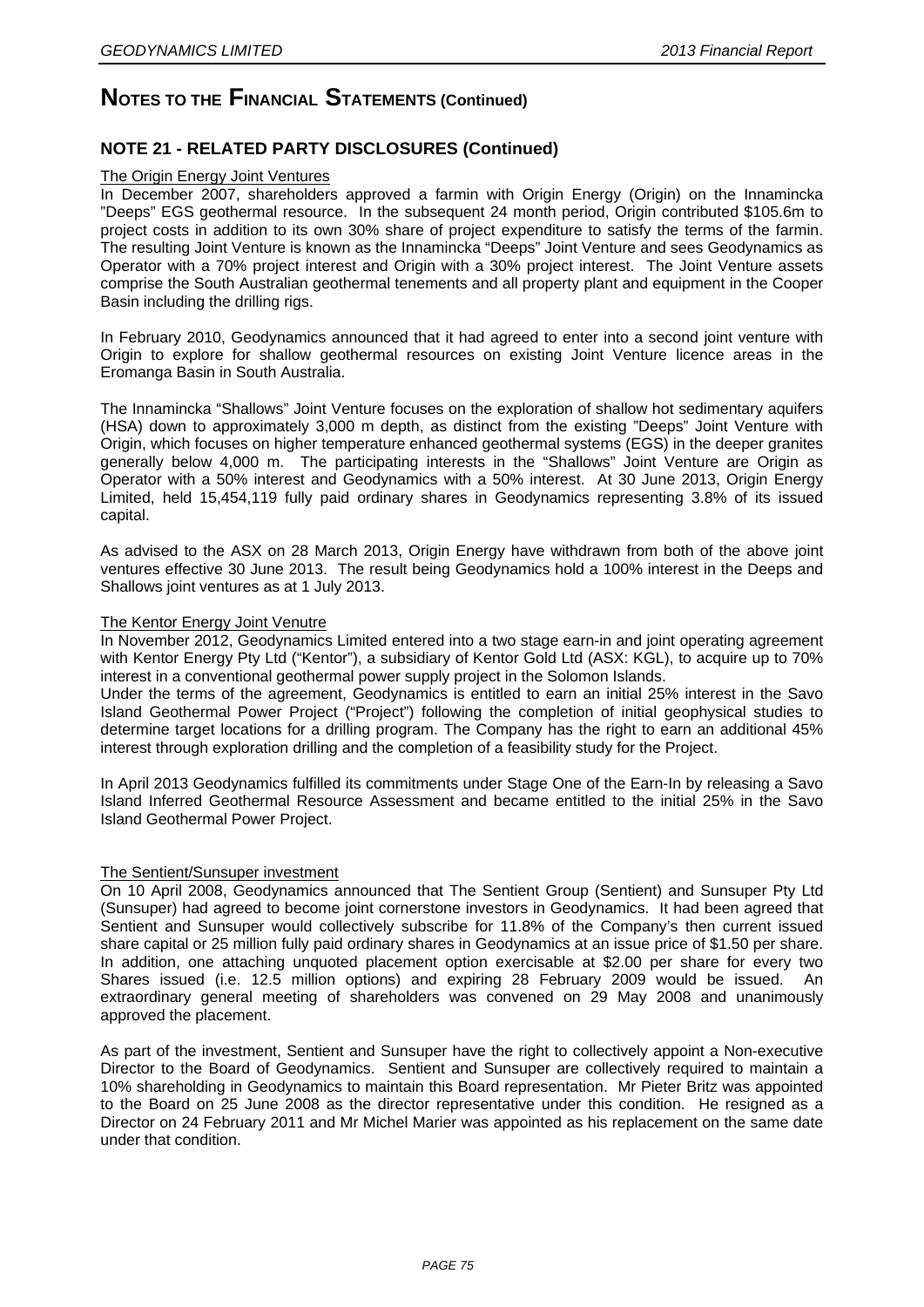### **NOTE 21 - RELATED PARTY DISCLOSURES (Continued)**

In March 2010, Sentient and Sunsuper purchased a combined total 14,974,385 fully paid ordinary shares in Geodynamics representing 5.2% of its issued capital. This occurred in an off market transaction thereby increasing their respective holdings by 7,784,592 and 7,189,793 shares. The substantial shareholder notices lodged at the time by both Sentient and Sunsuper showed that Sentient held 20,284,592 fully paid ordinary shares in Geodynamics representing 7.0% of its issued capital and Sunsuper held 19,689,793 fully paid ordinary shares in Geodynamics representing 6.8% of its issued capital.

#### The Tata Power investment

On 4 September 2008, Geodynamics announced that The Tata Power Company Limited (Tata Power) had agreed to become a cornerstone investor in the Company. It had been agreed that Tata Power would subscribe for 11.4% of the Company's then current issued share capital or 29.4 million fully paid ordinary shares in Geodynamics at an issue price of \$1.50 per share. In addition, one attaching unquoted placement option exercisable at \$2.25 per share for every two Shares issued (i.e. 14.7 million options) and expiring 28 February 2009 would be issued. At the Annual General Meeting held on 20 November 2008 shareholders approved the placement and attaching options issue.

As part of the investment, Tata Power has the right to appoint a Non-executive Director to the Board of Geodynamics. Tata Power is required to maintain a 10% shareholding in Geodynamics to maintain this Board representation. Mr Minesh Dave was appointed to the Board on 23 February 2012 as the director representative under this condition. At 30 June 2013, Tata Power through its subsidiary Trust Energy Resources, held 29,400,000 fully paid ordinary shares in Geodynamics representing 7.2% of its issued capital. Mr Minesh Dave retired from the Board on 29 November 2012 and, due to the Tata shareholding being below the required level of 10%, was not replaced.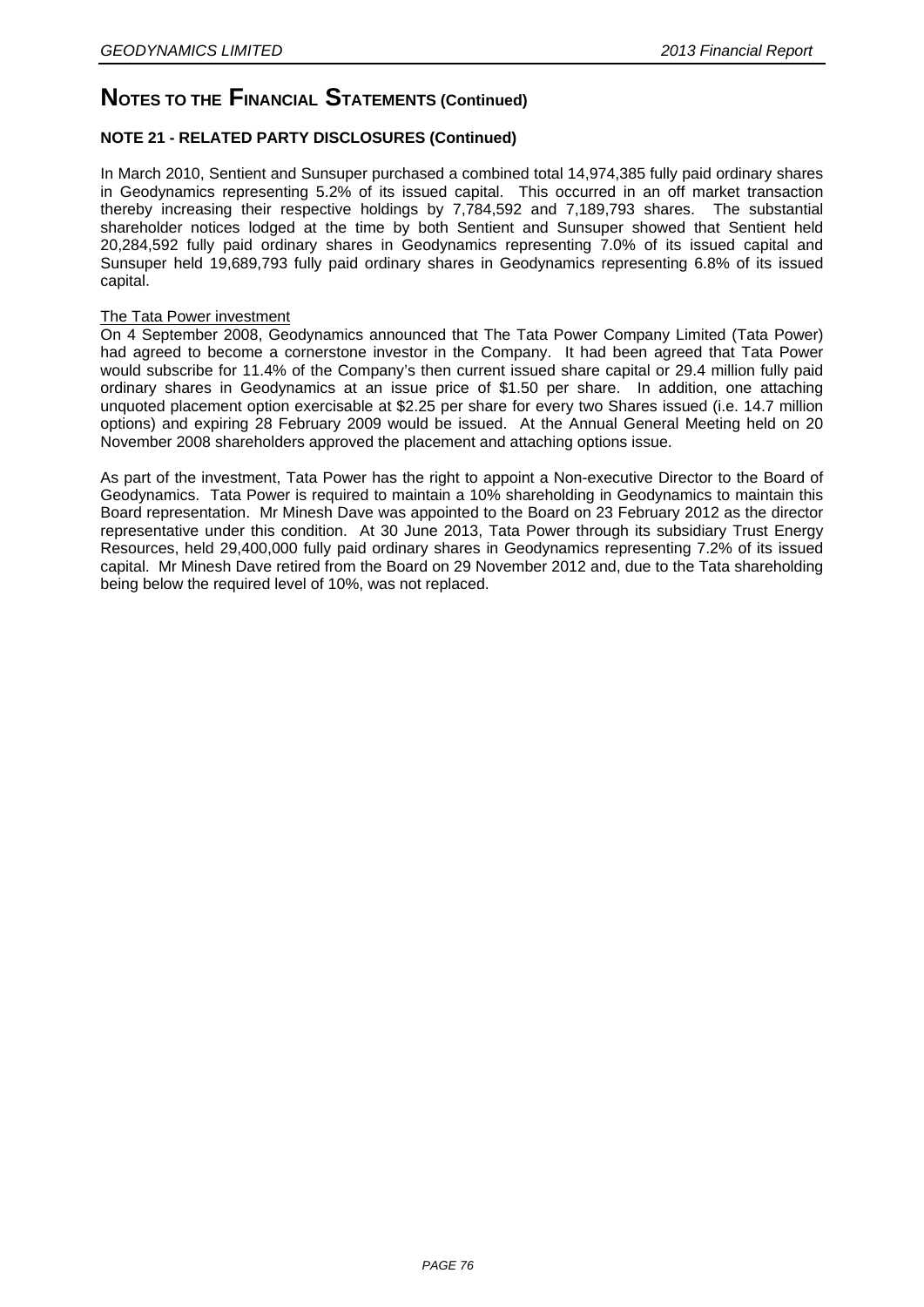|                                                                                                  | 2013<br>\$'000 | 2012<br>\$'000 |
|--------------------------------------------------------------------------------------------------|----------------|----------------|
| <b>NOTE 22 - NOTES TO THE CASH FLOW</b><br><b>STATEMENT</b>                                      |                |                |
| (A) Reconciliation of Cash                                                                       |                |                |
| Cash is defined in Note 2 to this financial report.                                              |                |                |
| Cash balance comprises:                                                                          |                |                |
| Cash on Hand                                                                                     |                |                |
| Cash at Bank                                                                                     | 10,590         | 8,346          |
| <b>Bank Bills and Term Deposits</b>                                                              | 30,800         | 26,800         |
| <b>Total Cash</b>                                                                                | 41,390         | 35,146         |
| (B) Reconciliation of the operating loss after tax<br>with the net cash flows used in operations |                |                |
| Loss after income tax                                                                            | (105,092)      | (11, 772)      |
| Depreciation and amortisation                                                                    | 7,431          | 1,320          |
| Net (profit)/loss on disposal of property, plant &<br>equipment                                  | (90)           | 877            |
| <b>Share Option Valuation Expense</b>                                                            | 538            | 1,176          |
| Shares issued in lieu of services                                                                |                | 19             |
| Shares issued under Deferred Employee Share<br>Plan                                              | 582            | 657            |
| Shares issued for the Acquisition of Assets                                                      |                |                |
| Impairment of Property Plant & Equipment                                                         | 10,300         | 728            |
| Impairment of Exploration & Evaluation Costs                                                     | 78,510         |                |
| <b>Changes in Assets &amp; Liabilities</b>                                                       |                |                |
| (Increase)/decrease in receivables and<br>prepayments                                            | (90)           | (5, 180)       |
| Increase/(decrease) in other creditors and<br>accruals                                           | 823            | 283            |
| (Increase)/decrease in inventories                                                               |                | 694            |
| Increase/(decrease) in general provisions                                                        | 325            | 2,510          |
| Increase/(decrease) in provision for employee<br>benefits                                        | (79)           | (45)           |
| <b>Net Cash Flow used in Operating Activities</b>                                                | (6, 842)       | (8, 733)       |

**(C)** Non-Cash Financing and Investing Activities. During the year nil (2012 – 60,000) fully paid ordinary shares were issued in consideration of professional services rendered by external consultants to the Company in the ordinary course of business.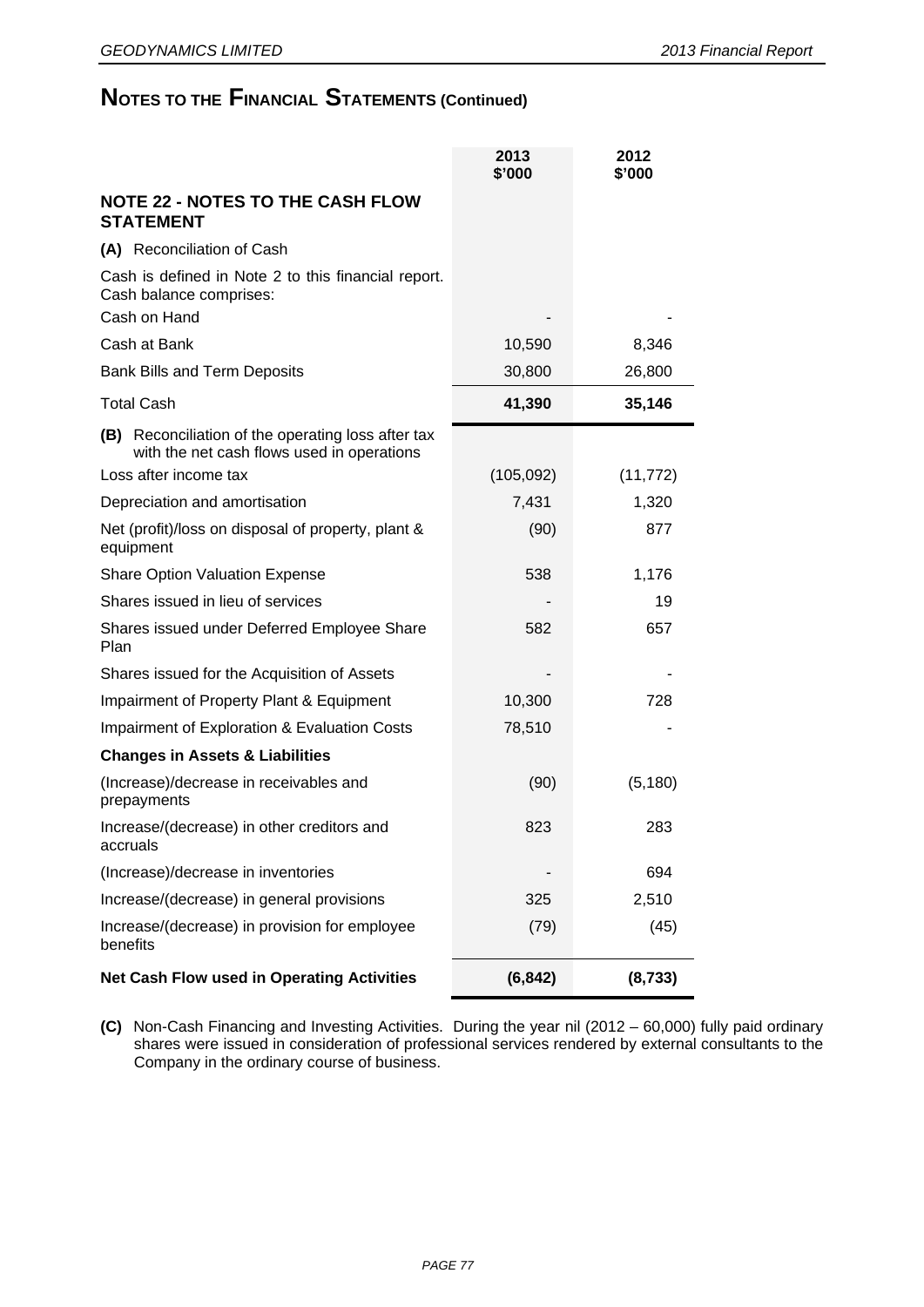### **NOTE 23 – AVAILABLE FOR SALE FINANCIAL ASSETS**

Geysir Green Energy (GGE) is an unlisted public company headquartered in Iceland with an extensive portfolio of assets in the geothermal sector. The Company's investment in GGE is classified as an investment in an Available for sale Financial Asset. The fair value of the unlisted available for sale investment has been estimated using the valuation techniques based on assumptions, which are outlined in Note 2. For the valuation of GGE at 30 June 2013, the Company has kept the investment at nil value based on advice received from GGE that it requires the support of its banks in order to pay its debts as and when they fall due. Management believes this determination is reasonable and the most appropriate at the balance date. The 3% interest held does not allow Geodynamics to exercise significant influence.

|                                                                         | 2013<br>\$'000 | 2012<br>\$'000 |
|-------------------------------------------------------------------------|----------------|----------------|
| Unlisted Available for sale                                             |                |                |
| Shares in Geysir Green Energy - an<br>Icelandic unlisted public company | ۰              |                |

### **NOTE 24 - CONTINGENT LIABILITIES**

Geodynamics Limited has been advised that the South Australian Geothermal Exploration Licences No. 211 (GEL) and Geothermal Retention Licences (GRL) No. 3 through to 12 and 20 to 24 have been granted by the Department of Primary Industries and Resources South Australia on the basis that the grant of a GEL or GRL is not an act which creates a 'right to mine' and therefore 'the right to negotiate' process in the relevant native title legislation does not apply and the grant of the GELs and GRLs are valid for native title purposes. The Company's legal advice is that this is a sustainable position although it would be open to a Court to reach a different conclusion. Any substantiated claim may have a financial ramification for the Company.

The Company has also been advised that none of the New South Wales tenements are invalid for native title purposes or attract the relevant right to negotiate provisions in the applicable native title legislation.

Bank guarantees totalling \$150,000 and \$80,000 are held respectively by the South Australian and New South Wales governments to secure tenement rehabilitation obligations. A bank guarantee totalling \$465,820 is held by the landlord for the lease of the Brisbane office premises.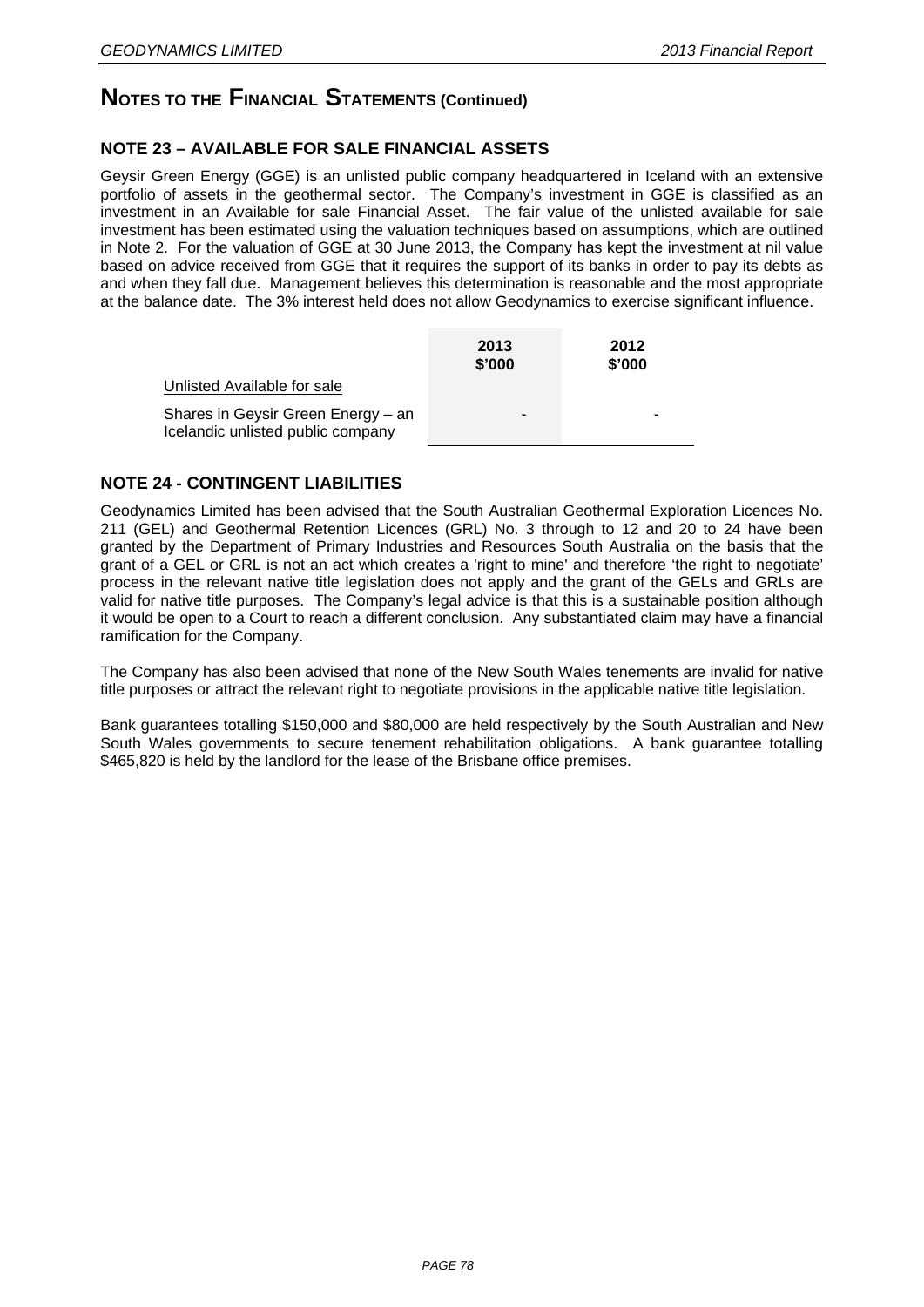### **NOTE 25 - SUBSEQUENT EVENTS**

As advised to the ASX on 28 March 2013, Origin Energy have withdrawn from both the Deeps and Shallows joint ventures effective 30 June 2013. Origin Energy continues to be liable for their share of site rehabilitation costs for both joint ventures for a period of five years from withdrawal. As at 1 July 2013 the company has a 100% interest in both the Deeps and Shallows joint ventures.

On 22 July 2013 the company advised that the 1MWe Habanero Pilot Plant, which was commissioned on 30 April 2013, had produced Australia's first Enhanced Geothermal Systems (EGS) generated power and was a leading global demonstration of EGS technology.

On 25 July 2013 the company was honoured to receive the Clean Energy Council (CEC) Innovation Award at the CEC Clean Energy Week Gala Event. The award recognised the leading edge technology developed and deployed in producing Australia's first EGS power with the commissioning of the 1MWe Habanero Pilot Plant.

Other than the above, there has not arisen between 30 June 2013 and the date of this report any item, transaction or event of a relevant and unusual nature likely, in the opinion of the Directors of the Company, to affect significantly the operations of the Company, the results of those operations, or the state of affairs of the Company.

### **NOTE 26 - FINANCIAL RISK MANAGEMENT OBJECTIVES AND POLICIES**

The Company's principal financial instruments comprise cash and short-term deposits. The main purpose of these financial instruments is to manage the finances for the Company's operations. The Company has various other financial assets and liabilities such as trade receivables and trade payables, which arise directly from its operations. It is, and has been throughout the period under review, the Company's policy that no trading in financial instruments shall be undertaken. The main risks arising from the Company's financial instruments are cash flow interest rate risk and foreign currency risk.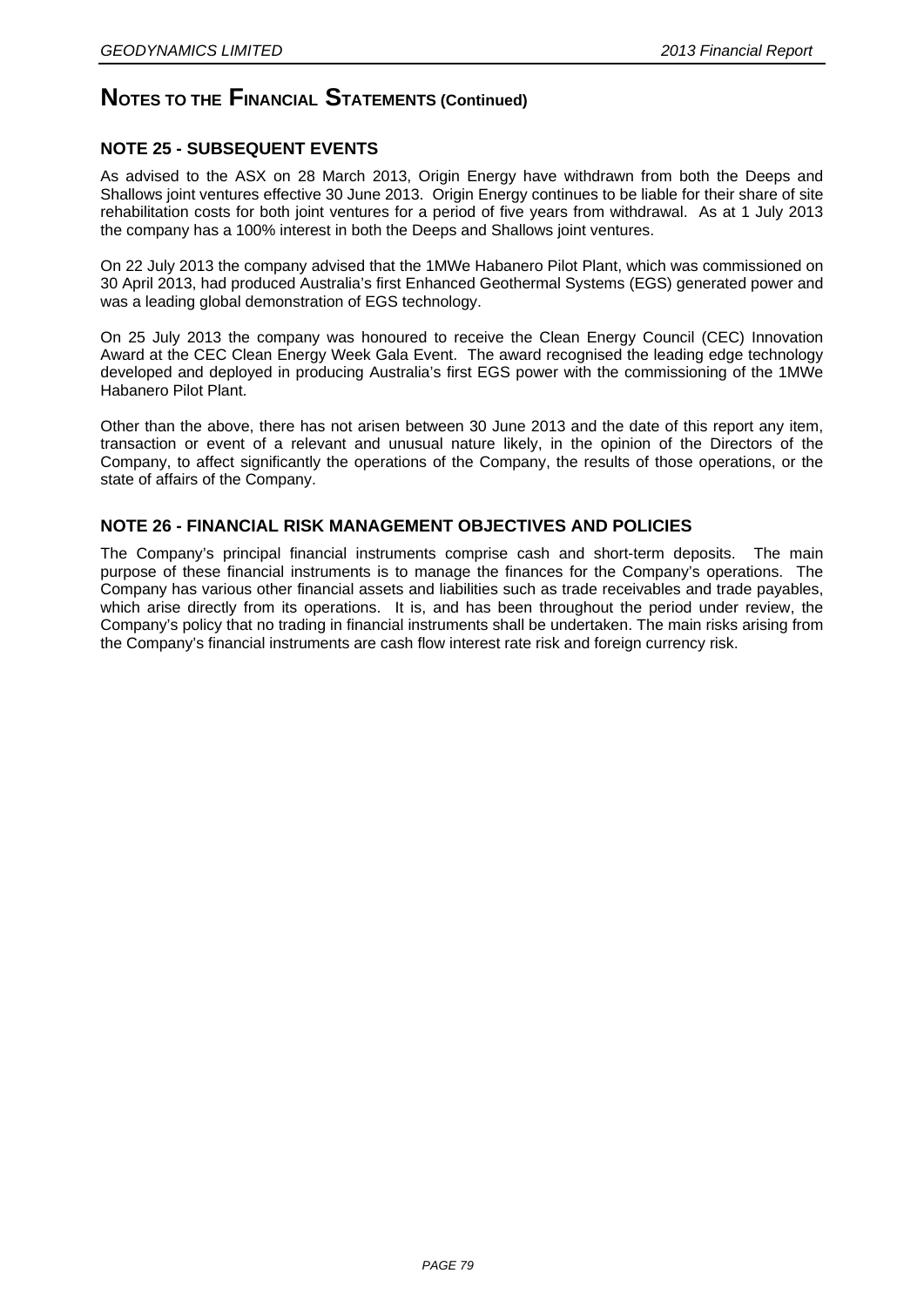### **NOTE 26 - FINANCIAL RISK MANAGEMENT OBJECTIVES AND POLICIES (Continued)**

Details of the significant accounting policies and methods adopted, including the criteria for recognition, the basis of measurement and the basis on which income and expenses are recognised, in respect of each class of financial asset, financial liability and equity instrument are disclosed in Note 2 to the financial statements.

Primary responsibility for identification and control of financial risks rests with the board of directors, however the day-to-day management of these risks is under the control of the Managing Director and Chief Financial Officer. The Board agrees the strategy for managing future cash flow requirements and projections.

**(A)** Interest rate risk

The Company's exposure to interest rate risks primarily relates to the Company's funds held on term deposit. The Company has no debt obligations. At balance date, the Company had the following mix of financial assets and liabilities exposed to interest rate risk:

|                           | 2013<br>\$'000 | 2012<br>\$'000 |
|---------------------------|----------------|----------------|
| Cash and cash equivalents | 41.390         | 35.146         |

The Company's policy is to place funds in interest-bearing deposits that are surplus to immediate requirements. The Company's interest rate exposure is reviewed near the maturity date of term deposits to assess whether more attractive interest rates are available without increasing risk.

At 30 June 2013, if interest rates had moved, as illustrated in the table below, with all other variables held constant, the post tax loss and equity would have been affected as follows:

|         | Post tax profit<br>Higher/(lower) |                | <b>Equity</b><br>Higher/(lower) |                |
|---------|-----------------------------------|----------------|---------------------------------|----------------|
|         | 2013<br>\$'000                    | 2012<br>\$'000 | 2013<br>\$'000                  | 2012<br>\$'000 |
| $+1%$   | 414                               | 351            | 414                             | 351            |
| $-0.5%$ | (207)                             | (176)          | (207)                           | (176)          |

The movements in the loss and equity are due to higher/(lower) interest income from cash balances.

#### **(B)** Credit Risk

The Company's maximum exposures to credit risk at balance date in relation to financial assets, is the carrying amount of those assets as recognised on the statement of financial position. There are no derivative financial instruments currently being used by the Company to offset its credit exposure.

The Company trades only with recognised, creditworthy third parties, and as such collateral is not requested nor is it the Company's policy to securitise its trade and other receivables. It is noted that the company's significant receivable balances at 30 June 2013 are in respect of the REDP grant and R&D tax incentive scheme. As such they are receivable from the Federal Government of Australia.

#### **(C)** Foreign Currency Risk

During the course of its business activities, the Company has had some transactional currency exposures, principally to the US dollar. Such exposure arises from purchases in currencies other than the Company's functional currency. The Company has entered into forward currency contracts to hedge some of these exposures due to the length and size of the currency exposure. They generally relate to the purchase of capital assets or major material purchases. Conversely, the purchase of foreign currency operational supplies and services are generally not hedged due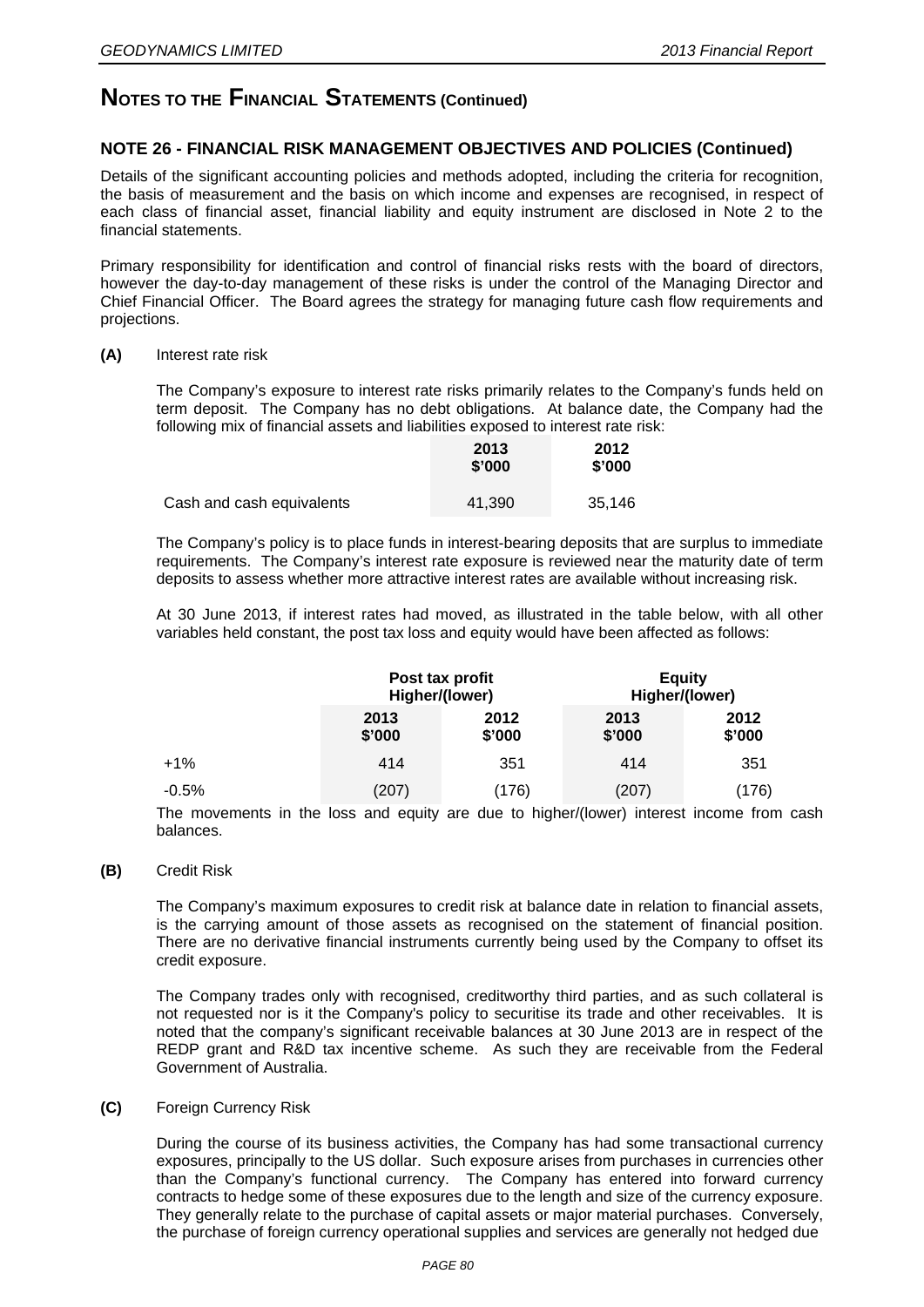### **NOTE 26 - FINANCIAL RISK MANAGEMENT OBJECTIVES AND POLICIES (Continued)**

to the short time frame associated with the currency exposure and the relatively modest overall exposure at any one point in time.

**(C)** Foreign Currency Risk (continued)

Approved foreign exchange derivatives are limited to foreign exchange forward contracts and foreign exchange swaps (i.e. simultaneous purchase and forward sale) with tenors of less than 12 months except for long lead time capital items where the tenor shall be as specified under the contract.

Contractually agreed or committed (i.e. Board approval received) foreign currency exposures in excess of the equivalent of AUD 500,000 payable within 12 months are to be fully covered. In addition, contracted capital items with a foreign currency exposure in excess of the equivalent of AUD 500,000 payable beyond 12 months are to be fully covered.

Exposures of less than the equivalent of AUD 500,000 will not normally be covered, as the business risk of not covering these is considered negligible (due to the short time between supply and payment).

It is the Company's policy not to enter into forward contracts until a firm commitment is in place and to negotiate the terms of the hedge derivatives to exactly match the terms of the hedged item to maximise hedge effectiveness.

At 30 June 2013, the Company had the following exposures to foreign currency that is not designated in cash flow hedges:

|                                    | 2013<br>\$'000 | 2012<br>\$'000 |
|------------------------------------|----------------|----------------|
| <b>Financial Assets</b>            |                |                |
| Available for sale financial asset | ٠              |                |
| <b>Financial Liabilities</b>       |                |                |
| Trade and other payables           | 41             | 398            |
| Derivatives                        |                |                |

At 30 June 2013, had the Australian Dollar moved, as illustrated in the table below, with all other variables held constant, the post tax loss and equity would have been affected as follows:

|        | Post tax profit<br>Higher/(lower) |                | <b>Equity</b><br>Higher/(lower) |                |
|--------|-----------------------------------|----------------|---------------------------------|----------------|
|        | 2013<br>\$'000                    | 2012<br>\$'000 | 2013<br>\$'000                  | 2012<br>\$'000 |
| $+10%$ | 4                                 | 36             | 4                               | 36             |
| -5%    | (2)                               | (20)           | (2)                             | (20)           |

The movements in profit and equity in 2013 are less sensitive than in 2012 due to the lower value of the financial liabilities.

Significant assumptions used in the foreign currency exposure sensitivity analysis include:

- Reasonably possible movements in foreign exchange rates were determined based on a review of the last years historical movements.
- The reasonably possible movement of 10% was calculated by taking the relevant foreign currency spot rates as at balance date, moving those spot rates by 10% and then reconverting back into AUD with the "new spot-rate".
- This methodology reflects the translation methodology undertaken by the Company.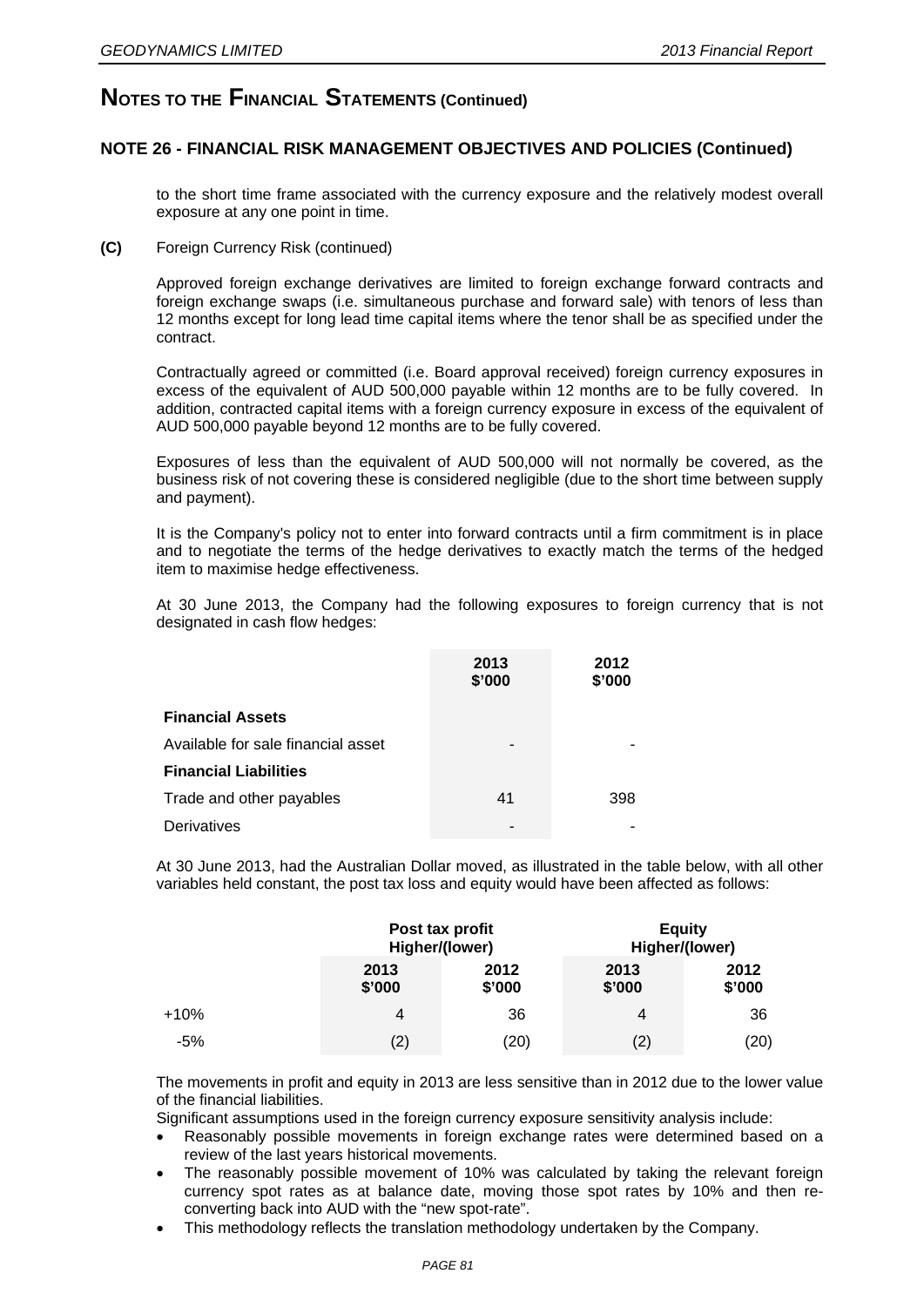### **NOTE 26 - FINANCIAL RISK MANAGEMENT OBJECTIVES AND POLICIES (Continued)**

**(D)** Liquidity Risk

The Company's objective is to maintain sufficient funds to finance its current operations with additional funds to ensure its long-term survival in the event of a business downturn. The Company's policy is that it is dependent on shareholder funds until such time as it commences generating revenue from operations. It has no finance facilities in place and no borrowings. The contractual maturity of the Company's financial liabilities are:

|                  | 2013<br>\$'000 | 2012<br>\$'000 |
|------------------|----------------|----------------|
| 6 months or less | 4.301          | 13,773         |

### **NOTE 27– INTEREST IN JOINT VENTURE**

As advised in Note 21, Geodynamics is party to a joint venture with Origin Energy (Origin) on the EGS geothermal resource in the Cooper Basin. The Joint Venture is known as the Innamincka "Deeps" Joint Venture and sees Geodynamics as Operator with a 70% project interest and Origin with a 30% project interest. The Joint Venture assets comprise the South Australian geothermal tenements and all property plant and equipment in the Cooper Basin.

**(A)** Commitments relating to the Joint Venture

|                                             | 2013<br>\$'000 | 2012<br>\$'000 |
|---------------------------------------------|----------------|----------------|
| Share of capital commitments                |                |                |
| (B)<br>Interests in Joint Venture           |                |                |
| <b>Current Assets</b>                       | 2,696          | 7,438          |
| Long Term Assets                            | 3,675          | 95,597         |
| <b>Current Liabilities</b>                  | 2,395          | 11,618         |
| Long Term Liabilities                       |                |                |
| Other Commitments (Open Purchase<br>Orders) | 3,003          | 8,615          |
| Income                                      | 40             | 1,135          |
| Expenses                                    | 5,963          | 7,929          |

#### **(C)** Method used to recognise interest in Joint Venture

The Company accounts for its interest in the Innamincka 'Deeps' Joint Venture as a jointly controlled asset. As such it records its legal and beneficial share in the joint venture's assets, liabilities, revenues and expenses.

As advised in Note 21, Geodynamics is also party to a Joint Venture with Origin Energy to explore for shallow geothermal resources in the Eromanga Basin in South Australia. The Joint Venture is known as the Innamincka 'Shallows' with Geodynamics with 50% project interest and Origin, as the operator, also with a 50% interest.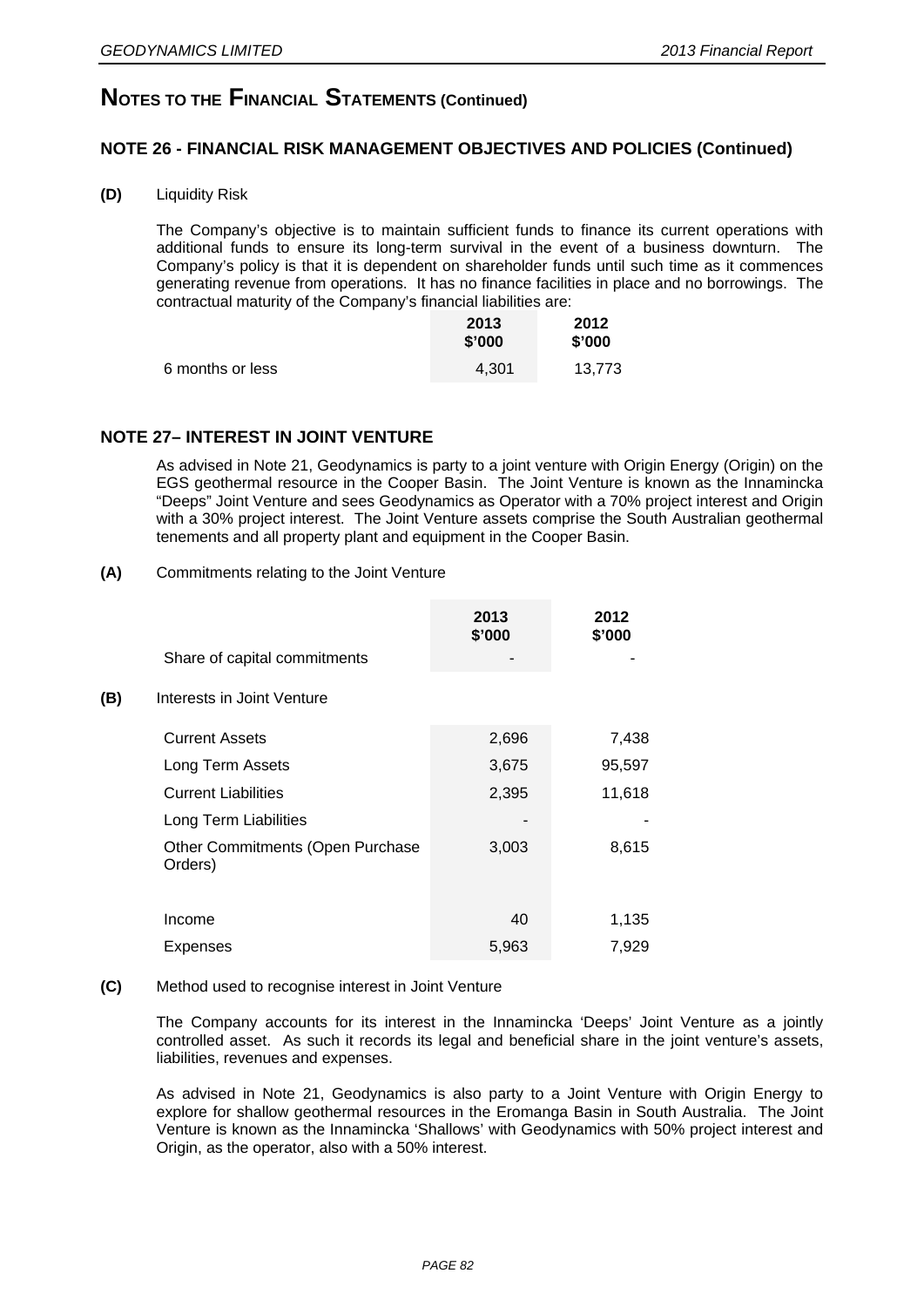### **NOTE 27 - INTEREST IN JOINT VENTURE (Continued)**

(A) Interests in Joint Venture

|                        | 2013<br>\$'000 | 2012<br>\$'000 |
|------------------------|----------------|----------------|
| Investment in Shallows | 10.376         | 10.376         |

This interest represents the cash contributions made to the joint venture up to 30 June 2013.

As advised to the ASX on 28 March 2013, Origin Energy have withdrawn from both of the above joint ventures effective 30 June 2013. Origin Energy continues to be liable for their share of site rehabilitation costs for both joint ventures for a period of five years from withdrawal. As at 1 July 2013 the company has a 100% interest in both the Deeps and Shallows joint ventures.

As advised in Note 21, Geodynamics is also a party to a Joint Venture with Kentor Energy Pty Ltd (Kentor) to explore for geothermal resources on Savo Island in the Solomon Islands. The joint venture assets comprise the Savo Island prospecting license and all property plant and equipment for use on Savo Island. The joint venture is named the Savo Island Geothermal Joint Venture.

(A) Interests in Joint Venture

|                                  | 2013<br>\$'000 | 2012<br>\$'000 |
|----------------------------------|----------------|----------------|
| Investment in Savo Joint Venture | 1.137          |                |
| Expenses                         | 47             |                |

This interest represents capitalised exploration costs to 30 June 2013.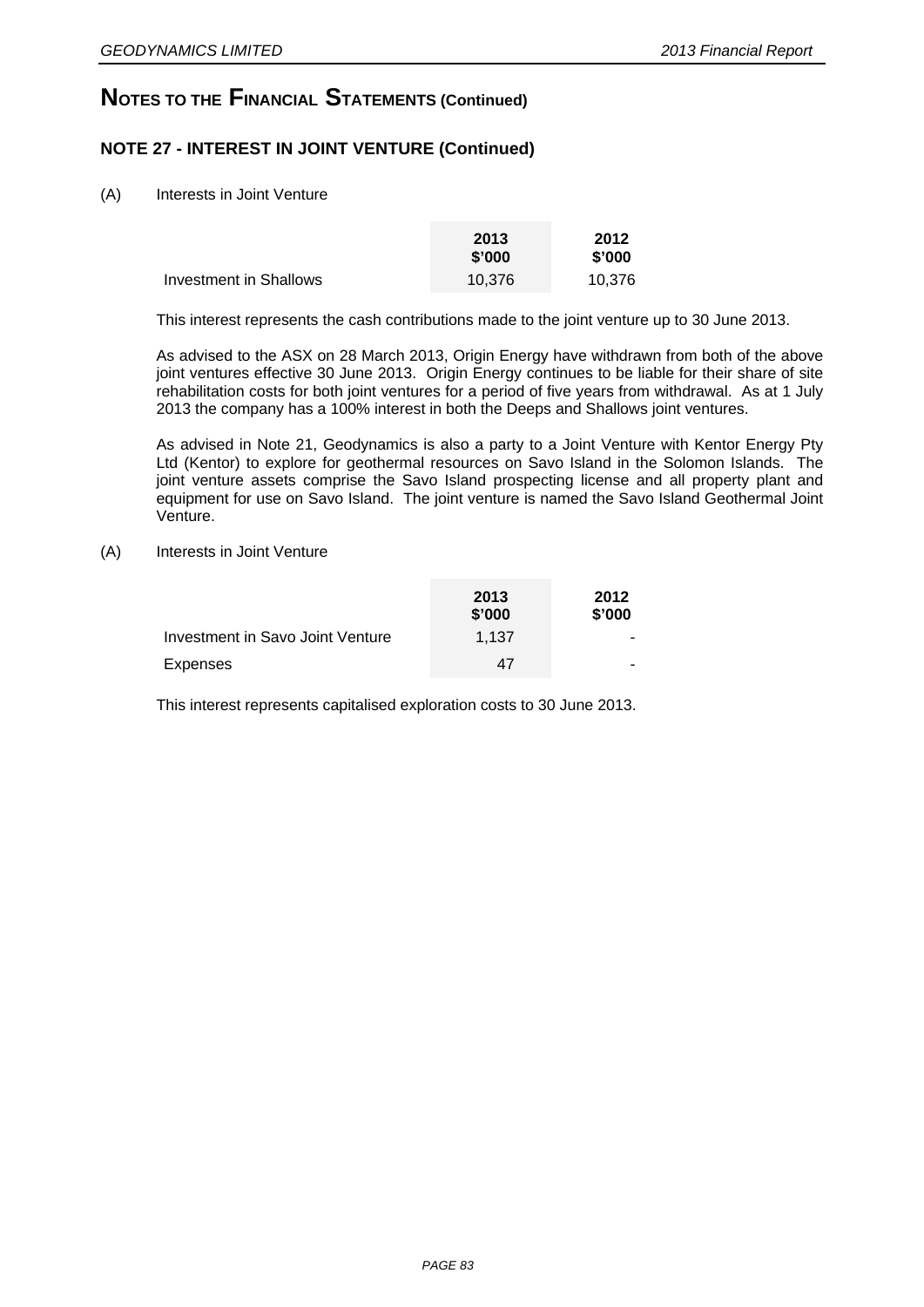## **NOTE 28 – INFORMATION RELATING TO GEODYNAMICS LIMITED (THE PARENT)**

|                                                    | 2013       | 2012       |
|----------------------------------------------------|------------|------------|
|                                                    | \$'000     | \$'000     |
| <b>Current Assets</b>                              | 55,817     | 53,161     |
| <b>Total Assets</b>                                | 60,956     | 179,855    |
| <b>Current Liabilities</b>                         | 6,502      | 20,133     |
| <b>Total Liabilities</b>                           | 10,505     | 25,432     |
|                                                    |            |            |
| <b>Contributed Equity</b>                          | 346,083    | 346,083    |
| <b>Accummulated Losses</b>                         | (306, 088) | (200, 996) |
| <b>Other Reserves</b>                              | 10,456     | 9,336      |
|                                                    | 50,451     | 154,423    |
|                                                    |            |            |
| Profit or loss of the Parent entity                | (105, 092) | (11, 707)  |
| Total comprehensive income of the<br>Parent entity | (105, 092) | (11, 707)  |

The Parent has not issued guarantees in relation to the debts of its subsidiaries.

The Parent has no contingent liabilities nor any contractual obligations on behalf of its subsidiaries at 30 June 2013.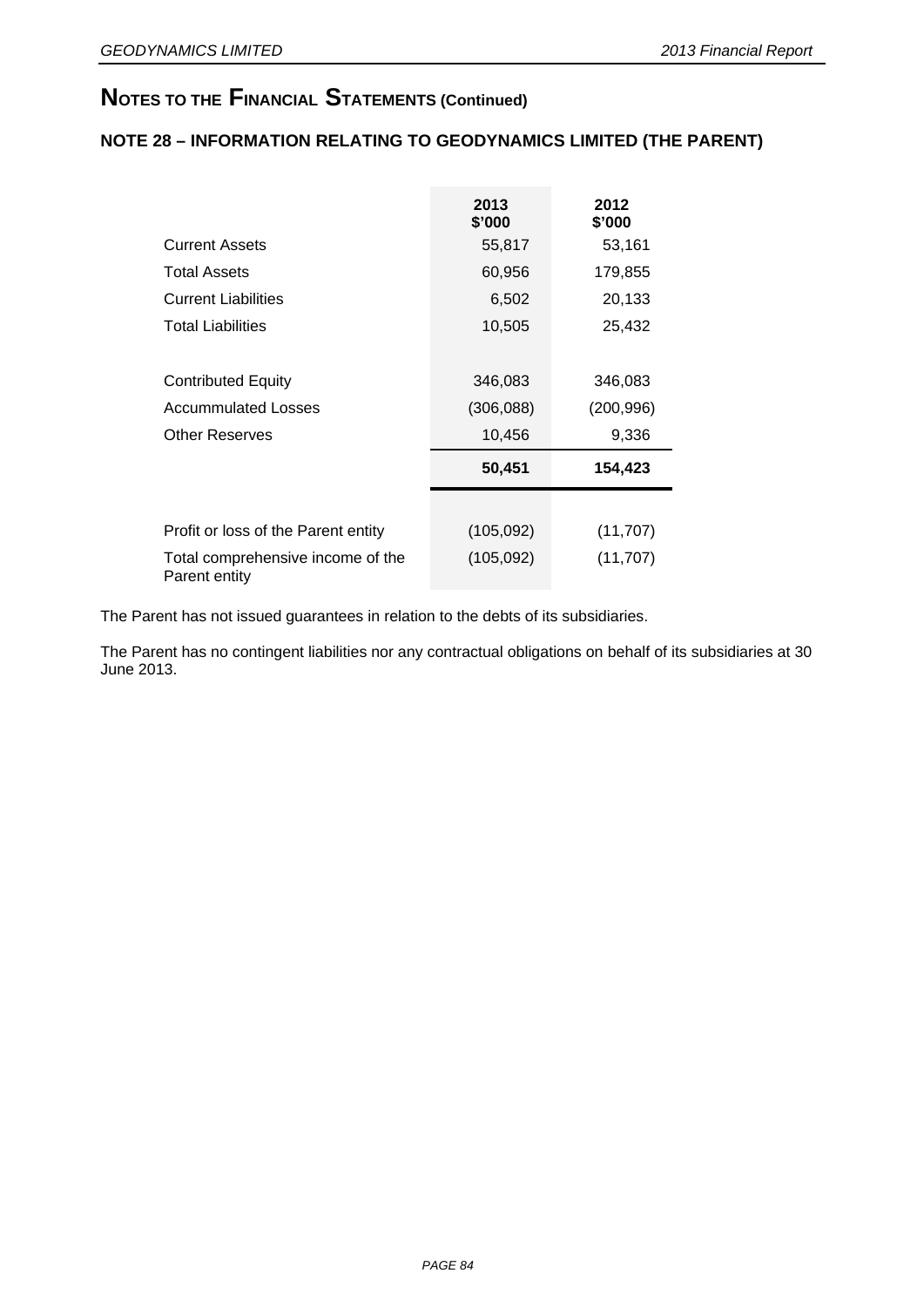## **DIRECTORS' DECLARATION**

In accordance with a resolution of the Directors of Geodynamics Limited, I state that:

- 1) In the opinion of the Directors:
	- (a) the financial statements, notes and additional disclosures included in the Directors' Report designated as audited of the Company are in accordance with the *Corporations Act 2001*, including:
		- (i) giving a true and fair view of the Company's financial position as at 30 June 2012 and of their performance for the period ended on that date; and
		- (ii) complying with Accounting Standards and Corporations Regulations 2001; and
	- (b) the financial statements and notes also comply with International Financial Reporting Standards as disclosed in note 2; and
	- (c) there are reasonable grounds to believe that the Company will be able to pay its debts as and when they become due and payable.
- 2) This declaration has been made after receiving the declarations required to be made to the directors in accordance with section 295A of the *Corporations Act 2001* for the financial period ending 30 June 2012.

On behalf of the Board.

**K. Spence Chairman Brisbane, 30 August 2013**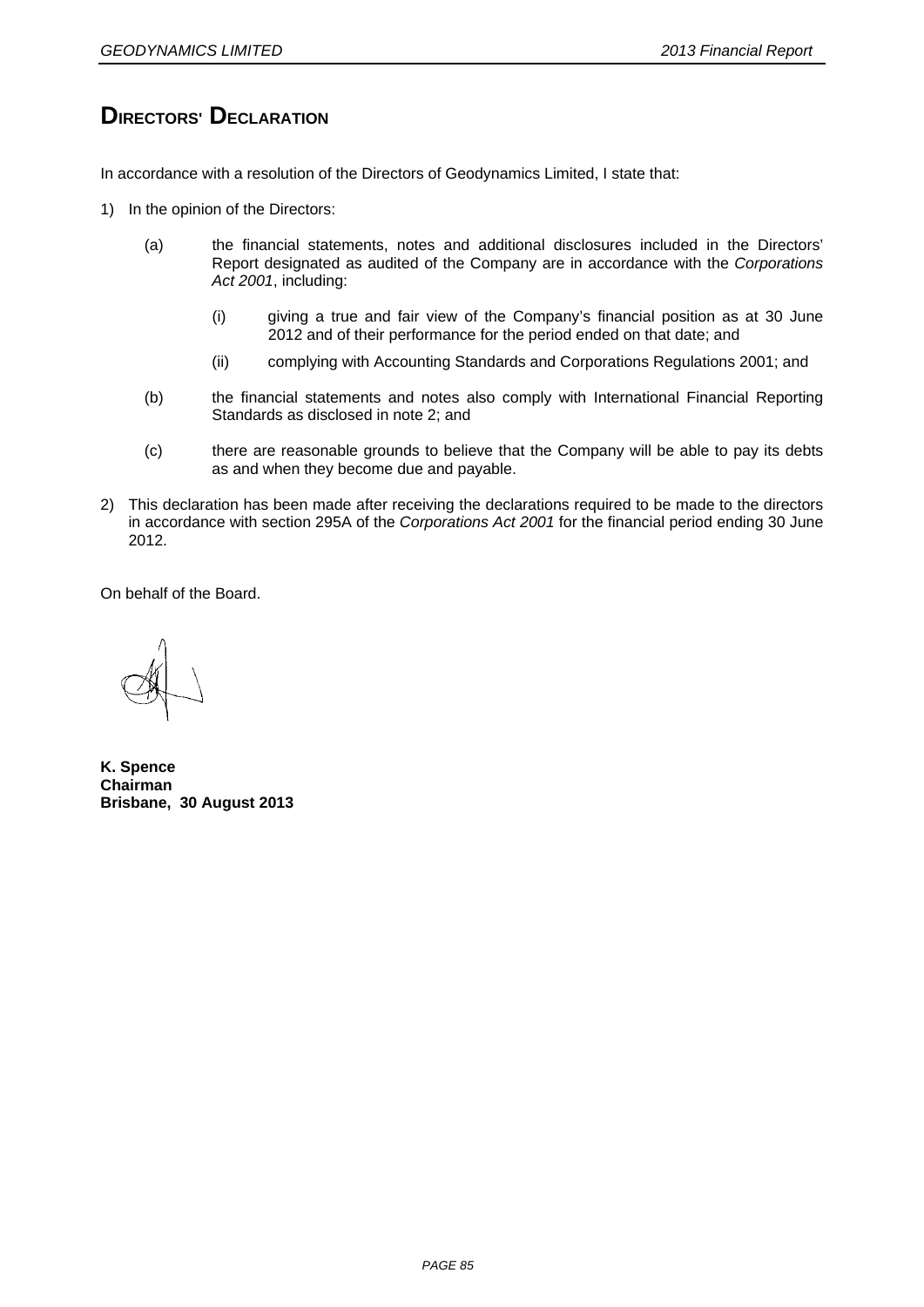

Ernst & Young 111 Eagle Street Brisbane QLD 4000 Australia GPO Box 7878 Brisbane QLD 4001

Tel: +61 7 3011 3333 Fax: +61 7 3011 3100 ey.com/au

## **Independent auditor's report to the members of Geodynamics Limited**

## Report on the financial report

We have audited the accompanying financial report of Geodynamics Limited, which comprises the consolidated statement of financial position as at 30 June 2013, the consolidated statement of comprehensive income, the consolidated statement of changes in equity and the consolidated cash flow statement for the year then ended, notes comprising a summary of significant accounting policies and other explanatory information, and the directors' declaration of the consolidated entity comprising the company and the entities it controlled at the year's end or from time to time during the financial year.

### *Directors' responsibility for the financial report*

The directors of the company Geodynamics Limited are responsible for the preparation of the financial report that gives a true and fair view in accordance with Australian Accounting Standards and the *Corporations Act 2001* and for such internal controls as the directors determine are necessary to enable the preparation of the financial report that is free from material misstatement, whether due to fraud or error. In Note 2B, the directors also state, in accordance with Accounting Standard AASB 101 *Presentation of Financial Statements*, that the financial statements comply with *International Financial Reporting Standards*.

### *Auditor's responsibility*

Our responsibility is to express an opinion on the financial report based on our audit. We conducted our audit in accordance with Australian Auditing Standards. Those standards require that we comply with relevant ethical requirements relating to audit engagements and plan and perform the audit to obtain reasonable assurance about whether the financial report is free from material misstatement.

An audit involves performing procedures to obtain audit evidence about the amounts and disclosures in the financial report. The procedures selected depend on the auditor's judgement, including the assessment of the risks of material misstatement of the financial report, whether due to fraud or error. In making those risk assessments, the auditor considers internal controls relevant to the entity's preparation of the financial report that gives a true and fair view in order to design audit procedures that are appropriate in the circumstances, but not for the purpose of expressing an opinion on the effectiveness of the entity's internal controls. An audit also includes evaluating the appropriateness of accounting policies used and the reasonableness of accounting estimates made by the directors, as well as evaluating the overall presentation of the financial report.

We believe that the audit evidence we have obtained is sufficient and appropriate to provide a basis for our audit opinion.

### *Independence*

In conducting our audit we have complied with the independence requirements of the *Corporations Act 2001*. We have given to the directors of the company a written Auditor's Independence Declaration, a copy of which is included in the directors' report.